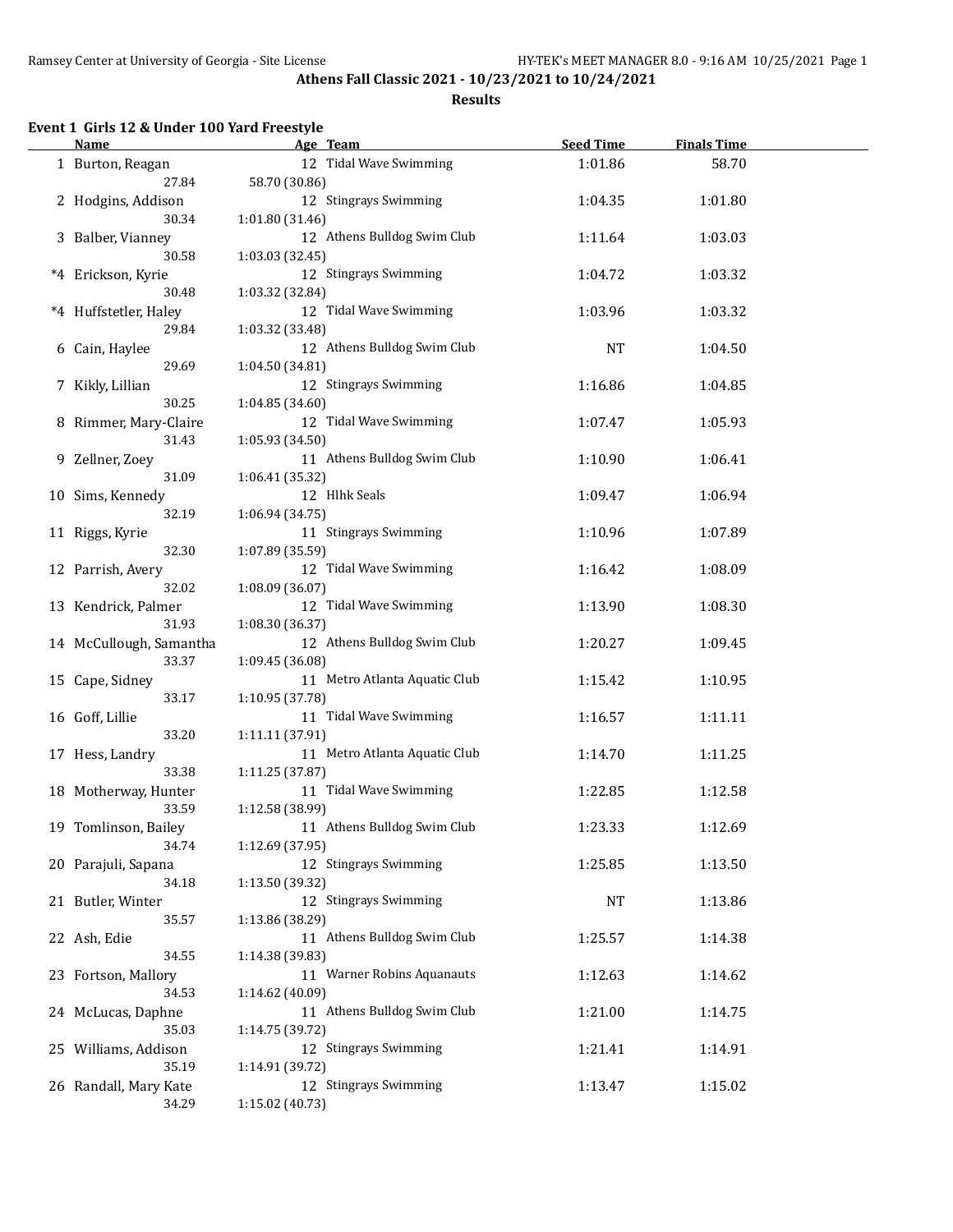#### **Results**

# **(Event 1 Girls 12 & Under 100 Yard Freestyle)**

| Name                       | Age Team                                       | <b>Seed Time</b> | <b>Finals Time</b> |  |
|----------------------------|------------------------------------------------|------------------|--------------------|--|
| 27 Hawk, Blakely           | 11 Athens Bulldog Swim Club                    | 1:17.58          | 1:15.03            |  |
| 35.91                      | 1:15.03 (39.12)                                |                  |                    |  |
| 28 Todorovac, Mia          | 12 Stingrays Swimming                          | 1:16.49          | 1:15.89            |  |
| 36.94                      | 1:15.89 (38.95)                                |                  |                    |  |
| 29 Gerevics, Aubrey        | 12 Stingrays Swimming                          | 1:17.80          | 1:16.04            |  |
| 34.37                      | 1:16.04(41.67)                                 |                  |                    |  |
| 30 Armstrong, Reese        | 12 Stingrays Swimming                          | 1:29.44          | 1:16.74            |  |
| 36.03                      | 1:16.74 (40.71)<br>10 Athens Bulldog Swim Club |                  |                    |  |
| 31 Bahr, Sima<br>35.46     | 1:20.46 (45.00)                                | NT               | 1:20.46            |  |
| 32 Rosser, Gabby           | 10 Athens Bulldog Swim Club                    | 1:27.35          | 1:20.89            |  |
| 37.68                      | 1:20.89 (43.21)                                |                  |                    |  |
| 33 Bloom, Audrey           | 11 Tidal Wave Swimming                         | <b>NT</b>        | 1:21.21            |  |
| 37.51                      | 1:21.21 (43.70)                                |                  |                    |  |
| 34 Sauer, Ellie            | 10 Metro Atlanta Aquatic Club                  | 1:27.18          | 1:21.94            |  |
| 37.43                      | 1:21.94 (44.51)                                |                  |                    |  |
| 35 Templin, Leah           | 10 Athens Bulldog Swim Club                    | 1:25.42          | 1:22.39            |  |
| 38.94                      | 1:22.39 (43.45)                                |                  |                    |  |
| 36 Law, Alyssa             | 12 Tidal Wave Swimming                         | <b>NT</b>        | 1:22.68            |  |
| 38.28                      | 1:22.68 (44.40)                                |                  |                    |  |
| 37 Mundy, Jillian          | 9 Athens Bulldog Swim Club                     | 1:30.72          | 1:24.11            |  |
| 38.87                      | 1:24.11 (45.24)<br>11 Athens Bulldog Swim Club |                  |                    |  |
| 38 Brown, Noa<br>15.03     | 1:25.43 (1:10.40)                              | 1:34.56          | 1:25.43            |  |
| 39 Tarkington, Vega        | 12 Metro Atlanta Aquatic Club                  | 1:37.75          | 1:26.00            |  |
| 40.03                      | 1:26.00 (45.97)                                |                  |                    |  |
| 40 Drack, Willow           | 11 Tidal Wave Swimming                         | <b>NT</b>        | 1:26.17            |  |
| 40.30                      | 1:26.17 (45.87)                                |                  |                    |  |
| 41 Bramlett, Nola          | 10 Athens Bulldog Swim Club                    | 1:32.14          | 1:26.18            |  |
| 17.06                      | 1:26.18 (1:09.12)                              |                  |                    |  |
| 42 Houser, Hana            | 11 Stingrays Swimming                          | NT               | 1:26.24            |  |
| 40.24                      | 1:26.24 (46.00)                                |                  |                    |  |
| 43 Douris, Zarema<br>39.42 | 11 Athens Bulldog Swim Club                    | NT               | 1:26.48            |  |
| 44 Lunsford, Olivia        | 1:26.48 (47.06)<br>11 Stingrays Swimming       | 1:24.70          | 1:27.17            |  |
| 41.08                      | 1:27.17 (46.09)                                |                  |                    |  |
| 45 Lee, Abby               | 12 Warner Robins Aquanauts                     | 1:30.46          | 1:28.12            |  |
| 15.38                      | 1:28.12 (1:12.74)                              |                  |                    |  |
| 46 Grant, Addison          | 11 Athens Bulldog Swim Club                    | 1:34.46          | 1:28.85            |  |
| 39.11                      | 1:28.85 (49.74)                                |                  |                    |  |
| 47 Hawes, Sara             | 11 Southern Crescent Aquatic Team              | <b>NT</b>        | 1:29.97            |  |
| 39.92                      | 1:29.97 (50.05)                                |                  |                    |  |
| 48 Yeomans, Raleigh        | 10 Athens Bulldog Swim Club                    | 2:01.10          | 1:30.46            |  |
| 41.82                      | 1:30.46 (48.64)                                |                  |                    |  |
| 49 Mitic, Ema<br>44.23     | 11 Stingrays Swimming                          | NT               | 1:31.38            |  |
| 50 Cochran, Lucy           | 1:31.38 (47.15)<br>10 Athens Bulldog Swim Club | <b>NT</b>        | 1:31.39            |  |
| 41.57                      | 1:31.39 (49.82)                                |                  |                    |  |
| 51 Horne, Kyndall          | 12 Warner Robins Aquanauts                     | 1:28.11          | 1:33.56            |  |
| 41.46                      | 1:33.56 (52.10)                                |                  |                    |  |
| 52 Clark, Mary Kate        | 11 Athens Bulldog Swim Club                    | 1:49.88          | 1:35.31            |  |
| 44.10                      | 1:35.31 (51.21)                                |                  |                    |  |
| 53 Johnson, Lil            | 10 Athens Bulldog Swim Club                    | NT               | 1:36.80            |  |
| 44.17                      | 1:36.80 (52.63)                                |                  |                    |  |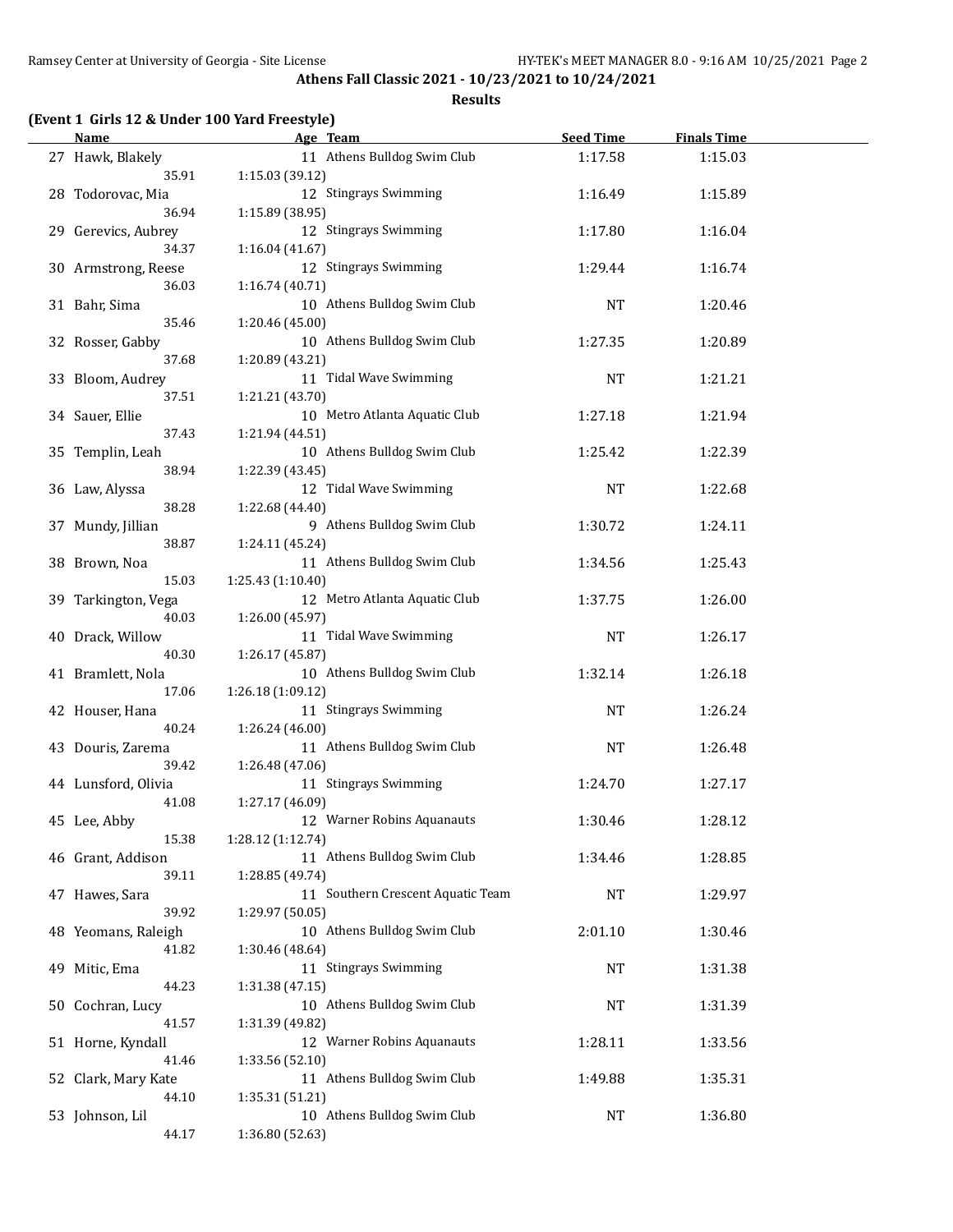#### **Results**

# **(Event 1 Girls 12 & Under 100 Yard Freestyle)**

| Name                      | Age Team          |                               | <b>Seed Time</b> | <b>Finals Time</b> |  |
|---------------------------|-------------------|-------------------------------|------------------|--------------------|--|
| 54 Sauer, Sammie          |                   | 8 Metro Atlanta Aquatic Club  | 1:39.01          | 1:39.17            |  |
| 44.36                     | 1:39.17 (54.81)   |                               |                  |                    |  |
| 55 Thompson, Enmersyn     |                   | 6 Hlhk Seals                  | $\rm{NT}$        | 1:40.05            |  |
| 46.42                     | 1:40.05 (53.63)   |                               |                  |                    |  |
| 56 Masselter, BB or Beata |                   | 10 Tidal Wave Swimming        | 1:43.20          | 1:40.17            |  |
| 46.15                     | 1:40.17 (54.02)   |                               |                  |                    |  |
| 57 Dorman, Lane           |                   | 8 Athens Bulldog Swim Club    | 1:47.56          | 1:40.88            |  |
| 45.69                     | 1:40.88 (55.19)   |                               |                  |                    |  |
| 58 Greene, Zoe            |                   | 7 Hlhk Seals                  | <b>NT</b>        | 1:41.30            |  |
| 44.96                     | 1:41.30 (56.34)   |                               |                  |                    |  |
| 59 Meadows, Avery         |                   | 11 Metro Atlanta Aquatic Club | <b>NT</b>        | 1:45.09            |  |
| 48.89                     | 1:45.09 (56.20)   |                               |                  |                    |  |
| 60 Malutinok, Lucy        |                   | 9 Athens Bulldog Swim Club    | <b>NT</b>        | 1:51.21            |  |
| 50.36                     | 1:51.21 (1:00.85) |                               |                  |                    |  |
| 61 Johnson, Juliet        |                   | 8 Athens Bulldog Swim Club    | <b>NT</b>        | 1:55.47            |  |
| 52.89                     | 1:55.47 (1:02.58) |                               |                  |                    |  |
| 62 Hart, Livy             |                   | 8 Athens Bulldog Swim Club    | <b>NT</b>        | 1:56.69            |  |
| 53.80                     | 1:56.69 (1:02.89) |                               |                  |                    |  |
| 63 Tappan, Maeve          |                   | 12 Tidal Wave Swimming        | <b>NT</b>        | 1:58.28            |  |
| 52.81                     | 1:58.28 (1:05.47) |                               |                  |                    |  |
| 64 Phillips, Lindy        |                   | 7 Athens Bulldog Swim Club    | 2:22.61          | 2:03.50            |  |
| 56.96                     | 2:03.50 (1:06.54) |                               |                  |                    |  |
| 65 Adams, Kinsley         |                   | 9 Tidal Wave Swimming         | 2:17.21          | 2:08.40            |  |
| 58.53                     | 2:08.40 (1:09.87) |                               |                  |                    |  |
| 66 Hamborg, Sarah         |                   | 8 Warner Robins Aquanauts     | 2:13.07          | 2:15.61            |  |
| 1:02.21                   | 2:15.61 (1:13.40) |                               |                  |                    |  |
| 67 Borger, Joshua         |                   | 10 Athens Bulldog Swim Club   | NT               | 2:15.67            |  |
| 1:03.65                   | 2:15.67(1:12.02)  |                               |                  |                    |  |
| Madison, Anna-Bella       |                   | 11 Hlhk Seals                 | 2:13.41          | DQ                 |  |
| No touch on turn          |                   |                               |                  |                    |  |
| 48.71                     | DQ (57.90)        |                               |                  |                    |  |

# **Event 2 Boys 12 & Under 100 Yard Freestyle**

|    | <b>Name</b>             | Age Team                          | <b>Seed Time</b> | <b>Finals Time</b> |  |
|----|-------------------------|-----------------------------------|------------------|--------------------|--|
|    | 1 Trotter, Torin        | 12 Athens Bulldog Swim Club       | 57.24            | 55.02              |  |
|    | 26.14                   | 55.02 (28.88)                     |                  |                    |  |
|    | 2 Bahr, Kipras          | 12 Athens Bulldog Swim Club       | <b>NT</b>        | 58.35              |  |
|    | 27.75                   | 58.35 (30.60)                     |                  |                    |  |
|    | 3 Rhine, Joseph or Joey | 12 Athens Bulldog Swim Club       | 1:02.11          | 1:00.74            |  |
|    | 28.90                   | 1:00.74(31.84)                    |                  |                    |  |
|    | 4 Bang, Ryan            | 11 Southern Crescent Aquatic Team | 1:04.56          | 1:02.53            |  |
|    | 29.12                   | 1:02.53(33.41)                    |                  |                    |  |
|    | 5 Karumbaiah, Nakul     | 12 Athens Bulldog Swim Club       | 1:02.66          | 1:02.79            |  |
|    | 30.12                   | 1:02.79 (32.67)                   |                  |                    |  |
|    | 6 Karumbaiah, Vidur     | 11 Athens Bulldog Swim Club       | 1:08.81          | 1:03.79            |  |
|    | 29.50                   | 1:03.79 (34.29)                   |                  |                    |  |
|    | 7 Abouelmagd, Muhammad  | 12 Warner Robins Aquanauts        | 1:06.34          | 1:04.51            |  |
|    | 28.69                   | 1:04.51(35.82)                    |                  |                    |  |
|    | 8 Avelar, Nicolas       | 12 Athens Bulldog Swim Club       | 1:13.06          | 1:04.55            |  |
|    | 30.74                   | 1:04.55(33.81)                    |                  |                    |  |
| 9. | Sauer, Will             | 12 Metro Atlanta Aquatic Club     | 1:05.53          | 1:04.72            |  |
|    | 30.45                   | 1:04.72 (34.27)                   |                  |                    |  |
| 10 | Sultan, Ziyad           | 12 Stingrays Swimming             | 1:11.59          | 1:05.03            |  |
|    | 30.41                   | 1:05.03 (34.62)                   |                  |                    |  |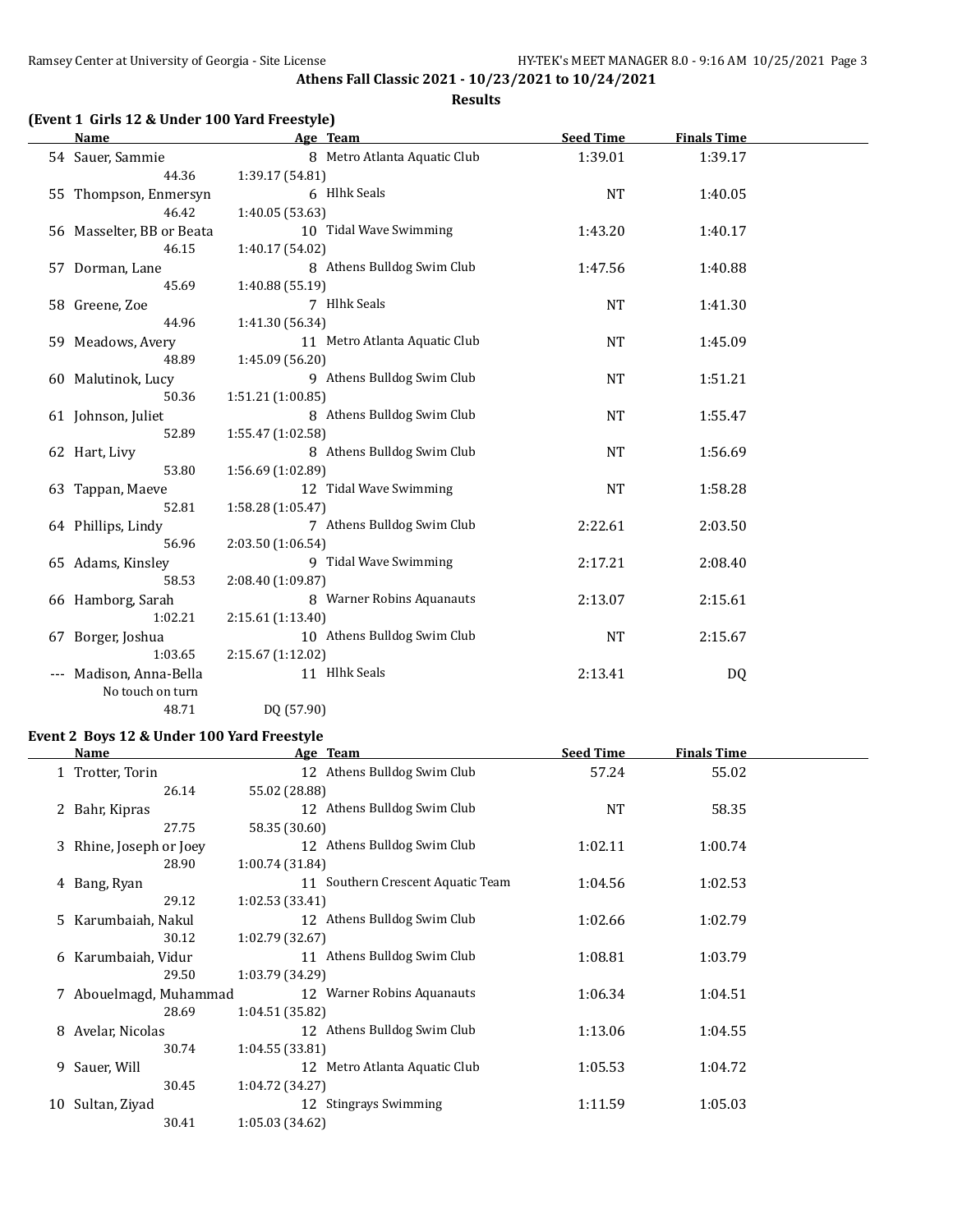#### **Results**

# **(Event 2 Boys 12 & Under 100 Yard Freestyle)**

| <b>Name</b>                  | Age Team                          | <b>Seed Time</b> | <b>Finals Time</b> |  |
|------------------------------|-----------------------------------|------------------|--------------------|--|
| 11 Doss, Kaden               | 12 Stingrays Swimming             | 1:07.11          | 1:05.08            |  |
| 30.59                        | 1:05.08 (34.49)                   |                  |                    |  |
| 12 Boyle, Colin              | 12 Athens Bulldog Swim Club       | 1:08.66          | 1:06.20            |  |
| 31.16                        | 1:06.20 (35.04)                   |                  |                    |  |
| 13 Coverdill, Patrick        | 11 Athens Bulldog Swim Club       | 1:13.78          | 1:06.70            |  |
| 31.62                        | 1:06.70 (35.08)                   |                  |                    |  |
| 14 Payne, Kingston           | 11 Metro Atlanta Aquatic Club     | 1:11.91          | 1:08.22            |  |
| 32.32                        | 1:08.22 (35.90)                   |                  |                    |  |
| 15 Noh, Mike                 | 12 Stingrays Swimming             | 1:09.18          | 1:09.19            |  |
| 32.33                        | 1:09.19 (36.86)                   |                  |                    |  |
| 16 Wines, Henry              | 12 Stingrays Swimming             | 1:09.63          | 1:09.85            |  |
| 33.49                        | 1:09.85 (36.36)                   |                  |                    |  |
| 17 Putman, Brody             | 11 Athens Bulldog Swim Club       | NT               | 1:14.18            |  |
| 35.13                        | 1:14.18 (39.05)                   |                  |                    |  |
| 18 Huang, Hanwen             | 12 Athens Bulldog Swim Club       | <b>NT</b>        | 1:15.71            |  |
| 34.62                        | 1:15.71 (41.09)                   |                  |                    |  |
| 19 Kirkland, Jack            | 10 Athens Bulldog Swim Club       | 1:38.56          | 1:16.23            |  |
| 36.78                        | 1:16.23 (39.45)                   |                  |                    |  |
| 20 Harrison, Ean             | 9 Warner Robins Aquanauts         | 1:17.59          | 1:16.58            |  |
| 36.07                        | 1:16.58 (40.51)                   |                  |                    |  |
| 21 Witt-Sandy, Ben           | 11 Metro Atlanta Aquatic Club     | <b>NT</b>        | 1:16.81            |  |
| 34.73                        | 1:16.81 (42.08)                   |                  |                    |  |
| 22 McMaster, Nick            | 10 Tidal Wave Swimming            | 1:25.16          | 1:18.80            |  |
| 37.07                        | 1:18.80 (41.73)                   |                  |                    |  |
| 23 Morris, Lachlan           | 11 Athens Bulldog Swim Club       | <b>NT</b>        | 1:19.35            |  |
| 41.90                        | 1:19.35 (37.45)                   |                  |                    |  |
| 24 Cummings, Hanniel         | 10 Marietta Marlins, Inc          | 1:39.16          | 1:19.91            |  |
| 38.78                        | 1:19.91 (41.13)                   |                  |                    |  |
| 25 Joy, Kevin                | 11 Athens Bulldog Swim Club       | <b>NT</b>        | 1:20.10            |  |
| 37.98                        | 1:20.10 (42.12)                   |                  |                    |  |
| 26 Bermudez, Elias           | 11 Warner Robins Aquanauts        | 1:24.68          | 1:20.29            |  |
| 38.08                        | 1:20.29 (42.21)                   |                  |                    |  |
| 27 Guidry, Nate              | 12 Athens Bulldog Swim Club       | 1:22.07          | 1:20.30            |  |
| 28 Booker, Kyle              | 11 Hlhk Seals                     | 1:24.12          | 1:22.29            |  |
| 37.03                        | 1:22.29 (45.26)                   |                  |                    |  |
| 29 Miller-Dotson, Kyle       | 8 Metro Atlanta Aquatic Club      | <b>NT</b>        | 1:23.58            |  |
| 38.74                        | 1:23.58 (44.84)                   |                  |                    |  |
| 30 Arnold, Patrick           | 10 Southern Crescent Aquatic Team | <b>NT</b>        | 1:24.69            |  |
| 38.42                        | 1:24.69 (46.27)                   |                  |                    |  |
| 31 Voivedich-Walter, Olivier | 11 Athens Bulldog Swim Club       | NT               | 1:26.09            |  |
| 38.77                        | 1:26.09 (47.32)                   |                  |                    |  |
| 32 Heron, Myles              | 12 Hlhk Seals                     | 1:41.35          | 1:26.60            |  |
| 40.16                        | 1:26.60 (46.44)                   |                  |                    |  |
| 33 Minhinnett, Finn          | 11 Tidal Wave Swimming            | NT               | 1:34.38            |  |
| 45.23                        | 1:34.38 (49.15)                   |                  |                    |  |
| 34 Campagna, Owen            | 10 Athens Bulldog Swim Club       | NT               | 1:34.58            |  |
| 43.26                        | 1:34.58 (51.32)                   |                  |                    |  |
| 35 Hatcher, Preston          | 8 Tidal Wave Swimming             | 1:40.08          | 1:34.61            |  |
| 42.76                        | 1:34.61 (51.85)                   |                  |                    |  |
| 36 Bluhm, Harrison           | 9 Athens Bulldog Swim Club        | 1:51.89          | 1:35.99            |  |
| 44.64                        | 1:35.99 (51.35)                   |                  |                    |  |
| 37 McCullough, Nolan         | 10 Athens Bulldog Swim Club       | 1:39.41          | 1:37.30            |  |
| 44.63                        | 1:37.30 (52.67)                   |                  |                    |  |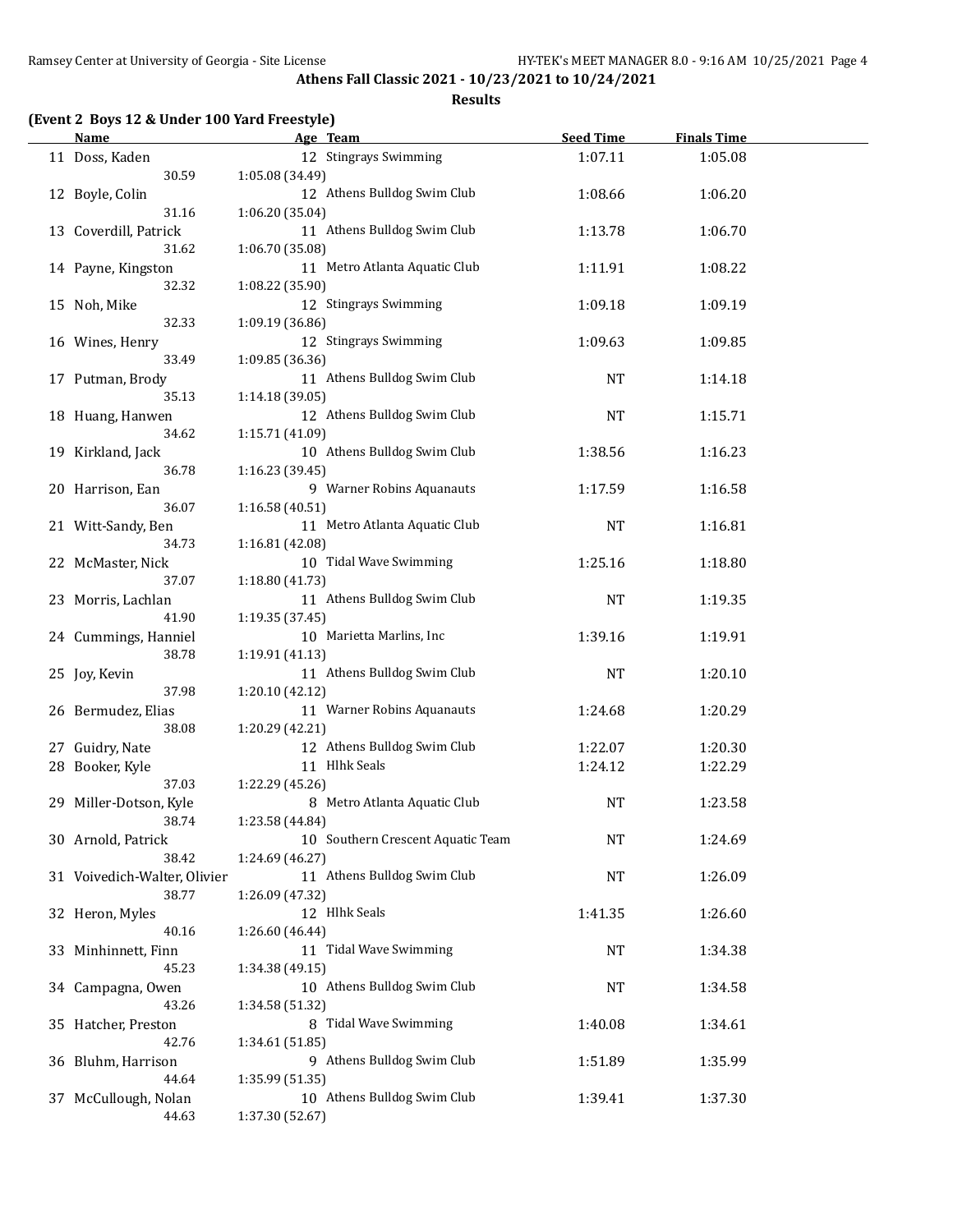#### **Results**

# **(Event 2 Boys 12 & Under 100 Yard Freestyle)**

|    | <b>Name</b>              | Age Team                         | <b>Seed Time</b> | <b>Finals Time</b> |  |
|----|--------------------------|----------------------------------|------------------|--------------------|--|
|    | 38 Weldon, Caz           | 10 Athens Bulldog Swim Club      | 1:45.62          | 1:38.91            |  |
|    | 45.64                    | 1:38.91 (53.27)                  |                  |                    |  |
|    | 39 Benson, Connor        | 8 Southern Crescent Aquatic Team | 1:43.38          | 1:39.41            |  |
|    | 44.73                    | 1:39.41 (54.68)                  |                  |                    |  |
|    | 40 Frost, Ryan           | 8 Southern Crescent Aquatic Team | 1:47.37          | 1:40.94            |  |
|    | 44.31                    | 1:40.94 (56.63)                  |                  |                    |  |
|    | 41 Gaye, Biram           | 11 Tidal Wave Swimming           | 1:58.85          | 1:44.73            |  |
| 42 | McCoy, Christian         | 12 Hlhk Seals                    | 1:44.12          | 1:48.21            |  |
|    | 51.73                    | 1:48.21 (56.48)                  |                  |                    |  |
|    | 43 Spradley-Mount, Reily | 8 Tidal Wave Swimming            | NT               | 1:52.77            |  |
|    | 54.23                    | 1:52.77 (58.54)                  |                  |                    |  |
|    | 44 Dillies, AndrA©as     | 11 Athens Bulldog Swim Club      | <b>NT</b>        | 1:53.77            |  |
|    | 52.08                    | 1:53.77 (1:01.69)                |                  |                    |  |
|    | 45 Hill, Hugh            | 10 Athens Bulldog Swim Club      | NT               | 1:54.35            |  |
|    | 51.41                    | 1:54.35 (1:02.94)                |                  |                    |  |
|    | 46 Stephens, James       | 9 Tidal Wave Swimming            | <b>NT</b>        | 1:57.66            |  |
|    | 54.51                    | 1:57.66(1:03.15)                 |                  |                    |  |
| 47 | Moore, JJ                | 9 Tidal Wave Swimming            | NT               | 2:02.40            |  |
|    | 54.42                    | 2:02.40 (1:07.98)                |                  |                    |  |
|    | 48 Jordan, Matthew       | 9 Tidal Wave Swimming            | <b>NT</b>        | 2:07.78            |  |
|    | 57.49                    | 2:07.78 (1:10.29)                |                  |                    |  |

# **Event 3 Women 200 Yard Freestyle**

| <b>Name</b>             | Age Team                          |                                               | <b>Seed Time</b> | <b>Finals Time</b> |  |
|-------------------------|-----------------------------------|-----------------------------------------------|------------------|--------------------|--|
| 1 Norton, Emma          |                                   | 17 Marietta Marlins, Inc                      | 1:50.05          | 1:56.39            |  |
| 27.00                   |                                   | 56.50 (29.50) 1:26.97 (30.47) 1:56.39 (29.42) |                  |                    |  |
| 2 Klinefelter, Isabella |                                   | 14 Tidal Wave Swimming                        | 1:54.25          | 1:56.45            |  |
| 27.30                   |                                   | 57.15 (29.85) 1:27.33 (30.18)                 | 1:56.45 (29.12)  |                    |  |
| 3 Bradley, Kate         | 14 Marietta Marlins, Inc          |                                               | 1:57.88          | 1:58.08            |  |
| 27.40                   |                                   | 57.42 (30.02) 1:28.08 (30.66)                 | 1:58.08 (30.00)  |                    |  |
| 4 Richardson, Jory      |                                   | 16 Metro Atlanta Aquatic Club                 | 1:57.30          | 1:58.55            |  |
| 27.24                   |                                   | 57.29 (30.05) 1:28.18 (30.89)                 | 1:58.55 (30.37)  |                    |  |
| 5 Jollands, Finnly      |                                   | 14 Stingrays Swimming                         | 1:58.20          | 1:59.82            |  |
| 28.21                   |                                   | 58.71 (30.50) 1:29.67 (30.96)                 | 1:59.82(30.15)   |                    |  |
| 6 Owen, Sarah Paisley   |                                   | 13 Metro Atlanta Aquatic Club                 | 2:02.59          | 1:59.87            |  |
| 27.05                   |                                   | 58.01 (30.96) 1:29.04 (31.03)                 | 1:59.87 (30.83)  |                    |  |
| 7 Hawkins, Reese        |                                   | 14 Stingrays Swimming                         | 2:04.33          | 2:02.96            |  |
| 28.36                   |                                   | 59.30 (30.94) 1:31.55 (32.25)                 | 2:02.96 (31.41)  |                    |  |
| 8 Tell, Greta           |                                   | 15 Metro Atlanta Aquatic Club                 | 2:02.75          | 2:03.12            |  |
| 28.29                   |                                   | 59.35 (31.06) 1:31.41 (32.06)                 | 2:03.12 (31.71)  |                    |  |
| 9 Walsh, Kelci          |                                   | 14 Marietta Marlins, Inc                      | 2:00.90          | 2:03.72            |  |
| 28.85                   |                                   | 59.82 (30.97) 1:31.68 (31.86)                 | 2:03.72 (32.04)  |                    |  |
| 10 Zackary, Trinity     | 14 Hlhk Seals                     |                                               | 2:06.73          | 2:04.09            |  |
| 27.82                   |                                   | 59.48 (31.66) 1:32.05 (32.57)                 | 2:04.09 (32.04)  |                    |  |
| 11 Wright, Kayla        |                                   | 15 Tidal Wave Swimming                        | 2:00.71          | 2:04.39            |  |
| 27.79                   |                                   | 59.23 (31.44) 1:31.73 (32.50)                 | 2:04.39 (32.66)  |                    |  |
| 12 Portis, Macie        |                                   | 14 Stingrays Swimming                         | 2:01.42          | 2:04.58            |  |
| 29.27                   |                                   | $1:01.39$ $(32.12)$ $1:33.35$ $(31.96)$       | 2:04.58(31.23)   |                    |  |
| 13 Young, Ximena        |                                   | 14 Athens Bulldog Swim Club                   | 2:04.93          | 2:04.72            |  |
| 29.46                   |                                   | $1:01.35(31.89)$ $1:32.80(31.45)$             | 2:04.72 (31.92)  |                    |  |
| 14 King, Pilar          | 13 Hlhk Seals                     |                                               | 2:16.00          | 2:04.93            |  |
|                         |                                   | 27.72 58.80 (31.08) 1:31.89 (33.09)           | 2:04.93 (33.04)  |                    |  |
| 15 Balyo, Sophie        |                                   | 15 Stingrays Swimming                         | 2:21.14          | 2:04.98            |  |
| 28.02                   | $1:00.06(32.04)$ $1:34.11(34.05)$ |                                               | 2:04.98 (30.87)  |                    |  |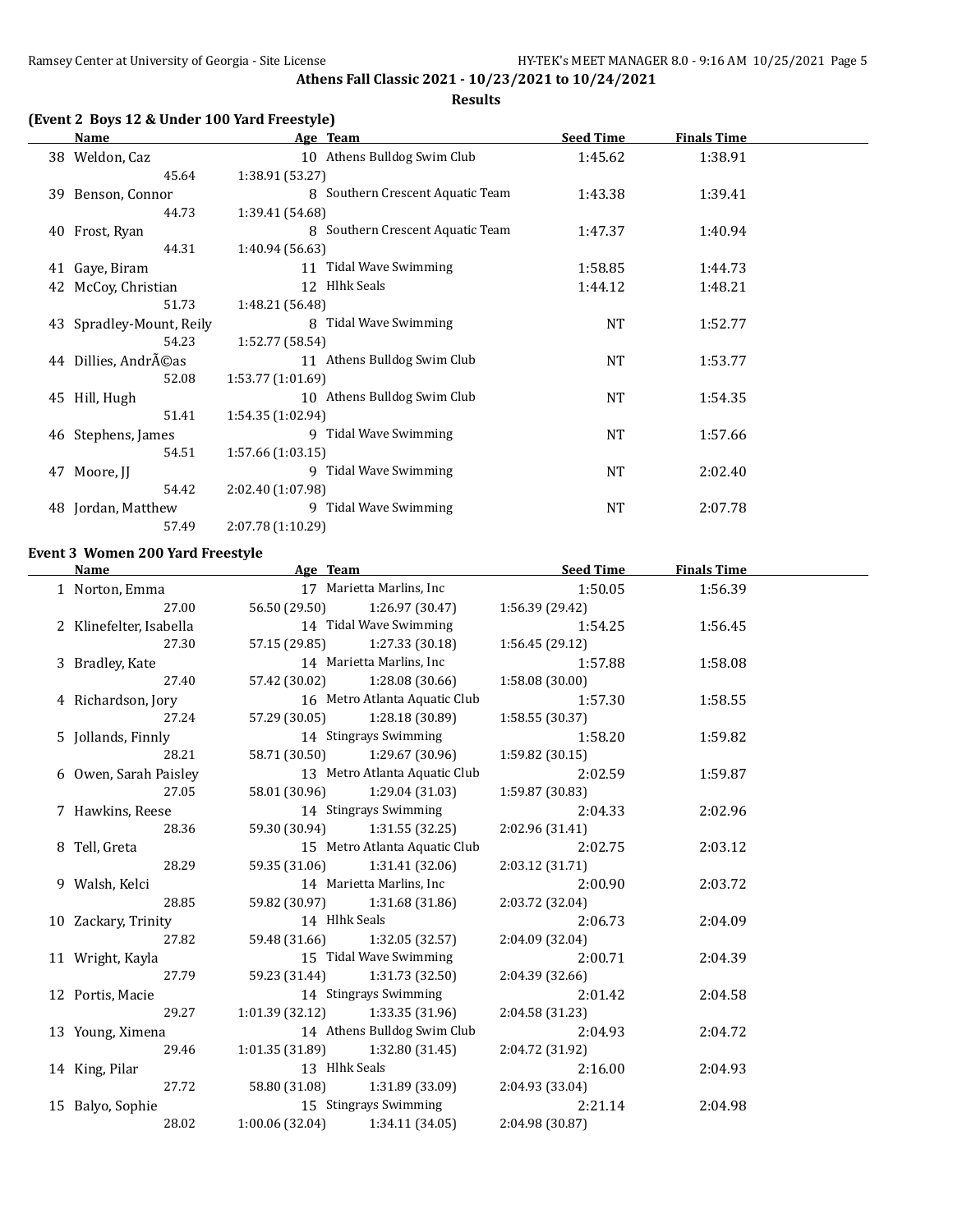### **Results**

# **(Event 3 Women 200 Yard Freestyle)**

| <b>Name</b>              | Age Team                           | <b>Seed Time</b> | <b>Finals Time</b> |  |
|--------------------------|------------------------------------|------------------|--------------------|--|
| 16 McKenley, Olivia      | 16 Metro Atlanta Aquatic Club      | 2:05.83          | 2:05.54            |  |
| 28.99                    | 1:00.78 (31.79)<br>1:32.96 (32.18) | 2:05.54 (32.58)  |                    |  |
| 17 Ames, Molly           | 16 Tidal Wave Swimming             | 2:05.97          | 2:06.11            |  |
| 28.97                    | 1:00.47(31.50)<br>1:33.47 (33.00)  | 2:06.11 (32.64)  |                    |  |
| 18 Blankinship, Katie    | 17 Stingrays Swimming              | 2:00.96          | 2:06.60            |  |
| 28.96                    | 1:00.58(31.62)<br>1:33.40 (32.82)  | 2:06.60 (33.20)  |                    |  |
| 19 Conti, Gianna         | 14 Stingrays Swimming              | 2:01.89          | 2:06.72            |  |
| 28.91                    | 1:01.10(32.19)<br>1:34.08 (32.98)  | 2:06.72 (32.64)  |                    |  |
| 20 Hope, Maddie          | 17 Athens Bulldog Swim Club        | <b>NT</b>        | 2:06.89            |  |
| 29.02                    | 1:00.82(31.80)<br>1:33.84 (33.02)  | 2:06.89 (33.05)  |                    |  |
| 21 Fannin, Mattie        | 16 Stingrays Swimming              | 2:08.02          | 2:07.29            |  |
| 29.73                    | 1:02.34(32.61)<br>1:35.21 (32.87)  | 2:07.29 (32.08)  |                    |  |
| 22 DiPietre, Isabelle    | 16 Southern Crescent Aquatic Team  | 2:09.31          | 2:08.55            |  |
| 28.59                    | 1:00.54(31.95)<br>1:34.01 (33.47)  | 2:08.55 (34.54)  |                    |  |
| 23 Frank, Emma           | 15 Southern Crescent Aquatic Team  | 2:22.13          | 2:09.40            |  |
| 29.33                    | 1:01.79(32.46)<br>1:35.31 (33.52)  | 2:09.40 (34.09)  |                    |  |
| 24 Cain, Makaylee        | 16 Athens Bulldog Swim Club        | <b>NT</b>        | 2:09.48            |  |
| 29.75                    | 1:03.23 (33.48)<br>1:37.05 (33.82) | 2:09.48 (32.43)  |                    |  |
| 25 Kornegay, Ava         | 13 Stingrays Swimming              | 2:10.14          | 2:09.82            |  |
| 31.04                    | 1:04.33(33.29)<br>1:37.84 (33.51)  | 2:09.82 (31.98)  |                    |  |
| 26 Greene, Emma          | 15 Athens Bulldog Swim Club        | 2:09.70          | 2:10.41            |  |
| 28.81                    | 1:01.55(32.74)<br>1:36.44 (34.89)  | 2:10.41 (33.97)  |                    |  |
| 27 Santos, Amelia        | 16 Southern Crescent Aquatic Team  | 2:27.54          | 2:11.03            |  |
| 30.38                    | 1:02.99(32.61)<br>1:37.08 (34.09)  | 2:11.03 (33.95)  |                    |  |
| 28 Kennedy, Alice        | 17 Athens Bulldog Swim Club        | 2:09.08          | 2:11.33            |  |
| 29.48                    | 1:02.29(32.81)<br>1:36.61 (34.32)  | 2:11.33 (34.72)  |                    |  |
| 29 Lichty, Phoebe        | 15 Southern Crescent Aquatic Team  | 2:08.30          | 2:11.88            |  |
| 30.22                    | 1:03.50(33.28)<br>1:37.73 (34.23)  | 2:11.88 (34.15)  |                    |  |
| 30 Ashburn, Karley       | 16 Southern Crescent Aquatic Team  | 2:10.76          | 2:12.36            |  |
| 28.86                    | 1:36.12 (35.32)<br>1:00.80(31.94)  | 2:12.36 (36.24)  |                    |  |
| 31 Dillon, Ella          | 14 Athens Bulldog Swim Club        | 2:08.67          | 2:12.61            |  |
| 29.53                    | 1:03.17(33.64)<br>1:38.17 (35.00)  | 2:12.61 (34.44)  |                    |  |
| 32 Nesmith, Mary         | 13 UnAtt - Stingrays Swimming      | 2:25.63          | 2:13.59            |  |
| 28.75                    | 1:02.70(33.95)<br>1:38.44 (35.74)  | 2:13.59 (35.15)  |                    |  |
| 33 Marrero, Ari          | 16 Metro Atlanta Aquatic Club      | 2:08.86          | 2:15.24            |  |
| 30.39                    | 1:40.58 (35.57)<br>1:05.01(34.62)  | 2:15.24 (34.66)  |                    |  |
| 34 Byers, Ella           | 16 Southern Crescent Aquatic Team  | 2:05.05          | 2:16.18            |  |
| 29.99                    | 1:04.61 (34.62)<br>1:40.71 (36.10) | 2:16.18 (35.47)  |                    |  |
| 35 He, Alethea           | 13 Athens Bulldog Swim Club        | 2:15.13          | 2:16.61            |  |
| 31.09                    | 1:06.42 (35.33)<br>1:41.77 (35.35) | 2:16.61 (34.84)  |                    |  |
|                          | 13 Athens Bulldog Swim Club        | 2:26.93          | 2:16.80            |  |
| 36 Harding, Riley        | 1:39.19 (35.51)<br>1:03.68 (33.58) |                  |                    |  |
| 30.10                    | 13 Stingrays Swimming              | 2:16.80 (37.61)  |                    |  |
| 37 Jezerinac, Evelyn     |                                    | 2:35.96          | 2:17.50            |  |
| 31.05                    | 1:05.86 (34.81)<br>1:42.25 (36.39) | 2:17.50 (35.25)  |                    |  |
| 38 Jones, Karlyn         | 15 Stingrays Swimming              | 2:55.82          | 2:17.71            |  |
| 31.45                    | 1:41.96 (35.71)<br>1:06.25 (34.80) | 2:17.71 (35.75)  |                    |  |
| 39 Daniel, Maya          | 16 Southern Crescent Aquatic Team  | 2:31.58          | 2:18.99            |  |
| 31.96                    | 1:44.90 (37.49)<br>1:07.41 (35.45) | 2:18.99 (34.09)  |                    |  |
| 40 Berry, Kala           | 15 Hlhk Seals                      | <b>NT</b>        | 2:19.17            |  |
| 28.93                    | 1:03.92 (34.99)<br>1:41.44 (37.52) | 2:19.17 (37.73)  |                    |  |
| 41 Kachelhoffer, Annavay | 14 Stingrays Swimming              | 2:16.79          | 2:19.40            |  |
| 31.56                    | 1:44.17 (36.59)<br>1:07.58 (36.02) | 2:19.40 (35.23)  |                    |  |
| 42 Bond, Dabney          | 12 Metro Atlanta Aquatic Club      | 2:23.65          | 2:19.58            |  |
| 31.79                    | 1:07.47 (35.68)<br>1:44.11 (36.64) | 2:19.58 (35.47)  |                    |  |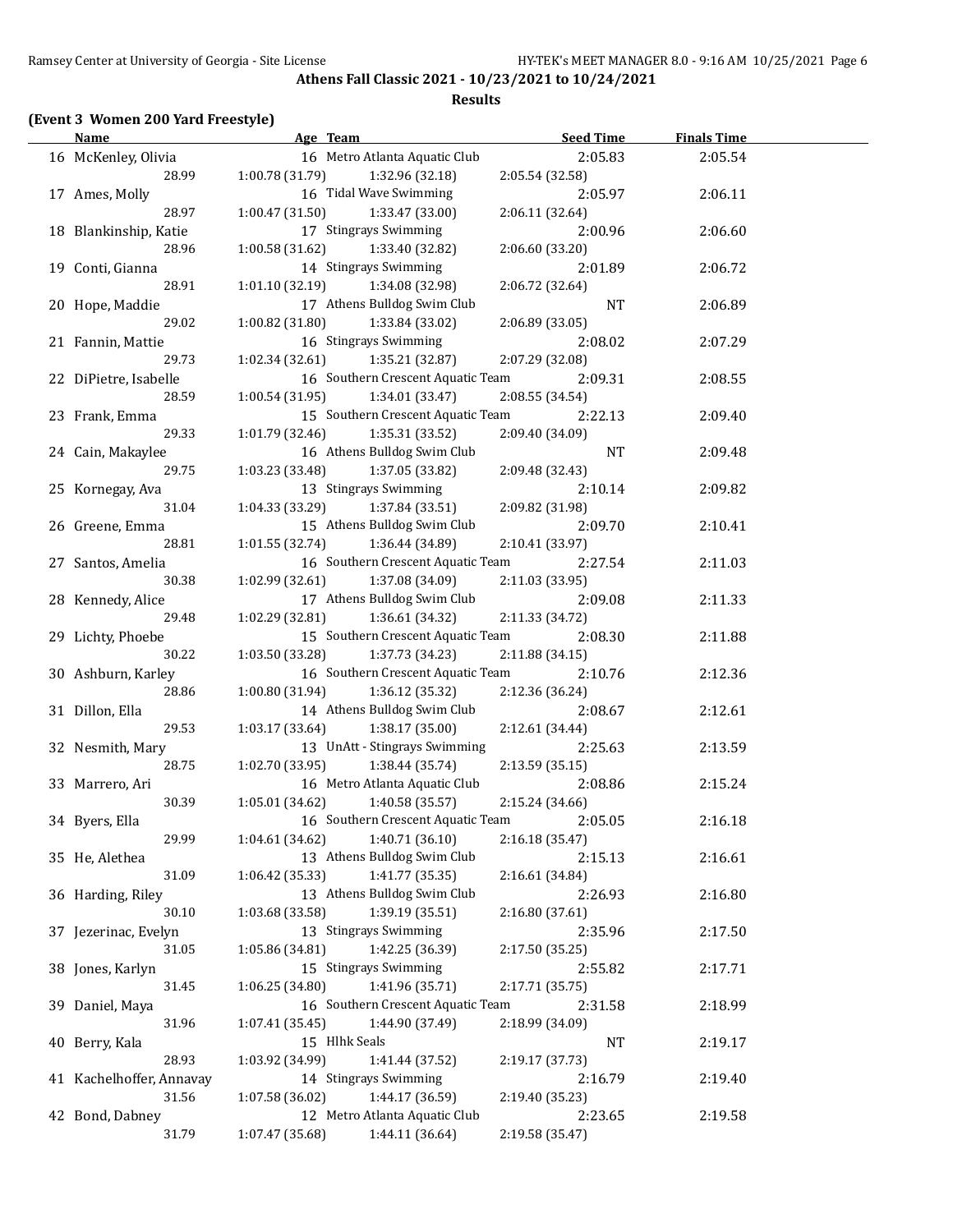**Athens Fall Classic 2021 - 10/23/2021 to 10/24/2021 Results**

# **(Event 3 Women 200 Yard Freestyle)**

| <b>Name</b>             | Age Team                             | <b>Seed Time</b> | <b>Finals Time</b> |  |
|-------------------------|--------------------------------------|------------------|--------------------|--|
| 43 Peters, Olivia       | 16 Stingrays Swimming                | 2:11.95          | 2:19.93            |  |
| 33.23                   | 1:08.80(35.57)<br>1:44.65(35.85)     | 2:19.93 (35.28)  |                    |  |
| 44 Gutierrez, Addy      | 14 Southern Crescent Aquatic Team    | 2:19.91          | 2:20.31            |  |
| 30.68                   | 1:05.22 (34.54)<br>1:43.89 (38.67)   | 2:20.31 (36.42)  |                    |  |
| 45 Bateman, Tyler       | 14 Metro Atlanta Aquatic Club        | 2:21.81          | 2:20.62            |  |
| 30.74                   | 1:05.95 (35.21)<br>1:43.49 (37.54)   | 2:20.62 (37.13)  |                    |  |
| 46 Turner, Elin         | 14 Athens Bulldog Swim Club          | 2:29.81          | 2:20.84            |  |
| 33.81                   | 1:10.32(36.51)<br>1:46.50 (36.18)    | 2:20.84 (34.34)  |                    |  |
| 47 Gonzalez, Elena      | 16 Warner Robins Aquanauts           | 2:25.72          | 2:22.29            |  |
| 32.29                   | 1:08.28 (35.99)<br>1:45.38 (37.10)   | 2:22.29 (36.91)  |                    |  |
| 48 Stroud, Anna         | 15 Southern Crescent Aquatic Team    | NT               | 2:22.64            |  |
| 31.51                   | 1:08.44(36.93)<br>1:47.25 (38.81)    | 2:22.64 (35.39)  |                    |  |
| 49 Gullion, Randa       | 16 Tidal Wave Swimming               | 2:19.75          | 2:22.95            |  |
| 33.16                   | 1:09.86 (36.70)<br>1:46.69 (36.83)   | 2:22.95 (36.26)  |                    |  |
| 50 Randall, Julia       | 15 Stingrays Swimming                | 2:22.00          | 2:23.13            |  |
| 33.09                   | 1:10.15(37.06)<br>1:47.92 (37.77)    | 2:23.13 (35.21)  |                    |  |
| 51 Gerevics, Haylee     | 14 Stingrays Swimming                | 2:27.50          |                    |  |
| 33.16                   | 1:10.01(36.85)<br>1:47.49 (37.48)    | 2:23.84 (36.35)  | 2:23.84            |  |
|                         |                                      |                  |                    |  |
| 52 Robertson, Madison   | 15 Warner Robins Aquanauts           | 2:36.36          | 2:24.84            |  |
| 31.76                   | 1:08.49(36.73)<br>1:47.84 (39.35)    | 2:24.84 (37.00)  |                    |  |
| 53 Hamborg, Allie       | 16 Warner Robins Aquanauts           | 2:22.96          | 2:24.93            |  |
| 32.78                   | 1:09.30(36.52)<br>1:47.37 (38.07)    | 2:24.93 (37.56)  |                    |  |
| 54 Chitalwala, Sana     | 15 Southern Crescent Aquatic Team    | <b>NT</b>        | 2:25.15            |  |
| 31.49                   | 1:07.46(35.97)<br>1:45.95 (38.49)    | 2:25.15 (39.20)  |                    |  |
| 55 Shelton, Anna        | 15 Warner Robins Aquanauts           | 2:37.69          | 2:25.86            |  |
| 32.99                   | 1:10.53(37.54)<br>1:48.88 (38.35)    | 2:25.86 (36.98)  |                    |  |
| 56 Cole, Mabry          | 15 Athens Bulldog Swim Club          | 2:27.00          | 2:26.47            |  |
| 32.66                   | 1:09.79(37.13)<br>1:49.90 (40.11)    | 2:26.47 (36.57)  |                    |  |
| 57 Hills, Anna          | 18 Tidal Wave Swimming               | 2:22.33          | 2:27.18            |  |
| 32.56                   | 1:10.30 (37.74)<br>1:48.68 (38.38)   | 2:27.18 (38.50)  |                    |  |
| 58 Prince, Caroline     | 14 Athens Bulldog Swim Club          | 2:59.34          | 2:28.16            |  |
| 31.36                   | 1:07.55(36.19)<br>1:47.62 (40.07)    | 2:28.16 (40.54)  |                    |  |
| 59 Yeomans, Carson      | 13 Athens Bulldog Swim Club          | 2:37.52          | 2:28.46            |  |
| 32.70                   | 1:10.68 (37.98)<br>1:50.24 (39.56)   | 2:28.46 (38.22)  |                    |  |
| 60 Garcia-Ferrer, Elena | 14 Stingrays Swimming                | 2:39.69          | 2:28.75            |  |
| 32.91                   | 1:50.29 (39.60)<br>1:10.69 (37.78)   | 2:28.75 (38.46)  |                    |  |
| 61 Ashburn, Karlie      | 13 Stingrays Swimming                | 3:07.65          | 2:28.80            |  |
| 33.89                   | 1:11.82 (37.93)<br>1:51.71 (39.89)   | 2:28.80 (37.09)  |                    |  |
| 62 Crumblin, Chloe      | 13 Tidal Wave Swimming               | 2:29.70          | 2:29.62            |  |
| 33.40                   | 1:11.23 (37.83)<br>1:51.81 (40.58)   | 2:29.62 (37.81)  |                    |  |
| 63 Bailey, Reagan       | 16 Tidal Wave Swimming               | 2:30.70          | 2:32.77            |  |
| 33.63                   | 2:32.77 (1:21.68)<br>1:11.09 (37.46) |                  |                    |  |
| 64 Wagner, Harper       | 13 Metro Atlanta Aquatic Club        | 2:44.85          | 2:32.89            |  |
| 34.72                   | 1:52.52 (39.86)<br>1:12.66 (37.94)   | 2:32.89 (40.37)  |                    |  |
| 65 Martin, Maggie       | 13 Tidal Wave Swimming               | 2:30.47          | 2:35.29            |  |
| 33.96                   | 1:53.84 (42.51)<br>1:11.33 (37.37)   | 2:35.29 (41.45)  |                    |  |
| 66 MacKenna, MC         | 13 Metro Atlanta Aquatic Club        | 2:38.77          | 2:35.49            |  |
| 34.34                   | 1:55.95 (41.36)<br>1:14.59 (40.25)   | 2:35.49 (39.54)  |                    |  |
| 67 Alvarez, Sofie       | 13 Tidal Wave Swimming               | $\rm{NT}$        | 2:37.50            |  |
| 33.50                   | 1:58.76 (45.55)<br>1:13.21 (39.71)   | 2:37.50 (38.74)  |                    |  |
| 68 Obarr, Alison        | 15 Tidal Wave Swimming               | NT               | 2:39.99            |  |
| 33.97                   | 1:57.95 (43.54)<br>1:14.41 (40.44)   | 2:39.99 (42.04)  |                    |  |
| 69 Brodie, Miranda      | 14 Stingrays Swimming                | NT               | 2:41.94            |  |
| 35.57                   | 2:01.61 (43.53)<br>1:18.08 (42.51)   | 2:41.94 (40.33)  |                    |  |
|                         |                                      |                  |                    |  |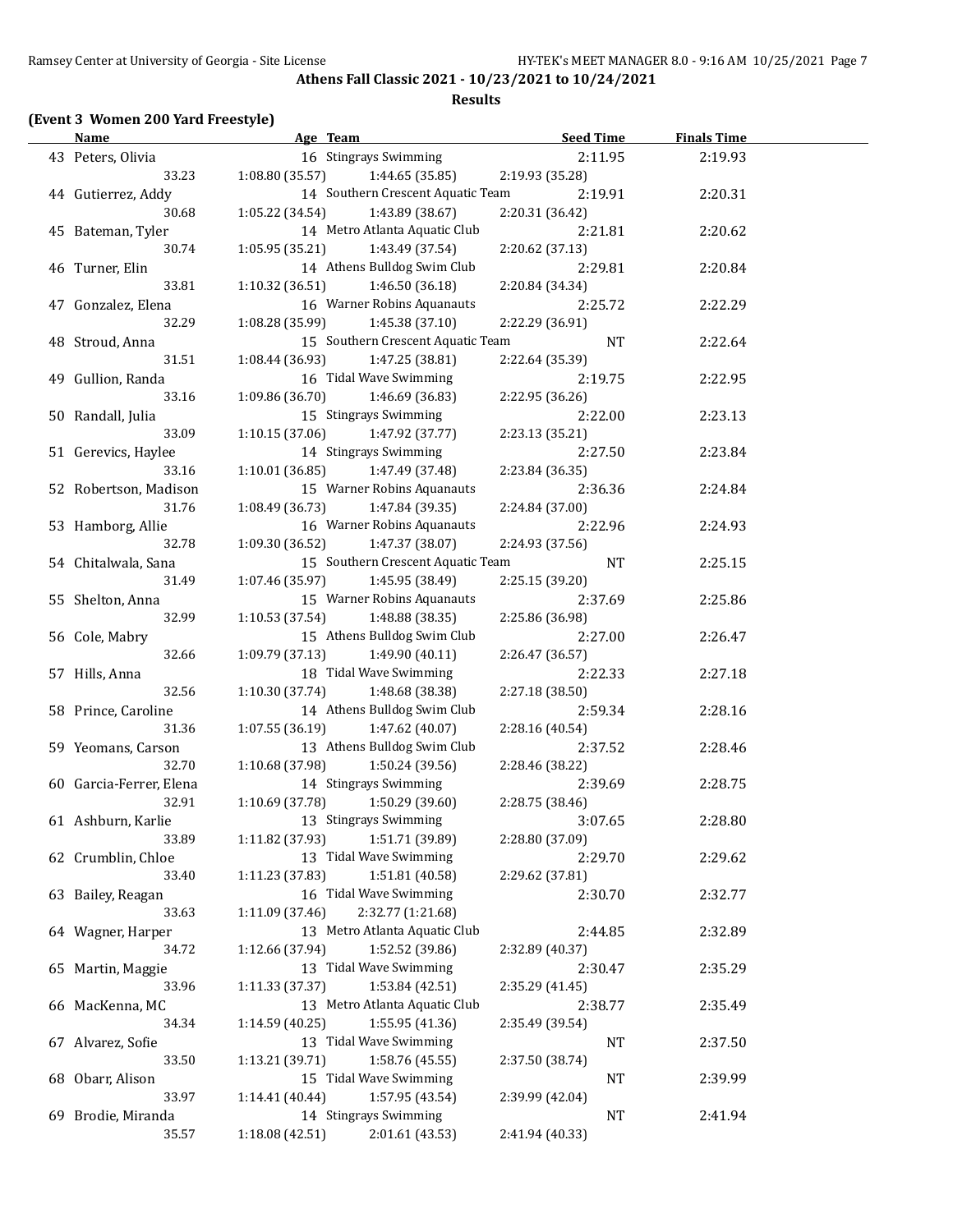**Athens Fall Classic 2021 - 10/23/2021 to 10/24/2021 Results**

# **(Event 3 Women 200 Yard Freestyle)**

| <b>Name</b>            | Age Team        |                             | <b>Seed Time</b> | <b>Finals Time</b> |  |
|------------------------|-----------------|-----------------------------|------------------|--------------------|--|
| 70 Parlier, Dylan      |                 | 14 Stingrays Swimming       | 3:45.92          | 2:43.03            |  |
| 37.48                  | 1:19.40 (41.92) | 2:01.20 (41.80)             | 2:43.03 (41.83)  |                    |  |
| 71 Powell, Emma        |                 | 16 Stingrays Swimming       | 2:55.89          | 2:43.24            |  |
| 36.58                  | 1:17.81 (41.23) | 2:01.34 (43.53)             | 2:43.24 (41.90)  |                    |  |
| 72 Holbert, Alaina     |                 | 13 Stingrays Swimming       | NT               | 2:44.12            |  |
| 36.28                  | 1:18.64 (42.36) | 2:03.40 (44.76)             | 2:44.12 (40.72)  |                    |  |
| 73 Graff, Bea          |                 | 13 Athens Bulldog Swim Club | <b>NT</b>        | 2:47.65            |  |
| 36.44                  | 1:20.05(43.61)  | 2:05.89 (45.84)             | 2:47.65 (41.76)  |                    |  |
| 74 Balber, Guadalupe   |                 | 16 Athens Bulldog Swim Club | 2:28.61          | 2:48.99            |  |
| 38.16                  | 1:21.54 (43.38) | 2:06.07(44.53)              | 2:48.99 (42.92)  |                    |  |
| 75 Andrews, Kira       |                 | 13 Warner Robins Aquanauts  | 2:58.61          | 2:49.65            |  |
| 35.32                  | 1:18.18 (42.86) | 2:49.65(1:31.47)            |                  |                    |  |
| 76 Chastain, Riley     |                 | 14 Tidal Wave Swimming      | <b>NT</b>        | 3:00.46            |  |
| 38.08                  | 1:25.68(47.60)  | 2:15.46 (49.78)             | 3:00.46(45.00)   |                    |  |
| 77 Martin, Sophie      |                 | 13 Stingrays Swimming       | <b>NT</b>        | 3:03.68            |  |
| 40.41                  | 1:25.45 (45.04) | 2:15.86 (50.41)             | 3:03.68 (47.82)  |                    |  |
| 78 Shaffer, Marleighna |                 | 13 Athens Bulldog Swim Club | 3:20.01          | 3:20.58            |  |
| 44.83                  | 1:35.37 (50.54) | 2:27.83 (52.46)             | 3:20.58 (52.75)  |                    |  |
| 79 Jones, Makeda       |                 | 14 Hlhk Seals               | <b>NT</b>        | 3:24.99            |  |
| 40.82                  | 1:33.79 (52.97) | 2:32.03 (58.24)             | 3:24.99 (52.96)  |                    |  |
| 80 Jones, Jada         |                 | 13 Hlhk Seals               | 3:44.57          | 3:28.91            |  |
| 43.90                  | 1:37.28 (53.38) | 2:35.29 (58.01)             | 3:28.91 (53.62)  |                    |  |
| Smith, Lynnette        |                 | 13 Athens Bulldog Swim Club | NT               | DQ                 |  |
| False start            |                 |                             |                  |                    |  |
| 32.64                  | 1:09.70 (37.06) | 1:48.82 (39.12)             | DQ (38.73)       |                    |  |

# **Event 4 Men 200 Yard Freestyle**

| <b>Name</b>                | Age Team |                                   | <b>Seed Time</b>                          | <b>Finals Time</b> |  |
|----------------------------|----------|-----------------------------------|-------------------------------------------|--------------------|--|
| 1 Roach, Seth              |          |                                   | 17 Southern Crescent Aquatic Team 1:40.35 | 1:46.02            |  |
| 24.39                      |          | 51.23 (26.84) 1:18.83 (27.60)     | 1:46.02 (27.19)                           |                    |  |
| 2 Foggin, Will             |          | 18 Athens Bulldog Swim Club       | 1:43.60                                   | 1:48.84            |  |
| 25.12                      |          | 52.56 (27.44) 1:20.44 (27.88)     | 1:48.84 (28.40)                           |                    |  |
| 3 Brevard, Will            |          | 18 Metro Atlanta Aquatic Club     | 1:53.31                                   | 1:49.60            |  |
| 24.16                      |          | 51.72 (27.56) 1:21.09 (29.37)     | 1:49.60(28.51)                            |                    |  |
| 4 Nordstrom, Benjamin      |          | 18 Metro Atlanta Aquatic Club     | 1:50.12                                   | 1:50.65            |  |
| 25.11                      |          | 53.31 (28.20) 1:22.72 (29.41)     | 1:50.65(27.93)                            |                    |  |
| 5 Hudson, Grant            |          | 15 Southern Crescent Aquatic Team | 2:03.19                                   | 1:51.17            |  |
| 25.44                      |          | 53.29 (27.85) 1:21.91 (28.62)     | 1:51.17(29.26)                            |                    |  |
| 6 Fagrell, Parker          |          | 15 Athens Bulldog Swim Club       | 1:55.52                                   | 1:51.20            |  |
| 25.79                      |          | 54.28 (28.49) 1:22.99 (28.71)     | 1:51.20(28.21)                            |                    |  |
| 7 Renier, Luke             |          | 19 Tidal Wave Swimming            | 1:42.82                                   | 1:51.77            |  |
| 25.74                      |          | 53.67 (27.93) 1:22.33 (28.66)     | 1:51.77 (29.44)                           |                    |  |
| 8 Askew, Thomas            |          | 18 Athens Bulldog Swim Club       | <b>NT</b>                                 | 1:52.06            |  |
| 25.05                      |          | 53.62 (28.57) 1:23.22 (29.60)     | 1:52.06 (28.84)                           |                    |  |
| 9 Kornegay, Max            |          | 17 Stingrays Swimming             | 1:52.26                                   | 1:52.50            |  |
| 26.01                      |          | 54.77 (28.76) 1:24.34 (29.57)     | 1:52.50(28.16)                            |                    |  |
| 10 Thomas, Theodore        |          | 15 Stingrays Swimming             | 1:52.30                                   | 1:52.57            |  |
| 25.06                      |          | 53.56 (28.50) 1:23.19 (29.63)     | 1:52.57 (29.38)                           |                    |  |
| 11 Voss, Sam               |          | 16 Marietta Marlins, Inc          | <b>NT</b>                                 | 1:52.66            |  |
| 25.83                      |          | 54.53 (28.70) 1:24.02 (29.49)     | 1:52.66 (28.64)                           |                    |  |
| 12 Tsepas Bucciero, Keaton |          | 17 Metro Atlanta Aquatic Club     | 1:51.03                                   | 1:52.68            |  |
| 25.85                      |          | 54.99 (29.14) 1:24.55 (29.56)     | 1:52.68(28.13)                            |                    |  |
| 13 Roach, Braeden          |          | 14 Southern Crescent Aquatic Team | 1:56.85                                   | 1:53.50            |  |
| 26.23                      |          | 54.79 (28.56) 1:24.08 (29.29)     | 1:53.50 (29.42)                           |                    |  |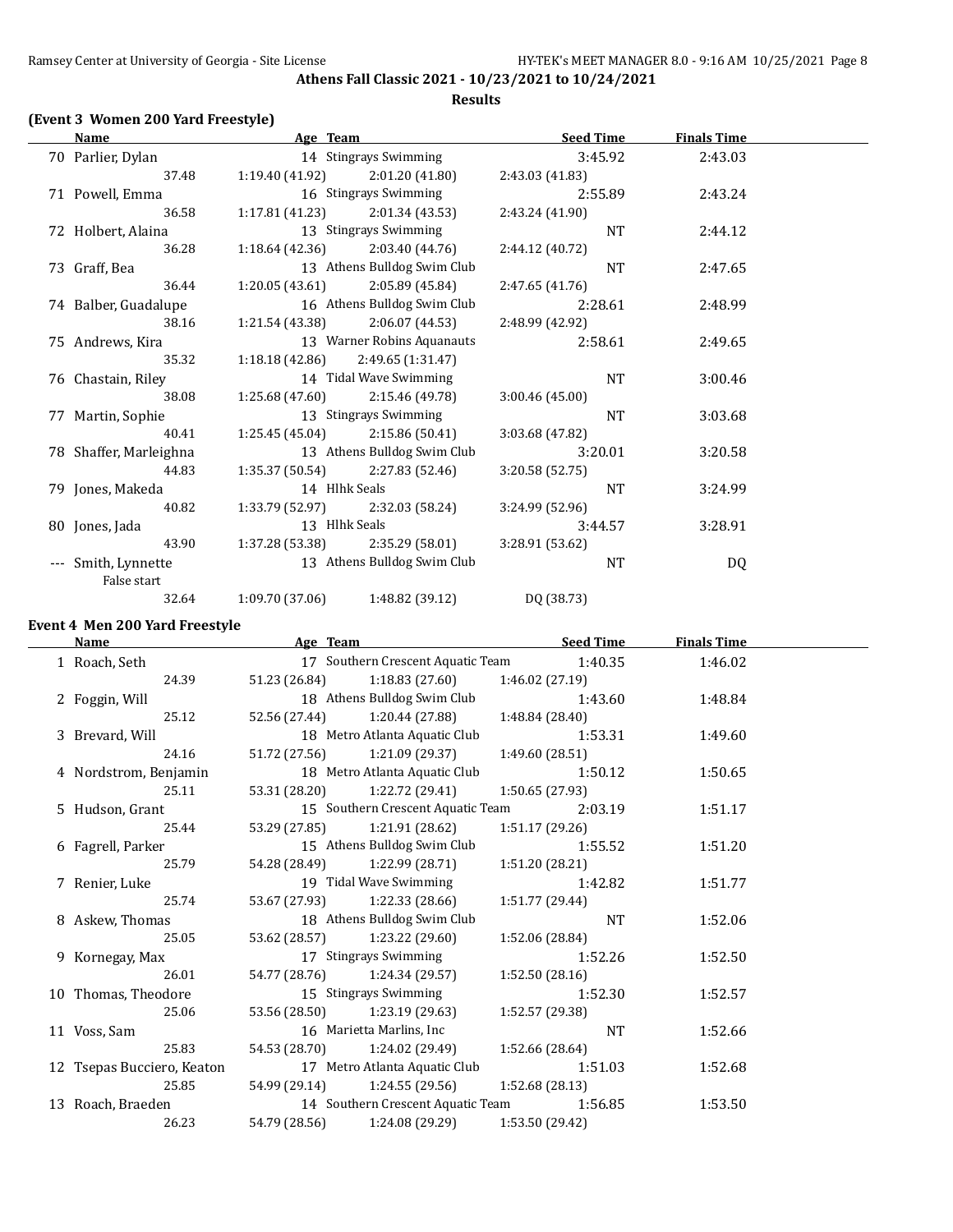### **Results**

# **(Event 4 Men 200 Yard Freestyle)**

| <b>Name</b>           | Age Team                          | <b>Seed Time</b> | <b>Finals Time</b> |  |
|-----------------------|-----------------------------------|------------------|--------------------|--|
| 14 Dalton, Sean       | 16 Tidal Wave Swimming            | 1:54.79          | 1:53.68            |  |
| 25.59                 | 54.57 (28.98)<br>1:23.98 (29.41)  | 1:53.68 (29.70)  |                    |  |
| 15 Portis, Carson     | 17 Stingrays Swimming             | 1:50.67          | 1:53.70            |  |
| 26.23                 | 55.50 (29.27)<br>1:24.94 (29.44)  | 1:53.70 (28.76)  |                    |  |
| 16 Wilson, Tucker     | 14 Warner Robins Aquanauts        | 1:57.64          | 1:54.46            |  |
| 26.68                 | 56.10 (29.42)<br>1:25.91 (29.81)  | 1:54.46 (28.55)  |                    |  |
| *17 Baer, Bennett     | 15 Tidal Wave Swimming            | 1:48.70          | 1:54.50            |  |
| 26.29                 | 55.24 (28.95)<br>1:24.99 (29.75)  | 1:54.50 (29.51)  |                    |  |
| *17 Reed, Mason       | 15 Stingrays Swimming             | 1:56.77          | 1:54.50            |  |
| 26.08                 | 54.93 (28.85)<br>1:24.89 (29.96)  | 1:54.50 (29.61)  |                    |  |
|                       | 16 Stingrays Swimming             |                  |                    |  |
| 19 Peterson, Bryce    |                                   | 1:53.10          | 1:54.95            |  |
| 26.65                 | 56.15 (29.50)<br>1:25.94 (29.79)  | 1:54.95 (29.01)  |                    |  |
| 20 Cooper, Asher      | 14 UnAtt - Southern Crescent Aqua | 1:53.66          | 1:54.99            |  |
| 25.80                 | 54.57 (28.77)<br>1:24.55 (29.98)  | 1:54.99 (30.44)  |                    |  |
| 21 Huang, Daniel      | 17 Athens Bulldog Swim Club       | 1:48.76          | 1:55.16            |  |
| 26.63                 | 56.64 (30.01)<br>1:26.15 (29.51)  | 1:55.16 (29.01)  |                    |  |
| 22 Vega, Jack         | 16 Stingrays Swimming             | 1:54.73          | 1:55.73            |  |
| 25.59                 | 54.65 (29.06)<br>1:24.69 (30.04)  | 1:55.73 (31.04)  |                    |  |
| 23 Koch, Christopher  | 13 Athens Bulldog Swim Club       | 2:06.53          | 1:56.17            |  |
| 27.02                 | 1:26.51 (30.04)<br>56.47 (29.45)  | 1:56.17 (29.66)  |                    |  |
| 24 Galloway, Ty       | 16 Stingrays Swimming             | 1:59.20          | 1:56.60            |  |
| 27.00                 | 56.99 (29.99)<br>1:26.89 (29.90)  | 1:56.60 (29.71)  |                    |  |
| 25 Stephens, Jonathan | 15 Tidal Wave Swimming            | 1:57.83          | 1:56.65            |  |
| 27.00                 | 56.86 (29.86)<br>1:27.78 (30.92)  | 1:56.65 (28.87)  |                    |  |
| 26 Watkins, Jarrett   | 14 Tidal Wave Swimming            | 1:51.28          | 1:56.76            |  |
| 26.57                 | 56.47 (29.90)<br>1:26.12 (29.65)  | 1:56.76 (30.64)  |                    |  |
| 27 Clark, Andrew      | 16 Tidal Wave Swimming            | 1:52.80          | 1:59.12            |  |
| 27.24                 | 1:28.73 (30.83)<br>57.90 (30.66)  | 1:59.12 (30.39)  |                    |  |
| 28 Marrero, Kye       | 14 Metro Atlanta Aquatic Club     | 1:59.12          | 1:59.43            |  |
| 26.88                 | 57.11 (30.23)<br>1:28.77 (31.66)  | 1:59.43 (30.66)  |                    |  |
| 29 Enabnit, Conor     | 17 Tidal Wave Swimming            | 1:47.50          | 1:59.54            |  |
| 26.71                 | 1:27.75 (31.05)<br>56.70 (29.99)  | 1:59.54 (31.79)  |                    |  |
| 30 Kleine, Charlie    | 15 Stingrays Swimming             | 2:00.75          | 2:00.09            |  |
| 27.29                 | 57.75 (30.46)<br>1:29.39 (31.64)  | 2:00.09 (30.70)  |                    |  |
| 31 Hailey, Brandon    | 17 Athens Bulldog Swim Club       | 2:01.40          | 2:00.97            |  |
| 27.54                 | 1:29.10 (31.55)<br>57.55 (30.01)  | 2:00.97 (31.87)  |                    |  |
| 32 Miles, Cody        | 14 UnAtt - Stingrays Swimming     | 1:58.77          | 2:01.11            |  |
| 27.13                 | 57.69 (30.56)<br>1:29.38 (31.69)  | 2:01.11 (31.73)  |                    |  |
| 33 Widner, James      | 14 Stingrays Swimming             | <b>NT</b>        | 2:01.20            |  |
| 27.37                 | 1:30.53 (31.88)<br>58.65 (31.28)  | 2:01.20 (30.67)  |                    |  |
| 34 Falkenhagen, Noah  | 15 Southern Crescent Aquatic Team | 2:06.66          | 2:01.91            |  |
| 27.02                 | 58.35 (31.33)<br>1:31.32 (32.97)  | 2:01.91 (30.59)  |                    |  |
| 35 Wyant, Jackson     | 14 Stingrays Swimming             | 2:20.37          | 2:02.11            |  |
| 28.81                 | 1:31.32 (31.97)<br>59.35 (30.54)  | 2:02.11 (30.79)  |                    |  |
| 36 Cass, Ben          | 17 Tidal Wave Swimming            | 1:57.90          | 2:02.25            |  |
| 28.34                 | 59.49 (31.15)<br>1:31.53 (32.04)  | 2:02.25 (30.72)  |                    |  |
| 37 Borden, Jonathan   | 15 Tidal Wave Swimming            | 1:52.60          | 2:02.29            |  |
| 27.21                 | 57.80 (30.59)<br>1:30.22 (32.42)  | 2:02.29 (32.07)  |                    |  |
| 38 Allen, Bruce       | 16 Southern Crescent Aquatic Team | 2:11.62          | 2:02.33            |  |
| 27.61                 | 1:30.17 (32.50)<br>57.67 (30.06)  | 2:02.33 (32.16)  |                    |  |
| 39 Wagner, Jack       | 17 Metro Atlanta Aquatic Club     | 2:05.22          | 2:02.40            |  |
| 27.67                 | 1:30.72 (31.96)<br>58.76 (31.09)  | 2:02.40 (31.68)  |                    |  |
| 40 Wright, Nate       | 17 Tidal Wave Swimming            | 1:57.72          | 2:02.77            |  |
| 28.01                 | 59.68 (31.67)<br>1:31.90 (32.22)  |                  |                    |  |
|                       |                                   | 2:02.77 (30.87)  |                    |  |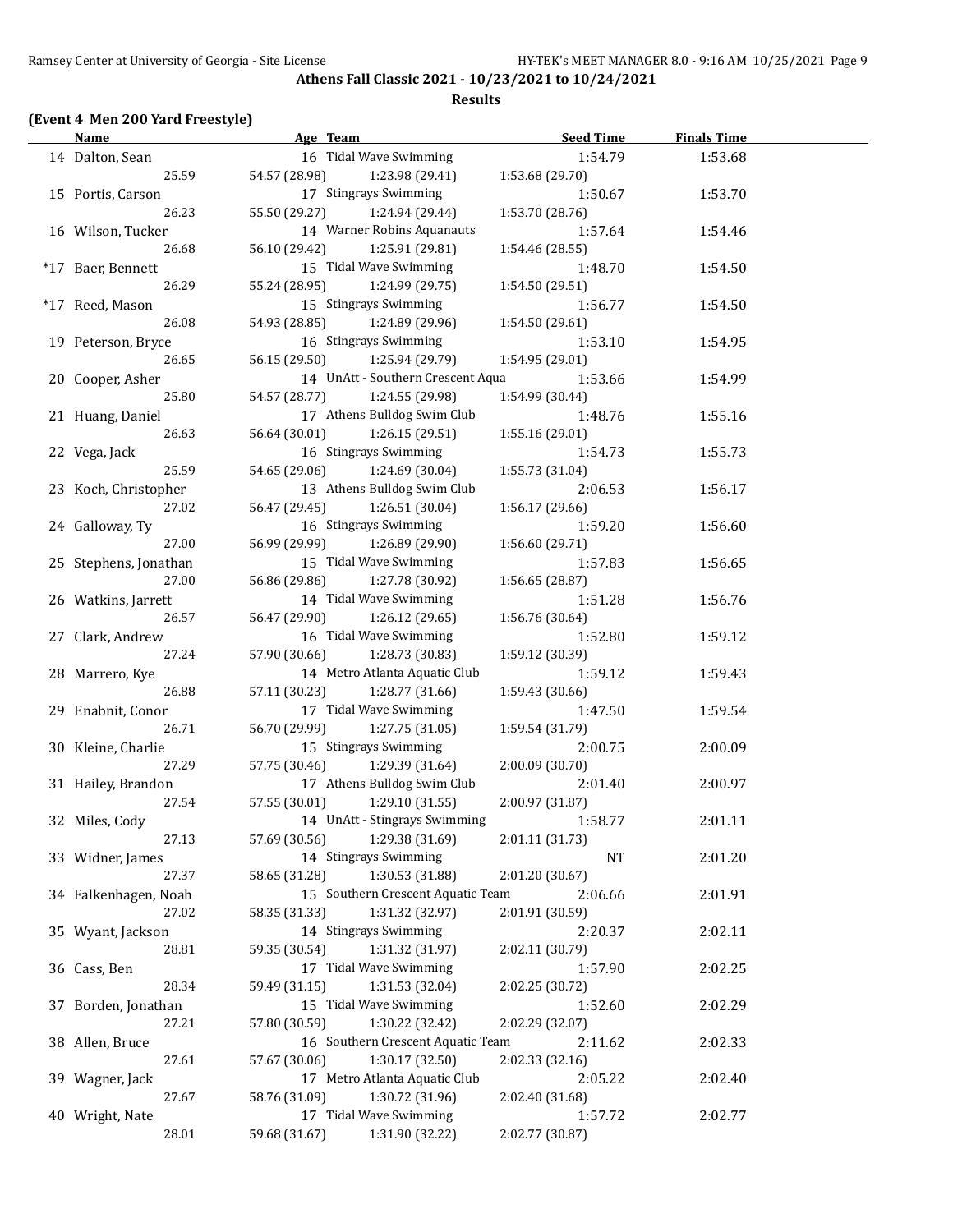**Athens Fall Classic 2021 - 10/23/2021 to 10/24/2021 Results**

#### **(Event 4 Men 200 Yard Freestyle)**

### **Age Team Age Commentary <b>Seed Time Finals Time** 41 Dale, Elliott 14 Southern Crescent Aquatic Team 2:19.50 2:03.27 28.25 1:00.34 (32.09) 1:32.27 (31.93) 2:03.27 (31.00) 42 Hunt, Ryan 15 Hlhk Seals 2:00.46 2:03.36 26.90 57.93 (31.03) 1:30.93 (33.00) 2:03.36 (32.43) 43 Hall, Michael 15 Athens Bulldog Swim Club 2:11.39 2:05.30 27.69 1:32.55 (1:04.86) 2:05.30 (32.75) 44 Cannon, Chase 2:07.67 and 16 Stingrays Swimming 2:07.67 and NT 2:07.67 28.10 1:00.60 (32.50) 1:35.30 (34.70) 2:07.67 (32.37) 45 Hess, Ayden 17 Metro Atlanta Aquatic Club 2:00.71 2:08.21 28.06 1:00.48 (32.42) 1:34.54 (34.06) 2:08.21 (33.67) 46 Cusick, Noble 17 Tidal Wave Swimming 2:11.60 2:09.28 27.04 58.86 (31.82) 1:33.39 (34.53) 2:09.28 (35.89) 47 Krosner, Zach 15 Athens Bulldog Swim Club 2:19.16 2:12.06 28.88 1:01.52 (32.64) 1:36.70 (35.18) 2:12.06 (35.36) 48 Zoumas, Evan 15 Southern Crescent Aquatic Team 2:28.65 2:12.76 30.67 1:03.99 (33.32) 1:38.54 (34.55) 2:12.76 (34.22) 49 Vinup, Jimmy 17 Warner Robins Aquanauts 2:14.33 2:13.11 28.41 1:01.51 (33.10) 1:37.57 (36.06) 2:13.11 (35.54) 50 Walkley, Maddox 14 Stingrays Swimming 2:59.73 2:13.41 28.53 1:01.11 (32.58) 1:36.58 (35.47) 2:13.41 (36.83) 51 Kotarba, Ryan 14 Stingrays Swimming 2:38.25 2:13.77 30.95 1:04.89 (33.94) 1:40.06 (35.17) 2:13.77 (33.71) 52 Phillips, Sean 18 Warner Robins Aquanauts 2:19.16 2:15.17 29.92 1:04.37 (34.45) 1:40.31 (35.94) 2:15.17 (34.86) 53 Brown, Thomas 13 Athens Bulldog Swim Club 2:30.80 2:16.50 32.30 1:07.01 (34.71) 1:43.34 (36.33) 2:16.50 (33.16) 54 Halbach, Crenshaw 13 Athens Bulldog Swim Club 2:20.87 2:17.21 31.58 1:06.73 (35.15) 1:42.03 (35.30) 2:17.21 (35.18) 55 Nash, Tyler 16 Warner Robins Aquanauts 2:22.14 2:17.28 30.63 1:05.65 (35.02) 1:42.30 (36.65) 2:17.28 (34.98) 56 Peterson, Cody 13 Stingrays Swimming 2:27.10 2:17.35 32.19 1:07.33 (35.14) 1:43.06 (35.73) 2:17.35 (34.29) 57 Hamilton, Brady 14 Stingrays Swimming 2:21.13 2:17.38 31.77 1:06.52 (34.75) 1:42.45 (35.93) 2:17.38 (34.93) 58 Armel, Lyle 13 Athens Bulldog Swim Club 2:25.33 2:17.71 31.33 1:07.12 (35.79) 1:44.27 (37.15) 2:17.71 (33.44) 59 Lynch, Jack 13 Southern Crescent Aquatic Team 2:18.81 2:17.74 29.84 1:05.26 (35.42) 1:42.15 (36.89) 2:17.74 (35.59) 60 Kannan, Shaan 14 Athens Bulldog Swim Club 2:25.09 2:18.29 30.64 1:05.46 (34.82) 1:42.02 (36.56) 2:18.29 (36.27) 61 Hall, William 14 Athens Bulldog Swim Club 2:42.23 2:19.24 31.70 1:08.35 (36.65) 1:45.30 (36.95) 2:19.24 (33.94) 62 Frazier, Micah 14 Metro Atlanta Aquatic Club 2:25.92 2:21.24 1:06.49 ( ) 1:44.76 (38.27) 2:21.24 (36.48) 63 Addison, Luke 13 Athens Bulldog Swim Club NT 2:21.40 32.52 1:08.83 (36.31) 1:46.01 (37.18) 2:21.40 (35.39) 64 Leeks, Jackson 13 Metro Atlanta Aquatic Club 2:33.42 2:21.76 29.73 1:04.39 (34.66) 1:42.47 (38.08) 2:21.76 (39.29) 65 Ingraffia, Logan 15 Tidal Wave Swimming 15 NT 2:22.30 29.44 1:06.28 (36.84) 1:45.49 (39.21) 2:22.30 (36.81) 66 Jung, Jack 14 Southern Crescent Aquatic Team 3:07.41 2:25.90 32.88 1:10.77 (37.89) 1:48.98 (38.21) 2:25.90 (36.92) 67 Vollero, Jack 13 Tidal Wave Swimming NT 2:27.72 30.94 1:07.26 (36.32) 1:47.40 (40.14) 2:27.72 (40.32)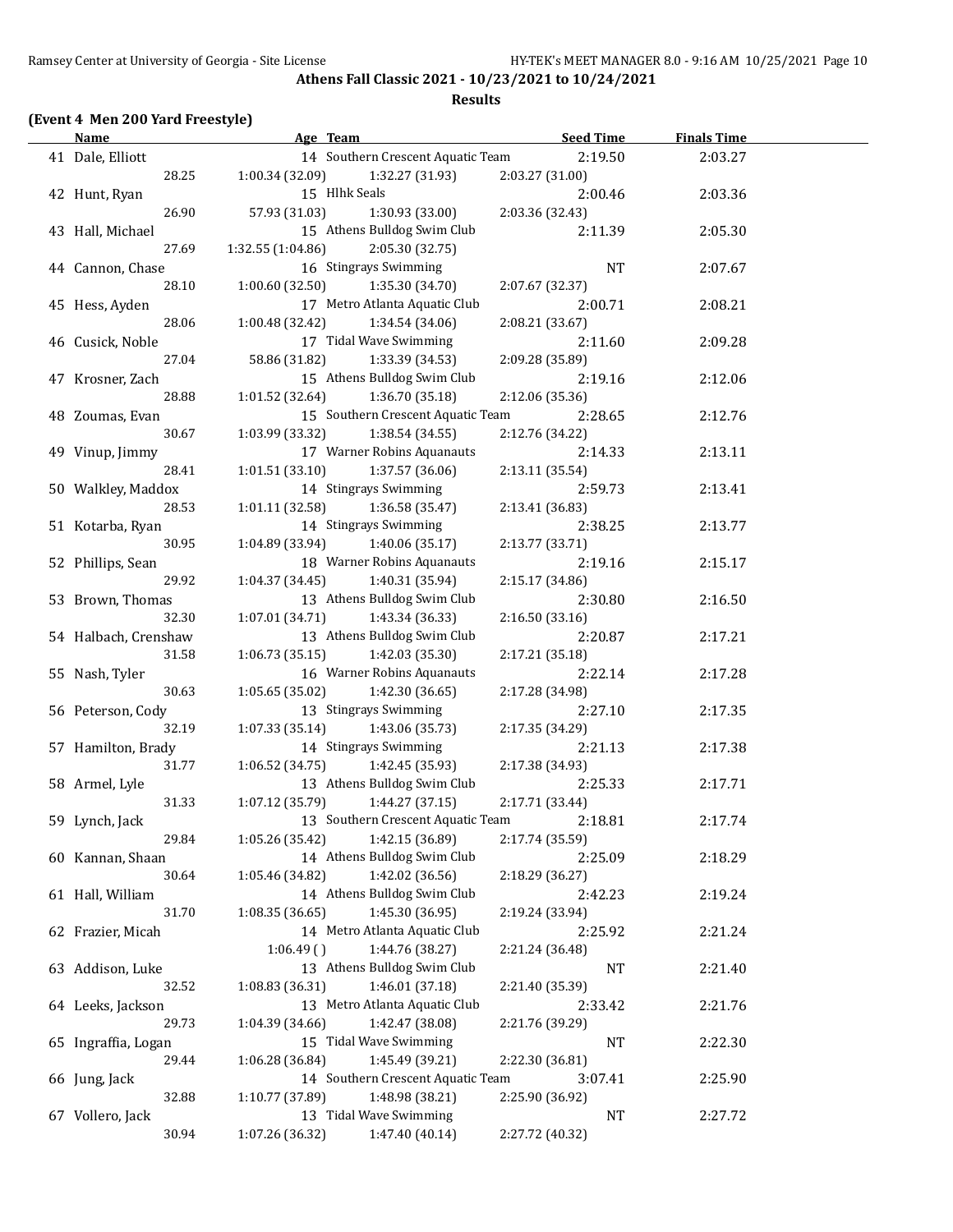**Athens Fall Classic 2021 - 10/23/2021 to 10/24/2021 Results**

# **(Event 4 Men 200 Yard Freestyle)**

| Name                       |                 |                 | <b>Seed Time</b>                                                                                                                                                                                                                                                                                                                                   | <u>Finals Time</u> |  |
|----------------------------|-----------------|-----------------|----------------------------------------------------------------------------------------------------------------------------------------------------------------------------------------------------------------------------------------------------------------------------------------------------------------------------------------------------|--------------------|--|
| 68 Martin, Winn            |                 |                 | 2:41.86                                                                                                                                                                                                                                                                                                                                            | 2:27.76            |  |
| 1:08.26                    | 1:48.67(40.41)  | 2:27.76 (39.09) |                                                                                                                                                                                                                                                                                                                                                    |                    |  |
| 69 Phillips, Miles         |                 |                 | NT                                                                                                                                                                                                                                                                                                                                                 | 2:35.54            |  |
| 37.95                      | 1:19.33(41.38)  | 1:59.55(40.22)  | 2:35.54 (35.99)                                                                                                                                                                                                                                                                                                                                    |                    |  |
| 70 Joy, Wilson             |                 |                 | <b>NT</b>                                                                                                                                                                                                                                                                                                                                          | 2:36.22            |  |
| 34.90                      | 1:14.54(39.64)  | 1:56.30(41.76)  | 2:36.22 (39.92)                                                                                                                                                                                                                                                                                                                                    |                    |  |
| 71 Sanford, Nathan         |                 |                 | 2:36.11                                                                                                                                                                                                                                                                                                                                            | 2:38.68            |  |
| 34.70                      | 1:15.41(40.71)  | 1:57.40 (41.99) | 2:38.68 (41.28)                                                                                                                                                                                                                                                                                                                                    |                    |  |
| 72 Bennasser, Khalifa      |                 |                 | 2:58.32                                                                                                                                                                                                                                                                                                                                            | 2:41.23            |  |
| 35.64                      |                 | 1:59.49 (42.84) | 2:41.23 (41.74)                                                                                                                                                                                                                                                                                                                                    |                    |  |
| 73 Anderson, Ethan         |                 |                 | 2:53.72                                                                                                                                                                                                                                                                                                                                            | 2:44.45            |  |
| 37.83                      | 1:18.99(41.16)  | 2:02.07 (43.08) | 2:44.45 (42.38)                                                                                                                                                                                                                                                                                                                                    |                    |  |
| 74 Fairman, Rowen          |                 |                 | NT                                                                                                                                                                                                                                                                                                                                                 | 2:46.33            |  |
| 36.34                      | 1:19.86(43.52)  | 2:05.13(45.27)  | 2:46.33(41.20)                                                                                                                                                                                                                                                                                                                                     |                    |  |
| 75 Graff, Charlie          |                 |                 | <b>NT</b>                                                                                                                                                                                                                                                                                                                                          | 2:47.44            |  |
|                            |                 | 2:04.23()       | 2:47.44 (43.21)                                                                                                                                                                                                                                                                                                                                    |                    |  |
| 76 Groesser, Cole          |                 |                 | NT                                                                                                                                                                                                                                                                                                                                                 | 2:58.31            |  |
| 38.65                      | 1:24.73 (46.08) | 2:11.64 (46.91) | 2:58.31 (46.67)                                                                                                                                                                                                                                                                                                                                    |                    |  |
| Massey, Eric               |                 |                 | 2:39.46                                                                                                                                                                                                                                                                                                                                            | X2:28.78           |  |
| 32.83                      | 1:10.26(37.43)  | 1:49.50 (39.24) | 2:28.78 (39.28)                                                                                                                                                                                                                                                                                                                                    |                    |  |
| Cardwell, Jackson<br>$---$ |                 |                 | 2:28.77                                                                                                                                                                                                                                                                                                                                            | DQ                 |  |
| False start                |                 |                 |                                                                                                                                                                                                                                                                                                                                                    |                    |  |
| 30.85                      | 1:07.14 (36.29) | 1:43.68 (36.54) | DQ (34.68)                                                                                                                                                                                                                                                                                                                                         |                    |  |
|                            |                 |                 | Age Team<br>15 Warner Robins Aquanauts<br>14 Stingrays Swimming<br>13 Athens Bulldog Swim Club<br>13 Stingrays Swimming<br>13 Stingrays Swimming<br>1:16.65(41.01)<br>14 Athens Bulldog Swim Club<br>13 Athens Bulldog Swim Club<br>13 Athens Bulldog Swim Club<br>13 Stingrays Swimming<br>18 Stingrays Swimming<br>15 Metro Atlanta Aquatic Club |                    |  |

# **Event 5 Girls 12 & Under 100 Yard Breaststroke**

| Name                  | Age Team                    | <b>Seed Time</b> | <b>Finals Time</b> |  |
|-----------------------|-----------------------------|------------------|--------------------|--|
| 1 Burton, Reagan      | 12 Tidal Wave Swimming      | 1:22.26          | 1:17.17            |  |
| 36.83                 | 1:17.17(40.34)              |                  |                    |  |
| 2 Sims, Kennedy       | 12 Hlhk Seals               | 1:21.90          | 1:22.12            |  |
| 38.47                 | 1:22.12(43.65)              |                  |                    |  |
| 3 Hodgins, Addison    | 12 Stingrays Swimming       | 1:27.52          | 1:22.52            |  |
| 38.92                 | 1:22.52 (43.60)             |                  |                    |  |
| 4 Rimmer, Mary-Claire | 12 Tidal Wave Swimming      | 1:32.62          | 1:23.59            |  |
| 40.22                 | 1:23.59 (43.37)             |                  |                    |  |
| 5 Erickson, Kyrie     | 12 Stingrays Swimming       | 1:26.56          | 1:24.74            |  |
| 39.68                 | 1:24.74 (45.06)             |                  |                    |  |
| 6 Balber, Vianney     | 12 Athens Bulldog Swim Club | 1:44.15          | 1:25.93            |  |
| 41.12                 | 1:25.93 (44.81)             |                  |                    |  |
| 7 Hawk, Blakely       | 11 Athens Bulldog Swim Club | 1:32.85          | 1:27.40            |  |
| 41.46                 | 1:27.40 (45.94)             |                  |                    |  |
| 8 Harsch, Abby        | 12 Stingrays Swimming       | 1:28.75          | 1:27.84            |  |
| 42.31                 | 1:27.84 (45.53)             |                  |                    |  |
| 9 Kikly, Lillian      | 12 Stingrays Swimming       | 1:29.25          | 1:27.98            |  |
| 40.58                 | 1:27.98 (47.40)             |                  |                    |  |
| 10 Kendrick, Palmer   | 12 Tidal Wave Swimming      | 1:31.08          | 1:28.79            |  |
| 41.19                 | 1:28.79 (47.60)             |                  |                    |  |
| 11 Zellner, Zoey      | 11 Athens Bulldog Swim Club | 1:34.43          | 1:29.48            |  |
| 41.66                 | 1:29.48 (47.82)             |                  |                    |  |
| 12 Huffstetler, Haley | 12 Tidal Wave Swimming      | 1:31.10          | 1:29.50            |  |
| 42.48                 | 1:29.50 (47.02)             |                  |                    |  |
| 13 Parrish, Avery     | 12 Tidal Wave Swimming      | 1:33.03          | 1:30.30            |  |
| 42.79                 | 1:30.30(47.51)              |                  |                    |  |
| 14 Attaway, Lucy      | 12 Athens Bulldog Swim Club | NT               | 1:30.75            |  |
| 43.93                 | 1:30.75 (46.82)             |                  |                    |  |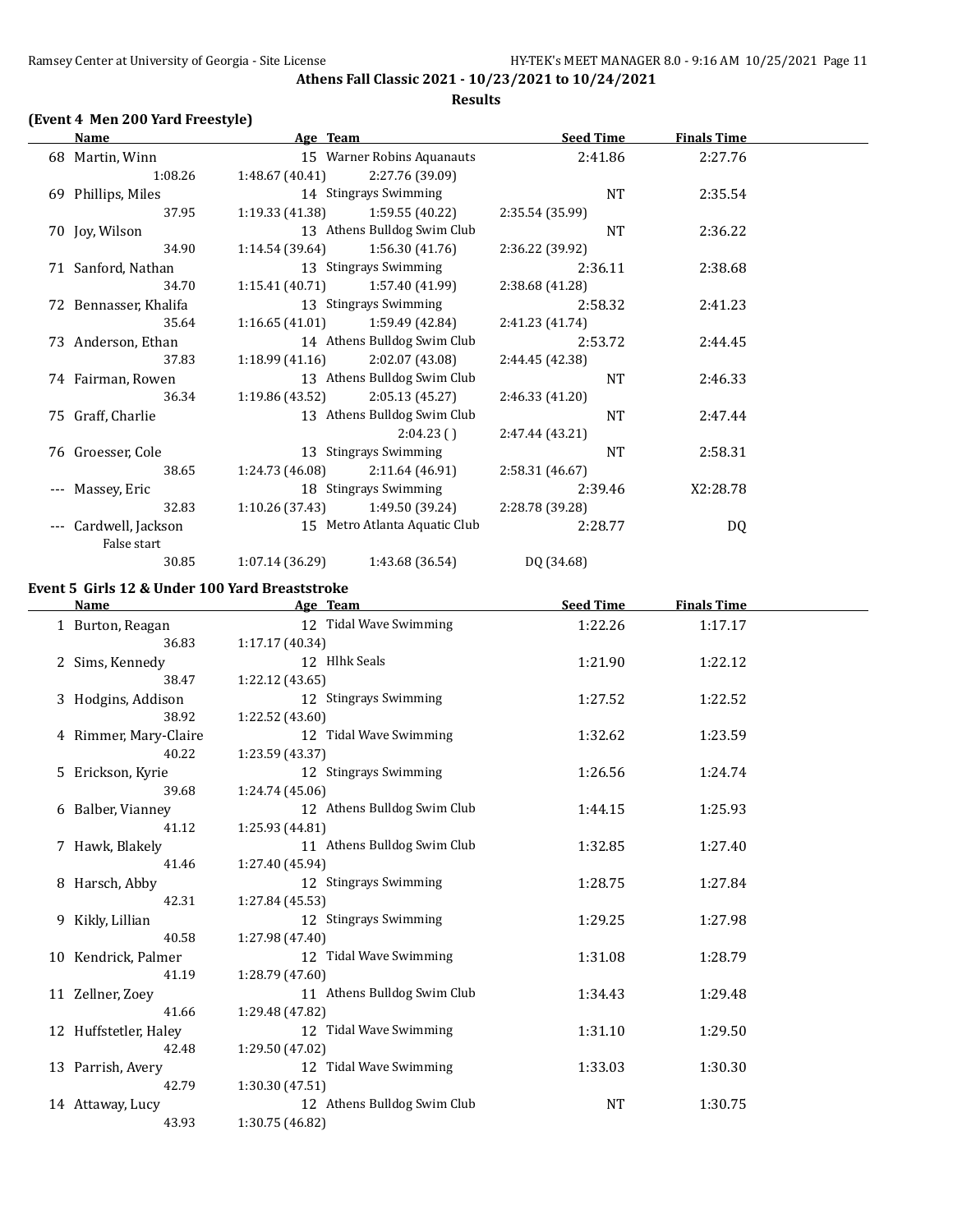#### **Results**

# **(Event 5 Girls 12 & Under 100 Yard Breaststroke)**

| Name                      | Age Team                                       | <b>Seed Time</b> | <b>Finals Time</b> |  |
|---------------------------|------------------------------------------------|------------------|--------------------|--|
| 15 Motherway, Hunter      | 11 Tidal Wave Swimming                         | 1:41.79          | 1:31.88            |  |
| 42.94                     | 1:31.88 (48.94)                                |                  |                    |  |
| 16 Cain, Haylee           | 12 Athens Bulldog Swim Club                    | <b>NT</b>        | 1:32.88            |  |
| 43.96                     | 1:32.88 (48.92)                                |                  |                    |  |
| 17 Fortson, Mallory       | 11 Warner Robins Aquanauts                     | 1:34.23          | 1:33.28            |  |
| 44.80                     | 1:33.28 (48.48)                                |                  |                    |  |
| 18 Ash, Edie              | 11 Athens Bulldog Swim Club                    | 1:48.76          | 1:34.57            |  |
| 45.05                     | 1:34.57 (49.52)                                |                  |                    |  |
| 19 Parajuli, Sapana       | 12 Stingrays Swimming                          | <b>NT</b>        | 1:34.96            |  |
| 44.50                     | 1:34.96 (50.46)                                |                  |                    |  |
|                           |                                                |                  |                    |  |
| 20 Randall, Mary Kate     | 12 Stingrays Swimming                          | 1:38.99          | 1:37.81            |  |
| 46.18                     | 1:37.81 (51.63)                                |                  |                    |  |
| 21 Rosser, Gabby          | 10 Athens Bulldog Swim Club                    | NT               | 1:37.83            |  |
| 46.80                     | 1:37.83 (51.03)                                |                  |                    |  |
| 22 McLucas, Daphne        | 11 Athens Bulldog Swim Club                    | NT               | 1:38.24            |  |
| 47.03                     | 1:38.24 (51.21)                                |                  |                    |  |
| 23 Goff, Lillie           | 11 Tidal Wave Swimming                         | 1:48.40          | 1:38.41            |  |
| 47.20                     | 1:38.41 (51.21)                                |                  |                    |  |
| 24 Gerevics, Aubrey       | 12 Stingrays Swimming                          | 1:39.25          | 1:38.61            |  |
| 44.67                     | 1:38.61 (53.94)                                |                  |                    |  |
| 25 McGhehey Becker, Emily | 11 Stingrays Swimming                          | <b>NT</b>        | 1:39.20            |  |
| 47.89                     | 1:39.20 (51.31)                                |                  |                    |  |
| 26 Drack, Willow          | 11 Tidal Wave Swimming                         | <b>NT</b>        | 1:39.88            |  |
| 48.96                     | 1:39.88 (50.92)                                |                  |                    |  |
| 27 Hess, Landry           | 11 Metro Atlanta Aquatic Club                  | NT               | 1:40.33            |  |
| 46.97                     | 1:40.33 (53.36)                                |                  |                    |  |
| 28 Butler, Winter         | 12 Stingrays Swimming                          | <b>NT</b>        | 1:41.74            |  |
| 47.27                     | 1:41.74 (54.47)                                |                  |                    |  |
| 29 Law, Alyssa            | 12 Tidal Wave Swimming                         | <b>NT</b>        | 1:42.83            |  |
| 49.13                     | 1:42.83 (53.70)                                |                  |                    |  |
| 30 Williams, Addison      | 12 Stingrays Swimming                          | 1:53.29          | 1:43.76            |  |
| 48.87                     | 1:43.76 (54.89)                                |                  |                    |  |
| 31 Horne, Kyndall         | 12 Warner Robins Aquanauts                     | 1:45.11          | 1:44.16            |  |
| 49.69                     | 1:44.16 (54.47)                                |                  |                    |  |
| 32 Tomlinson, Bailey      | 11 Athens Bulldog Swim Club                    | NT               | 1:45.45            |  |
| 50.87                     | 1:45.45 (54.58)                                |                  |                    |  |
| 33 Bloom, Audrey          | 11 Tidal Wave Swimming                         | NT               |                    |  |
| 50.58                     | 1:45.73 (55.15)                                |                  | 1:45.73            |  |
| 34 Todorovac, Mia         | 12 Stingrays Swimming                          | <b>NT</b>        | 1:46.72            |  |
| 49.70                     |                                                |                  |                    |  |
|                           | 1:46.72 (57.02)<br>10 Athens Bulldog Swim Club |                  |                    |  |
| 35 Bramlett, Nola         |                                                | 1:59.79          | 1:47.36            |  |
| 52.33                     | 1:47.36 (55.03)                                |                  |                    |  |
| 36 Hawes, Sara            | 11 Southern Crescent Aquatic Team              | NT               | 1:49.00            |  |
| 50.00                     | 1:49.00 (59.00)                                |                  |                    |  |
| 37 Lee, Abby              | 12 Warner Robins Aquanauts                     | 1:58.12          | 1:49.81            |  |
| 51.04                     | 1:49.81 (58.77)                                |                  |                    |  |
| 38 Mundy, Jillian         | 9 Athens Bulldog Swim Club                     | 2:03.12          | 1:49.85            |  |
| 54.60                     | 1:49.85 (55.25)                                |                  |                    |  |
| 39 Clark, Mary Kate       | 11 Athens Bulldog Swim Club                    | 2:12.89          | 1:52.80            |  |
| 53.91                     | 1:52.80 (58.89)                                |                  |                    |  |
| 40 Cochran, Lucy          | 10 Athens Bulldog Swim Club                    | NT               | 1:53.37            |  |
| 56.02                     | 1:53.37 (57.35)                                |                  |                    |  |
| 41 Douris, Zarema         | 11 Athens Bulldog Swim Club                    | NT               | 1:53.99            |  |
| 54.80                     | 1:53.99 (59.19)                                |                  |                    |  |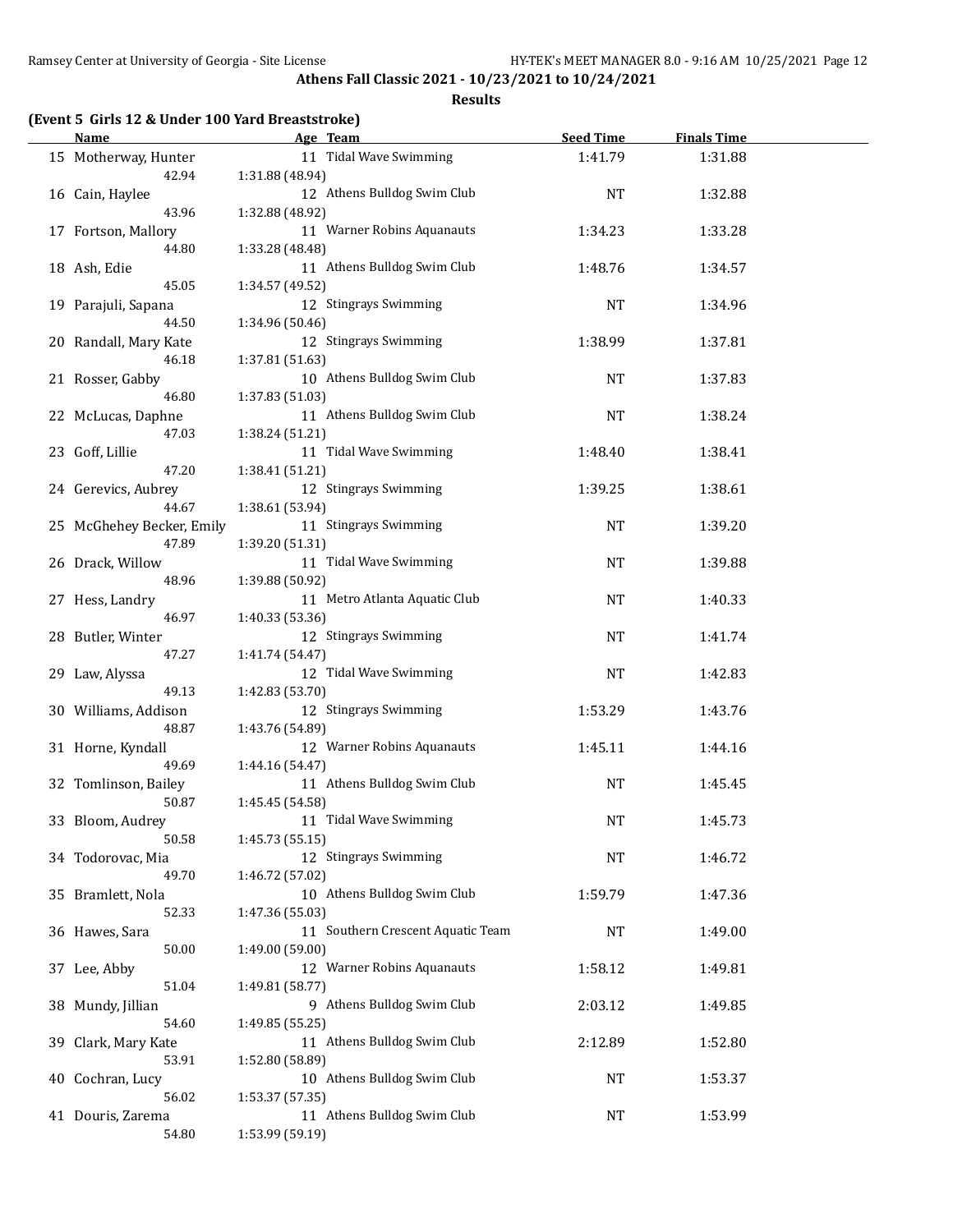#### **Results**

# **(Event 5 Girls 12 & Under 100 Yard Breaststroke)**

| <b>Name</b>                   | Age Team                                         | <b>Seed Time</b> | <b>Finals Time</b> |  |
|-------------------------------|--------------------------------------------------|------------------|--------------------|--|
| 42 Johnson, Lil               | 10 Athens Bulldog Swim Club                      | <b>NT</b>        | 1:54.73            |  |
| 54.84                         | 1:54.73 (59.89)                                  |                  |                    |  |
| 43 Lunsford, Olivia           | 11 Stingrays Swimming                            | 2:25.35          | 1:54.94            |  |
| 55.49                         | 1:54.94 (59.45)                                  |                  |                    |  |
| 44 Tappan, Maeve              | 12 Tidal Wave Swimming                           | <b>NT</b>        | 1:55.82            |  |
| 54.65                         | 1:55.82 (1:01.17)                                |                  |                    |  |
| 45 Templin, Leah              | 10 Athens Bulldog Swim Club                      | <b>NT</b>        | 1:56.18            |  |
| 56.53                         | 1:56.18 (59.65)                                  |                  |                    |  |
| 46 Dorman, Lane               | 8 Athens Bulldog Swim Club                       | <b>NT</b>        | 2:02.92            |  |
| 58.93                         | 2:02.92 (1:03.99)                                |                  |                    |  |
| 47 Brown, Noa                 | 11 Athens Bulldog Swim Club                      | 2:27.40          | 2:04.62            |  |
| 57.58                         | 2:04.62 (1:07.04)                                |                  |                    |  |
| 48 Sauer, Sammie              | 8 Metro Atlanta Aquatic Club                     | <b>NT</b>        | 2:06.32            |  |
| 1:00.01                       | 2:06.32 (1:06.31)                                |                  |                    |  |
| 49 Sauer, Ellie               | 10 Metro Atlanta Aquatic Club                    | <b>NT</b>        | 2:07.16            |  |
| 58.14                         | 2:07.16 (1:09.02)                                |                  |                    |  |
| 50 Masselter, BB or Beata     | 10 Tidal Wave Swimming                           | 2:14.18          | 2:08.65            |  |
| 1:02.52                       | 2:08.65 (1:06.13)                                |                  |                    |  |
| 51 Malutinok, Lucy<br>1:00.30 | 9 Athens Bulldog Swim Club                       | <b>NT</b>        | 2:09.20            |  |
|                               | 2:09.20 (1:08.90)<br>11 Athens Bulldog Swim Club |                  |                    |  |
| 52 Grant, Addison<br>1:01.19  | 2:10.63 (1:09.44)                                | <b>NT</b>        | 2:10.63            |  |
| 53 Yeomans, Raleigh           | 10 Athens Bulldog Swim Club                      | 2:23.56          | 2:13.12            |  |
| 1:00.25                       | 2:13.12 (1:12.87)                                |                  |                    |  |
| 54 Johnson, Juliet            | 8 Athens Bulldog Swim Club                       | <b>NT</b>        | 2:14.07            |  |
| 1:03.71                       | 2:14.07 (1:10.36)                                |                  |                    |  |
| 55 Greene, Zoe                | 7 Hlhk Seals                                     | <b>NT</b>        | 2:17.00            |  |
| 1:03.39                       | 2:17.00 (1:13.61)                                |                  |                    |  |
| 56 Adams, Kinsley             | 9 Tidal Wave Swimming                            | NT               | 3:09.55            |  |
| 1:32.29                       | 3:09.55 (1:37.26)                                |                  |                    |  |
| --- Phillips, Lindy           | 7 Athens Bulldog Swim Club                       | <b>NT</b>        | <b>DQ</b>          |  |
| <b>Alternating Kick</b>       |                                                  |                  |                    |  |
| 1:10.66                       | DQ (1:23.33)                                     |                  |                    |  |
| --- Madison, Anna-Bella       | 11 Hlhk Seals                                    | NT               | DQ                 |  |
| Downward butterfly kick       |                                                  |                  |                    |  |
| 1:03.57                       |                                                  |                  |                    |  |
| --- Borger, Joshua            | 10 Athens Bulldog Swim Club                      | NT               | DQ                 |  |
|                               | Hands brought beyond the hipline during stroke   |                  |                    |  |
| 1:33.83                       | DQ (1:42.36)                                     |                  |                    |  |

# **Event 6 Boys 12 & Under 100 Yard Breaststroke**

|    | <b>Name</b>             | Age Team                             | <b>Seed Time</b> | <b>Finals Time</b> |  |
|----|-------------------------|--------------------------------------|------------------|--------------------|--|
|    | Karumbaiah, Vidur       | Athens Bulldog Swim Club<br>11       | 1:21.37          | 1:18.53            |  |
|    | 37.79                   | 1:18.53(40.74)                       |                  |                    |  |
|    | Karumbaiah, Nakul       | Athens Bulldog Swim Club<br>12       | 1:19.15          | 1:20.27            |  |
|    | 38.82                   | 1:20.27 (41.45)                      |                  |                    |  |
|    | 3 Rhine, Joseph or Joey | Athens Bulldog Swim Club<br>12       | 1:23.68          | 1:21.28            |  |
|    | 38.44                   | 1:21.28 (42.84)                      |                  |                    |  |
| 4  | Bang, Ryan              | Southern Crescent Aquatic Team<br>11 | 2:06.09          | 1:24.20            |  |
|    | 39.20                   | 1:24.20 (45.00)                      |                  |                    |  |
| 5. | Avelar, Nicolas         | Athens Bulldog Swim Club<br>12       | 1:31.94          | 1:24.41            |  |
|    | 40.13                   | 1:24.41 (44.28)                      |                  |                    |  |
| 6  | Sultan, Ziyad           | <b>Stingrays Swimming</b><br>12      | 1:32.85          | 1:25.17            |  |
|    | 40.06                   | 1:25.17(45.11)                       |                  |                    |  |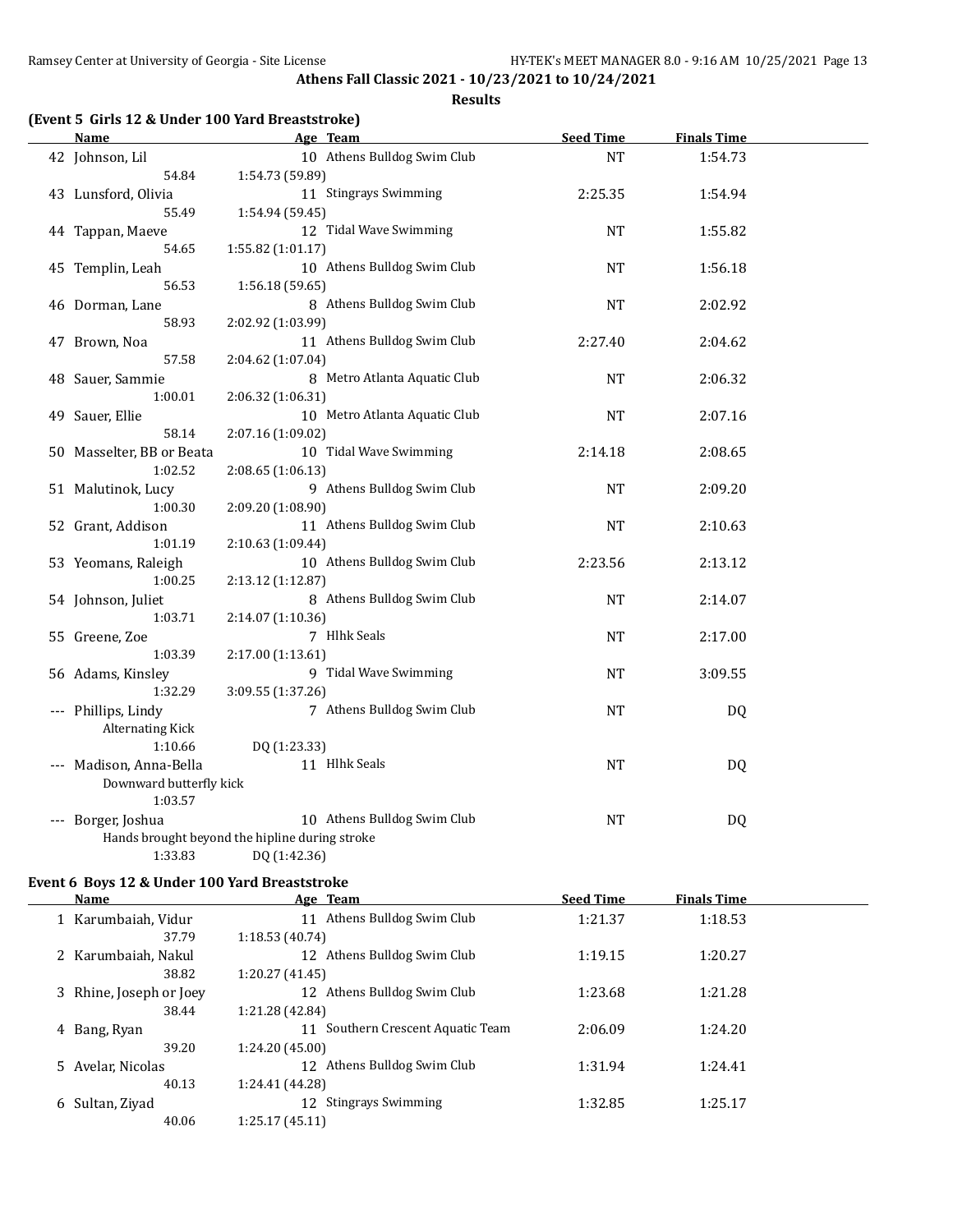#### **Results**

# **(Event 6 Boys 12 & Under 100 Yard Breaststroke)**

| <b>Name</b>                           | Age Team                                           | <b>Seed Time</b> | <b>Finals Time</b> |  |
|---------------------------------------|----------------------------------------------------|------------------|--------------------|--|
| 7 Noh, Mike<br>40.60                  | 12 Stingrays Swimming<br>1:25.97 (45.37)           | 1:24.62          | 1:25.97            |  |
| 8 Coverdill, Patrick<br>44.09         | 11 Athens Bulldog Swim Club<br>1:32.08 (47.99)     | 1:41.63          | 1:32.08            |  |
| 9 Boyle, Colin<br>42.79               | 12 Athens Bulldog Swim Club<br>1:32.69 (49.90)     | 1:40.24          | 1:32.69            |  |
| 10 Guidry, Nate<br>44.05              | 12 Athens Bulldog Swim Club<br>1:35.30 (51.25)     | NT               | 1:35.30            |  |
| 11 Huang, Hanwen<br>45.25             | 12 Athens Bulldog Swim Club<br>1:35.50 (50.25)     | <b>NT</b>        | 1:35.50            |  |
| 12 Joy, Kevin<br>47.26                | 11 Athens Bulldog Swim Club<br>1:36.96 (49.70)     | NT               | 1:36.96            |  |
| 13 Putman, Brody<br>47.87             | 11 Athens Bulldog Swim Club<br>1:41.95 (54.08)     | <b>NT</b>        | 1:41.95            |  |
| 14 Kirkland, Jack<br>50.16            | 10 Athens Bulldog Swim Club<br>1:43.92 (53.76)     | 2:06.74          | 1:43.92            |  |
| 15 Harrison, Ean<br>50.64             | 9 Warner Robins Aquanauts<br>1:47.74 (57.10)       | 1:54.90          | 1:47.74            |  |
| 16 Heron, Myles<br>51.18              | 12 Hlhk Seals<br>1:48.51 (57.33)                   | 2:05.55          | 1:48.51            |  |
| 17 Cummings, Hanniel<br>53.75         | 10 Marietta Marlins, Inc<br>1:48.91 (55.16)        | <b>NT</b>        | 1:48.91            |  |
| 18 Bermudez, Elias<br>52.38           | 11 Warner Robins Aquanauts<br>1:49.40 (57.02)      | 1:59.21          | 1:49.40            |  |
| 19 Tarkington, Sebastian<br>52.68     | 9 Metro Atlanta Aquatic Club<br>1:50.55 (57.87)    | 2:13.39          | 1:50.55            |  |
| 20 Voivedich-Walter, Olivier<br>51.34 | 11 Athens Bulldog Swim Club<br>1:50.64 (59.30)     | NT               | 1:50.64            |  |
| 21 Booker, Kyle<br>50.92              | 11 Hlhk Seals<br>1:52.59 (1:01.67)                 | <b>NT</b>        | 1:52.59            |  |
| 22 Witt-Sandy, Ben<br>51.84           | 11 Metro Atlanta Aquatic Club<br>1:53.86 (1:02.02) | <b>NT</b>        | 1:53.86            |  |
| 23 McMaster, Nick<br>53.62            | 10 Tidal Wave Swimming<br>1:54.02 (1:00.40)        | 1:53.93          | 1:54.02            |  |
| 24 McCullough, Nolan<br>59.68         | 10 Athens Bulldog Swim Club<br>2:03.66 (1:03.98)   | NT               | 2:03.66            |  |
| 25 Hatcher, Preston<br>59.37          | 8 Tidal Wave Swimming<br>2:04.35 (1:04.98)         | <b>NT</b>        | 2:04.35            |  |
| 26 Morris, Lachlan<br>59.18           | 11 Athens Bulldog Swim Club<br>2:09.88 (1:10.70)   | NT               | 2:09.88            |  |
| 27 Hill, Hugh<br>1:02.83              | 10 Athens Bulldog Swim Club<br>2:12.65 (1:09.82)   | NT               | 2:12.65            |  |
| 28 Miller-Dotson, Kyle<br>1:02.61     | 8 Metro Atlanta Aquatic Club<br>2:13.51 (1:10.90)  | NT               | 2:13.51            |  |
| 29 Weldon, Caz<br>1:04.22             | 10 Athens Bulldog Swim Club<br>2:15.51 (1:11.29)   | NT               | 2:15.51            |  |
| 30 McCoy, Christian<br>1:04.32        | 12 Hlhk Seals<br>2:20.13 (1:15.81)                 | 2:19.76          | 2:20.13            |  |
| 31 Stephens, James<br>1:09.81         | 9 Tidal Wave Swimming<br>2:20.64 (1:10.83)         | NT               | 2:20.64            |  |
| 32 Jordan, Matthew<br>1:09.39         | 9 Tidal Wave Swimming<br>2:24.56 (1:15.17)         | NT               | 2:24.56            |  |
| 33 Bluhm, Harrison<br>1:17.20         | 9 Athens Bulldog Swim Club<br>2:41.44 (1:24.24)    | NT               | 2:41.44            |  |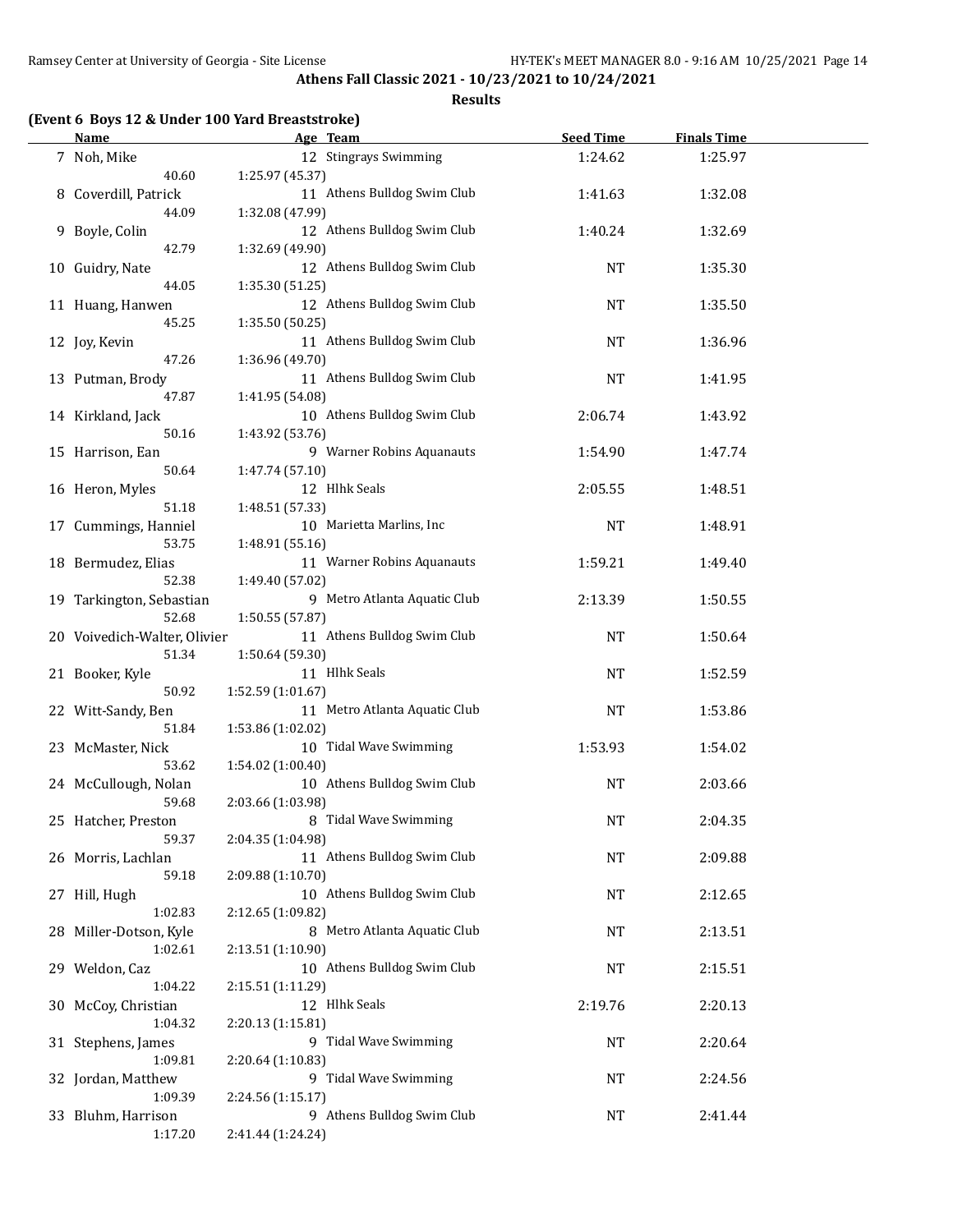#### **Results**

# **(Event 6 Boys 12 & Under 100 Yard Breaststroke)**

| Age Team                    | <b>Seed Time</b> | <b>Finals Time</b> |  |
|-----------------------------|------------------|--------------------|--|
| 10 Athens Bulldog Swim Club | NT               | D <sub>0</sub>     |  |
|                             |                  |                    |  |
| DQ(1:00.11)                 |                  |                    |  |
| 11 Athens Bulldog Swim Club | NT               | DQ                 |  |
| Non-simultaneous touch      |                  |                    |  |
| DQ (58.55)                  |                  |                    |  |
|                             |                  |                    |  |

### **Event 7 Women 200 Yard Breaststroke**

| <b>Name</b>                 | Age Team                                            |                 | <b>Seed Time</b>           | <b>Finals Time</b> |  |
|-----------------------------|-----------------------------------------------------|-----------------|----------------------------|--------------------|--|
| 1 Kornegay, Ava             | 13 Stingrays Swimming                               |                 | 2:31.43                    | 2:31.69            |  |
| 35.89                       | 1:14.98 (39.09)                                     | 1:54.06 (39.08) | 2:31.69 (37.63)            |                    |  |
| 2 Windham, Lilly            | 17 Stingrays Swimming                               |                 | 2:32.38                    | 2:33.25            |  |
| 34.95                       | 1:13.95(39.00)                                      | 1:53.55 (39.60) | 2:33.25 (39.70)            |                    |  |
| 3 Avelar, Nicole            | 15 Athens Bulldog Swim Club                         |                 | 2:33.54                    | 2:35.48            |  |
| 35.70                       | 1:14.82 (39.12)                                     | 1:54.71 (39.89) | 2:35.48 (40.77)            |                    |  |
| 4 King, Pilar               | 13 Hlhk Seals                                       |                 | 2:41.84                    | 2:37.62            |  |
| 33.93                       | 1:16.27 (42.34)                                     | 1:57.18 (40.91) | 2:37.62 (40.44)            |                    |  |
| 5 Liem, Jeanette            | 15 Stingrays Swimming                               |                 | 2:33.64                    | 2:37.99            |  |
| 35.79                       | 1:15.67 (39.88)                                     | 1:56.60 (40.93) | 2:37.99 (41.39)            |                    |  |
| 6 Windham, Mia              | 14 Stingrays Swimming                               |                 | 2:41.80                    | 2:39.08            |  |
| 36.83                       | 1:17.55(40.72)                                      | 1:58.38 (40.83) | 2:39.08 (40.70)            |                    |  |
| 7 Ashburn, Kendall          | 15 Stingrays Swimming                               |                 | 2:40.92                    | 2:40.33            |  |
| 37.25                       | 1:18.26(41.01)                                      | 1:59.86 (41.60) | 2:40.33 (40.47)            |                    |  |
| 8 Tell, Greta               | 15 Metro Atlanta Aquatic Club                       |                 | 2:38.16                    | 2:41.35            |  |
| 35.52                       | 1:16.41(40.89)                                      | 1:59.29 (42.88) | 2:41.35 (42.06)            |                    |  |
| 9 Walsh, Kelci              | 14 Marietta Marlins, Inc                            |                 | 2:31.27                    | 2:41.44            |  |
| 37.55                       | 1:18.12(40.57)                                      | 2:00.19 (42.07) | 2:41.44 (41.25)            |                    |  |
| 10 Conti, Gianna            | 14 Stingrays Swimming                               |                 | 2:34.44                    | 2:41.56            |  |
| 36.45                       | 1:18.20(41.75)                                      | 2:00.45 (42.25) | 2:41.56 (41.11)            |                    |  |
| 11 McKenley, Olivia         | 16 Metro Atlanta Aquatic Club                       |                 | 2:44.26                    | 2:44.64            |  |
| 37.58                       | 1:19.08(41.50)                                      | 2:01.74(42.66)  | 2:44.64 (42.90)            |                    |  |
| 12 Zackary, Trinity         | 14 Hlhk Seals                                       |                 | 2:41.70                    | 2:45.39            |  |
| 36.59                       | 1:18.63 (42.04)                                     | 2:02.19 (43.56) | 2:45.39 (43.20)            |                    |  |
| 13 Cain, Makaylee           | 16 Athens Bulldog Swim Club                         |                 | <b>NT</b>                  | 2:45.47            |  |
| 36.48                       | 1:19.44(42.96)                                      | 2:02.63 (43.19) | 2:45.47 (42.84)            |                    |  |
| 14 Barnick, Hope            | 18 Stingrays Swimming                               |                 | 2:38.71                    | 2:46.60            |  |
| 39.11                       | 1:21.43 (42.32)                                     | 2:03.39 (41.96) | 2:46.60 (43.21)            |                    |  |
| 15 Owen, Sarah Paisley      | 13 Metro Atlanta Aquatic Club                       |                 | 3:21.66                    | 2:47.60            |  |
| 36.84                       | 1:20.39(43.55)                                      | 2:04.38 (43.99) | 2:47.60 (43.22)            |                    |  |
| 16 Gutierrez, Addy<br>38.16 | 14 Southern Crescent Aquatic Team<br>1:21.01(42.85) |                 | 2:53.85                    | 2:47.67            |  |
|                             | 13 Athens Bulldog Swim Club                         | 2:04.54 (43.53) | 2:47.67 (43.13)            |                    |  |
| 17 Bates, Martha<br>39.39   | 1:21.88 (42.49)                                     | 2:06.00 (44.12) | 2:36.50<br>2:48.27 (42.27) | 2:48.27            |  |
|                             | 14 Warner Robins Aquanauts                          |                 | 2:47.77                    | 2:48.29            |  |
| 18 Snow, Ella<br>36.72      | 1:18.90(42.18)                                      | 2:03.60 (44.70) | 2:48.29 (44.69)            |                    |  |
| 19 Pora, Caroline           | 14 Tidal Wave Swimming                              |                 | 2:53.78                    | 2:50.78            |  |
| 39.53                       | 1:24.10 (44.57)                                     | 2:07.81 (43.71) | 2:50.78 (42.97)            |                    |  |
| 20 Ames, Molly              | 16 Tidal Wave Swimming                              |                 | 2:50.80                    | 2:50.91            |  |
| 37.62                       | 1:20.17 (42.55)                                     | 2:04.93 (44.76) | 2:50.91 (45.98)            |                    |  |
| 21 Gonzalez, Elena          | 16 Warner Robins Aquanauts                          |                 | 2:49.21                    | 2:51.88            |  |
| 38.73                       | 1:21.58 (42.85)                                     | 2:06.47 (44.89) | 2:51.88 (45.41)            |                    |  |
| 22 Bateman, Tyler           | 14 Metro Atlanta Aquatic Club                       |                 | 2:52.53                    | 2:56.46            |  |
| 38.62                       | 1:22.95 (44.33)                                     | 2:09.23 (46.28) | 2:56.46 (47.23)            |                    |  |
|                             |                                                     |                 |                            |                    |  |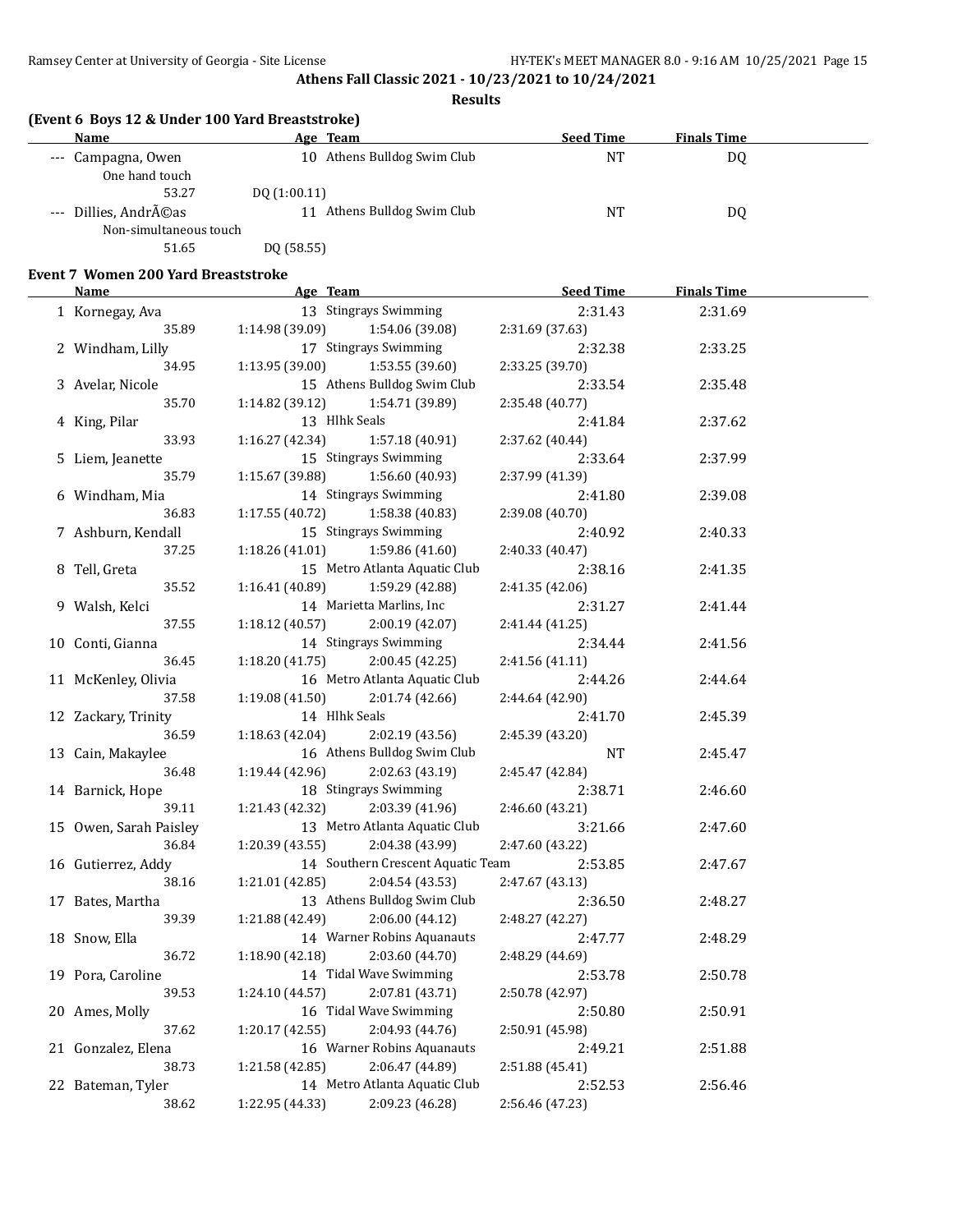#### **Results**

# **(Event 7 Women 200 Yard Breaststroke)**

| <b>Name</b>            | Age Team          |                                   | <b>Seed Time</b>  | <b>Finals Time</b> |  |
|------------------------|-------------------|-----------------------------------|-------------------|--------------------|--|
| 23 Jones, Karlyn       |                   | 15 Stingrays Swimming             | 3:10.52           | 2:56.63            |  |
| 39.88                  | 1:24.78 (44.90)   | 2:11.48 (46.70)                   | 2:56.63(45.15)    |                    |  |
| 24 Turner, Elin        |                   | 14 Athens Bulldog Swim Club       | <b>NT</b>         | 2:57.17            |  |
| 41.79                  | 1:26.73 (44.94)   | 2:12.85 (46.12)                   | 2:57.17 (44.32)   |                    |  |
| 25 Greene, Emma        |                   | 15 Athens Bulldog Swim Club       | 3:07.40           | 2:57.65            |  |
| 39.48                  | 1:24.42 (44.94)   | 2:10.93 (46.51)                   | 2:57.65 (46.72)   |                    |  |
| 26 Bond, Dabney        |                   | 12 Metro Atlanta Aquatic Club     | 3:00.98           | 2:58.92            |  |
| 40.92                  | 1:27.22(46.30)    | 2:14.82 (47.60)                   | 2:58.92 (44.10)   |                    |  |
| 27 Yeomans, Carson     |                   | 13 Athens Bulldog Swim Club       | 3:29.21           | 2:59.44            |  |
| 39.62                  | 1:25.39 (45.77)   | 2:13.46 (48.07)                   | 2:59.44 (45.98)   |                    |  |
| 28 Daniel, Maya        |                   | 16 Southern Crescent Aquatic Team | 3:14.39           | 3:00.66            |  |
| 38.26                  | 1:24.38 (46.12)   | 2:13.43 (49.05)                   | 3:00.66 (47.23)   |                    |  |
| 29 Wagner, Harper      |                   | 13 Metro Atlanta Aquatic Club     | <b>NT</b>         | 3:04.31            |  |
| 42.03                  | 1:28.36 (46.33)   | 2:16.45 (48.09)                   | 3:04.31 (47.86)   |                    |  |
| 30 Robertson, Madison  |                   | 15 Warner Robins Aquanauts        | <b>NT</b>         | 3:04.64            |  |
| 40.98                  | 1:28.29 (47.31)   | 2:17.07 (48.78)                   | 3:04.64 (47.57)   |                    |  |
| 31 Shelton, Anna       |                   | 15 Warner Robins Aquanauts        | 3:13.45           | 3:04.66            |  |
| 43.17                  | 1:30.44(47.27)    | 2:19.19 (48.75)                   | 3:04.66 (45.47)   |                    |  |
| 32 Prince, Caroline    |                   | 14 Athens Bulldog Swim Club       | <b>NT</b>         | 3:06.25            |  |
| 43.33                  | 1:32.43 (49.10)   | 2:19.75 (47.32)                   | 3:06.25 (46.50)   |                    |  |
| 33 Obarr, Alison       |                   | 15 Tidal Wave Swimming            | 3:15.79           | 3:06.73            |  |
| 41.16                  | 1:29.66 (48.50)   | 2:19.22 (49.56)                   | 3:06.73 (47.51)   |                    |  |
| 34 He, Alethea         |                   | 13 Athens Bulldog Swim Club       | 3:05.75           | 3:08.05            |  |
| 41.15                  | 1:29.00 (47.85)   | 2:19.49 (50.49)                   | 3:08.05(48.56)    |                    |  |
| *35 Ashburn, Karlie    |                   | 13 Stingrays Swimming             | <b>NT</b>         | 3:10.88            |  |
| 41.54                  | 1:30.60 (49.06)   | 2:20.44 (49.84)                   | 3:10.88 (50.44)   |                    |  |
| *35 Nelson, Isabella   |                   | 13 Athens Bulldog Swim Club       | 3:33.64           | 3:10.88            |  |
| 43.03                  | 1:29.89 (46.86)   | 2:20.34 (50.45)                   | 3:10.88 (50.54)   |                    |  |
| 37 Smith, Lynnette     |                   | 13 Athens Bulldog Swim Club       | NT                | 3:11.07            |  |
| 42.80                  | 1:31.14 (48.34)   | 2:21.40 (50.26)                   | 3:11.07 (49.67)   |                    |  |
| 38 Hart, Lela          |                   | 12 Metro Atlanta Aquatic Club     | <b>NT</b>         | 3:12.69            |  |
| 41.97                  | 1:32.45 (50.48)   | 2:22.14 (49.69)                   | 3:12.69 (50.55)   |                    |  |
| 39 Joyce, Harper       |                   | 15 Metro Atlanta Aquatic Club     | <b>NT</b>         | 3:20.19            |  |
| 46.29                  | 1:37.60 (51.31)   | 2:29.76 (52.16)                   | 3:20.19 (50.43)   |                    |  |
| 40 Parlier, Dylan      |                   | 14 Stingrays Swimming             | <b>NT</b>         | 3:23.04            |  |
| 46.99                  | 1:39.86 (52.87)   | 2:32.59 (52.73)                   | 3:23.04 (50.45)   |                    |  |
| 41 Crumblin, Chloe     |                   | 13 Tidal Wave Swimming            | NT                | 3:24.85            |  |
| 45.64                  | 1:39.21 (53.57)   | 2:33.62 (54.41)                   | 3:24.85 (51.23)   |                    |  |
| 42 Gullion, Randa      |                   | 16 Tidal Wave Swimming            | 3:25.99           | 3:25.73            |  |
| 45.22                  | 1:37.10 (51.88)   | 2:31.09 (53.99)                   | 3:25.73 (54.64)   |                    |  |
| 43 Martin, Maggie      |                   | 13 Tidal Wave Swimming            | NT                | 3:29.52            |  |
| 46.64                  | 1:39.67 (53.03)   | 2:33.84 (54.17)                   | 3:29.52 (55.68)   |                    |  |
| 44 Graff, Bea          |                   | 13 Athens Bulldog Swim Club       | NT                | 3:50.99            |  |
| 53.41                  | 1:52.71 (59.30)   | 2:54.32 (1:01.61)                 | 3:50.99 (56.67)   |                    |  |
| 45 Shaffer, Marleighna |                   | 13 Athens Bulldog Swim Club       | NT                | 4:20.94            |  |
| 1:00.85                | 2:07.02 (1:06.17) | 3:15.37 (1:08.35)                 | 4:20.94 (1:05.57) |                    |  |

# **Event 8 Men 200 Yard Breaststroke**

| Name                 | Age Team                    |                           | <b>Seed Time</b> | <b>Finals Time</b> |  |
|----------------------|-----------------------------|---------------------------|------------------|--------------------|--|
| 1 Rhodenbaugh, Caleb |                             | 22 Unattached North Texas | 2:03.73          | 2:12.19            |  |
| 30.75                | 1:05.26(34.51)              | 1:39.62 (34.36)           | 2:12.19(32.57)   |                    |  |
| 2 Januzelli, Carter  | 21 Athens Bulldog Swim Club |                           | NT.              | 2:13.71            |  |
| 29.14                | 1:02.82(33.68)              | 1:37.61 (34.79)           | 2:13.71(36.10)   |                    |  |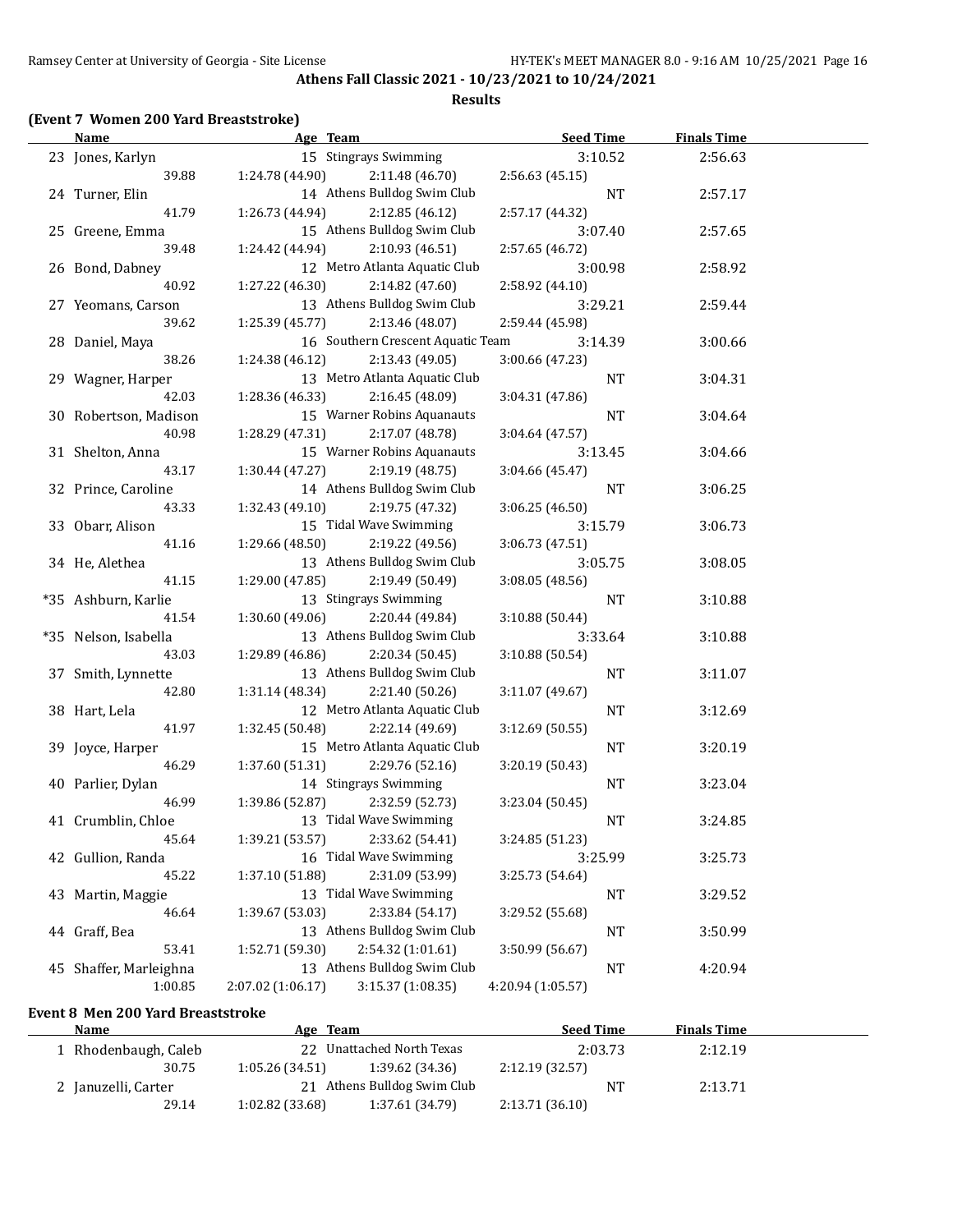#### **Results**

# **(Event 8 Men 200 Yard Breaststroke)**

| <b>Name</b>                | Age Team                           | <b>Seed Time</b> | <b>Finals Time</b> |  |
|----------------------------|------------------------------------|------------------|--------------------|--|
| 3 Nordstrom, Benjamin      | 18 Metro Atlanta Aquatic Club      | 2:16.26          | 2:20.87            |  |
| 31.07                      | 1:07.39(36.32)<br>1:44.31 (36.92)  | 2:20.87 (36.56)  |                    |  |
| 4 Hudson, Grant            | 15 Southern Crescent Aquatic Team  | 2:43.05          | 2:27.15            |  |
| 33.04                      | 1:10.41(37.37)<br>1:48.73 (38.32)  | 2:27.15 (38.42)  |                    |  |
| 5 Dalton, Sean             | 16 Tidal Wave Swimming             | 2:33.01          | 2:27.64            |  |
| 33.36                      | 1:09.99 (36.63)<br>1:48.57 (38.58) | 2:27.64 (39.07)  |                    |  |
| 6 Kornegay, Max            | 17 Stingrays Swimming              | 2:20.78          | 2:27.84            |  |
| 33.71                      | 1:11.07 (37.36)<br>1:49.44 (38.37) | 2:27.84 (38.40)  |                    |  |
| 7 Hailey, Brandon          | 17 Athens Bulldog Swim Club        | 2:26.56          | 2:27.91            |  |
| 33.50                      | 1:11.07(37.57)<br>1:49.84 (38.77)  | 2:27.91 (38.07)  |                    |  |
| 8 Koch, Christopher        | 13 Athens Bulldog Swim Club        | 2:39.96          | 2:30.39            |  |
| 33.78                      | 1:13.00(39.22)<br>1:52.38 (39.38)  | 2:30.39 (38.01)  |                    |  |
| 9 Cooper, Asher            | 14 UnAtt - Southern Crescent Aqua  | 2:34.41          | 2:34.95            |  |
| 35.93                      | 1:15.57(39.64)<br>1:55.67(40.10)   | 2:34.95 (39.28)  |                    |  |
|                            | 17 Tidal Wave Swimming             |                  |                    |  |
| 10 Enabnit, Conor          |                                    | 2:24.32          | 2:35.02            |  |
| 34.56                      | 1:14.17(39.61)<br>1:54.56 (40.39)  | 2:35.02 (40.46)  |                    |  |
| 11 Xiao, Ryan              | 15 Athens Bulldog Swim Club        | <b>NT</b>        | 2:35.63            |  |
| 35.17                      | 1:14.44(39.27)<br>1:55.10 (40.66)  | 2:35.63 (40.53)  |                    |  |
| 12 Marrero, Kye            | 14 Metro Atlanta Aquatic Club      | 2:32.45          | 2:35.77            |  |
| 33.89                      | 1:54.49 (41.21)<br>1:13.28 (39.39) | 2:35.77 (41.28)  |                    |  |
| 13 Rankine, William        | 16 Warner Robins Aquanauts         | 2:26.62          | 2:38.33            |  |
| 34.91                      | 1:14.83(39.92)<br>1:55.95(41.12)   | 2:38.33 (42.38)  |                    |  |
| 14 Phillips, Luke          | 13 Athens Bulldog Swim Club        | 2:53.86          | 2:38.73            |  |
| 37.91                      | 1:58.15 (40.81)<br>1:17.34(39.43)  | 2:38.73 (40.58)  |                    |  |
| 15 Galloway, Ty            | 16 Stingrays Swimming              | 2:44.84          | 2:39.36            |  |
| 36.41                      | 1:18.33(41.92)<br>1:58.96 (40.63)  | 2:39.36 (40.40)  |                    |  |
| 16 Dale, Elliott           | 14 Southern Crescent Aquatic Team  | 2:40.24          | 2:39.62            |  |
| 35.69                      | 1:16.07(40.38)<br>1:58.29 (42.22)  | 2:39.62 (41.33)  |                    |  |
| 17 Lynch, Jack             | 13 Southern Crescent Aquatic Team  | 2:36.78          | 2:40.36            |  |
| 36.25                      | 1:59.74 (42.93)<br>1:16.81(40.56)  | 2:40.36 (40.62)  |                    |  |
| *18 Leeks, Jackson         | 13 Metro Atlanta Aquatic Club      | 2:50.29          | 2:41.61            |  |
| 36.41                      | 1:17.32(40.91)<br>1:59.62 (42.30)  | 2:41.61 (41.99)  |                    |  |
| *18 Cardwell, Jackson      | 15 Metro Atlanta Aquatic Club      | 2:48.34          | 2:41.61            |  |
| 37.47                      | 1:19.07(41.60)<br>2:00.49 (41.42)  | 2:41.61 (41.12)  |                    |  |
| 20 Jung, Jack              | 14 Southern Crescent Aquatic Team  | 3:27.42          | 2:44.30            |  |
| 37.71                      | 1:20.20 (42.49)<br>2:02.83 (42.63) | 2:44.30 (41.47)  |                    |  |
| 21 Tsepas Bucciero, Keaton | 17 Metro Atlanta Aquatic Club      | 2:36.34          | 2:44.36            |  |
| 36.25                      | 1:17.65(41.40)<br>2:01.30 (43.65)  | 2:44.36 (43.06)  |                    |  |
| 22 Shelton, Sam            | 17 Warner Robins Aquanauts         | 2:46.55          | 2:44.82            |  |
| 35.91                      | 1:18.27 (42.36)<br>2:01.52 (43.25) | 2:44.82 (43.30)  |                    |  |
| 23 Hall, Michael           | 15 Athens Bulldog Swim Club        | 3:10.54          | 2:46.28            |  |
| 36.63                      | 2:04.31 (44.83)<br>1:19.48 (42.85) | 2:46.28 (41.97)  |                    |  |
| 24 Cusick, Noble           | 17 Tidal Wave Swimming             | 2:54.05          | 2:46.60            |  |
| 36.07                      | 2:01.93 (43.80)<br>1:18.13(42.06)  | 2:46.60 (44.67)  |                    |  |
| 25 Johnson, Connor         | 14 Southern Crescent Aquatic Team  | 3:14.83          | 2:46.99            |  |
| 38.00                      | 2:04.76 (44.35)<br>1:20.41 (42.41) | 2:46.99 (42.23)  |                    |  |
|                            | 18 Metro Atlanta Aquatic Club      |                  |                    |  |
| 26 Brevard, Will           |                                    | NT               | 2:48.05            |  |
| 36.66                      | 2:06.86 (46.22)<br>1:20.64 (43.98) | 2:48.05 (41.19)  |                    |  |
| 27 Brown, Thomas           | 13 Athens Bulldog Swim Club        | 3:08.98          | 2:52.02            |  |
| 38.75                      | 2:06.93 (44.64)<br>1:22.29 (43.54) | 2:52.02 (45.09)  |                    |  |
| 28 Borden, Jonathan        | 15 Tidal Wave Swimming             | NT               | 2:53.02            |  |
| 39.86                      | 2:08.18 (45.41)<br>1:22.77 (42.91) | 2:53.02 (44.84)  |                    |  |
| 29 Walkley, Maddox         | 14 Stingrays Swimming              | <b>NT</b>        | 2:53.21            |  |
| 37.75                      | 1:20.93 (43.18)<br>2:06.34 (45.41) | 2:53.21 (46.87)  |                    |  |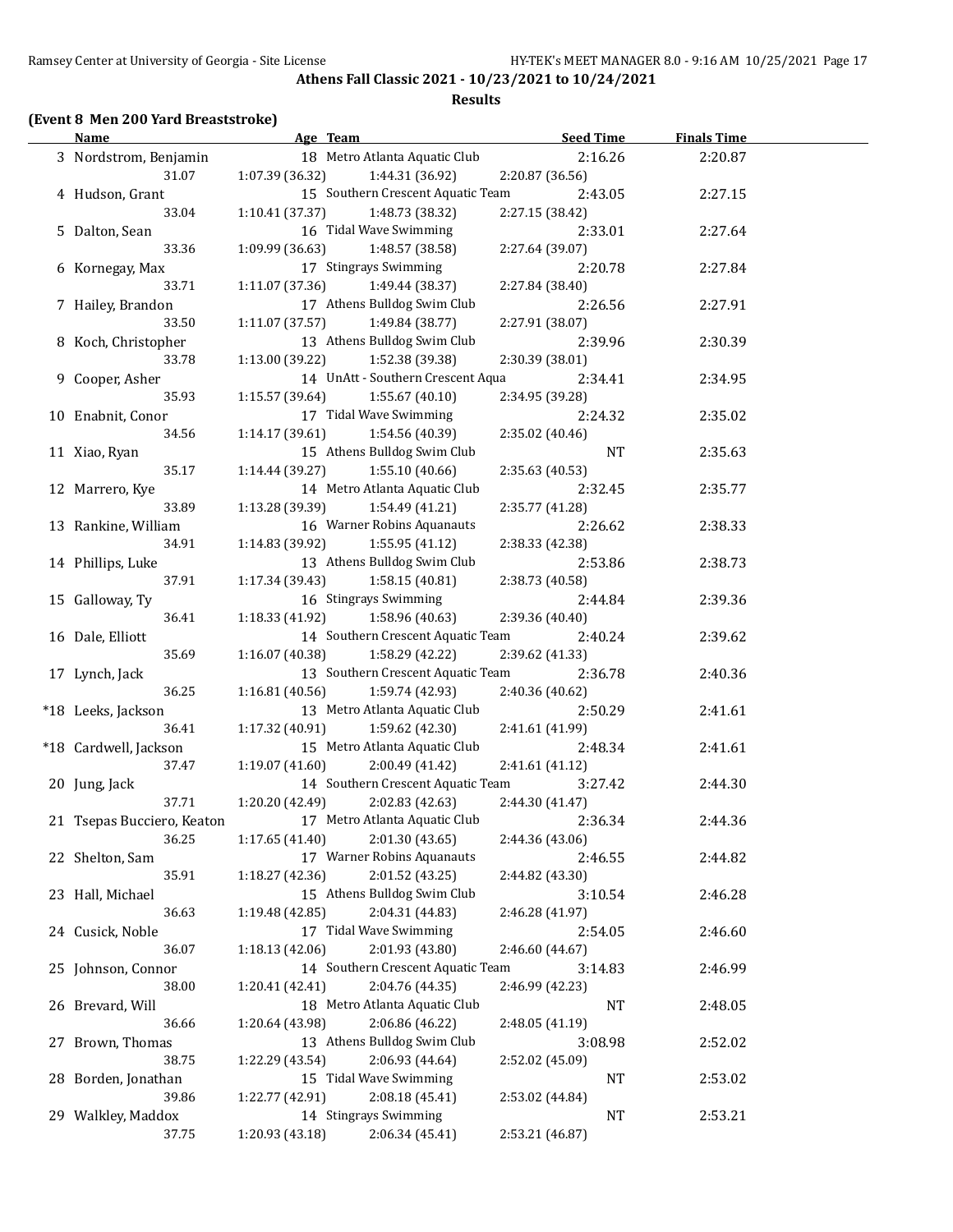**Athens Fall Classic 2021 - 10/23/2021 to 10/24/2021 Results**

# **(Event 8 Men 200 Yard Breaststroke)**

| <b>Name</b>                                 | Age Team                           | <b>Seed Time</b> | <b>Finals Time</b> |  |
|---------------------------------------------|------------------------------------|------------------|--------------------|--|
| 30 Krosner, Zach                            | 15 Athens Bulldog Swim Club        | 3:09.79          | 2:53.69            |  |
| 37.24                                       | 1:21.25 (44.01)<br>2:09.38 (48.13) | 2:53.69 (44.31)  |                    |  |
| 31 Phillips, Sean                           | 18 Warner Robins Aquanauts         | 3:14.18          | 2:54.59            |  |
| 37.80                                       | 2:10.85 (47.57)<br>1:23.28 (45.48) | 2:54.59 (43.74)  |                    |  |
| 32 Martin, Winn                             | 15 Warner Robins Aquanauts         | 3:15.93          | 2:55.04            |  |
| 38.90                                       | 1:23.59 (44.69)<br>2:09.76 (46.17) | 2:55.04 (45.28)  |                    |  |
| 33 Armel, Lyle                              | 13 Athens Bulldog Swim Club        | 3:06.24          | 2:56.69            |  |
| 40.65                                       | 1:27.11(46.46)<br>2:13.13 (46.02)  | 2:56.69 (43.56)  |                    |  |
| 34 Hall, William                            | 14 Athens Bulldog Swim Club        | <b>NT</b>        | 2:58.65            |  |
| 40.91                                       | 1:27.64(46.73)<br>2:14.28 (46.64)  | 2:58.65 (44.37)  |                    |  |
| 35 Ingraffia, Logan                         | 15 Tidal Wave Swimming             | <b>NT</b>        | 3:06.00            |  |
| 41.61                                       | 1:31.18(49.57)<br>2:19.33 (48.15)  | 3:06.00 (46.67)  |                    |  |
| 36 Joy, Wilson                              | 13 Athens Bulldog Swim Club        | <b>NT</b>        | 3:09.93            |  |
| 44.85                                       | 1:33.46 (48.61)<br>2:23.03 (49.57) | 3:09.93 (46.90)  |                    |  |
| 37 Halbach, Crenshaw                        | 13 Athens Bulldog Swim Club        | 3:18.21          | 3:10.89            |  |
| 42.33                                       | 1:31.67 (49.34)<br>2:21.23 (49.56) | 3:10.89 (49.66)  |                    |  |
| 38 Addison, Luke                            | 13 Athens Bulldog Swim Club        | <b>NT</b>        | 3:11.42            |  |
| 43.70                                       | 2:22.78 (50.44)<br>1:32.34 (48.64) | 3:11.42 (48.64)  |                    |  |
| 39 Nash, Tyler                              | 16 Warner Robins Aquanauts         | <b>NT</b>        | 3:11.44            |  |
| 42.05                                       | 1:30.47 (48.42)<br>2:20.68 (50.21) | 3:11.44 (50.76)  |                    |  |
| 40 Graff, Charlie                           | 13 Athens Bulldog Swim Club        | <b>NT</b>        | 3:12.77            |  |
| 44.52                                       | 1:32.97 (48.45)<br>2:22.88 (49.91) | 3:12.77 (49.89)  |                    |  |
| 41 Anderson, Ethan                          | 14 Athens Bulldog Swim Club        | 3:26.76          | 3:18.16            |  |
| 45.48                                       | 1:35.81 (50.33)<br>2:29.24 (53.43) | 3:18.16 (48.92)  |                    |  |
| 42 Fairman, Rowen                           | 13 Athens Bulldog Swim Club        | <b>NT</b>        | 3:27.26            |  |
| 46.87                                       | 1:40.23 (53.36)<br>2:35.70 (55.47) | 3:27.26 (51.56)  |                    |  |
| 43 Brown, Jude                              | 13 Stingrays Swimming              | NT               | 3:28.60            |  |
| 46.48                                       | 1:41.17 (54.69)<br>2:35.47 (54.30) | 3:28.60 (53.13)  |                    |  |
| 44 Vollero, Jack                            | 13 Tidal Wave Swimming             | <b>NT</b>        | 3:31.58            |  |
| 46.16                                       | 1:39.89 (53.73)<br>2:36.71 (56.82) | 3:31.58 (54.87)  |                    |  |
| Event 9 Girls 12 & Under 50 Yard Backstroke |                                    |                  |                    |  |
| <b>Name</b>                                 | Age Team                           | <b>Seed Time</b> | <b>Finals Time</b> |  |
| 1 Huffstetler, Haley                        | 12 Tidal Wave Swimming             | 31.17            | 32.53              |  |
| 2 Kikly, Lillian                            | 12 Stingrays Swimming              | 33.68            | 32.99              |  |
| 3 Rimmer, Mary-Claire                       | 12 Tidal Wave Swimming             | 33.68            | 33.08              |  |
| 4 Riggs, Kyrie                              | 11 Stingrays Swimming              | 35.17            | 33.33              |  |
| 5 Balber, Vianney                           | 12 Athens Bulldog Swim Club        | 34.68            | 33.42              |  |
|                                             |                                    |                  |                    |  |

|    | Dalbel, Vidility       |    | 12 Ruichs Dundog Swim Grup     | J4.UO | 99.TL |
|----|------------------------|----|--------------------------------|-------|-------|
| 6  | Harsch, Abby           | 12 | <b>Stingrays Swimming</b>      | 35.13 | 35.00 |
|    | 7 McCullough, Samantha | 12 | Athens Bulldog Swim Club       | 37.26 | 35.85 |
| 8  | Cain, Haylee           | 12 | Athens Bulldog Swim Club       | 36.91 | 36.10 |
| 9  | Zellner, Zoev          | 11 | Athens Bulldog Swim Club       | 35.69 | 36.70 |
| 10 | Attaway, Lucy          | 12 | Athens Bulldog Swim Club       | NT    | 36.97 |
|    | 11 Cape, Sidney        | 11 | Metro Atlanta Aquatic Club     | 37.23 | 37.10 |
|    | 12 Tomlinson, Bailey   | 11 | Athens Bulldog Swim Club       | 40.84 | 37.57 |
|    | 13 Parajuli, Sapana    | 12 | <b>Stingrays Swimming</b>      | 39.09 | 37.63 |
| 14 | Goff, Lillie           | 11 | Tidal Wave Swimming            | 37.67 | 37.73 |
|    | 15 Hess, Landry        | 11 | Metro Atlanta Aquatic Club     | 39.52 | 37.82 |
| 16 | Ash, Edie              | 11 | Athens Bulldog Swim Club       | 44.07 | 37.89 |
| 17 | Kendrick, Palmer       | 12 | Tidal Wave Swimming            | 37.56 | 38.04 |
| 18 | Abi-Najm, Charlotte    | 12 | Southern Crescent Aquatic Team | 42.11 | 38.22 |
| 19 | Garcia, Angie          | 12 | <b>Stingrays Swimming</b>      | 36.99 | 38.23 |
| 20 | Williams, Addison      | 12 | <b>Stingrays Swimming</b>      | 36.33 | 38.36 |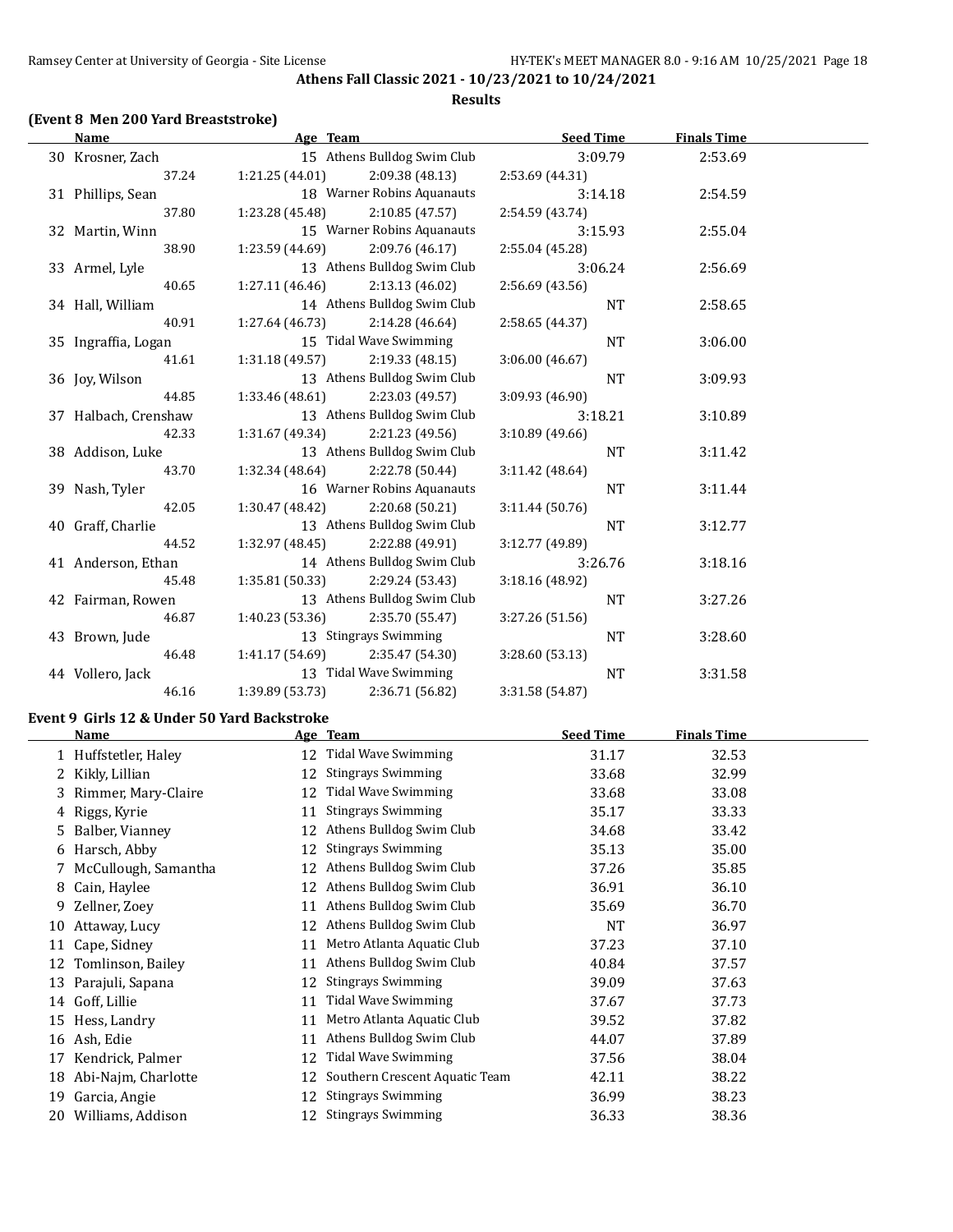#### **Results**

# **(Event 9 Girls 12 & Under 50 Yard Backstroke)**

|    | <b>Name</b>            |    | Age Team                       | <b>Seed Time</b> | <b>Finals Time</b> |  |
|----|------------------------|----|--------------------------------|------------------|--------------------|--|
|    | 21 Fortson, Mallory    | 11 | <b>Warner Robins Aquanauts</b> | 38.67            | 38.37              |  |
|    | 22 Randall, Mary Kate  | 12 | <b>Stingrays Swimming</b>      | 38.86            | 38.66              |  |
| 23 | Hawk, Blakely          | 11 | Athens Bulldog Swim Club       | 39.34            | 39.09              |  |
| 24 | Gerevics, Aubrey       | 12 | <b>Stingrays Swimming</b>      | 39.51            | 39.61              |  |
| 25 | McLucas, Daphne        | 11 | Athens Bulldog Swim Club       | 44.77            | 39.99              |  |
| 26 | McGhehey Becker, Emily | 11 | <b>Stingrays Swimming</b>      | 42.35            | 40.70              |  |
| 27 | Motherway, Hunter      | 11 | <b>Tidal Wave Swimming</b>     | 44.36            | 40.85              |  |
| 28 | Hart, Lela             | 12 | Metro Atlanta Aquatic Club     | 43.61            | 41.55              |  |
| 29 | Law, Alyssa            | 12 | <b>Tidal Wave Swimming</b>     | 44.44            | 42.03              |  |
| 30 | Bahr, Sima             | 10 | Athens Bulldog Swim Club       | 41.23            | 42.13              |  |
| 31 | Armstrong, Reese       | 12 | <b>Stingrays Swimming</b>      | 49.68            | 42.75              |  |
| 32 | Mundy, Jillian         | 9  | Athens Bulldog Swim Club       | 46.41            | 42.86              |  |
| 33 | Bramlett, Nola         | 10 | Athens Bulldog Swim Club       | 45.52            | 43.35              |  |
|    | 34 Houser, Hana        | 11 | <b>Stingrays Swimming</b>      | 44.41            | 43.54              |  |
| 35 | Brown, Noa             | 11 | Athens Bulldog Swim Club       | 43.52            | 43.92              |  |
| 36 | Yeomans, Raleigh       | 10 | Athens Bulldog Swim Club       | 43.65            | 43.95              |  |
| 37 | Rosser, Gabby          | 10 | Athens Bulldog Swim Club       | 41.90            | 44.85              |  |
| 38 | Drack, Willow          | 11 | <b>Tidal Wave Swimming</b>     | 42.77            | 45.08              |  |
| 39 | Bloom, Audrey          | 11 | <b>Tidal Wave Swimming</b>     | 43.96            | 46.13              |  |
| 40 | Hawes, Sara            | 11 | Southern Crescent Aquatic Team | <b>NT</b>        | 46.59              |  |
| 41 | Tarkington, Vega       | 12 | Metro Atlanta Aquatic Club     | 55.93            | 47.19              |  |
| 42 | Lee, Abby              | 12 | <b>Warner Robins Aquanauts</b> | 46.65            | 47.28              |  |
| 43 | Lunsford, Olivia       | 11 | <b>Stingrays Swimming</b>      | 47.49            | 47.61              |  |
| 44 | Mitic, Ema             | 11 | <b>Stingrays Swimming</b>      | <b>NT</b>        | 47.73              |  |
| 45 | Johnson, Lil           | 10 | Athens Bulldog Swim Club       | 53.06            | 48.00              |  |
| 46 | Cochran, Lucy          | 10 | Athens Bulldog Swim Club       | 48.48            | 48.79              |  |
| 47 | Sauer, Sammie          | 8  | Metro Atlanta Aquatic Club     | 50.40            | 49.38              |  |
|    | 48 Horne, Kyndall      | 12 | Warner Robins Aquanauts        | 47.20            | 50.32              |  |
| 49 | Clark, Mary Kate       | 11 | Athens Bulldog Swim Club       | 51.18            | 51.02              |  |
| 50 | Meadows, Avery         | 11 | Metro Atlanta Aquatic Club     | 56.74            | 51.30              |  |
|    | 51 Freeman, Annelise   | 6  | <b>Warner Robins Aquanauts</b> | 56.81            | 51.68              |  |
| 52 | Malutinok, Lucy        | 9  | Athens Bulldog Swim Club       | 55.15            | 51.70              |  |
| 53 | Grant, Addison         | 11 | Athens Bulldog Swim Club       | 49.59            | 51.97              |  |
| 54 | Adams, Josephine       | 10 | Tidal Wave Swimming            | 53.26            | 52.07              |  |
| 55 | Masselter, BB or Beata | 10 | <b>Tidal Wave Swimming</b>     | 50.80            | 52.44              |  |
| 56 | Greene, Zoe            | 7  | <b>Hlhk Seals</b>              | <b>NT</b>        | 52.59              |  |
| 57 | Douris, Zarema         |    | 11 Athens Bulldog Swim Club    | 51.64            | 53.08              |  |
| 58 | Thiessen, Hadley       | 9  | Southern Crescent Aquatic Team | 58.61            | 53.39              |  |
| 59 | Dorman, Lane           | 8  | Athens Bulldog Swim Club       | 53.41            | 53.48              |  |
| 60 | Madison, Anna-Bella    |    | 11 Hlhk Seals                  | 1:05.40          | 55.24              |  |
| 61 | Hart, Livy             | 8  | Athens Bulldog Swim Club       | NT               | 58.27              |  |
| 62 | Tappan, Maeve          | 12 | <b>Tidal Wave Swimming</b>     | NT               | 58.82              |  |
| 63 | Johnson, Juliet        | 8  | Athens Bulldog Swim Club       | <b>NT</b>        | 59.02              |  |
|    | 64 Watson, Praylynn    |    | Metro Atlanta Aquatic Club     | <b>NT</b>        | 1:01.78            |  |
| 65 | Adams, Kinsley         | 9. | <b>Tidal Wave Swimming</b>     | 58.05            | 1:04.23            |  |
| 66 | Phillips, Lindy        | 7. | Athens Bulldog Swim Club       | 1:04.96          | 1:04.33            |  |
| 67 | Hamborg, Sarah         | 8  | <b>Warner Robins Aquanauts</b> | 1:06.39          | 1:04.55            |  |
| 68 | Borger, Joshua         | 10 | Athens Bulldog Swim Club       | NT               | 1:06.67            |  |
| 69 | Thompson, Enmersyn     |    | 6 Hlhk Seals                   | 1:07.47          | 1:07.60            |  |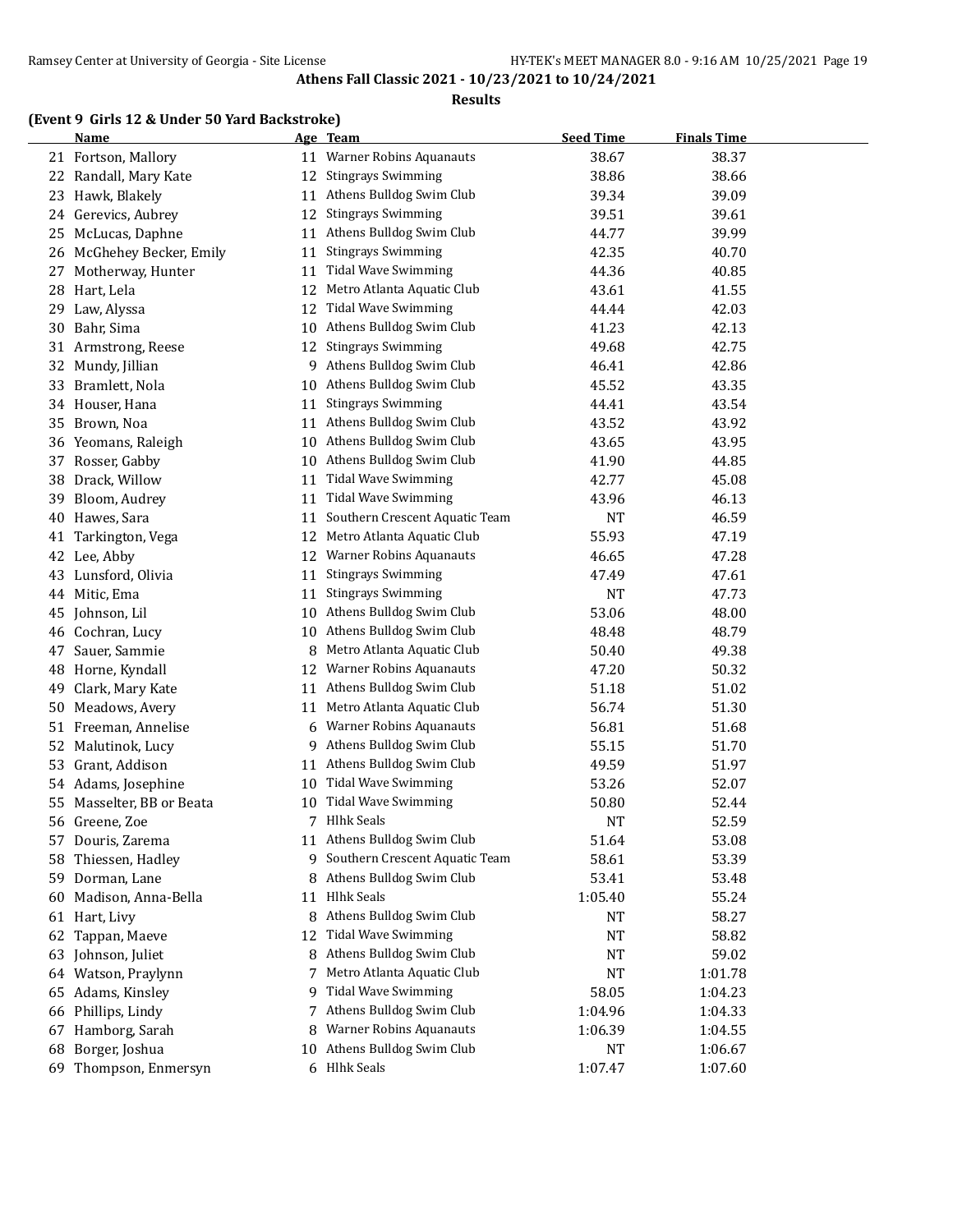#### **Results**

# **Event 10 Boys 12 & Under 50 Yard Backstroke**

|    | <b>Name</b>               |    | Age Team                       | <b>Seed Time</b> | <b>Finals Time</b> |  |
|----|---------------------------|----|--------------------------------|------------------|--------------------|--|
|    | 1 Trotter, Torin          |    | 12 Athens Bulldog Swim Club    | 31.38            | 30.39              |  |
| 2  | Bahr, Kipras              |    | 12 Athens Bulldog Swim Club    | 35.43            | 32.63              |  |
| 3  | Karumbaiah, Vidur         |    | 11 Athens Bulldog Swim Club    | 34.96            | 32.97              |  |
| 4  | Sauer, Will               | 12 | Metro Atlanta Aquatic Club     | 35.34            | 33.28              |  |
| 5  | Bang, Ryan                | 11 | Southern Crescent Aquatic Team | 33.36            | 33.63              |  |
| 6  | Abouelmagd, Muhammad      | 12 | <b>Warner Robins Aquanauts</b> | 33.88            | 33.80              |  |
| 7  | Payne, Kingston           | 11 | Metro Atlanta Aquatic Club     | 34.92            | 34.02              |  |
| 8  | Coverdill, Patrick        | 11 | Athens Bulldog Swim Club       | 35.20            | 34.72              |  |
| 9  | Guidry, Nate              |    | 12 Athens Bulldog Swim Club    | 39.03            | 37.20              |  |
|    | 10 Harrison, Ean          | 9  | <b>Warner Robins Aquanauts</b> | 39.95            | 37.41              |  |
| 11 | Wines, Henry              | 12 | <b>Stingrays Swimming</b>      | 36.64            | 37.67              |  |
| 12 | Doss, Kaden               | 12 | <b>Stingrays Swimming</b>      | 39.07            | 38.02              |  |
| 13 | Putman, Brody             | 11 | Athens Bulldog Swim Club       | <b>NT</b>        | 38.21              |  |
|    | 14 Joy, Kevin             | 11 | Athens Bulldog Swim Club       | 41.58            | 38.56              |  |
| 15 | Noh, Mike                 | 12 | <b>Stingrays Swimming</b>      | 38.64            | 39.73              |  |
| 16 | Karumbaiah, Nakul         | 12 | Athens Bulldog Swim Club       | 36.21            | 40.04              |  |
| 17 | Huang, Hanwen             | 12 | Athens Bulldog Swim Club       | <b>NT</b>        | 40.26              |  |
| 18 | Bermudez, Elias           | 11 | <b>Warner Robins Aquanauts</b> | 44.91            | 43.25              |  |
| 19 | Arnold, Patrick           | 10 | Southern Crescent Aquatic Team | <b>NT</b>        | 43.38              |  |
| 20 | Hatcher, Preston          | 8  | <b>Tidal Wave Swimming</b>     | 44.76            | 44.33              |  |
|    | 21 Weldon, Caz            | 10 | Athens Bulldog Swim Club       | 49.91            | 44.70              |  |
| 22 | McMaster, Nick            | 10 | <b>Tidal Wave Swimming</b>     | 45.15            | 44.91              |  |
| 23 | Kirkland, Jack            | 10 | Athens Bulldog Swim Club       | 48.81            | 45.00              |  |
| 24 | Tarkington, Sebastian     | 9  | Metro Atlanta Aquatic Club     | <b>NT</b>        | 47.46              |  |
| 25 | Lee, Henry                | 11 | Southern Crescent Aquatic Team | 51.04            | 48.58              |  |
| 26 | Morris, Lachlan           |    | 11 Athens Bulldog Swim Club    | <b>NT</b>        | 49.40              |  |
| 27 | Gaye, Biram               | 11 | <b>Tidal Wave Swimming</b>     | 54.36            | 49.42              |  |
| 28 | Miller-Dotson, Kyle       | 8  | Metro Atlanta Aquatic Club     | 50.01            | 49.77              |  |
| 29 | Heron, Myles              | 12 | <b>Hlhk Seals</b>              | 49.61            | 51.36              |  |
| 30 | Benson, Connor            | 8  | Southern Crescent Aquatic Team | 52.03            | 51.72              |  |
| 31 | Minhinnett, Finn          | 11 | <b>Tidal Wave Swimming</b>     | <b>NT</b>        | 52.82              |  |
| 32 | Bluhm, Harrison           | 9  | Athens Bulldog Swim Club       | 54.68            | 52.91              |  |
| 33 | McCullough, Nolan         | 10 | Athens Bulldog Swim Club       | 49.39            | 53.25              |  |
| 34 | McCoy, Christian          | 12 | <b>Hlhk Seals</b>              | 57.30            | 56.08              |  |
| 35 | Voivedich-Walter, Olivier |    | 11 Athens Bulldog Swim Club    | 53.81            | 56.53              |  |
|    | 36 Frost, Ryan            | 8  | Southern Crescent Aquatic Team | 1:00.70          | 57.63              |  |
|    | 37 Stephens, James        | 9  | <b>Tidal Wave Swimming</b>     | 54.90            | 58.39              |  |
|    | 38 Jordan, Matthew        | 9  | <b>Tidal Wave Swimming</b>     | 58.56            | 58.72              |  |
| 39 | Spradley-Mount, Reily     | 8  | <b>Tidal Wave Swimming</b>     | 1:09.36          | 1:01.02            |  |
|    | 40 Hill, Hugh             | 10 | Athens Bulldog Swim Club       | 1:01.70          | 1:02.35            |  |
|    | 41 Moore, JJ              | 9  | <b>Tidal Wave Swimming</b>     | 59.62            | 1:02.99            |  |
| 42 | Dillies, Andréas          | 11 | Athens Bulldog Swim Club       | 1:07.40          | 1:05.75            |  |
|    | --- Campagna, Owen        |    | 10 Athens Bulldog Swim Club    | <b>NT</b>        | DQ                 |  |
|    | Not on back off wall      |    |                                |                  |                    |  |

### **Event 11 Women 100 Yard Backstroke**

| Name               | <b>Team</b><br>Age            | <b>Seed Time</b> | <b>Finals Time</b> |  |
|--------------------|-------------------------------|------------------|--------------------|--|
| 1 Richardson, Jory | 16 Metro Atlanta Aquatic Club | 57.85            | 57.91              |  |
| 27.99              | 57.91 (29.92)                 |                  |                    |  |
| 2 Jollands, Finnly | 14 Stingrays Swimming         | 1:01.04          | 59.70              |  |
| 29.43              | 59.70 (30.27)                 |                  |                    |  |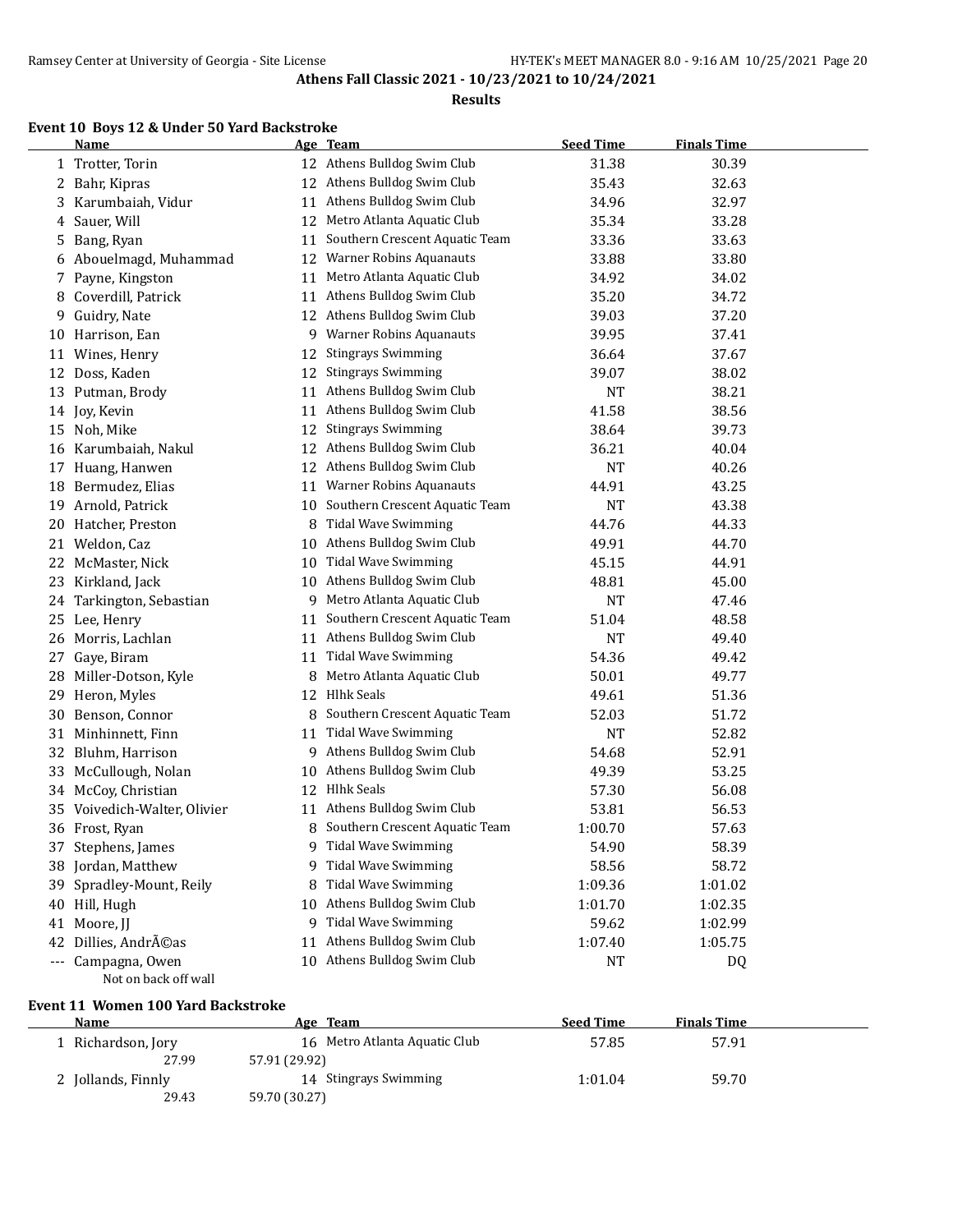# **Results**

|  |  |  | (Event 11 Women 100 Yard Backstroke) |
|--|--|--|--------------------------------------|
|--|--|--|--------------------------------------|

| <b>Name</b>                             | Age Team                                             | <b>Seed Time</b> | <b>Finals Time</b> |  |
|-----------------------------------------|------------------------------------------------------|------------------|--------------------|--|
| 3 Norton, Emma<br>29.12                 | 17 Marietta Marlins, Inc<br>59.77 (30.65)            | 55.69            | 59.77              |  |
| 4 Bradley, Kate                         | 14 Marietta Marlins, Inc                             | 59.67            | 1:01.02            |  |
| 30.24<br>5 Klinefelter, Isabella        | 1:01.02 (30.78)<br>14 Tidal Wave Swimming            | 59.64            | 1:01.48            |  |
| 29.98                                   | 1:01.48 (31.50)                                      |                  |                    |  |
| 6 Alewine-Flores, Aubree-Clare<br>29.64 | 15 Athens Bulldog Swim Club<br>1:01.74 (32.10)       | <b>NT</b>        | 1:01.74            |  |
| 7 King, Pilar<br>30.15                  | 13 Hlhk Seals<br>1:02.17 (32.02)                     | 1:04.51          | 1:02.17            |  |
| 8 Windham, Mia                          | 14 Stingrays Swimming                                | 1:03.18          | 1:03.99            |  |
| 31.40<br>9 Ames, Molly                  | 1:03.99 (32.59)<br>16 Tidal Wave Swimming            | 1:03.30          | 1:04.43            |  |
| 31.41                                   | 1:04.43 (33.02)                                      |                  |                    |  |
| 10 Liem, Jeanette<br>31.17              | 15 Stingrays Swimming<br>1:04.67 (33.50)             | 1:02.53          | 1:04.67            |  |
| 11 DiPietre, Isabelle<br>31.25          | 16 Southern Crescent Aquatic Team<br>1:04.93 (33.68) | 1:06.37          | 1:04.93            |  |
| 12 Zackary, Trinity                     | 14 Hlhk Seals                                        | 1:05.32          | 1:04.95            |  |
| 31.26<br>13 Avelar, Nicole              | 1:04.95 (33.69)<br>15 Athens Bulldog Swim Club       | 1:05.57          | 1:05.10            |  |
| 31.93<br>14 Dillon, Ella                | 1:05.10 (33.17)<br>14 Athens Bulldog Swim Club       | 1:02.80          | 1:05.75            |  |
| 31.98                                   | 1:05.75 (33.77)                                      |                  |                    |  |
| 15 Windham, Lilly<br>31.67              | 17 Stingrays Swimming<br>1:05.83 (34.16)             | 1:03.63          | 1:05.83            |  |
| 16 Berry, Kala                          | 15 Hlhk Seals                                        | <b>NT</b>        | 1:05.90            |  |
| 30.86<br>17 Ashburn, Kendall            | 1:05.90 (35.04)<br>15 Stingrays Swimming             | 1:04.79          | 1:06.22            |  |
| 32.75<br>18 Hawkins, Reese              | 1:06.22 (33.47)<br>14 Stingrays Swimming             | 1:05.98          | 1:06.26            |  |
| 32.67                                   | 1:06.26 (33.59)                                      |                  |                    |  |
| 19 Carle, Juliana<br>32.25              | 16 Southern Crescent Aquatic Team<br>1:06.56 (34.31) | 1:06.84          | 1:06.56            |  |
| *20 Frank, Emma<br>33.02                | 15 Southern Crescent Aquatic Team<br>1:06.96 (33.94) | 1:07.37          | 1:06.96            |  |
| *20 McKenley, Olivia<br>32.70           | 16 Metro Atlanta Aquatic Club<br>1:06.96 (34.26)     | 1:05.51          | 1:06.96            |  |
| 22 Foggin, Charlotte                    | 15 Athens Bulldog Swim Club                          | 1:10.97          | 1:07.18            |  |
| 32.62<br>23 Jezerinac, Evelyn           | 1:07.18(34.56)<br>13 Stingrays Swimming              | 1:09.60          | 1:07.40            |  |
| 32.82<br>24 Santos, Amelia              | 1:07.40 (34.58)<br>16 Southern Crescent Aquatic Team | 1:09.03          | 1:07.55            |  |
| 33.02<br>25 Portis, Macie               | 1:07.55(34.53)<br>14 Stingrays Swimming              | 1:04.50          | 1:07.81            |  |
| 33.58                                   | 1:07.81 (34.23)                                      |                  |                    |  |
| 26 Young, Ximena<br>32.89               | 14 Athens Bulldog Swim Club<br>1:07.82 (34.93)       | 1:05.26          | 1:07.82            |  |
| 27 Hope, Maddie<br>32.87                | 17 Athens Bulldog Swim Club<br>1:07.88 (35.01)       | NT               | 1:07.88            |  |
| 28 Balyo, Sophie                        | 15 Stingrays Swimming                                | 1:08.92          | 1:08.65            |  |
| 34.22                                   | 1:08.65 (34.43)                                      |                  |                    |  |
| 29 He, Alethea<br>32.84                 | 13 Athens Bulldog Swim Club<br>1:08.72 (35.88)       | 1:07.68          | 1:08.72            |  |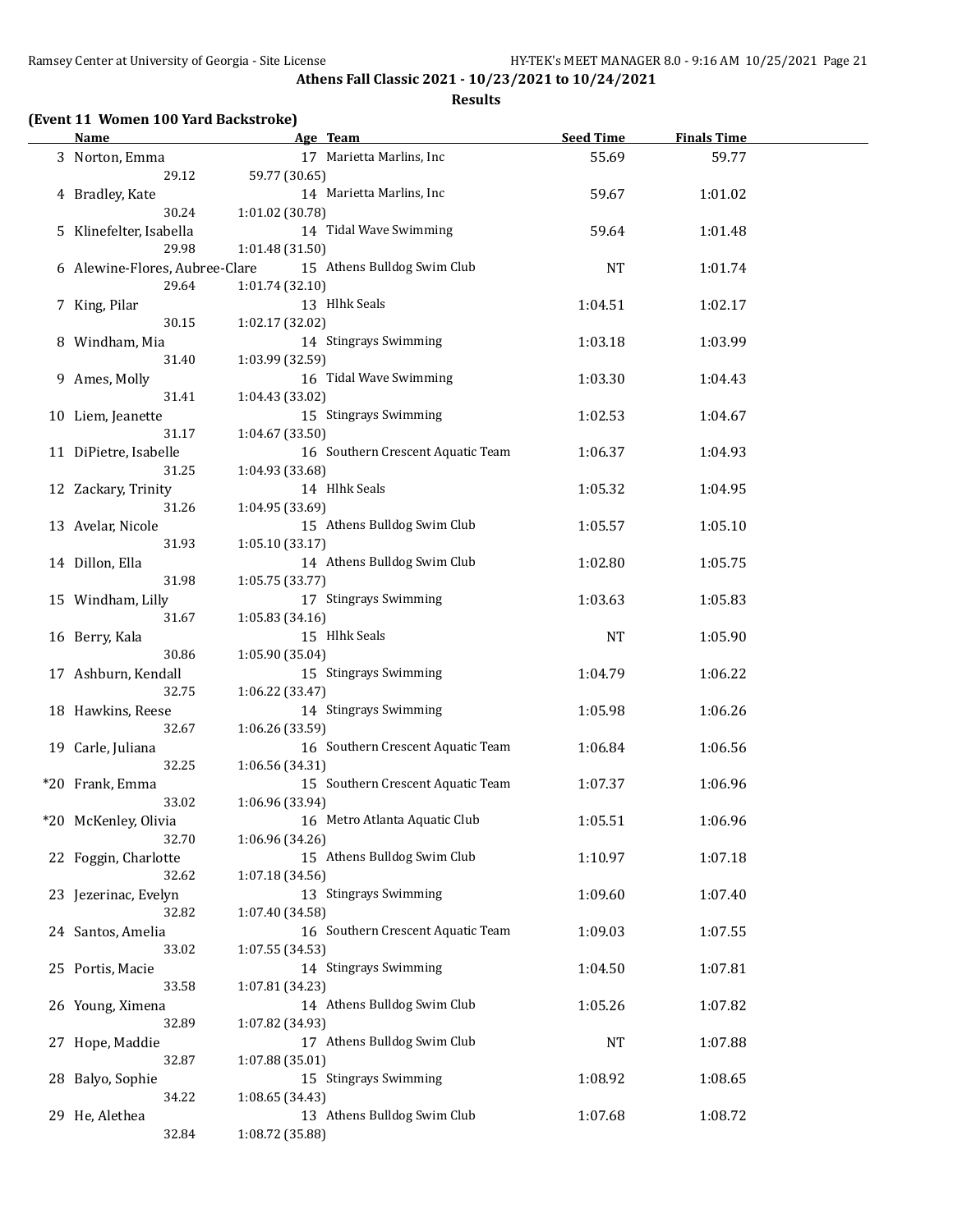### **Results**

| <b>Name</b>                      |                 | Age Team                          | <b>Seed Time</b> | <b>Finals Time</b> |  |
|----------------------------------|-----------------|-----------------------------------|------------------|--------------------|--|
| 30 Greene, Emma<br>33.93         | 1:08.96 (35.03) | 15 Athens Bulldog Swim Club       | 1:11.56          | 1:08.96            |  |
| *31 Fannin, Mattie               |                 | 16 Stingrays Swimming             | 1:12.72          | 1:09.16            |  |
| 33.91<br>*31 Nesmith, Mary       | 1:09.16 (35.25) | 13 UnAtt - Stingrays Swimming     | 1:11.04          | 1:09.16            |  |
| 33.69<br>33 Jones, Karlyn        | 1:09.16 (35.47) | 15 Stingrays Swimming             | 1:12.41          | 1:09.37            |  |
| 33.98<br>34 Bateman, Tyler       | 1:09.37 (35.39) | 14 Metro Atlanta Aquatic Club     | 1:09.73          | 1:09.38            |  |
| 33.32                            | 1:09.38 (36.06) |                                   |                  |                    |  |
| 35 Wright, Kayla<br>33.76        | 1:09.90 (36.14) | 15 Tidal Wave Swimming            | 1:07.89          | 1:09.90            |  |
| 36 Marrero, Ari<br>33.24         | 1:10.50 (37.26) | 16 Metro Atlanta Aquatic Club     | 1:09.88          | 1:10.50            |  |
| 37 Barnick, Hope<br>34.32        | 1:10.54 (36.22) | 18 Stingrays Swimming             | 1:09.08          | 1:10.54            |  |
| 38 Kachelhoffer, Annavay         |                 | 14 Stingrays Swimming             | 1:10.66          | 1:10.89            |  |
| 35.39<br>39 Ashburn, Karley      | 1:10.89 (35.50) | 16 Southern Crescent Aquatic Team | 1:12.29          | 1:11.02            |  |
| 33.78<br>*40 Bailey, Reagan      | 1:11.02 (37.24) | 16 Tidal Wave Swimming            | 1:26.57          | 1:11.11            |  |
| 34.14<br>*40 Cain, Makaylee      | 1:11.11 (36.97) | 16 Athens Bulldog Swim Club       | <b>NT</b>        | 1:11.11            |  |
| 34.14<br>42 Peters, Olivia       | 1:11.11 (36.97) | 16 Stingrays Swimming             | 1:05.71          | 1:11.44            |  |
| 34.76                            | 1:11.44 (36.68) |                                   |                  |                    |  |
| 43 Harding, Riley<br>34.36       | 1:11.69 (37.33) | 13 Athens Bulldog Swim Club       | 1:15.16          | 1:11.69            |  |
| 44 Gutierrez, Addy<br>34.59      | 1:12.19 (37.60) | 14 Southern Crescent Aquatic Team | 1:13.28          | 1:12.19            |  |
| 45 Chitalwala, Sana<br>34.95     | 1:12.26 (37.31) | 15 Southern Crescent Aquatic Team | 1:12.60          | 1:12.26            |  |
| 46 Bates, Martha                 |                 | 13 Athens Bulldog Swim Club       | 1:07.88          | 1:12.70            |  |
| 35.55<br>47 Liu, Zoe             | 1:12.70 (37.15) | 13 Southern Crescent Aquatic Team | 1:16.07          | 1:12.97            |  |
| 34.20<br>48 Yeomans, Carson      | 1:12.97 (38.77) | 13 Athens Bulldog Swim Club       | 1:17.00          | 1:13.01            |  |
| 35.04<br>49 Blankinship, Katie   | 1:13.01 (37.97) | 17 Stingrays Swimming             | 1:11.24          | 1:13.38            |  |
| 35.67<br>50 Daniel, Maya         | 1:13.38 (37.71) | 16 Southern Crescent Aquatic Team | 1:18.73          | 1:14.44            |  |
| 36.36                            | 1:14.44 (38.08) |                                   |                  |                    |  |
| 51 Pora, Caroline<br>36.32       | 1:14.53 (38.21) | 14 Tidal Wave Swimming            | 1:18.55          | 1:14.53            |  |
| 52 Gonzalez, Elena<br>37.13      | 1:15.26 (38.13) | 16 Warner Robins Aquanauts        | 1:12.09          | 1:15.26            |  |
| 53 Garcia-Ferrer, Elena<br>36.32 | 1:15.29 (38.97) | 14 Stingrays Swimming             | 1:15.37          | 1:15.29            |  |
| 54 Gerevics, Haylee              |                 | 14 Stingrays Swimming             | 1:15.28          | 1:15.47            |  |
| 36.73<br>55 Hills, Anna          | 1:15.47 (38.74) | 18 Tidal Wave Swimming            | 1:13.01          | 1:16.25            |  |
| 36.77                            | 1:16.25 (39.48) |                                   |                  |                    |  |
| *56 Smith, Lynnette<br>35.73     | 1:16.27 (40.54) | 13 Athens Bulldog Swim Club       | <b>NT</b>        | 1:16.27            |  |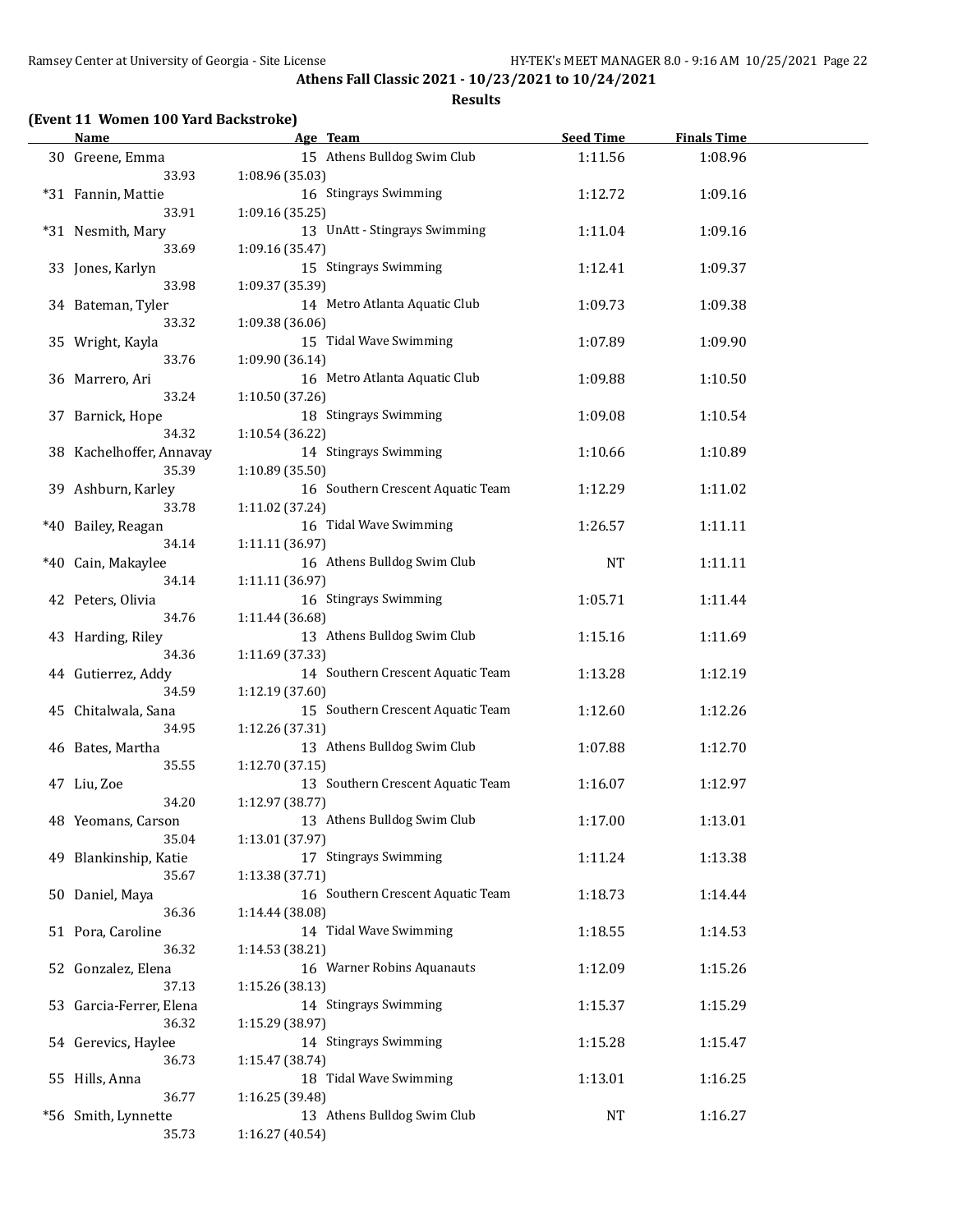#### **Results**

# **(Event 11 Women 100 Yard Backstroke)**

| <b>Name</b>             | Age Team                          | <b>Seed Time</b> | <b>Finals Time</b> |  |
|-------------------------|-----------------------------------|------------------|--------------------|--|
| *56 Obarr, Alison       | 15 Tidal Wave Swimming            | 1:23.75          | 1:16.27            |  |
| 35.73                   | 1:16.27 (40.54)                   |                  |                    |  |
| 58 Stroud, Anna         | 15 Southern Crescent Aquatic Team | 1:19.44          | 1:16.35            |  |
| 36.72                   | 1:16.35 (39.63)                   |                  |                    |  |
| *59 Prince, Caroline    | 14 Athens Bulldog Swim Club       | 1:29.48          | 1:16.64            |  |
| 36.87                   |                                   |                  |                    |  |
|                         | 1:16.64 (39.77)                   |                  |                    |  |
| *59 Randall, Julia      | 15 Stingrays Swimming             | 1:14.14          | 1:16.64            |  |
| 37.12                   | 1:16.64 (39.52)                   |                  |                    |  |
| 61 Crumblin, Chloe      | 13 Tidal Wave Swimming            | 1:16.34          | 1:18.33            |  |
| 37.59                   | 1:18.33 (40.74)                   |                  |                    |  |
| 62 Turner, Elin         | 14 Athens Bulldog Swim Club       | 1:13.88          | 1:18.46            |  |
| 38.62                   | 1:18.46 (39.84)                   |                  |                    |  |
| 63 MacKenna, MC         | 13 Metro Atlanta Aquatic Club     | 1:14.47          | 1:18.67            |  |
| 37.43                   | 1:18.67 (41.24)                   |                  |                    |  |
| 64 Hamborg, Allie       | 16 Warner Robins Aquanauts        | 1:17.30          | 1:19.06            |  |
| 39.07                   | 1:19.06 (39.99)                   |                  |                    |  |
| 65 Joyce, Harper        | 15 Metro Atlanta Aquatic Club     | 1:20.83          | 1:20.77            |  |
| 37.80                   | 1:20.77 (42.97)                   |                  |                    |  |
| 66 Shelton, Anna        | 15 Warner Robins Aquanauts        | 1:21.80          | 1:20.86            |  |
| 39.82                   |                                   |                  |                    |  |
|                         | 1:20.86 (41.04)                   |                  |                    |  |
| 67 Gullion, Randa       | 16 Tidal Wave Swimming            | 1:14.77          | 1:21.01            |  |
| 38.54                   | 1:21.01 (42.47)                   |                  |                    |  |
| *68 Ashburn, Karlie     | 13 Stingrays Swimming             | 1:45.27          | 1:21.54            |  |
| 38.88                   | 1:21.54 (42.66)                   |                  |                    |  |
| *68 Alvarez, Sofie      | 13 Tidal Wave Swimming            | 1:22.72          | 1:21.54            |  |
| 38.88                   | 1:21.54 (42.66)                   |                  |                    |  |
| 70 Robertson, Madison   | 15 Warner Robins Aquanauts        | 1:29.87          | 1:24.52            |  |
| 39.98                   | 1:24.52 (44.54)                   |                  |                    |  |
| 71 Andrews, Kira        | 13 Warner Robins Aquanauts        | 1:27.66          | 1:26.36            |  |
| 1:26.95                 | 1:26.36()                         |                  |                    |  |
| 72 Wagner, Harper       | 13 Metro Atlanta Aquatic Club     | 1:34.32          | 1:27.05            |  |
| 42.38                   | 1:27.05 (44.67)                   |                  |                    |  |
| *73 Graff, Bea          | 13 Athens Bulldog Swim Club       | <b>NT</b>        | 1:27.54            |  |
| 43.12                   | 1:27.54 (44.42)                   |                  |                    |  |
| *73 Difani, Addison     | 14 Tidal Wave Swimming            | 1:26.24          | 1:27.54            |  |
|                         |                                   |                  |                    |  |
| 43.12                   | 1:27.54 (44.42)                   |                  |                    |  |
| 75 Chastain, Riley      | 14 Tidal Wave Swimming            | 1:29.06          | 1:32.77            |  |
| 76 Powell, Emma         | 16 Stingrays Swimming             | 1:37.52          | 1:34.20            |  |
| 46.11                   | 1:34.20 (48.09)                   |                  |                    |  |
| 77 Hart, Lela           | 12 Metro Atlanta Aquatic Club     | NT               | 1:34.60            |  |
| 44.91                   | 1:34.60 (49.69)                   |                  |                    |  |
| *78 Shaffer, Marleighna | 13 Athens Bulldog Swim Club       | 1:42.74          | 1:43.15            |  |
| 52.70                   | 1:43.15 (50.45)                   |                  |                    |  |
| *78 Travers, Megan      | 15 Stingrays Swimming             | 1:22.00          | 1:43.15            |  |
| 52.70                   | 1:43.15 (50.45)                   |                  |                    |  |
| *80 Jones, Makeda       | 14 Hlhk Seals                     | 1:58.66          | 2:13.35            |  |
| 1:58.13                 | 2:13.35 (15.22)                   |                  |                    |  |
| *80 Brodie, Miranda     | 14 Stingrays Swimming             | 1:23.28          | 2:13.35            |  |
| 1:58.13                 | 2:13.35 (15.22)                   |                  |                    |  |
| 82 Martin, Maggie       | 13 Tidal Wave Swimming            | 1:23.20          | 2:29.93            |  |
| 2:10.53                 | 2:29.93 (19.40)                   |                  |                    |  |
|                         | 16 Athens Bulldog Swim Club       | 1:22.89          | 2:32.23            |  |
| *83 Balber, Guadalupe   |                                   |                  |                    |  |
| 1:26.86                 | 2:32.23 (1:05.37)                 |                  |                    |  |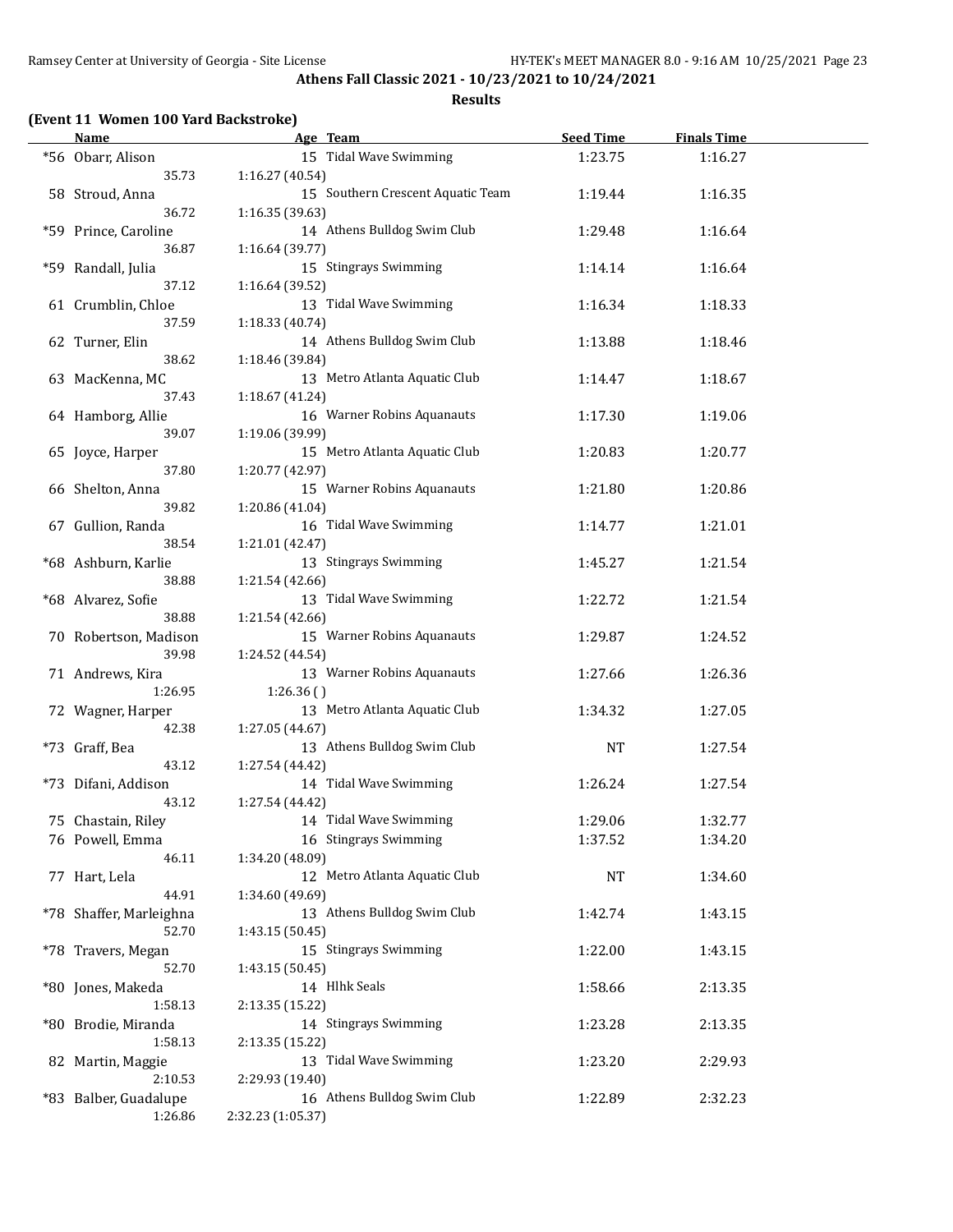**Results**

# **(Event 11 Women 100 Yard Backstroke)**

| Name                              | Age Team                         | <b>Seed Time</b> | <b>Finals Time</b> |  |
|-----------------------------------|----------------------------------|------------------|--------------------|--|
| *83 Holbert, Alaina               | <b>Stingrays Swimming</b><br>13. | 1:53.39          | 2:32.23            |  |
| 1:26.86                           | 2:32.23 (1:05.37)                |                  |                    |  |
| --- Jones, Jada                   | Hlhk Seals<br>13                 | 1:57.38          | DQ                 |  |
| Delay initiating arm pull at turn |                                  |                  |                    |  |
| 53.70                             | DO (58.35)                       |                  |                    |  |
| --- Martin, Sophie                | <b>Stingrays Swimming</b><br>13. | NT               | DQ                 |  |
| Delay initiating arm pull at turn |                                  |                  |                    |  |

### **Event 12 Men 100 Yard Backstroke**

| <b>Name</b>                  | Age Team                                      | <b>Seed Time</b> | <b>Finals Time</b> |  |
|------------------------------|-----------------------------------------------|------------------|--------------------|--|
| 1 Prestel, Ben               | 21 Stingrays Swimming                         | 53.17            | 53.45              |  |
| 25.91                        | 53.45 (27.54)                                 |                  |                    |  |
| 2 Roach, Seth                | 17 Southern Crescent Aquatic Team             | 50.68            | 54.11              |  |
| 25.95                        | 54.11 (28.16)                                 |                  |                    |  |
| 3 Voss, Sam                  | 16 Marietta Marlins, Inc                      | <b>NT</b>        | 54.83              |  |
| 26.80                        | 54.83 (28.03)                                 |                  |                    |  |
| 4 Fagrell, Parker            | 15 Athens Bulldog Swim Club                   | 57.50            | 56.49              |  |
| 27.71                        | 56.49 (28.78)                                 |                  |                    |  |
| 5 Foggin, Will               | 18 Athens Bulldog Swim Club                   | 55.54            | 56.53              |  |
| 27.49                        | 56.53 (29.04)                                 |                  |                    |  |
| 6 Xiao, James                | 17 Athens Bulldog Swim Club                   | <b>NT</b>        | 56.55              |  |
| 26.49                        | 56.55 (30.06)                                 |                  |                    |  |
| 7 Hines, Will                | 17 Athens Bulldog Swim Club                   | 56.47            | 57.13              |  |
| 27.97                        | 57.13 (29.16)                                 |                  |                    |  |
| 8 Peterson, Bryce            | 16 Stingrays Swimming                         | 59.86            | 58.30              |  |
| 28.57                        | 58.30 (29.73)                                 |                  |                    |  |
| 9 Wilt, Carter               | 15 Southern Crescent Aquatic Team             | 58.25            | 58.33              |  |
| 27.78                        | 58.33 (30.55)                                 |                  |                    |  |
| 10 Huang, Daniel             | 17 Athens Bulldog Swim Club                   | 58.08            | 58.97              |  |
| 28.64                        | 58.97 (30.33)                                 |                  |                    |  |
| 11 Baer, Bennett             | 15 Tidal Wave Swimming                        | 56.87            | 59.89              |  |
| 29.13                        | 59.89 (30.76)                                 |                  |                    |  |
| 12 Galloway, Ty              | 16 Stingrays Swimming                         | 1:00.30          | 59.97              |  |
| 29.06                        | 59.97 (30.91)                                 |                  |                    |  |
| 13 Thomas, Theodore          | 15 Stingrays Swimming                         | 58.10            | 1:00.90            |  |
| 29.63                        | 1:00.90 (31.27)                               |                  |                    |  |
| 14 Watkins, Jarrett          | 14 Tidal Wave Swimming                        | 58.16            | 1:01.28            |  |
| 30.31                        | 1:01.28 (30.97)                               |                  |                    |  |
| 15 Roach, Braeden            | 14 Southern Crescent Aquatic Team             | 1:02.25          | 1:01.30            |  |
| 29.73                        | 1:01.30 (31.57)                               |                  |                    |  |
| 16 Hess, Ayden               | 17 Metro Atlanta Aquatic Club                 | 1:02.23          | 1:01.73            |  |
| 29.36                        | 1:01.73 (32.37)                               |                  |                    |  |
| 17 Dalton, Sean              | 16 Tidal Wave Swimming                        | 1:05.04          | 1:02.62            |  |
| 30.40                        | 1:02.62 (32.22)                               |                  |                    |  |
| 18 Portis, Carson            | 17 Stingrays Swimming                         | 1:05.09          | 1:02.88            |  |
| 30.35                        | 1:02.88 (32.53)<br>14 Warner Robins Aquanauts |                  |                    |  |
| 19 Wilson, Tucker<br>31.31   | 1:02.97 (31.66)                               | 1:03.98          | 1:02.97            |  |
|                              | 15 Southern Crescent Aquatic Team             |                  |                    |  |
| 20 Hudson, Grant             | 1:03.09 (32.34)                               | 1:03.34          | 1:03.09            |  |
| 30.75<br>21 Borden, Jonathan | 15 Tidal Wave Swimming                        | 1:00.01          | 1:03.18            |  |
| 31.24                        | 1:03.18 (31.94)                               |                  |                    |  |
| 22 Reed, Mason               | 15 Stingrays Swimming                         | 1:08.40          | 1:03.28            |  |
|                              |                                               |                  |                    |  |
| 30.42                        | 1:03.28 (32.86)                               |                  |                    |  |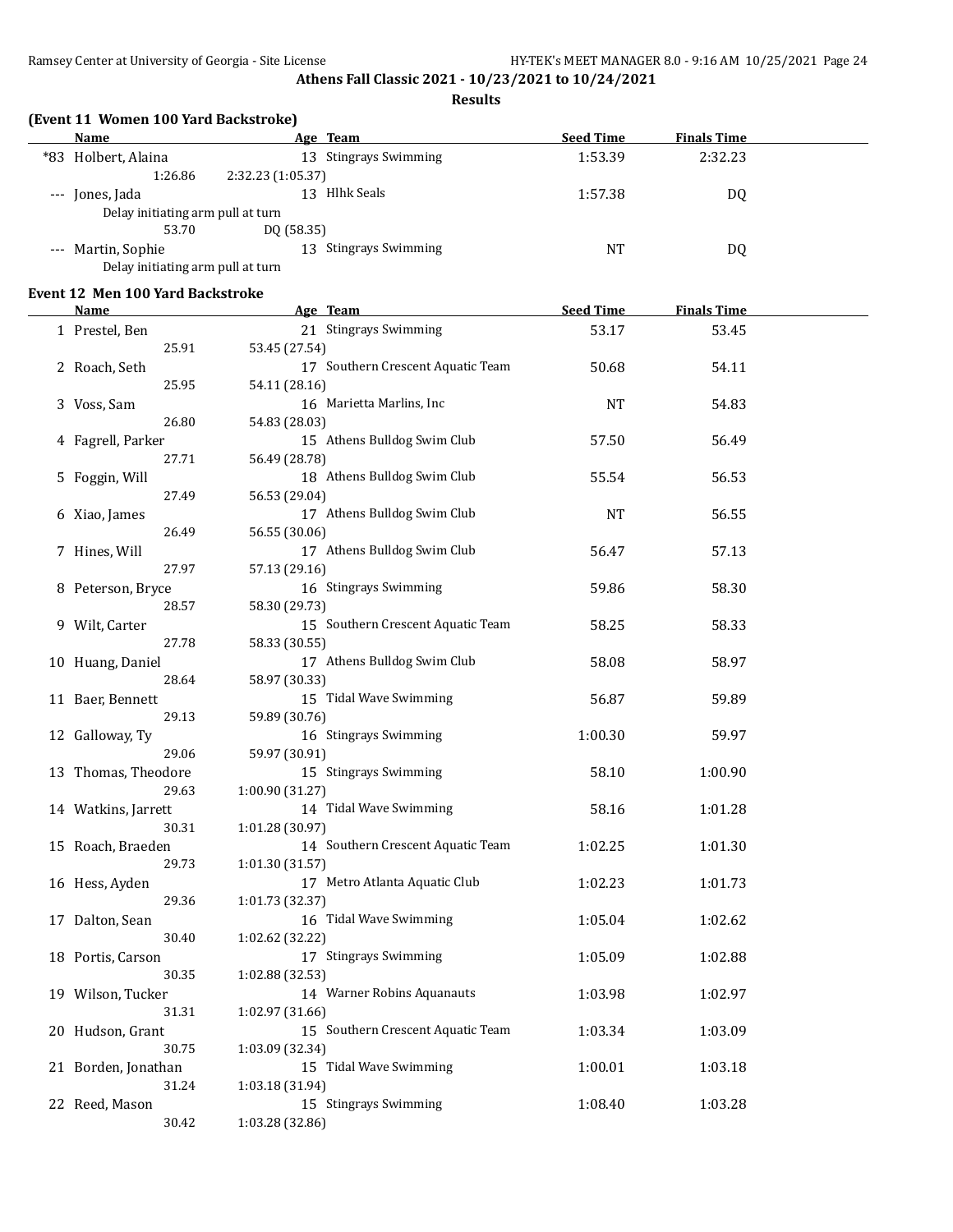#### **Results**

# **(Event 12 Men 100 Yard Backstroke)**

| <b>Name</b>           | Age Team                                      | <b>Seed Time</b> | <b>Finals Time</b> |  |
|-----------------------|-----------------------------------------------|------------------|--------------------|--|
| 23 Clark, Andrew      | 16 Tidal Wave Swimming                        | 59.62            | 1:03.29            |  |
| 31.09                 | 1:03.29 (32.20)                               |                  |                    |  |
| 24 Wright, Nate       | 17 Tidal Wave Swimming                        | 1:03.42          | 1:04.64            |  |
| 31.72                 | 1:04.64 (32.92)                               |                  |                    |  |
| 25 Miles, Cody        | 14 UnAtt - Stingrays Swimming                 | 1:01.40          | 1:04.72            |  |
| 31.78                 | 1:04.72 (32.94)                               |                  |                    |  |
| 26 Enabnit, Conor     | 17 Tidal Wave Swimming                        | 59.33            | 1:04.74            |  |
| 31.17                 |                                               |                  |                    |  |
|                       | 1:04.74 (33.57)                               |                  |                    |  |
| 27 Krosner, Zach      | 15 Athens Bulldog Swim Club                   | 1:13.28          | 1:04.75            |  |
| 32.22                 | 1:04.75 (32.53)                               |                  |                    |  |
| 28 Widner, James      | 14 Stingrays Swimming                         | NT               | 1:04.81            |  |
| 31.70                 | 1:04.81 (33.11)                               |                  |                    |  |
| 29 Hunt, Ryan         | 15 Hlhk Seals                                 | 1:02.77          | 1:04.87            |  |
| 31.21                 | 1:04.87 (33.66)                               |                  |                    |  |
| 30 Xiao, Ryan         | 15 Athens Bulldog Swim Club                   | <b>NT</b>        | 1:05.49            |  |
| 31.46                 | 1:05.49 (34.03)                               |                  |                    |  |
| 31 Cass, Ben          | 17 Tidal Wave Swimming                        | 1:00.08          | 1:05.50            |  |
| 32.13                 | 1:05.50 (33.37)                               |                  |                    |  |
| 32 Koch, Christopher  | 13 Athens Bulldog Swim Club                   | 1:06.99          | 1:05.72            |  |
| 31.86                 | 1:05.72 (33.86)                               |                  |                    |  |
| 33 Vega, Jack         | 16 Stingrays Swimming                         | 1:10.59          | 1:06.10            |  |
| 31.99                 | 1:06.10(34.11)                                |                  |                    |  |
| 34 Lynch, Jack        | 13 Southern Crescent Aquatic Team             | 1:07.11          | 1:06.75            |  |
| 32.47                 | 1:06.75 (34.28)                               |                  |                    |  |
| 35 Carmack, Harrison  | 17 Athens Bulldog Swim Club                   | 1:21.61          | 1:06.86            |  |
| 32.28                 | 1:06.86 (34.58)                               |                  |                    |  |
| 36 Ledford, AJ        | 17 Warner Robins Aquanauts                    | 1:19.92          | 1:06.99            |  |
| 30.60                 | 1:06.99 (36.39)                               |                  |                    |  |
|                       | 16 Southern Crescent Aquatic Team             |                  |                    |  |
| 37 Allen, Bruce       |                                               | 1:08.27          | 1:07.07            |  |
| 33.00                 | 1:07.07 (34.07)                               |                  |                    |  |
| 38 Kleine, Charlie    | 15 Stingrays Swimming                         | 1:08.63          | 1:07.36            |  |
| 33.10                 | 1:07.36 (34.26)                               |                  |                    |  |
| 39 Stephens, Jonathan | 15 Tidal Wave Swimming                        | 1:05.17          | 1:07.38            |  |
| 32.97                 | 1:07.38 (34.41)                               |                  |                    |  |
| 40 Wyant, Jackson     | 14 Stingrays Swimming                         | 1:09.14          | 1:07.87            |  |
| 33.23                 | 1:07.87 (34.64)                               |                  |                    |  |
| 41 Zoumas, Evan       | 15 Southern Crescent Aquatic Team             | 1:09.98          | 1:08.06            |  |
| 33.04                 | 1:08.06 (35.02)                               |                  |                    |  |
| 42 Kotarba, Ryan      | 14 Stingrays Swimming                         | 1:10.69          | 1:08.29            |  |
| 35.01                 | 1:08.29 (33.28)                               |                  |                    |  |
| 43 Phillips, Luke     | 13 Athens Bulldog Swim Club                   | 1:08.36          | 1:08.43            |  |
| 33.85                 | 1:08.43 (34.58)                               |                  |                    |  |
| 44 Falkenhagen, Noah  | 15 Southern Crescent Aquatic Team             | 1:06.79          | 1:08.44            |  |
| 32.69                 | 1:08.44 (35.75)                               |                  |                    |  |
| 45 Vinup, Jimmy       | 17 Warner Robins Aquanauts                    | 1:09.62          | 1:08.96            |  |
| 32.90                 | 1:08.96 (36.06)                               |                  |                    |  |
| 46 Walkley, Maddox    | 14 Stingrays Swimming                         | 1:18.16          | 1:09.44            |  |
| 33.54                 | 1:09.44 (35.90)                               |                  |                    |  |
| 47 Johnson, Connor    | 14 Southern Crescent Aquatic Team             | 1:12.72          | 1:09.75            |  |
| 34.20                 | 1:09.75 (35.55)                               |                  |                    |  |
| 48 Hall, William      | 14 Athens Bulldog Swim Club                   | 1:16.29          | 1:10.05            |  |
| 34.52                 |                                               |                  |                    |  |
|                       | 1:10.05(35.53)<br>13 Athens Bulldog Swim Club |                  |                    |  |
| 49 Brown, Thomas      |                                               | 1:20.02          | 1:10.72            |  |
| 34.04                 | 1:10.72 (36.68)                               |                  |                    |  |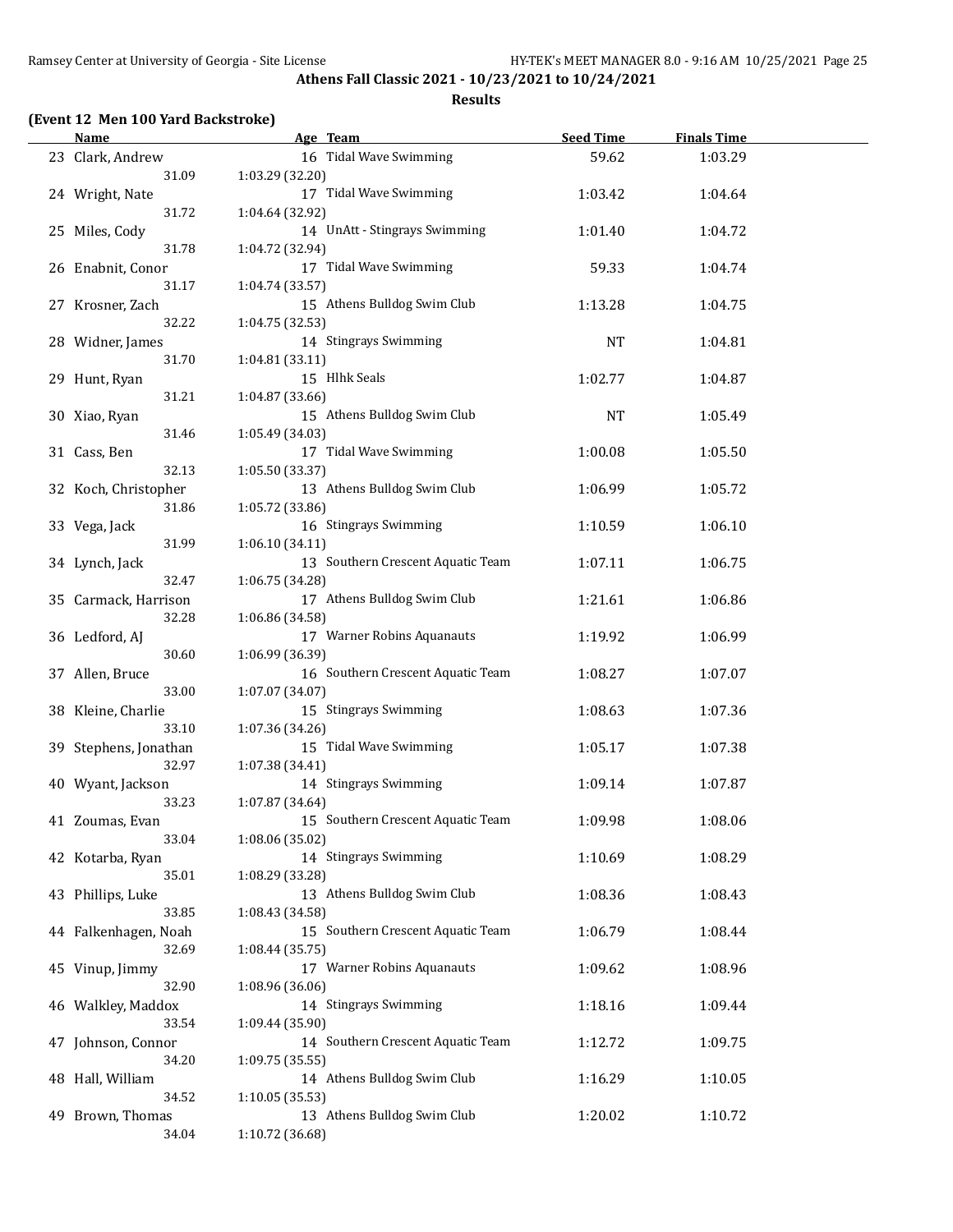#### **Results**

# **(Event 12 Men 100 Yard Backstroke)**

|    | <b>Name</b>                                          | Age Team                                             | <b>Seed Time</b> | <b>Finals Time</b> |  |
|----|------------------------------------------------------|------------------------------------------------------|------------------|--------------------|--|
|    | 50 Shelton, Sam                                      | 17 Warner Robins Aquanauts                           | 1:12.63          | 1:11.24            |  |
|    | 35.07                                                | 1:11.24 (36.17)                                      |                  |                    |  |
|    | 51 Phillips, Sean                                    | 18 Warner Robins Aquanauts                           | 1:11.86          | 1:12.68            |  |
|    | 35.37                                                | 1:12.68 (37.31)                                      |                  |                    |  |
|    | 52 Wagner, Jack                                      | 17 Metro Atlanta Aquatic Club                        | 1:05.23          | 1:12.91            |  |
|    | 35.75                                                | 1:12.91 (37.16)                                      |                  |                    |  |
|    | 53 Armel, Lyle                                       | 13 Athens Bulldog Swim Club                          | 1:15.53          | 1:13.10            |  |
|    | 35.52                                                | 1:13.10 (37.58)                                      |                  |                    |  |
|    | 54 Hamilton, Brady                                   | 14 Stingrays Swimming                                | 1:34.81          | 1:15.27            |  |
|    | 36.13                                                | 1:15.27 (39.14)                                      |                  |                    |  |
|    | 55 Frazier, Micah                                    | 14 Metro Atlanta Aquatic Club                        | 1:26.49          | 1:15.44            |  |
|    | 56 Addison, Luke                                     | 13 Athens Bulldog Swim Club                          | <b>NT</b>        | 1:16.71            |  |
|    | 38.53                                                | 1:16.71 (38.18)                                      |                  |                    |  |
|    | 57 Halbach, Crenshaw                                 | 13 Athens Bulldog Swim Club                          | 1:16.34          | 1:16.81            |  |
|    | 37.16                                                | 1:16.81 (39.65)                                      |                  |                    |  |
|    | 58 Peterson, Cody                                    | 13 Stingrays Swimming                                | 1:19.26          | 1:16.88            |  |
|    | 37.55                                                | 1:16.88 (39.33)                                      |                  |                    |  |
|    | 59 Massey, Eric                                      | 18 Stingrays Swimming                                | 1:21.47          | 1:16.99            |  |
|    | 37.40                                                | 1:16.99 (39.59)                                      |                  |                    |  |
|    | 60 Jung, Jack                                        | 14 Southern Crescent Aquatic Team                    | 1:18.00          | 1:17.12            |  |
|    | 37.83                                                | 1:17.12 (39.29)                                      |                  |                    |  |
|    | 61 Joy, Wilson                                       | 13 Athens Bulldog Swim Club<br>13 Stingrays Swimming | <b>NT</b>        | 1:17.69            |  |
|    | 62 Sanford, Nathan                                   |                                                      | 1:19.35          | 1:17.88            |  |
|    | 38.40                                                | 1:17.88 (39.48)<br>14 Stingrays Swimming             |                  |                    |  |
|    | 63 Phillips, Miles                                   | 14 Athens Bulldog Swim Club                          | 1:18.39          | 1:18.10            |  |
|    | 64 Kannan, Shaan<br>37.59                            |                                                      | 1:19.52          | 1:18.18            |  |
|    |                                                      | 1:18.18 (40.59)<br>13 Athens Bulldog Swim Club       |                  |                    |  |
|    | 65 Fairman, Rowen<br>38.39                           | 1:18.35 (39.96)                                      | <b>NT</b>        | 1:18.35            |  |
|    | *66 Nash, Tyler                                      | 16 Warner Robins Aquanauts                           | 1:17.69          | 1:19.42            |  |
|    | 38.38                                                | 1:19.42 (41.04)                                      |                  |                    |  |
|    | *66 Vollero, Jack                                    | 13 Tidal Wave Swimming                               | 1:23.74          | 1:19.42            |  |
|    | 38.76                                                | 1:19.42 (40.66)                                      |                  |                    |  |
|    | 68 Ingraffia, Logan                                  | 15 Tidal Wave Swimming                               | 1:16.23          | 1:19.60            |  |
|    | 37.60                                                | 1:19.60 (42.00)                                      |                  |                    |  |
|    | 69 Martin, Winn                                      | 15 Warner Robins Aquanauts                           | 1:24.22          | 1:24.37            |  |
|    | 70 Brown, Jude                                       | 13 Stingrays Swimming                                | 1:26.57          | 1:25.90            |  |
|    | 41.54                                                | 1:25.90 (44.36)                                      |                  |                    |  |
|    | 71 Groesser, Cole                                    | 13 Stingrays Swimming                                | NT               | 1:26.13            |  |
|    | 41.30                                                | 1:26.13 (44.83)                                      |                  |                    |  |
|    | 72 Graff, Charlie                                    | 13 Athens Bulldog Swim Club                          | <b>NT</b>        | 1:26.37            |  |
|    | 73 Anderson, Ethan                                   | 14 Athens Bulldog Swim Club                          | 1:26.58          | 1:27.20            |  |
|    | 44.22                                                | 1:27.20 (42.98)                                      |                  |                    |  |
|    | 74 Cannon, Chase                                     | 16 Stingrays Swimming                                | NT               | 1:33.48            |  |
| 75 | Bennasser, Khalifa                                   | 13 Stingrays Swimming                                | <b>NT</b>        | 1:36.86            |  |
|    | 76 Day, Joshua                                       | 15 Southern Crescent Aquatic Team                    | <b>NT</b>        | 1:39.62            |  |
|    | 1:19.40                                              | 1:39.62 (20.22)                                      |                  |                    |  |
|    | 77 Meredith, Ethan                                   | 17 Hlhk Seals                                        | 2:18.09          | 1:54.23            |  |
|    |                                                      |                                                      |                  |                    |  |
|    | Event 13 Girls 12 & Under 100 Yard Butterfly<br>Name |                                                      | <b>Seed Time</b> | <b>Finals Time</b> |  |
|    |                                                      | <u>Age Team</u><br>12 Tidal Wave Swimming            | 1:17.78          | 1:06.59            |  |
|    | 1 Burton, Reagan<br>32.30                            | 1:06.59 (34.29)                                      |                  |                    |  |
|    |                                                      |                                                      |                  |                    |  |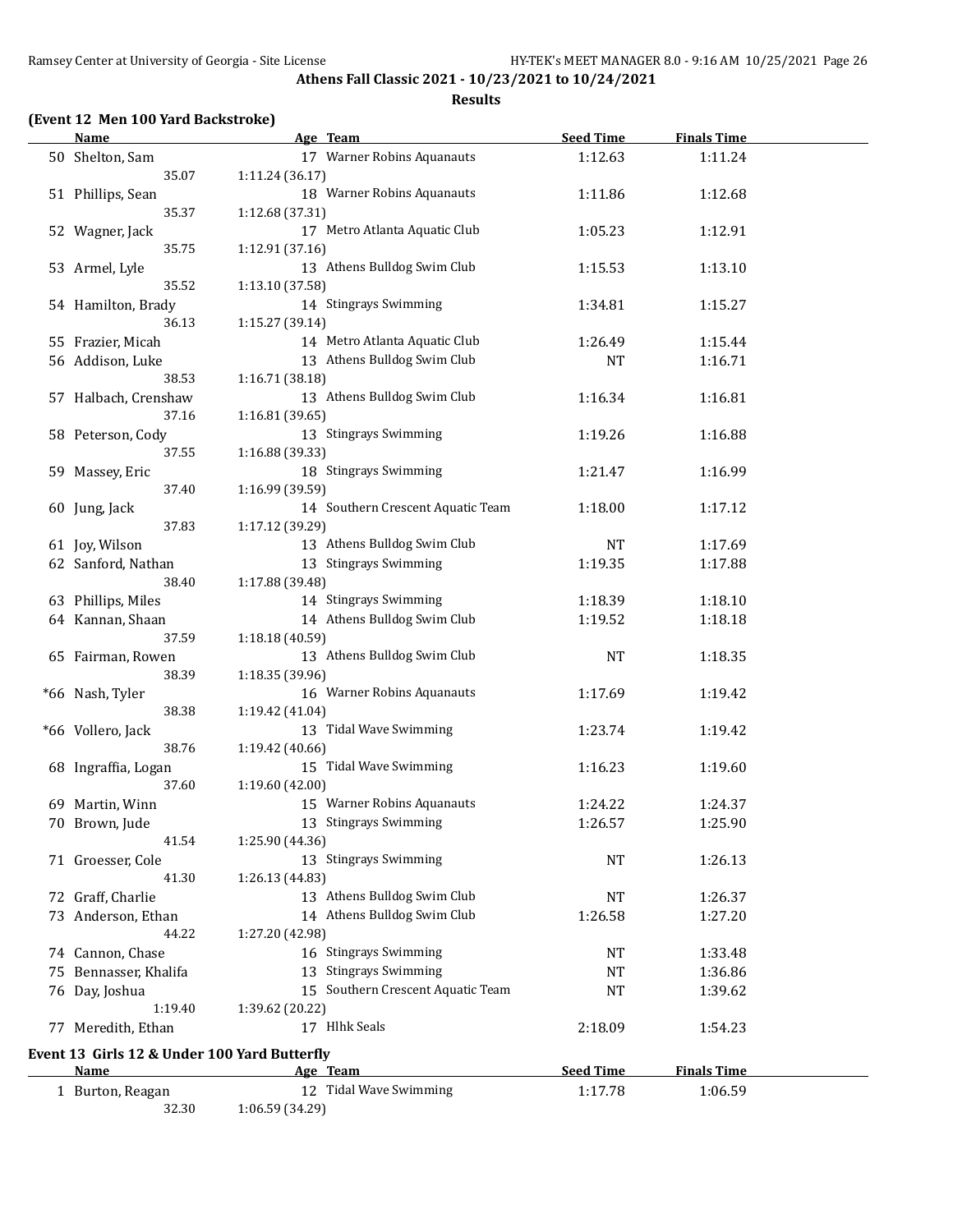**Athens Fall Classic 2021 - 10/23/2021 to 10/24/2021 Results**

# **(Event 13 Girls 12 & Under 100 Yard Butterfly)**

| Name                                                 | Age Team        |                               | <b>Seed Time</b> | <b>Finals Time</b> |  |
|------------------------------------------------------|-----------------|-------------------------------|------------------|--------------------|--|
| 2 Huffstetler, Haley                                 |                 | 12 Tidal Wave Swimming        | 1:17.15          | 1:11.94            |  |
| 32.53                                                | 1:11.94 (39.41) |                               |                  |                    |  |
| 3 Rimmer, Mary-Claire                                |                 | 12 Tidal Wave Swimming        | 1:16.50          | 1:13.53            |  |
| 33.40                                                | 1:13.53 (40.13) |                               |                  |                    |  |
| 4 Balber, Vianney                                    |                 | 12 Athens Bulldog Swim Club   | 1:22.16          | 1:13.77            |  |
| 34.62                                                | 1:13.77 (39.15) |                               |                  |                    |  |
| 5 Zellner, Zoey                                      |                 | 11 Athens Bulldog Swim Club   | 1:17.65          | 1:15.85            |  |
| 34.14                                                | 1:15.85(41.71)  |                               |                  |                    |  |
| 6 Riggs, Kyrie                                       |                 | 11 Stingrays Swimming         | 1:31.56          | 1:16.75            |  |
| 36.28                                                | 1:16.75 (40.47) |                               |                  |                    |  |
| 7 Erickson, Kyrie                                    |                 | 12 Stingrays Swimming         | 1:32.53          | 1:17.22            |  |
| 35.85                                                | 1:17.22 (41.37) |                               |                  |                    |  |
| 8 Hodgins, Addison                                   |                 | 12 Stingrays Swimming         | 1:31.88          | 1:18.29            |  |
| 36.24                                                | 1:18.29 (42.05) |                               |                  |                    |  |
| 9 Goff, Lillie                                       |                 | 11 Tidal Wave Swimming        | 1:39.46          | 1:21.74            |  |
| 38.23                                                | 1:21.74 (43.51) |                               |                  |                    |  |
| 10 Bond, Dabney                                      |                 | 12 Metro Atlanta Aquatic Club | 1:31.73          | 1:22.16            |  |
| 37.36                                                | 1:22.16 (44.80) |                               |                  |                    |  |
| 11 Harsch, Abby                                      |                 | 12 Stingrays Swimming         | 1:27.10          | 1:22.39            |  |
| 38.94                                                | 1:22.39 (43.45) |                               |                  |                    |  |
| 12 Sims, Kennedy                                     |                 | 12 Hlhk Seals                 | 1:19.35          | 1:23.52            |  |
| 39.40                                                | 1:23.52 (44.12) |                               |                  |                    |  |
| 13 Parrish, Avery                                    |                 | 12 Tidal Wave Swimming        | 1:26.90          | 1:24.91            |  |
| 38.20                                                | 1:24.91 (46.71) |                               |                  |                    |  |
| 14 Cape, Sidney                                      |                 | 11 Metro Atlanta Aquatic Club | 1:53.04          | 1:38.69            |  |
| 40.54                                                | 1:38.69 (58.15) |                               |                  |                    |  |
| 15 Bahr, Sima                                        |                 | 10 Athens Bulldog Swim Club   | <b>NT</b>        | 1:38.75            |  |
| 46.43                                                | 1:38.75 (52.32) |                               |                  |                    |  |
| 16 McGhehey Becker, Emily                            |                 | 11 Stingrays Swimming         | <b>NT</b>        | 1:39.00            |  |
| 44.52                                                | 1:39.00 (54.48) |                               |                  |                    |  |
| 17 Templin, Leah                                     |                 | 10 Athens Bulldog Swim Club   | <b>NT</b>        | 1:39.36            |  |
| 43.67                                                | 1:39.36 (55.69) |                               |                  |                    |  |
| 18 Sauer, Ellie<br>48.89                             |                 | 10 Metro Atlanta Aquatic Club | 1:47.70          | 1:47.05            |  |
|                                                      | 1:47.05 (58.16) | 12 Athens Bulldog Swim Club   |                  |                    |  |
| --- McCullough, Samantha<br>Arms underwater recovery |                 |                               | <b>NT</b>        | DQ                 |  |
| 37.49                                                | DQ (44.04)      |                               |                  |                    |  |
|                                                      |                 |                               |                  |                    |  |

# **Event 14 Boys 12 & Under 100 Yard Butterfly**

 $\overline{a}$ 

|   | Name                    | Age Team                         | <b>Seed Time</b> | <b>Finals Time</b> |  |
|---|-------------------------|----------------------------------|------------------|--------------------|--|
| 1 | Trotter, Torin          | 12 Athens Bulldog Swim Club      | 1:09.24          | 1:07.21            |  |
|   | 30.66                   | 1:07.21(36.55)                   |                  |                    |  |
|   | 2 Bahr, Kipras          | Athens Bulldog Swim Club<br>12   | <b>NT</b>        | 1:08.25            |  |
|   | 31.69                   | 1:08.25(36.56)                   |                  |                    |  |
|   | 3 Rhine, Joseph or Joey | 12 Athens Bulldog Swim Club      | 1:18.72          | 1:12.85            |  |
|   | 33.32                   | 1:12.85(39.53)                   |                  |                    |  |
|   | 4 Karumbaiah, Vidur     | 11 Athens Bulldog Swim Club      | 1:17.31          | 1:14.30            |  |
|   | 34.25                   | 1:14.30(40.05)                   |                  |                    |  |
|   | 5 Abouelmagd, Muhammad  | 12 Warner Robins Aquanauts       | 1:21.39          | 1:14.31            |  |
|   | 34.17                   | 1:14.31(40.14)                   |                  |                    |  |
|   | 6 Sauer, Will           | Metro Atlanta Aquatic Club<br>12 | 1:26.05          | 1:14.80            |  |
|   | 34.75                   | 1:14.80(40.05)                   |                  |                    |  |
|   | Payne, Kingston         | Metro Atlanta Aquatic Club<br>11 | 1:21.25          | 1:15.22            |  |
|   | 36.04                   | 1:15.22(39.18)                   |                  |                    |  |
|   |                         |                                  |                  |                    |  |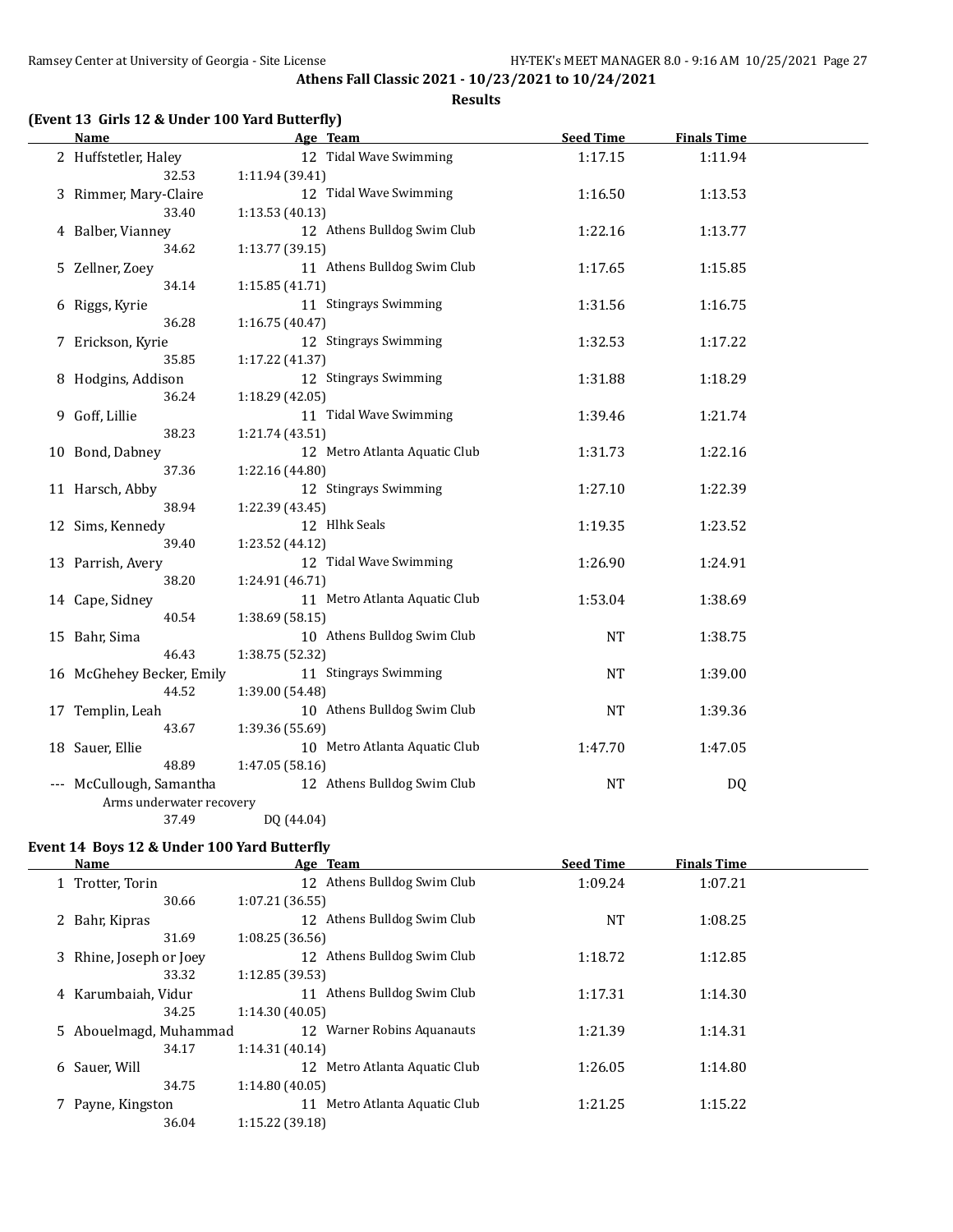#### **Results**

# **(Event 14 Boys 12 & Under 100 Yard Butterfly)**

|       | Name                  | Age Team                    | <b>Seed Time</b> | <b>Finals Time</b> |  |
|-------|-----------------------|-----------------------------|------------------|--------------------|--|
|       | 8 Boyle, Colin        | 12 Athens Bulldog Swim Club | 1:22.47          | 1:16.62            |  |
|       | 34.91                 | 1:16.62(41.71)              |                  |                    |  |
| 9.    | Avelar, Nicolas       | 12 Athens Bulldog Swim Club | 1:26.55          | 1:17.73            |  |
|       | 35.83                 | 1:17.73(41.90)              |                  |                    |  |
| 10    | Sultan, Ziyad         | 12 Stingrays Swimming       | 1:20.03          | 1:18.22            |  |
|       | 34.67                 | 1:18.22(43.55)              |                  |                    |  |
|       | 11 Coverdill, Patrick | 11 Athens Bulldog Swim Club | 1:25.04          | 1:18.47            |  |
|       | 35.94                 | 1:18.47(42.53)              |                  |                    |  |
| 12    | Doss, Kaden           | 12 Stingrays Swimming       | <b>NT</b>        | 1:18.54            |  |
|       | 36.82                 | 1:18.54(41.72)              |                  |                    |  |
| 13    | Wines, Henry          | 12 Stingrays Swimming       | <b>NT</b>        | 1:27.09            |  |
|       | 41.22                 | 1:27.09 (45.87)             |                  |                    |  |
| 14    | Booker, Kyle          | Hlhk Seals<br>11            | <b>NT</b>        | 1:43.69            |  |
|       | 46.70                 | 1:43.69 (56.99)             |                  |                    |  |
| $---$ | Cummings, Hanniel     | 10 Marietta Marlins, Inc.   | <b>NT</b>        | DQ                 |  |
|       | Alternating Kick      |                             |                  |                    |  |
|       | 52.21                 | DQ (58.91)                  |                  |                    |  |

### **Event 15 Women 200 Yard Butterfly**

 $\equiv$ 

| Name                           | Age Team                            |                               | <b>Seed Time</b> | <b>Finals Time</b> |  |
|--------------------------------|-------------------------------------|-------------------------------|------------------|--------------------|--|
| 1 Klinefelter, Isabella        |                                     | 14 Tidal Wave Swimming        | 2:25.03          | 2:14.07            |  |
| 29.99                          | 1:03.45(33.46)                      | 1:38.93 (35.48)               | 2:14.07 (35.14)  |                    |  |
| 2 Windham, Lilly               |                                     | 17 Stingrays Swimming         | 2:17.47          | 2:17.93            |  |
| 30.90                          | 1:06.45(35.55)                      | 1:42.08(35.63)                | 2:17.93 (35.85)  |                    |  |
| 3 Owen, Sarah Paisley          |                                     | 13 Metro Atlanta Aquatic Club | 2:39.77          | 2:19.56            |  |
| 30.27                          | 1:05.73(35.46)                      | 1:42.87 (37.14)               | 2:19.56 (36.69)  |                    |  |
| 4 Wright, Kayla                |                                     | 15 Tidal Wave Swimming        | 2:13.30          | 2:20.73            |  |
| 30.85                          | 1:06.63(35.78)                      | 1:43.77 (37.14)               | 2:20.73 (36.96)  |                    |  |
| 5 Alewine-Flores, Aubree-Clare |                                     | 15 Athens Bulldog Swim Club   | <b>NT</b>        | 2:21.96            |  |
| 31.41                          | 1:07.85(36.44)                      | 1:45.99 (38.14)               | 2:21.96 (35.97)  |                    |  |
| 6 Bradley, Kate                |                                     | 14 Marietta Marlins, Inc      | 2:13.85          | 2:22.22            |  |
| 32.65                          | 1:08.66(36.01)                      | 1:45.38 (36.72)               | 2:22.22 (36.84)  |                    |  |
| 7 Tell, Greta                  |                                     | 15 Metro Atlanta Aquatic Club | 2:18.06          | 2:24.69            |  |
| 30.91                          | 1:06.49(35.58)                      | 1:45.51 (39.02)               | 2:24.69 (39.18)  |                    |  |
| 8 Avelar, Nicole               |                                     | 15 Athens Bulldog Swim Club   | 2:19.90          | 2:25.74            |  |
| 32.44                          | 1:10.10(37.66)                      | 1:49.06 (38.96)               | 2:25.74 (36.68)  |                    |  |
| 9 Ashburn, Kendall             |                                     | 15 Stingrays Swimming         | 2:29.56          | 2:26.02            |  |
| 33.33                          | 1:11.13 (37.80)                     | 1:49.52 (38.39)               | 2:26.02 (36.50)  |                    |  |
| 10 Bates, Martha               |                                     | 13 Athens Bulldog Swim Club   | 2:29.47          | 2:26.65            |  |
| 35.19                          | 1:13.15 (37.96)                     | 1:50.19 (37.04)               | 2:26.65(36.46)   |                    |  |
| 11 Young, Ximena               |                                     | 14 Athens Bulldog Swim Club   | 2:33.56          | 2:30.95            |  |
| 33.85                          | 1:13.57(39.72)                      | 1:51.94 (38.37)               | 2:30.95 (39.01)  |                    |  |
| 12 Kennedy, Alice              |                                     | 17 Athens Bulldog Swim Club   | 2:31.46          | 2:31.20            |  |
| 34.17                          | $1:12.79$ (38.62) $1:51.95$ (39.16) |                               | 2:31.20 (39.25)  |                    |  |
| 13 Windham, Mia                |                                     | 14 Stingrays Swimming         | 2:44.41          | 2:32.03            |  |
| 35.23                          | 1:12.71(37.48)                      | 1:52.47 (39.76)               | 2:32.03 (39.56)  |                    |  |
| 14 Snow, Ella                  |                                     | 14 Warner Robins Aquanauts    | 2:33.43          | 2:34.45            |  |
| 33.72                          | 1:14.31(40.59)                      | 1:53.53 (39.22)               | 2:34.45 (40.92)  |                    |  |
| 15 Walsh, Kelci                |                                     | 14 Marietta Marlins, Inc      | 2:38.63          | 2:35.51            |  |
| 35.24                          | 1:14.32 (39.08)                     | 1:55.31 (40.99)               | 2:35.51 (40.20)  |                    |  |
| 16 Dillon, Ella                |                                     | 14 Athens Bulldog Swim Club   | 2:35.13          | 2:36.83            |  |
| 35.18                          | 1:15.33(40.15)                      | 1:56.20(40.87)                | 2:36.83 (40.63)  |                    |  |
| 17 Kornegay, Ava               |                                     | 13 Stingrays Swimming         | 2:35.85          | 2:38.43            |  |
| 35.91                          | 1:16.72 (40.81)                     | 1:58.62 (41.90)               | 2:38.43 (39.81)  |                    |  |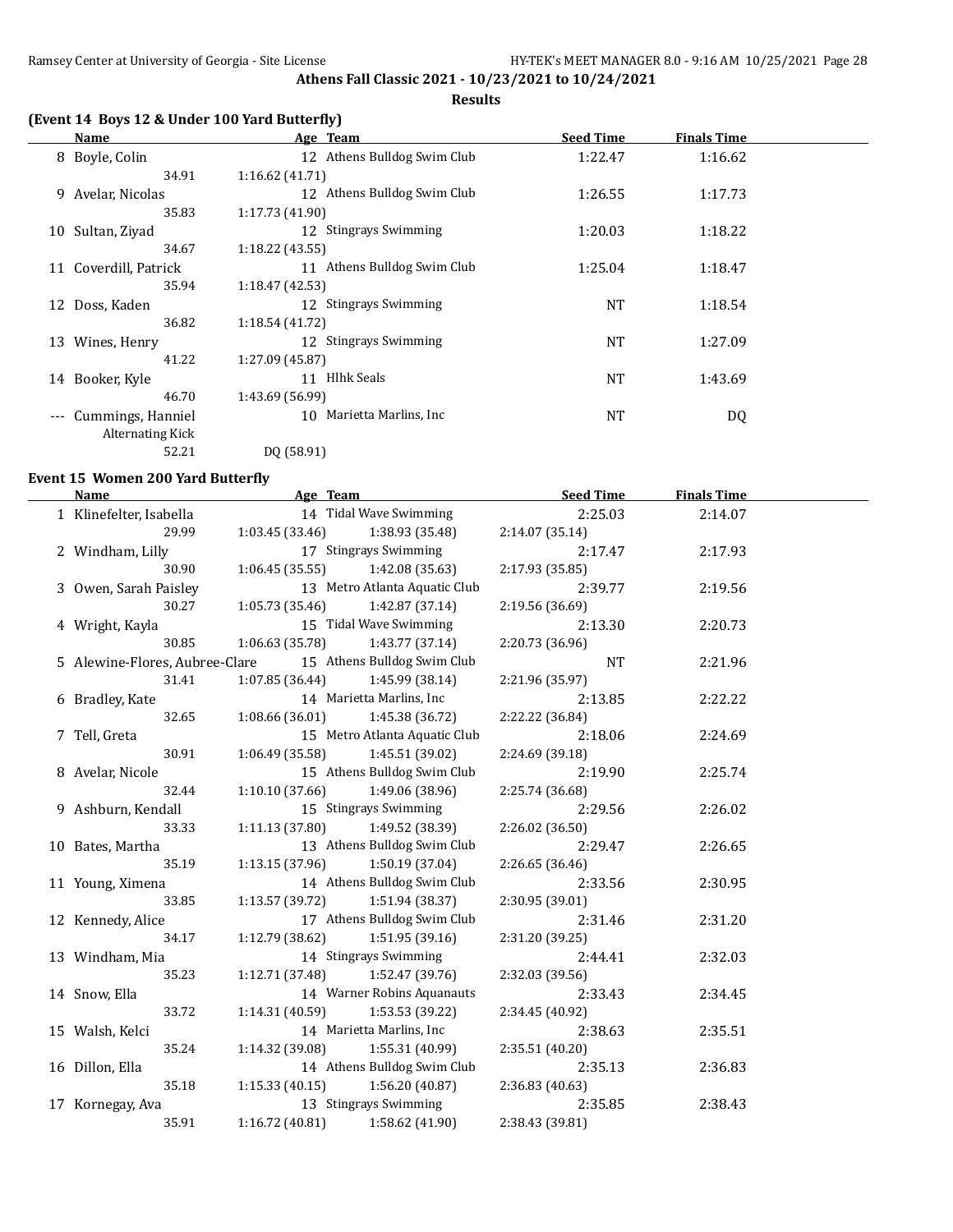**Athens Fall Classic 2021 - 10/23/2021 to 10/24/2021 Results**

# **(Event 15 Women 200 Yard Butterfly)**

|     | Name              | Age Team        |                                   | <b>Seed Time</b> | <b>Finals Time</b> |  |
|-----|-------------------|-----------------|-----------------------------------|------------------|--------------------|--|
| 18  | Gutierrez, Addy   |                 | 14 Southern Crescent Aquatic Team | 3:17.10          | 2:49.57            |  |
|     | 36.58             | 1:18.82 (42.24) | 2:04.74 (45.92)                   | 2:49.57 (44.83)  |                    |  |
| 19. | Harding, Riley    |                 | 13 Athens Bulldog Swim Club       | 3:05.58          | 2:56.25            |  |
|     | 36.96             | 1:19.76 (42.80) | 2:08.39(48.63)                    | 2:56.25 (47.86)  |                    |  |
| 20. | Balber, Guadalupe |                 | 16 Athens Bulldog Swim Club       | 3:00.23          | 3:18.49            |  |
|     | 44.10             | 1:35.20(51.10)  | 2:27.20 (52.00)                   | 3:18.49 (51.29)  |                    |  |
|     | --- Portis, Macie |                 | 14 Stingrays Swimming             | 2:16.16          | DQ                 |  |
|     | Alternating Kick  |                 |                                   |                  |                    |  |
|     | 33.01             | 1:11.24 (38.23) | 1:48.18 (36.94)                   | DQ (35.91)       |                    |  |

### **Event 16 Men 200 Yard Butterfly**

| <u>Name</u>                | Age Team                           | <b>Seed Time</b> | <b>Finals Time</b> |  |
|----------------------------|------------------------------------|------------------|--------------------|--|
| 1 Askew, Thomas            | 18 Athens Bulldog Swim Club        | <b>NT</b>        | 1:59.52            |  |
| 25.99                      | 56.68 (30.69)<br>1:28.41 (31.73)   | 1:59.52 (31.11)  |                    |  |
| 2 Roach, Seth              | 17 Southern Crescent Aquatic Team  | 1:48.60          | 2:01.76            |  |
| 27.39                      | 57.13 (29.74)<br>1:30.71 (33.58)   | 2:01.76 (31.05)  |                    |  |
| 3 Hines, Will              | 17 Athens Bulldog Swim Club        | 2:00.81          | 2:02.11            |  |
| 27.61                      | 58.98 (31.37)<br>1:30.90 (31.92)   | 2:02.11 (31.21)  |                    |  |
| 4 Cooper, Asher            | 14 UnAtt - Southern Crescent Aqua  | 2:04.72          | 2:07.95            |  |
| 28.91                      | 1:01.31(32.40)<br>1:34.65 (33.34)  | 2:07.95 (33.30)  |                    |  |
| 5 Xiao, James              | 17 Athens Bulldog Swim Club        | NT               | 2:08.60            |  |
| 26.10                      | 57.63 (31.53)<br>1:33.28 (35.65)   | 2:08.60 (35.32)  |                    |  |
| 6 Voss, Sam                | 16 Marietta Marlins, Inc           | <b>NT</b>        | 2:09.51            |  |
| 28.59                      | 1:01.49(32.90)<br>1:35.32 (33.83)  | 2:09.51 (34.19)  |                    |  |
| 7 Reed, Mason              | 15 Stingrays Swimming              | 2:15.39          | 2:09.82            |  |
| 29.06                      | 1:02.26(33.20)<br>1:37.76 (35.50)  | 2:09.82 (32.06)  |                    |  |
| 8 Nordstrom, Benjamin      | 18 Metro Atlanta Aquatic Club      | 2:10.41          | 2:09.95            |  |
| 27.06                      | 1:00.44 (33.38)<br>1:34.73 (34.29) | 2:09.95 (35.22)  |                    |  |
| 9 Wilson, Tucker           | 14 Warner Robins Aquanauts         | 2:12.31          | 2:10.82            |  |
| 28.98                      | 1:03.89 (34.91)<br>1:37.81 (33.92) | 2:10.82 (33.01)  |                    |  |
| 10 Clark, Andrew           | 16 Tidal Wave Swimming             | 2:03.75          | 2:11.08            |  |
| 29.47                      | 1:03.12 (33.65)<br>1:37.99 (34.87) | 2:11.08 (33.09)  |                    |  |
| 11 Baer, Bennett           | 15 Tidal Wave Swimming             | 2:02.37          | 2:11.31            |  |
| 28.19                      | 1:01.55(33.36)<br>1:36.66(35.11)   | 2:11.31 (34.65)  |                    |  |
| 12 Tsepas Bucciero, Keaton | 17 Metro Atlanta Aquatic Club      | 2:06.55          | 2:11.53            |  |
| 28.57                      | 1:01.75(33.18)<br>1:36.71 (34.96)  | 2:11.53 (34.82)  |                    |  |
| 13 Portis, Carson          | 17 Stingrays Swimming              | 2:08.11          | 2:11.63            |  |
| 30.01                      | 1:04.38 (34.37)<br>1:38.60 (34.22) | 2:11.63 (33.03)  |                    |  |
| 14 Stephens, Jonathan      | 15 Tidal Wave Swimming             | 2:15.65          | 2:13.36            |  |
| 30.09                      | 1:04.06 (33.97)<br>1:39.12 (35.06) | 2:13.36 (34.24)  |                    |  |
| 15 Widner, James           | 14 Stingrays Swimming              | 2:14.14          | 2:13.59            |  |
| 29.44                      | 1:03.10 (33.66)<br>1:38.55 (35.45) | 2:13.59 (35.04)  |                    |  |
| 16 Roach, Braeden          | 14 Southern Crescent Aquatic Team  | 2:14.27          | 2:15.55            |  |
| 30.81                      | 1:05.30(34.49)<br>1:39.71 (34.41)  | 2:15.55 (35.84)  |                    |  |
| 17 Watkins, Jarrett        | 14 Tidal Wave Swimming             | 2:19.52          | 2:16.41            |  |
| 30.06                      | 1:04.33 (34.27)<br>1:39.83 (35.50) | 2:16.41 (36.58)  |                    |  |
| 18 Cass, Ben               | 17 Tidal Wave Swimming             | 2:10.51          | 2:24.20            |  |
| 31.86                      | 1:07.51 (35.65)<br>1:45.43 (37.92) | 2:24.20 (38.77)  |                    |  |
| 19 Wright, Nate            | 17 Tidal Wave Swimming             | <b>NT</b>        | 2:24.98            |  |
| 31.32                      | 1:07.43 (36.11)<br>1:45.62 (38.19) | 2:24.98 (39.36)  |                    |  |
| 20 Hunt, Ryan              | 15 Hlhk Seals                      | 2:21.79          | 2:25.44            |  |
| 30.18                      | 1:45.34 (39.05)<br>1:06.29(36.11)  | 2:25.44 (40.10)  |                    |  |
| 21 Phillips, Luke          | 13 Athens Bulldog Swim Club        | 2:28.84          | 2:28.02            |  |
| 33.60                      | 1:11.41 (37.81)<br>1:50.66 (39.25) | 2:28.02 (37.36)  |                    |  |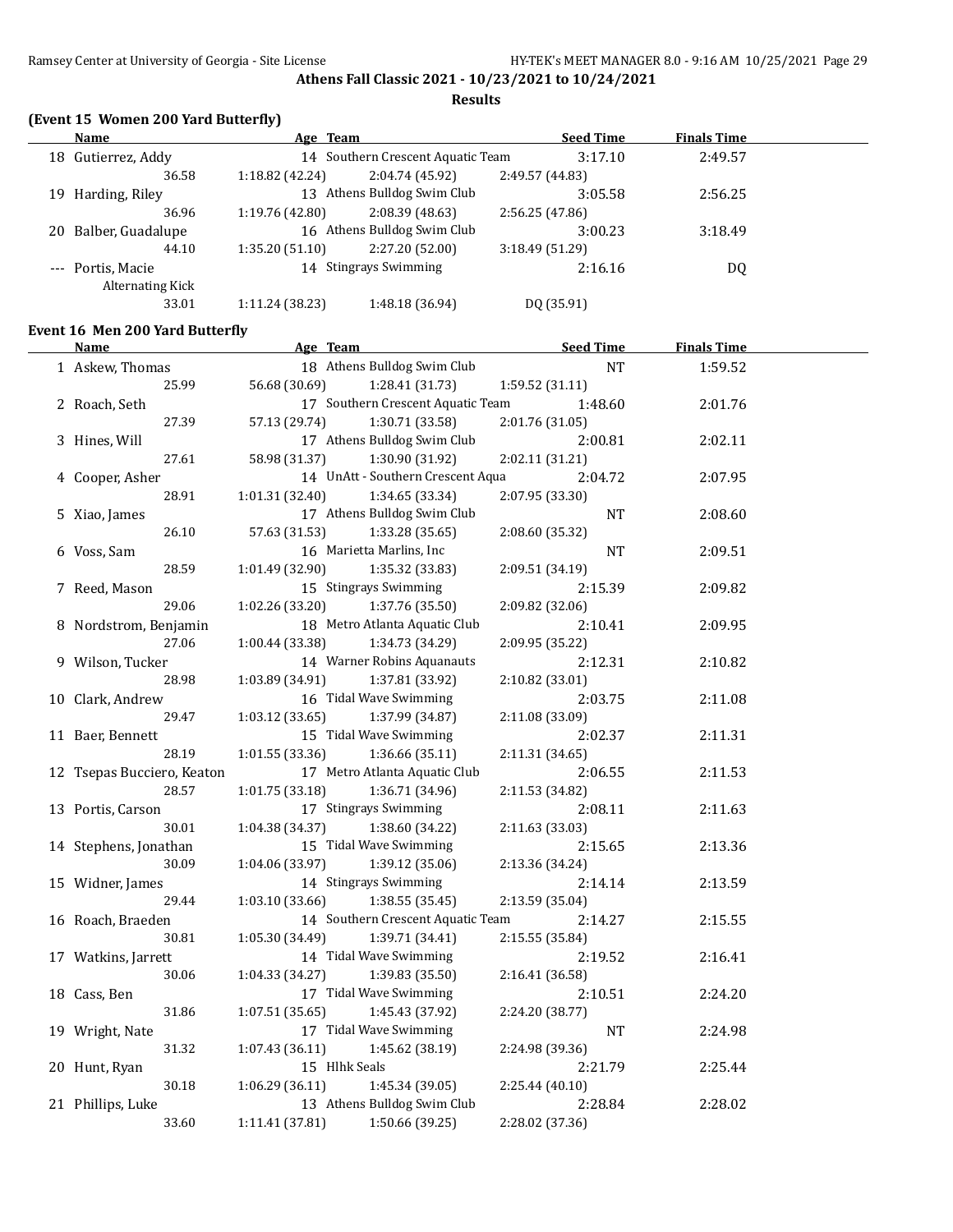#### **Results**

# **(Event 16 Men 200 Yard Butterfly)**

|    | Name                 | Age Team        |                                   | <b>Seed Time</b> | <b>Finals Time</b> |         |
|----|----------------------|-----------------|-----------------------------------|------------------|--------------------|---------|
|    | 22 Brevard, Will     |                 | 18 Metro Atlanta Aquatic Club     | NT               |                    | 2:33.26 |
|    | 29.31                | 1:06.11(36.80)  | 1:50.82 (44.71)                   | 2:33.26 (42.44)  |                    |         |
| 23 | Dale, Elliott        |                 | 14 Southern Crescent Aquatic Team | NT               |                    | 2:42.06 |
|    | 30.11                | 1:07.01(36.90)  | 1:53.95 (46.94)                   | 2:42.06(48.11)   |                    |         |
|    | 24 Cusick, Noble     | 17              | Tidal Wave Swimming               | <b>NT</b>        |                    | 2:45.23 |
|    | 33.53                | 1:12.57 (39.04) | 1:56.32(43.75)                    | 2:45.23 (48.91)  |                    |         |
|    | 25 Kannan, Shaan     |                 | 14 Athens Bulldog Swim Club       | 3:45.25          |                    | 2:47.08 |
|    | 36.30                | 1:18.45(42.15)  | 2:03.38 (44.93)                   | 2:47.08 (43.70)  |                    |         |
|    | 26 Ingraffia, Logan  |                 | 15 Tidal Wave Swimming            | <b>NT</b>        |                    | 2:55.65 |
|    | 34.85                | 1:20.11(45.26)  | 2:08.66(48.55)                    | 2:55.65 (46.99)  |                    |         |
|    | 27 Cardwell, Jackson | 15              | Metro Atlanta Aquatic Club        | <b>NT</b>        |                    | 3:04.07 |
|    | 38.39                | 1:24.75 (46.36) | 2:14.30 (49.55)                   | 3:04.07 (49.77)  |                    |         |
|    |                      |                 |                                   |                  |                    |         |

# **Event 17 Girls 12 & Under 50 Yard Freestyle**

|       | <b>Name</b>            |    | Age Team                       | <b>Seed Time</b> | <b>Finals Time</b> |
|-------|------------------------|----|--------------------------------|------------------|--------------------|
|       | 1 Burton, Reagan       |    | 12 Tidal Wave Swimming         | 27.33            | 27.48              |
| 2     | Kikly, Lillian         | 12 | <b>Stingrays Swimming</b>      | 29.86            | 28.55              |
| 3     | Cain, Haylee           | 12 | Athens Bulldog Swim Club       | 28.99            | 28.67              |
| 4     | Hodgins, Addison       | 12 | <b>Stingrays Swimming</b>      | 31.36            | 29.14              |
| 5     | Cape, Sidney           | 11 | Metro Atlanta Aquatic Club     | 31.62            | 30.10              |
| 6     | Bond, Dabney           | 12 | Metro Atlanta Aquatic Club     | 30.45            | 30.11              |
| 7     | Parrish, Avery         | 12 | <b>Tidal Wave Swimming</b>     | 31.98            | 30.71              |
| 8     | Harsch, Abby           | 12 | <b>Stingrays Swimming</b>      | 29.37            | 30.74              |
| 9     | Sims, Kennedy          | 12 | <b>Hlhk Seals</b>              | 31.11            | 30.78              |
| 10    | McCullough, Samantha   | 12 | Athens Bulldog Swim Club       | 32.22            | 31.14              |
| 11    | Riggs, Kyrie           | 11 | <b>Stingrays Swimming</b>      | 31.26            | 31.40              |
|       | 12 Attaway, Lucy       | 12 | Athens Bulldog Swim Club       | <b>NT</b>        | 31.72              |
| 13    | Kendrick, Palmer       | 12 | <b>Tidal Wave Swimming</b>     | 32.42            | 31.75              |
|       | 14 Parajuli, Sapana    | 12 | <b>Stingrays Swimming</b>      | 35.38            | 31.89              |
|       | 15 Hess, Landry        | 11 | Metro Atlanta Aquatic Club     | 34.23            | 32.02              |
|       | 16 Motherway, Hunter   | 11 | <b>Tidal Wave Swimming</b>     | 35.48            | 32.14              |
| 17    | Abi-Najm, Charlotte    | 12 | Southern Crescent Aquatic Team | 33.49            | 32.88              |
| 18    | Butler, Winter         | 12 | <b>Stingrays Swimming</b>      | 33.17            | 32.90              |
| 19    | Gerevics, Aubrey       | 12 | <b>Stingrays Swimming</b>      | 32.48            | 32.94              |
| 20    | Tomlinson, Bailey      | 11 | Athens Bulldog Swim Club       | 34.57            | 33.11              |
|       | *21 Armstrong, Reese   | 12 | <b>Stingrays Swimming</b>      | 34.65            | 33.17              |
| $*21$ | Fortson, Mallory       | 11 | <b>Warner Robins Aquanauts</b> | 33.50            | 33.17              |
| 23    | Ash, Edie              | 11 | Athens Bulldog Swim Club       | 33.58            | 33.26              |
|       | 24 Hawk, Blakely       | 11 | Athens Bulldog Swim Club       | 33.10            | 33.49              |
|       | 25 Hart, Lela          | 12 | Metro Atlanta Aquatic Club     | 37.59            | 33.58              |
|       | 26 McLucas, Daphne     | 11 | Athens Bulldog Swim Club       | 33.98            | 33.65              |
| 27    | Randall, Mary Kate     | 12 | <b>Stingrays Swimming</b>      | 31.40            | 33.75              |
| 28    | Williams, Addison      | 12 | <b>Stingrays Swimming</b>      | 32.89            | 33.84              |
| 29    | Todorovac, Mia         | 12 | <b>Stingrays Swimming</b>      | 35.13            | 34.63              |
| 30    | McGhehey Becker, Emily | 11 | <b>Stingrays Swimming</b>      | 33.79            | 35.53              |
|       | 31 Bloom, Audrey       | 11 | <b>Tidal Wave Swimming</b>     | 38.02            | 35.65              |
| 32    | Sauer, Ellie           | 10 | Metro Atlanta Aquatic Club     | 40.12            | 35.87              |
| 33    | Bramlett, Nola         | 10 | Athens Bulldog Swim Club       | 36.15            | 35.91              |
| 34    | Templin, Leah          |    | 10 Athens Bulldog Swim Club    | 33.69            | 35.98              |
|       | 35 Houser, Hana        | 11 | <b>Stingrays Swimming</b>      | 36.50            | 36.91              |
|       | 36 Rosser, Gabby       |    | 10 Athens Bulldog Swim Club    | 35.96            | 36.99              |
|       | 37 Lee, Abby           |    | 12 Warner Robins Aquanauts     | <b>NT</b>        | 37.60              |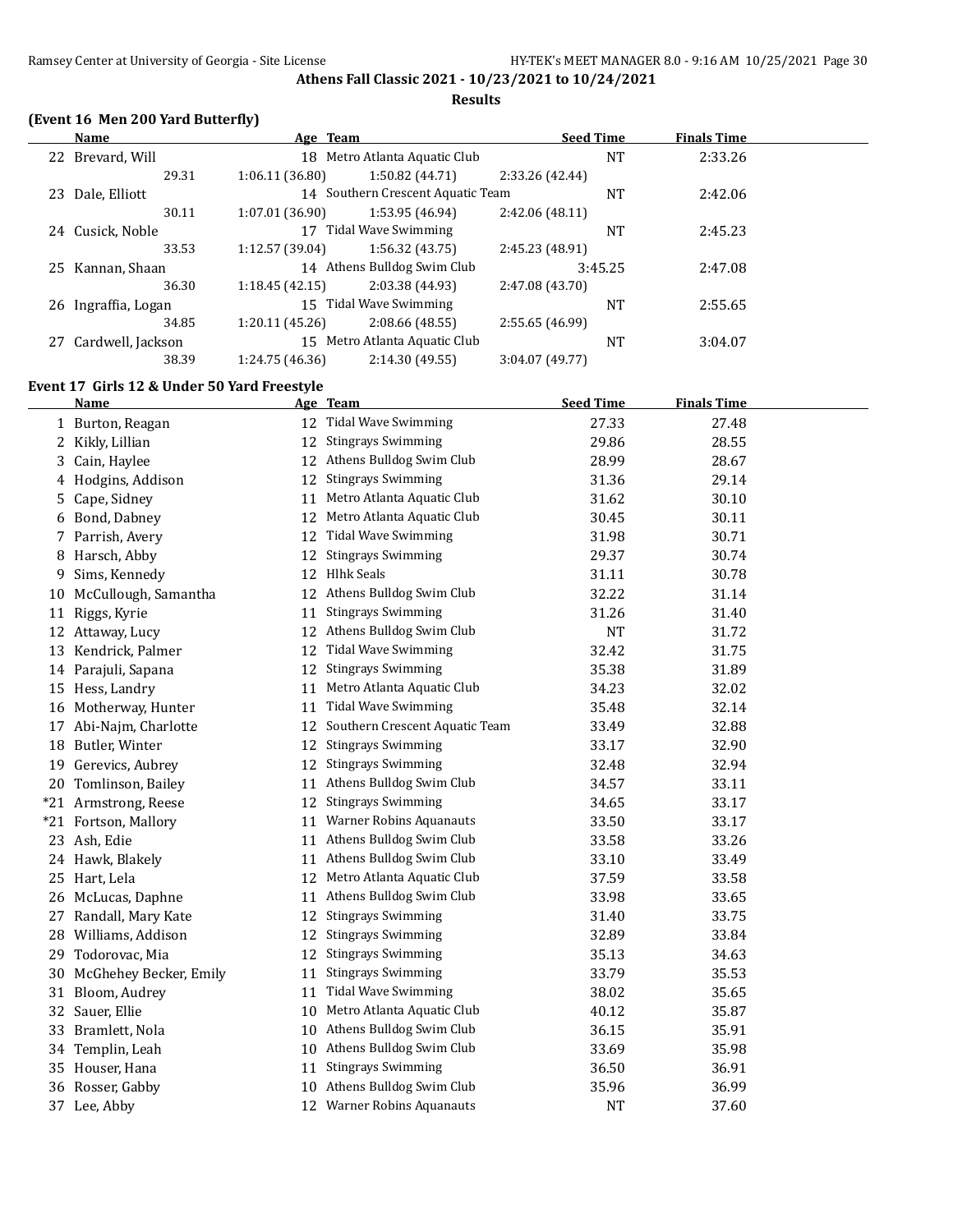#### **Results**

# **(Event 17 Girls 12 & Under 50 Yard Freestyle)**

|    | <b>Name</b>                                |    | Age Team                                                      | <b>Seed Time</b> | <b>Finals Time</b> |  |
|----|--------------------------------------------|----|---------------------------------------------------------------|------------------|--------------------|--|
|    | *38 Bahr, Sima                             |    | 10 Athens Bulldog Swim Club                                   | 34.41            | 37.85              |  |
|    | *38 Law, Alyssa                            | 12 | <b>Tidal Wave Swimming</b>                                    | 38.71            | 37.85              |  |
| 40 | Douris, Zarema                             | 11 | Athens Bulldog Swim Club                                      | 41.22            | 37.91              |  |
|    | 41 Drack, Willow                           | 11 | <b>Tidal Wave Swimming</b>                                    | 36.21            | 38.36              |  |
|    | 42 Brown, Noa                              | 11 | Athens Bulldog Swim Club                                      | 38.22            | 38.61              |  |
|    | 43 Grant, Addison                          | 11 | Athens Bulldog Swim Club                                      | 39.37            | 38.72              |  |
|    | 44 Hawes, Sara                             | 11 | Southern Crescent Aquatic Team                                | NT               | 39.07              |  |
|    | 45 Horne, Kyndall                          | 12 | <b>Warner Robins Aquanauts</b>                                | 40.80            | 39.20              |  |
|    | 46 Lunsford, Olivia                        | 11 | <b>Stingrays Swimming</b>                                     | 39.64            | 39.26              |  |
|    | 47 Cochran, Lucy                           | 10 | Athens Bulldog Swim Club                                      | 39.91            | 39.53              |  |
| 48 | Tarkington, Vega                           | 12 | Metro Atlanta Aquatic Club                                    | 41.19            | 39.69              |  |
| 49 | Sauer, Sammie                              | 8  | Metro Atlanta Aquatic Club                                    | 45.15            | 40.33              |  |
| 50 | Clark, Mary Kate                           | 11 | Athens Bulldog Swim Club                                      | 41.16            | 40.38              |  |
|    | 51 Yeomans, Raleigh                        | 10 | Athens Bulldog Swim Club                                      | 39.23            | 40.42              |  |
|    | 52 Mitic, Ema                              | 11 | <b>Stingrays Swimming</b>                                     | 42.00            | 41.16              |  |
| 53 | Johnson, Lil                               | 10 | Athens Bulldog Swim Club                                      | 41.54            | 41.63              |  |
|    | 54 Masselter, BB or Beata                  | 10 | <b>Tidal Wave Swimming</b>                                    | 42.73            | 42.65              |  |
| 55 | Dorman, Lane                               | 8  | Athens Bulldog Swim Club                                      | 44.58            | 43.84              |  |
|    | 56 Greene, Zoe                             | 7  | <b>Hlhk Seals</b>                                             | 48.09            | 44.62              |  |
|    | Meadows, Avery                             | 11 | Metro Atlanta Aquatic Club                                    | 46.60            | 45.64              |  |
| 57 | 58 Freeman, Annelise                       | 6  | <b>Warner Robins Aquanauts</b>                                | 44.77            | 46.33              |  |
|    |                                            | 11 | <b>Hlhk Seals</b>                                             |                  |                    |  |
| 59 | Madison, Anna-Bella                        |    | <b>Hlhk Seals</b>                                             | 51.29            | 47.43              |  |
| 60 | Thompson, Enmersyn                         | 6  | Southern Crescent Aquatic Team                                | 44.67            | 48.40              |  |
|    | 61 Thiessen, Hadley                        | 9  |                                                               | NT               | 48.52              |  |
|    | 62 Malutinok, Lucy                         | 9  | Athens Bulldog Swim Club                                      | 51.76            | 48.63              |  |
| 63 | Hart, Livy                                 | 8  | Athens Bulldog Swim Club                                      | 1:16.27          | 52.05              |  |
|    | 64 Johnson, Juliet                         | 8  | Athens Bulldog Swim Club                                      | <b>NT</b>        | 55.02              |  |
| 65 | Tappan, Maeve                              | 12 | <b>Tidal Wave Swimming</b>                                    | <b>NT</b>        | 55.17              |  |
|    | 66 Adams, Kinsley                          | 9  | Tidal Wave Swimming                                           | 56.52            | 57.32              |  |
| 67 | Phillips, Lindy                            | 7  | Athens Bulldog Swim Club                                      | 59.28            | 58.80              |  |
| 68 | Borger, Joshua                             | 10 | Athens Bulldog Swim Club                                      | <b>NT</b>        | 1:01.50            |  |
| 69 | Hamborg, Sarah                             | 8  | <b>Warner Robins Aquanauts</b>                                | 55.88            | 1:04.18            |  |
|    | 70 Watson, Praylynn                        |    | 7 Metro Atlanta Aquatic Club                                  | <b>NT</b>        | 1:04.72            |  |
|    | Event 18 Boys 12 & Under 50 Yard Freestyle |    |                                                               |                  |                    |  |
|    | <b>Name</b>                                |    | Age Team<br>12 Athens Bulldog Swim Club                       | <b>Seed Time</b> | <b>Finals Time</b> |  |
|    | Trotter, Torin                             |    |                                                               | 25.74            | 25.46              |  |
|    | 2 Bahr, Kipras                             |    | 12 Athens Bulldog Swim Club<br><b>Warner Robins Aquanauts</b> | 26.81            | 26.12              |  |
| 3  | Abouelmagd, Muhammad                       | 12 |                                                               | 27.95            | 27.54              |  |
|    | 4 Rhine, Joseph or Joey                    | 12 | Athens Bulldog Swim Club                                      | 27.80            | 27.92              |  |
| 5. | Sultan, Ziyad                              | 12 | <b>Stingrays Swimming</b>                                     | 28.50            | 28.04              |  |
| 6  | Bang, Ryan                                 | 11 | Southern Crescent Aquatic Team                                | 28.65            | 28.55              |  |
| 7  | Sauer, Will                                | 12 | Metro Atlanta Aquatic Club                                    | 30.29            | 28.86              |  |
| 8  | Doss, Kaden                                | 12 | <b>Stingrays Swimming</b>                                     | 29.72            | 29.55              |  |
| 9  | Avelar, Nicolas                            | 12 | Athens Bulldog Swim Club                                      | 30.31            | 29.63              |  |
| 10 | Payne, Kingston                            | 11 | Metro Atlanta Aquatic Club                                    | 31.93            | 30.38              |  |
| 11 | Boyle, Colin                               | 12 | Athens Bulldog Swim Club                                      | 30.15            | 30.76              |  |
|    | 12 Noh, Mike                               | 12 | <b>Stingrays Swimming</b>                                     | 32.88            | 31.40              |  |
| 13 | Wines, Henry                               | 12 | <b>Stingrays Swimming</b>                                     | 30.70            | 31.68              |  |
|    | 14 Karumbaiah, Nakul                       | 12 | Athens Bulldog Swim Club                                      | 28.67            | 31.85              |  |
|    | 15 Guidry, Nate                            | 12 | Athens Bulldog Swim Club                                      | 32.15            | 32.14              |  |
|    | 16 Putman, Brody                           |    | 11 Athens Bulldog Swim Club                                   | <b>NT</b>        | 32.62              |  |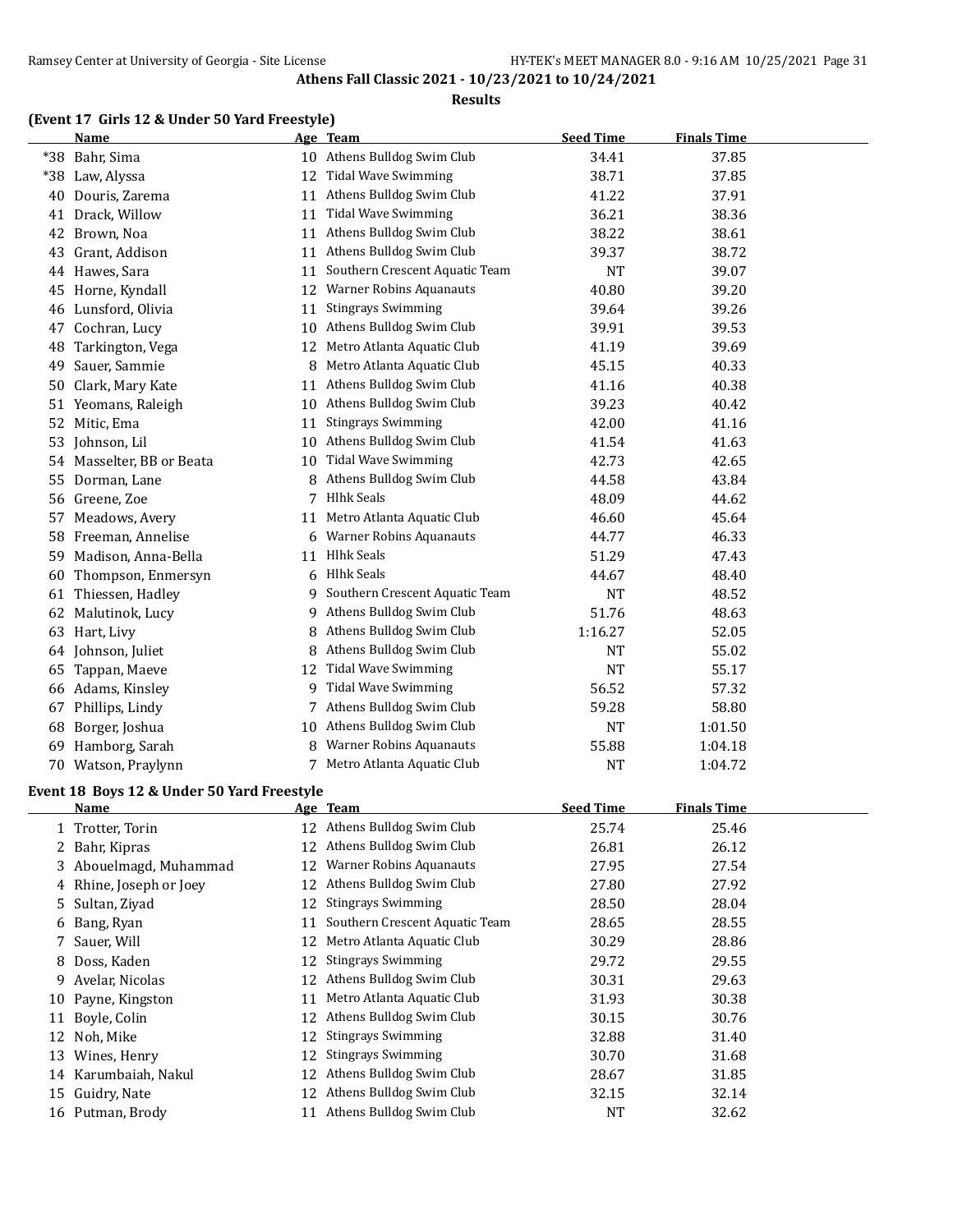#### **Results**

# **(Event 18 Boys 12 & Under 50 Yard Freestyle)**

|    | <b>Name</b>               |    | Age Team                       | <b>Seed Time</b> | <b>Finals Time</b> |  |
|----|---------------------------|----|--------------------------------|------------------|--------------------|--|
|    | 17 Huang, Hanwen          |    | 12 Athens Bulldog Swim Club    | 34.02            | 33.47              |  |
|    | 18 Harrison, Ean          | 9  | <b>Warner Robins Aquanauts</b> | 33.56            | 33.80              |  |
| 19 | Joy, Kevin                | 11 | Athens Bulldog Swim Club       | 36.53            | 34.62              |  |
| 20 | Kirkland, Jack            |    | 10 Athens Bulldog Swim Club    | 36.32            | 34.77              |  |
| 21 | Arnold, Patrick           | 10 | Southern Crescent Aquatic Team | <b>NT</b>        | 35.03              |  |
| 22 | Lee, Henry                | 11 | Southern Crescent Aquatic Team | 39.33            | 35.67              |  |
| 23 | Booker, Kyle              | 11 | <b>Hlhk Seals</b>              | 35.56            | 35.91              |  |
|    | 24 Bermudez, Elias        | 11 | <b>Warner Robins Aquanauts</b> | 37.02            | 36.40              |  |
| 25 | Cummings, Hanniel         | 10 | Marietta Marlins, Inc          | 41.26            | 36.95              |  |
| 26 | Miller-Dotson, Kyle       | 8  | Metro Atlanta Aquatic Club     | 37.59            | 37.15              |  |
| 27 | McMaster, Nick            | 10 | <b>Tidal Wave Swimming</b>     | 38.02            | 37.17              |  |
| 28 | Heron, Myles              | 12 | <b>Hlhk Seals</b>              | 35.67            | 37.34              |  |
| 29 | Morris, Lachlan           | 11 | Athens Bulldog Swim Club       | 37.47            | 37.80              |  |
| 30 | Minhinnett, Finn          | 11 | <b>Tidal Wave Swimming</b>     | <b>NT</b>        | 41.03              |  |
| 31 | Voivedich-Walter, Olivier | 11 | Athens Bulldog Swim Club       | 39.27            | 41.23              |  |
| 32 | McCullough, Nolan         | 10 | Athens Bulldog Swim Club       | 40.15            | 41.26              |  |
| 33 | Weldon, Caz               | 10 | Athens Bulldog Swim Club       | 44.70            | 41.36              |  |
| 34 | Gaye, Biram               | 11 | <b>Tidal Wave Swimming</b>     | 46.92            | 41.79              |  |
| 35 | Hatcher, Preston          | 8  | <b>Tidal Wave Swimming</b>     | 41.54            | 41.89              |  |
| 36 | Tarkington, Sebastian     | 9  | Metro Atlanta Aquatic Club     | <b>NT</b>        | 42.46              |  |
| 37 | Campagna, Owen            |    | 10 Athens Bulldog Swim Club    | <b>NT</b>        | 42.77              |  |
| 38 | Bluhm, Harrison           | 9  | Athens Bulldog Swim Club       | 47.57            | 43.14              |  |
| 39 | Benson, Connor            | 8  | Southern Crescent Aquatic Team | 43.29            | 44.70              |  |
| 40 | Spradley-Mount, Reily     | 8  | <b>Tidal Wave Swimming</b>     | 1:03.94          | 48.80              |  |
| 41 | Dillies, Andréas          | 11 | Athens Bulldog Swim Club       | 47.62            | 49.05              |  |
| 42 | McCoy, Christian          | 12 | <b>Hlhk Seals</b>              | 46.33            | 51.44              |  |
| 43 | Stephens, James           | 9  | <b>Tidal Wave Swimming</b>     | 53.27            | 52.09              |  |
| 44 | Frost, Ryan               | 8  | Southern Crescent Aquatic Team | 43.52            | 53.75              |  |
| 45 | Hill, Hugh                |    | 10 Athens Bulldog Swim Club    | 52.67            | 54.43              |  |
|    | 46 Jordan, Matthew        | 9  | <b>Tidal Wave Swimming</b>     | 58.99            | 55.18              |  |
|    | 47 Moore, JJ              | 9  | <b>Tidal Wave Swimming</b>     | 1:04.58          | 1:19.49            |  |
|    |                           |    |                                |                  |                    |  |

# **Event 19 Women 50 Yard Freestyle**

|    | Name                         |    | Age Team                   | <b>Seed Time</b> | <b>Finals Time</b> |  |
|----|------------------------------|----|----------------------------|------------------|--------------------|--|
|    | 1 Norton, Emma               | 17 | Marietta Marlins, Inc.     | 23.61            | 24.70              |  |
|    | 2 Owen, Sarah Paisley        | 13 | Metro Atlanta Aquatic Club | 25.36            | 25.13              |  |
|    | 3 Richardson, Jory           | 16 | Metro Atlanta Aquatic Club | 24.70            | 25.30              |  |
|    | 4 King, Pilar                | 13 | Hlhk Seals                 | 25.77            | 25.40              |  |
|    | 5 Tell, Greta                | 15 | Metro Atlanta Aquatic Club | 25.54            | 25.48              |  |
| 6. | Bradley, Kate                | 14 | Marietta Marlins, Inc      | 25.68            | 25.51              |  |
|    | 7 Jollands, Finnly           | 14 | <b>Stingrays Swimming</b>  | 25.24            | 25.54              |  |
| 8  | Berry, Kala                  | 15 | Hlhk Seals                 | 26.08            | 25.68              |  |
|    | Klinefelter, Isabella        | 14 | <b>Tidal Wave Swimming</b> | 24.81            | 25.73              |  |
| 10 | Hawkins, Reese               | 14 | <b>Stingrays Swimming</b>  | 26.65            | 25.81              |  |
| 11 | Balyo, Sophie                | 15 | <b>Stingrays Swimming</b>  | 26.20            | 25.94              |  |
| 12 | McKenley, Olivia             | 16 | Metro Atlanta Aquatic Club | 26.11            | 26.07              |  |
| 13 | Hope, Maddie                 | 17 | Athens Bulldog Swim Club   | 26.32            | 26.29              |  |
| 14 | Young, Ximena                | 14 | Athens Bulldog Swim Club   | 26.17            | 26.32              |  |
| 15 | Zackary, Trinity             | 14 | Hlhk Seals                 | 26.18            | 26.33              |  |
| 16 | Marrero, Ari                 | 16 | Metro Atlanta Aquatic Club | 25.35            | 26.49              |  |
| 17 | Alewine-Flores, Aubree-Clare | 15 | Athens Bulldog Swim Club   | 26.83            | 26.58              |  |
| 18 | Liem, Jeanette               | 15 | <b>Stingrays Swimming</b>  | 26.03            | 26.64              |  |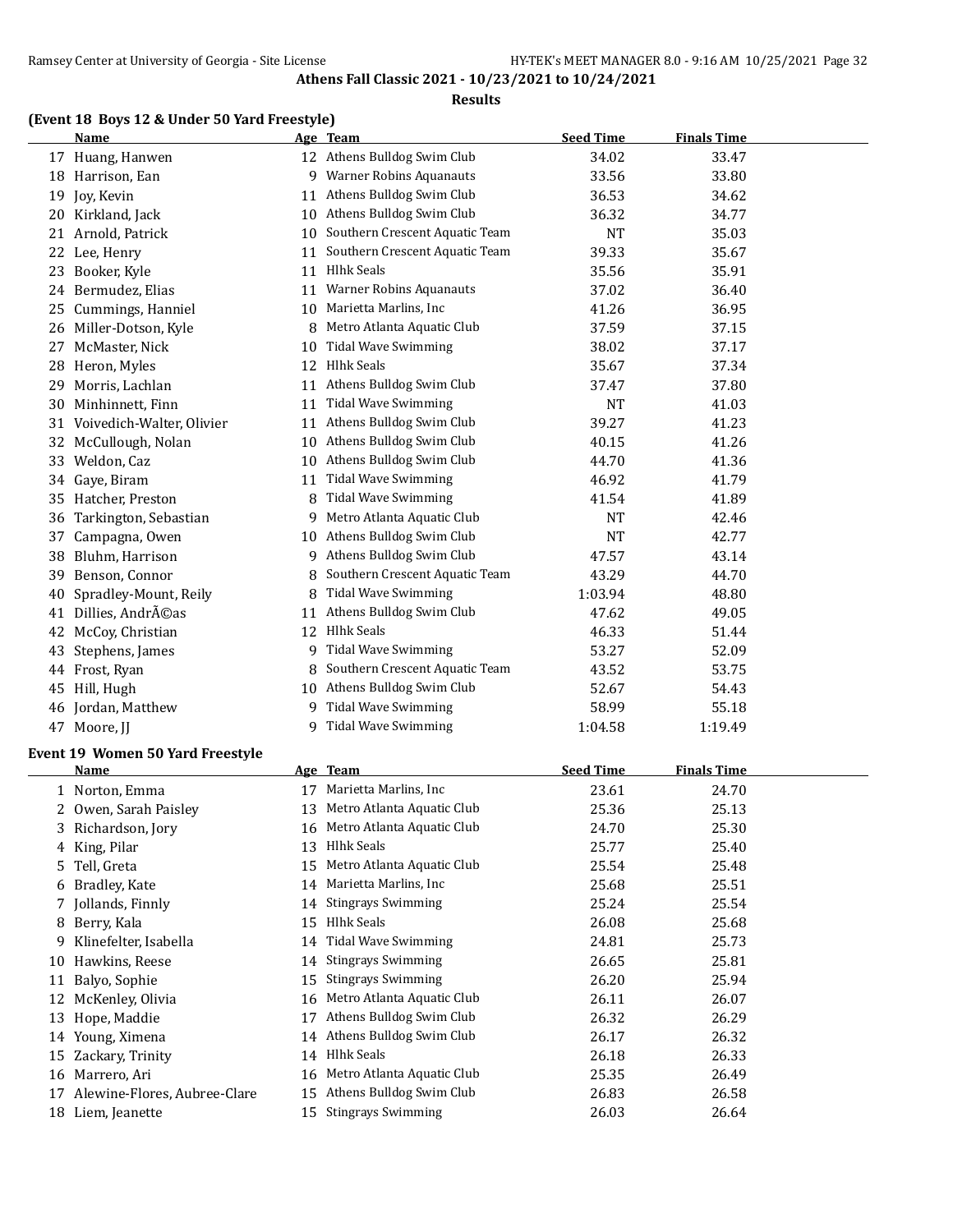#### **Results**

# **(Event 19 Women 50 Yard Freestyle)**

|       | <b>Name</b>           | <u>Age</u> | <b>Team</b>                       | <b>Seed Time</b> | <b>Finals Time</b> |
|-------|-----------------------|------------|-----------------------------------|------------------|--------------------|
|       | 19 Ames, Molly        | 16         | <b>Tidal Wave Swimming</b>        | 26.60            | 26.71              |
| 20    | Santos, Amelia        | 16         | Southern Crescent Aquatic Team    | 27.25            | 26.78              |
|       | *21 Windham, Lilly    | 17         | <b>Stingrays Swimming</b>         | 25.64            | 26.86              |
| $*21$ | Conti, Gianna         | 14         | <b>Stingrays Swimming</b>         | 25.87            | 26.86              |
|       | 23 Greene, Emma       | 15         | Athens Bulldog Swim Club          | 25.94            | 26.96              |
|       | 24 Ashburn, Kendall   | 15         | <b>Stingrays Swimming</b>         | 26.56            | 27.00              |
| 25    | Walsh, Kelci          | 14         | Marietta Marlins, Inc             | 26.23            | 27.02              |
| 26    | Carle, Juliana        | 16         | Southern Crescent Aquatic Team    | 40.08            | 27.04              |
| 27    | Blankinship, Katie    | 17         | <b>Stingrays Swimming</b>         | 26.00            | 27.10              |
| 28    | Wright, Kayla         | 15         | <b>Tidal Wave Swimming</b>        | 26.18            | 27.27              |
| 29    | Fannin, Mattie        | 16         | <b>Stingrays Swimming</b>         | 27.02            | 27.28              |
| 30    | Frank, Emma           | 15         | Southern Crescent Aquatic Team    | 27.52            | 27.29              |
| 31    | Harding, Riley        | 13         | Athens Bulldog Swim Club          | 27.95            | 27.30              |
| 32    | DiPietre, Isabelle    | 16         | Southern Crescent Aquatic Team    | 27.67            | 27.32              |
| 33    | Dillon, Ella          | 14         | Athens Bulldog Swim Club          | 26.12            | 27.41              |
| 34    | Foggin, Charlotte     | 15         | Athens Bulldog Swim Club          | 27.43            | 27.48              |
| 35    | Portis, Macie         | 14         | <b>Stingrays Swimming</b>         | 26.85            | 27.52              |
| 36    | Jezerinac, Evelyn     | 13         | <b>Stingrays Swimming</b>         | 28.78            | 27.54              |
| 37    | Ashburn, Karley       | 16         | Southern Crescent Aquatic Team    | 27.71            | 27.60              |
| 38    | Nesmith, Mary         | 13         | <b>UnAtt - Stingrays Swimming</b> | 29.94            | 27.65              |
| 39    | Daniel, Maya          | 16         | Southern Crescent Aquatic Team    | 29.92            | 27.69              |
| 40    | He, Alethea           | 13         | Athens Bulldog Swim Club          | 26.96            | 27.72              |
|       | 41 Barnick, Hope      | 18         | <b>Stingrays Swimming</b>         | 27.57            | 27.75              |
| 42    | Windham, Mia          | 14         | <b>Stingrays Swimming</b>         | 27.64            | 27.82              |
| 43    | Snow, Ella            | 14         | Warner Robins Aquanauts           | 27.51            | 27.84              |
| 44    | Liu, Zoe              | 13         | Southern Crescent Aquatic Team    | 28.44            | 27.88              |
| 45    | Kennedy, Alice        | 17         | Athens Bulldog Swim Club          | 26.99            | 27.96              |
| 46    | Byers, Ella           | 16         | Southern Crescent Aquatic Team    | 28.43            | 28.22              |
| 47    | Bateman, Tyler        | 14         | Metro Atlanta Aquatic Club        | 28.05            | 28.28              |
| 48    | Cain, Makaylee        | 16         | Athens Bulldog Swim Club          | <b>NT</b>        | 28.38              |
| 49    | Cole, Mabry           | 15         | Athens Bulldog Swim Club          | 28.34            | 28.40              |
| $*50$ | Jones, Karlyn         | 15         | <b>Stingrays Swimming</b>         | 29.26            | 28.41              |
| *50   | Pora, Caroline        | 14         | <b>Tidal Wave Swimming</b>        | 28.77            | 28.41              |
| 52    | Turner, Elin          | 14         | Athens Bulldog Swim Club          | 28.19            | 28.65              |
| 53    | Randall, Julia        | 15         | <b>Stingrays Swimming</b>         | 29.17            | 28.66              |
|       | 54 Lichty, Phoebe     | 15         | Southern Crescent Aquatic Team    | 26.59            | 28.68              |
|       | 55 Gonzalez, Elena    | 16         | <b>Warner Robins Aquanauts</b>    | 28.75            | 28.79              |
| 56    | Stroud, Anna          | 15         | Southern Crescent Aquatic Team    | <b>NT</b>        | 28.83              |
| 57    | Prince, Caroline      | 14         | Athens Bulldog Swim Club          | 29.32            | 28.95              |
| 58    | Peters, Olivia        | 16         | <b>Stingrays Swimming</b>         | 28.92            | 29.04              |
| 59    | Bates, Martha         | 13         | Athens Bulldog Swim Club          | 29.04            | 29.25              |
| 60    | Chitalwala, Sana      | 15         | Southern Crescent Aquatic Team    | 29.96            | 29.27              |
| 61    | Shelton, Anna         | 15         | <b>Warner Robins Aquanauts</b>    | 30.03            | 29.36              |
| 62    | Kachelhoffer, Annavay | 14         | <b>Stingrays Swimming</b>         | 28.98            | 29.38              |
| 63    | Erickson, Kyrie       | 12         | <b>Stingrays Swimming</b>         | 30.93            | 29.55              |
|       | 64 Ashburn, Karlie    | 13         | <b>Stingrays Swimming</b>         | 29.98            | 29.83              |
| 65    | Gerevics, Haylee      | 14         | <b>Stingrays Swimming</b>         | 29.90            | 29.86              |
| 66    | Robertson, Madison    | 15         | <b>Warner Robins Aquanauts</b>    | 30.33            | 29.95              |
| 67    | Smith, Lynnette       | 13         | Athens Bulldog Swim Club          | 31.00            | 30.44              |
| $*68$ | Gullion, Randa        | 16         | <b>Tidal Wave Swimming</b>        | 29.64            | 30.49              |
| $*68$ | Garcia-Ferrer, Elena  | 14         | <b>Stingrays Swimming</b>         | 30.98            | 30.49              |
|       | 70 Nelson, Isabella   | 13         | Athens Bulldog Swim Club          | 34.55            | 30.85              |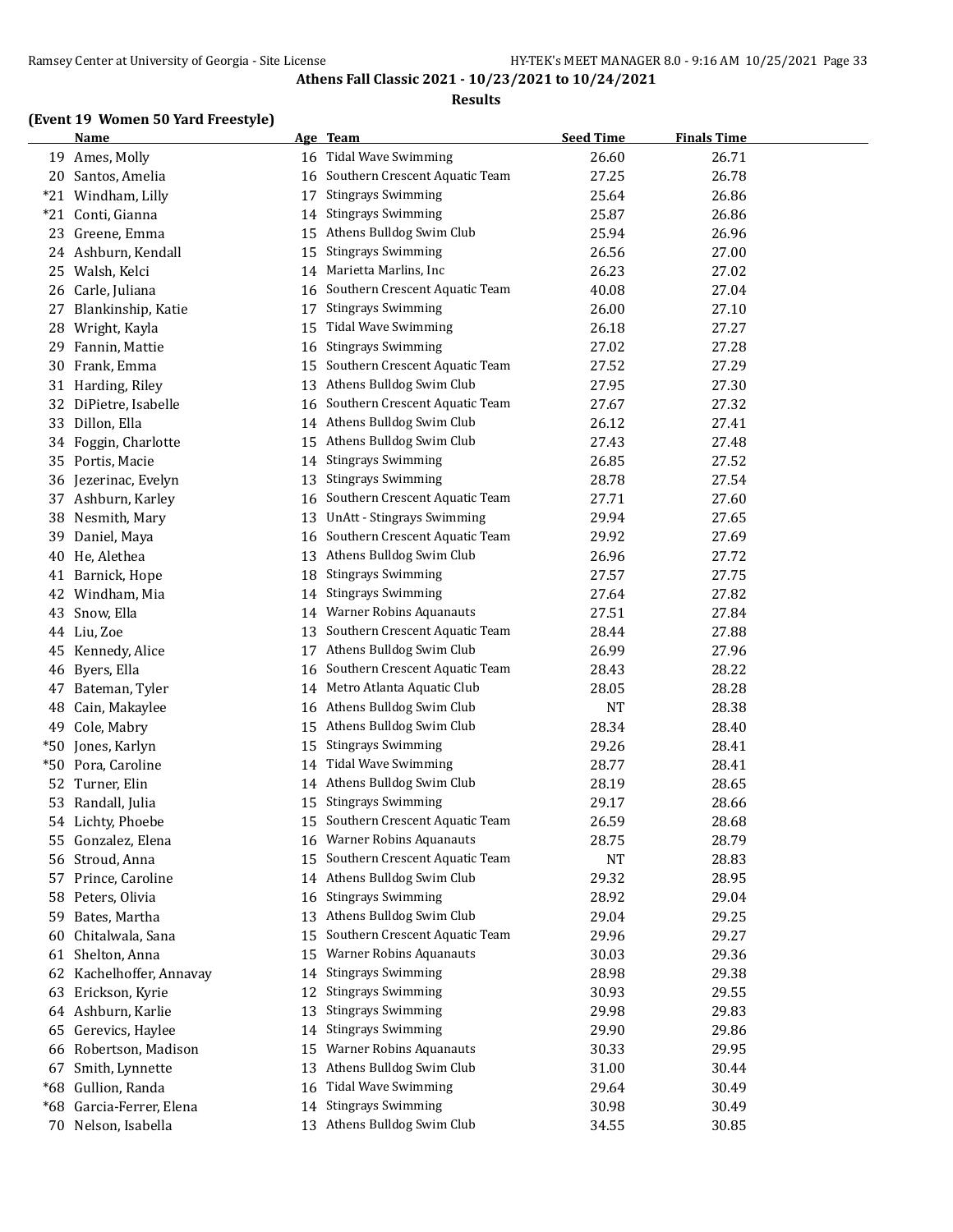#### **Results**

# **(Event 19 Women 50 Yard Freestyle)**

|     | <b>Name</b>                    | <u>Age</u> | <b>Team</b>                       | <b>Seed Time</b> | <b>Finals Time</b> |  |
|-----|--------------------------------|------------|-----------------------------------|------------------|--------------------|--|
|     | 71 Crumblin, Chloe             | 13         | <b>Tidal Wave Swimming</b>        | 30.28            | 31.00              |  |
|     | 72 Yeomans, Carson             | 13         | Athens Bulldog Swim Club          | 30.73            | 31.14              |  |
| 73. | Martin, Maggie                 | 13         | <b>Tidal Wave Swimming</b>        | 30.96            | 31.15              |  |
|     | 74 Hills, Anna                 | 18         | <b>Tidal Wave Swimming</b>        | 29.88            | 31.31              |  |
|     | 75 Joyce, Harper               | 15         | Metro Atlanta Aquatic Club        | 31.87            | 31.35              |  |
|     | 76 Andrews, Kira               | 13         | <b>Warner Robins Aquanauts</b>    | 34.48            | 31.43              |  |
| 77  | Hamborg, Allie                 | 16         | Warner Robins Aquanauts           | 31.37            | 31.50              |  |
| 78  | MacKenna, MC                   | 13         | Metro Atlanta Aquatic Club        | 30.66            | 31.61              |  |
| 79  | Brodie, Miranda                | 14         | <b>Stingrays Swimming</b>         | 32.16            | 31.91              |  |
| 80  | Obarr, Alison                  | 15         | <b>Tidal Wave Swimming</b>        | 33.49            | 32.24              |  |
|     | 81 Wagner, Harper              | 13         | Metro Atlanta Aquatic Club        | 34.11            | 33.24              |  |
|     | 82 Holbert, Alaina             | 13         | <b>Stingrays Swimming</b>         | 33.49            | 33.49              |  |
| 83  | Graff, Bea                     | 13         | Athens Bulldog Swim Club          | 33.71            | 33.81              |  |
|     | 84 Powell, Emma                | 16         | <b>Stingrays Swimming</b>         | 36.48            | 34.18              |  |
|     | 85 Parlier, Dylan              | 14         | <b>Stingrays Swimming</b>         | 34.08            | 34.35              |  |
| 86  | Balber, Guadalupe              | 16         | Athens Bulldog Swim Club          | 31.42            | 34.48              |  |
| 87  | Martin, Sophie                 | 13         | <b>Stingrays Swimming</b>         | 35.91            | 34.50              |  |
| 88  | Chastain, Riley                | 14         | <b>Tidal Wave Swimming</b>        | 33.56            | 34.90              |  |
| 89  | Jones, Makeda                  |            | 14 Hlhk Seals                     | 38.86            | 37.21              |  |
| 90  | Shaffer, Marleighna            | 13         | Athens Bulldog Swim Club          | 41.25            | 37.99              |  |
|     | 91 Jones, Jada                 |            | 13 Hlhk Seals                     | 42.30            | 40.48              |  |
|     | Event 20 Men 50 Yard Freestyle |            |                                   |                  |                    |  |
|     | <u>Name</u>                    |            | Age Team                          | <b>Seed Time</b> | <b>Finals Time</b> |  |
|     | 1 Brevard, Will                | 18         | Metro Atlanta Aquatic Club        | 21.99            | 21.93              |  |
| 2   | Prestel, Ben                   | 21         | <b>Stingrays Swimming</b>         | 22.30            | 22.04              |  |
| 3   | Nordstrom, Benjamin            | 18         | Metro Atlanta Aquatic Club        | 22.07            | 22.22              |  |
| 4   | Xiao, James                    | 17         | Athens Bulldog Swim Club          | 22.28            | 22.56              |  |
| 5   | Roach, Seth                    | 17         | Southern Crescent Aquatic Team    | 22.54            | 22.73              |  |
| 6   | Askew, Thomas                  | 18         | Athens Bulldog Swim Club          | 22.66            | 22.81              |  |
| 7   | Januzelli, Carter              | 21         | Athens Bulldog Swim Club          | 22.61            | 22.85              |  |
| 8   | Kornegay, Max                  | 17         | <b>Stingrays Swimming</b>         | 22.61            | 23.10              |  |
| 9   | Huang, Daniel                  | 17         | Athens Bulldog Swim Club          | 22.59            | 23.17              |  |
| 10  | Renier, Luke                   | 19         | <b>Tidal Wave Swimming</b>        | 22.49            | 23.19              |  |
| 11  | Tsepas Bucciero, Keaton        | 17         | Metro Atlanta Aquatic Club        | 22.77            | 23.30              |  |
|     | 12 Hess, Ayden                 |            | 17 Metro Atlanta Aquatic Club     | 23.59            | 23.35              |  |
|     | 13 Hudson, Grant               |            | 15 Southern Crescent Aquatic Team | 22.86            | 23.74              |  |
|     | 14 Ledford, AJ                 |            | 17 Warner Robins Aquanauts        | 31.44            | 23.75              |  |
|     | 15 Dalton, Sean                | 16         | <b>Tidal Wave Swimming</b>        | 23.80            | 23.78              |  |
| 16  | Thomas, Theodore               | 15         | <b>Stingrays Swimming</b>         | 22.83            | 23.82              |  |
| 17  | Baer, Bennett                  | 15         | <b>Tidal Wave Swimming</b>        | 26.43            | 23.83              |  |
| 18  | Foggin, Will                   | 18         | Athens Bulldog Swim Club          | 23.42            | 23.87              |  |
| 19  | Enabnit, Conor                 | 17         | <b>Tidal Wave Swimming</b>        | 23.02            | 23.89              |  |
| 20  | Vinup, Jimmy                   | 17         | <b>Warner Robins Aquanauts</b>    | 24.23            | 23.90              |  |
|     | 21 Falkenhagen, Noah           | 15         | Southern Crescent Aquatic Team    | 23.96            | 23.92              |  |
|     | 22 Vega, Jack                  | 16         | <b>Stingrays Swimming</b>         | 23.92            | 23.93              |  |
|     | *23 Wilt, Carter               | 15         | Southern Crescent Aquatic Team    | 24.31            | 24.03              |  |
|     | *23 Fagrell, Parker            | 15         | Athens Bulldog Swim Club          | 24.18            | 24.03              |  |
|     | 25 Portis, Carson              | 17         | <b>Stingrays Swimming</b>         | 23.93            | 24.15              |  |
| 26  | Peterson, Bryce                | 16         | <b>Stingrays Swimming</b>         | 25.52            | 24.24              |  |
|     | 27 Friedman, Jack              | 17         | Athens Bulldog Swim Club          | NT               | 24.28              |  |
|     | 28 Roach, Braeden              |            | 14 Southern Crescent Aquatic Team | 25.06            | 24.34              |  |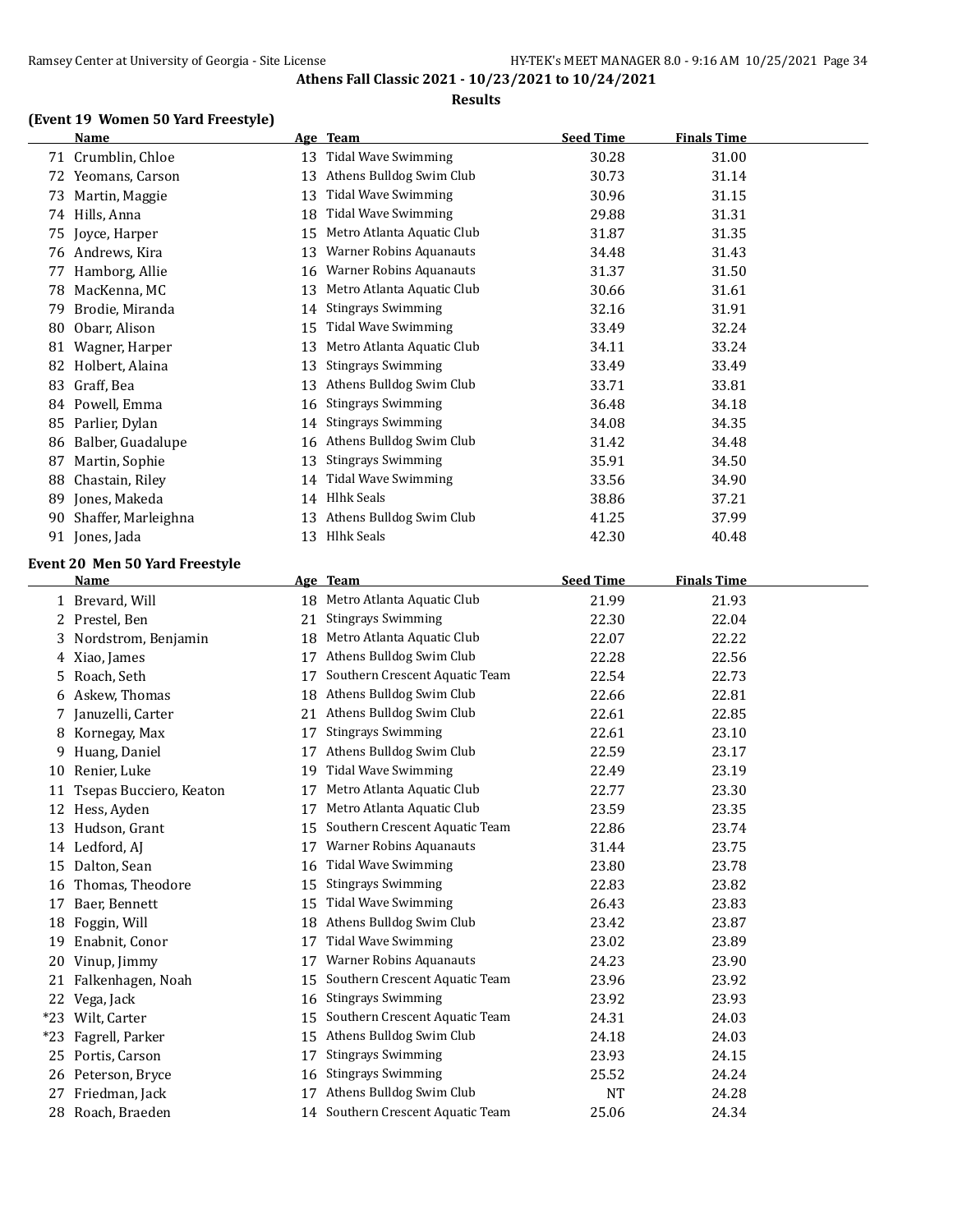#### **Results**

# **(Event 20 Men 50 Yard Freestyle)**

|       | <b>Name</b>          | <u>Age</u> | <b>Team</b>                    | <b>Seed Time</b> | <b>Finals Time</b> |  |
|-------|----------------------|------------|--------------------------------|------------------|--------------------|--|
| 29    | Watkins, Jarrett     | 14         | Tidal Wave Swimming            | 23.15            | 24.35              |  |
| 30    | Wagner, Jack         | 17         | Metro Atlanta Aquatic Club     | 24.25            | 24.42              |  |
| 31    | Kleine, Charlie      | 15         | <b>Stingrays Swimming</b>      | 24.81            | 24.43              |  |
| 32    | Marrero, Kye         | 14         | Metro Atlanta Aquatic Club     | 25.26            | 24.48              |  |
| 33    | Cooper, Asher        | 14         | UnAtt - Southern Crescent Aqua | 24.62            | 24.51              |  |
| 34    | Day, Joshua          | 15         | Southern Crescent Aquatic Team | 25.65            | 24.62              |  |
| 35    | Reed, Mason          | 15         | <b>Stingrays Swimming</b>      | 25.54            | 24.63              |  |
|       | 36 Hunt, Ryan        | 15         | <b>Hlhk Seals</b>              | 24.62            | 24.66              |  |
| 37    | Wilson, Tucker       | 14         | Warner Robins Aquanauts        | 25.01            | 24.80              |  |
| $*38$ | Shelton, Sam         | 17         | Warner Robins Aquanauts        | 25.53            | 24.82              |  |
| *38   | Hailey, Brandon      | 17         | Athens Bulldog Swim Club       | 24.25            | 24.82              |  |
| 40    | Widner, James        | 14         | <b>Stingrays Swimming</b>      | 26.07            | 24.83              |  |
| 41    | Wyant, Jackson       | 14         | <b>Stingrays Swimming</b>      | 26.28            | 24.92              |  |
| 42    | Dale, Elliott        | 14         | Southern Crescent Aquatic Team | 25.24            | 25.01              |  |
| 43    | Hines, Will          | 17         | Athens Bulldog Swim Club       | 24.65            | 25.27              |  |
| 44    | Allen, Bruce         | 16         | Southern Crescent Aquatic Team | 23.61            | 25.28              |  |
| 45    | Carmack, Harrison    | 17         | Athens Bulldog Swim Club       | 26.12            | 25.33              |  |
| 46    | Koch, Christopher    | 13         | Athens Bulldog Swim Club       | 25.79            | 25.44              |  |
| 47    | Galloway, Ty         | 16         | <b>Stingrays Swimming</b>      | 25.17            | 25.47              |  |
| 48    | Stephens, Jonathan   | 15         | <b>Tidal Wave Swimming</b>     | 25.67            | 25.56              |  |
| 49    | Cusick, Noble        | 17         | <b>Tidal Wave Swimming</b>     | 25.21            | 25.61              |  |
| 50    | Rankine, William     | 16         | <b>Warner Robins Aquanauts</b> | 25.03            | 25.70              |  |
| 51    | Xiao, Ryan           | 15         | Athens Bulldog Swim Club       | <b>NT</b>        | 25.71              |  |
| 52    | Borden, Jonathan     | 15         | <b>Tidal Wave Swimming</b>     | 24.59            | 25.74              |  |
| 53    | Cannon, Chase        | 16         | <b>Stingrays Swimming</b>      | 27.18            | 25.82              |  |
| 54    | Kotarba, Ryan        | 14         | <b>Stingrays Swimming</b>      | 25.99            | 26.07              |  |
| 55    | Clark, Andrew        | 16         | <b>Tidal Wave Swimming</b>     | 24.86            | 26.08              |  |
| 56    | Miles, Cody          | 14         | UnAtt - Stingrays Swimming     | 26.40            | 26.11              |  |
| 57    | Cass, Ben            | 17         | <b>Tidal Wave Swimming</b>     | 24.97            | 26.20              |  |
| 58    | Walkley, Maddox      | 14         | <b>Stingrays Swimming</b>      | 27.80            | 26.22              |  |
| 59    | Krosner, Zach        | 15         | Athens Bulldog Swim Club       | 25.83            | 26.46              |  |
| 60    | Lynch, Jack          | 13         | Southern Crescent Aquatic Team | 31.35            | 26.55              |  |
| 61    | Wright, Nate         | 17         | <b>Tidal Wave Swimming</b>     | 25.49            | 26.60              |  |
| 62    | Phillips, Sean       | 18         | <b>Warner Robins Aquanauts</b> | 27.60            | 26.62              |  |
| 63    | Phillips, Luke       | 13         | Athens Bulldog Swim Club       | 27.18            | 26.68              |  |
|       | 64 Leeks, Jackson    | 13         | Metro Atlanta Aquatic Club     | 32.94            | 27.56              |  |
|       | 65 Martin, Winn      | 15         | <b>Warner Robins Aquanauts</b> | 27.60            | 27.57              |  |
|       | 66 Cardwell, Jackson | 15         | Metro Atlanta Aquatic Club     | 27.96            | 27.81              |  |
|       | 67 Johnson, Connor   | 14         | Southern Crescent Aquatic Team | 30.00            | 28.00              |  |
| 68    | Massey, Eric         | 18         | <b>Stingrays Swimming</b>      | 28.33            | 28.19              |  |
| 69    | Armel, Lyle          | 13         | Athens Bulldog Swim Club       | 28.08            | 28.54              |  |
| 70    | Brown, Thomas        | 13         | Athens Bulldog Swim Club       | 29.42            | 28.62              |  |
| 71    | Hall, William        | 14         | Athens Bulldog Swim Club       | 27.56            | 28.66              |  |
| 72    | Kannan, Shaan        | 14         | Athens Bulldog Swim Club       | 29.22            | 28.67              |  |
| 73    | Jung, Jack           | 14         | Southern Crescent Aquatic Team | 29.27            | 28.89              |  |
| 74    | Frazier, Micah       | 14         | Metro Atlanta Aquatic Club     | 30.02            | 29.22              |  |
| 75    | Nash, Tyler          | 16         | <b>Warner Robins Aquanauts</b> | 28.83            | 29.37              |  |
|       | 76 Halbach, Crenshaw | 13         | Athens Bulldog Swim Club       | 29.02            | 29.38              |  |
| 77    | Vollero, Jack        | 13         | <b>Tidal Wave Swimming</b>     | <b>NT</b>        | 29.62              |  |
| 78    | Addison, Luke        | 13         | Athens Bulldog Swim Club       | 29.63            | 29.64              |  |
| 79    | Peterson, Cody       | 13         | <b>Stingrays Swimming</b>      | 30.31            | 29.81              |  |
|       | 80 Phillips, Miles   |            | 14 Stingrays Swimming          | 29.17            | 29.83              |  |
|       |                      |            |                                |                  |                    |  |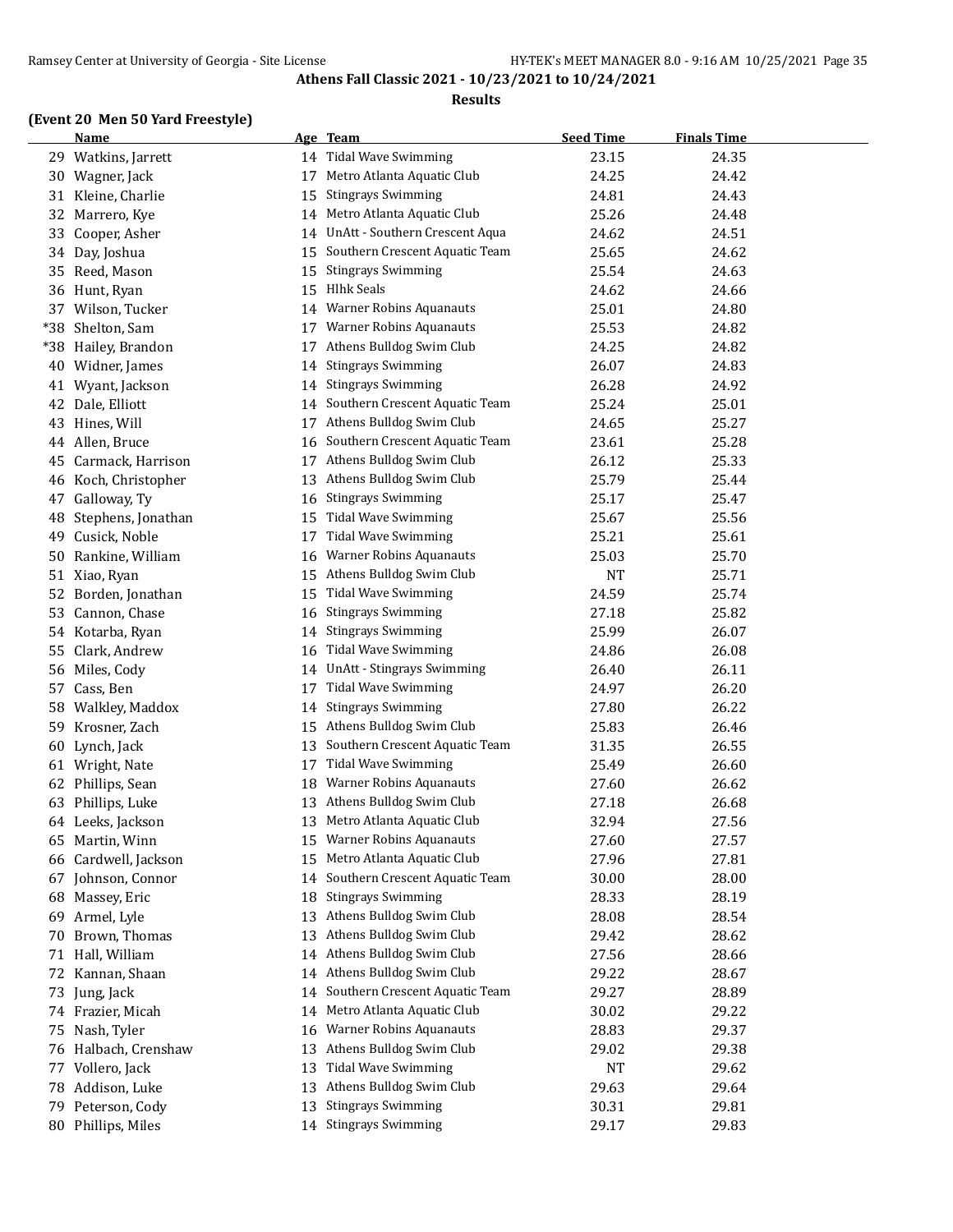#### **Results**

# **(Event 20 Men 50 Yard Freestyle)**

| <b>Name</b>                       |               | Age Team                          | <b>Seed Time</b> | <b>Finals Time</b> |  |
|-----------------------------------|---------------|-----------------------------------|------------------|--------------------|--|
| 81 Fairman, Rowen                 |               | 13 Athens Bulldog Swim Club       | 30.63            | 30.83              |  |
| 82 Joy, Wilson                    |               | 13 Athens Bulldog Swim Club       | 31.64            | 30.92              |  |
| 83 Bennasser, Khalifa             |               | 13 Stingrays Swimming             | 30.97            | 31.69              |  |
| 84 Groesser, Cole                 |               | 13 Stingrays Swimming             | 34.90            | 32.76              |  |
| 85 Sanford, Nathan                |               | 13 Stingrays Swimming             | 32.34            | 32.85              |  |
| 86 Anderson, Ethan                |               | 14 Athens Bulldog Swim Club       | 33.13            | 32.99              |  |
|                                   |               |                                   |                  |                    |  |
| 87 Graff, Charlie                 |               | 13 Athens Bulldog Swim Club       | 34.16            | 33.15              |  |
| 88 Brown, Jude                    |               | 13 Stingrays Swimming             | 32.99            | 33.39              |  |
| 89 Meredith, Ethan                |               | 17 Hlhk Seals                     | 36.79            | 40.62              |  |
| Event 21 Women 100 Yard Freestyle |               |                                   |                  |                    |  |
| <b>Name</b>                       |               | Age Team                          | <b>Seed Time</b> | <b>Finals Time</b> |  |
| 1 Klinefelter, Isabella           |               | 14 Tidal Wave Swimming            | 52.48            | 54.17              |  |
| 26.39                             | 54.17 (27.78) |                                   |                  |                    |  |
| 2 Richardson, Jory                |               | 16 Metro Atlanta Aquatic Club     | 53.83            | 54.52              |  |
| 26.23                             | 54.52 (28.29) |                                   |                  |                    |  |
| 3 Owen, Sarah Paisley             |               | 13 Metro Atlanta Aquatic Club     | 55.15            | 54.90              |  |
| 26.46                             |               |                                   |                  |                    |  |
|                                   | 54.90 (28.44) | 16 Southern Crescent Aquatic Team |                  |                    |  |
| 4 Watson, Eva                     |               |                                   | 54.02            | 54.95              |  |
| 26.08                             | 54.95 (28.87) |                                   |                  |                    |  |
| 5 Bradley, Kate                   |               | 14 Marietta Marlins, Inc          | 54.62            | 55.55              |  |
| 26.51                             | 55.55 (29.04) |                                   |                  |                    |  |
| 6 King, Pilar                     |               | 13 Hlhk Seals                     | 56.37            | 55.73              |  |
| 26.53                             | 55.73 (29.20) |                                   |                  |                    |  |
| 7 Fortin, Ashley                  |               | 18 Stingrays Swimming             | 55.01            | 56.69              |  |
| 26.99                             | 56.69 (29.70) |                                   |                  |                    |  |
| 8 Young, Ximena                   |               | 14 Athens Bulldog Swim Club       | 56.97            | 56.81              |  |
| 27.38                             | 56.81 (29.43) |                                   |                  |                    |  |
| 9 Hawkins, Reese                  |               | 14 Stingrays Swimming             | 56.49            | 56.98              |  |
| 27.30                             | 56.98 (29.68) |                                   |                  |                    |  |
| 10 Hope, Maddie                   |               | 17 Athens Bulldog Swim Club       | NT               | 57.26              |  |
| 27.54                             | 57.26 (29.72) |                                   |                  |                    |  |
| 11 Zackary, Trinity               |               | 14 Hlhk Seals                     | 57.63            | 57.41              |  |
| 27.64                             | 57.41 (29.77) |                                   |                  |                    |  |
| 12 McKenley, Olivia               |               | 16 Metro Atlanta Aquatic Club     | 56.78            | 57.48              |  |
| 27.32                             | 57.48 (30.16) |                                   |                  |                    |  |
| 13 Ames, Molly                    |               | 16 Tidal Wave Swimming            | 57.76            | 57.50              |  |
| 27.54                             | 57.50 (29.96) |                                   |                  |                    |  |
| 14 Liem, Jeanette                 |               | 15 Stingrays Swimming             | 56.54            | 57.70              |  |
| 27.98                             | 57.70 (29.72) |                                   |                  |                    |  |
| 15 Alewine-Flores, Aubree-Clare   |               | 15 Athens Bulldog Swim Club       | <b>NT</b>        | 58.00              |  |
|                                   |               |                                   |                  |                    |  |
| 27.71                             | 58.00 (30.29) |                                   |                  |                    |  |
| 16 Balyo, Sophie                  |               | 15 Stingrays Swimming             | 1:03.43          | 58.03              |  |
| 27.97                             | 58.03 (30.06) |                                   |                  |                    |  |
| 17 Dillon, Ella                   |               | 14 Athens Bulldog Swim Club       | 57.35            | 58.15              |  |
| 27.72                             | 58.15 (30.43) |                                   |                  |                    |  |
| 18 Santos, Amelia                 |               | 16 Southern Crescent Aquatic Team | 57.09            | 58.42              |  |
| 27.94                             | 58.42 (30.48) |                                   |                  |                    |  |
| 19 Walsh, Kelci                   |               | 14 Marietta Marlins, Inc          | 55.85            | 58.44              |  |
| 28.43                             | 58.44 (30.01) |                                   |                  |                    |  |
| 20 Conti, Gianna                  |               | 14 Stingrays Swimming             | 56.68            | 58.45              |  |
| 28.35                             | 58.45 (30.10) |                                   |                  |                    |  |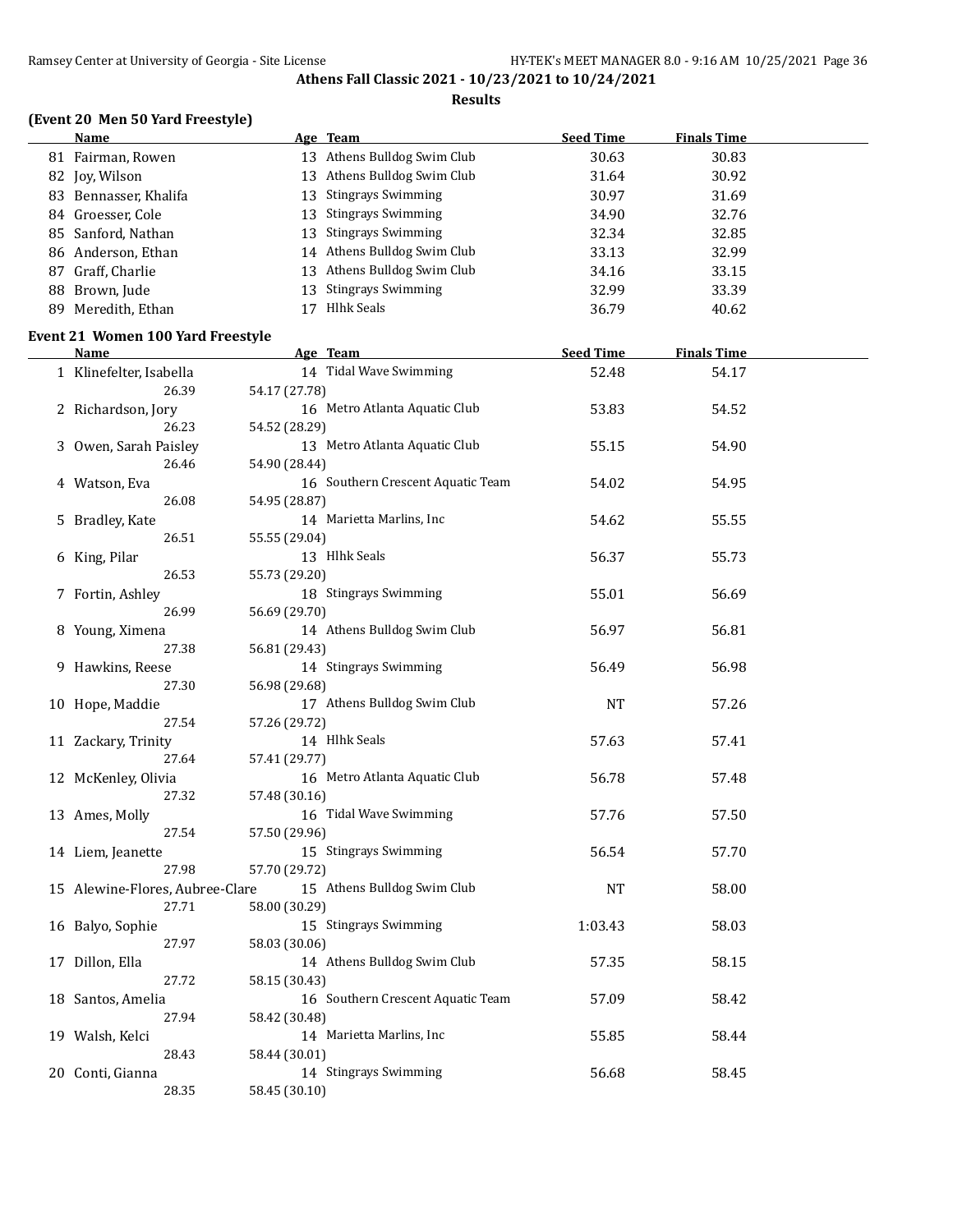#### **Results**

### **(Event 21 Women 100 Yard Freestyle)**

| <b>Name</b>                   | Age Team                                             | <b>Seed Time</b> | <b>Finals Time</b> |  |
|-------------------------------|------------------------------------------------------|------------------|--------------------|--|
| 21 Ashburn, Kendall<br>28.54  | 15 Stingrays Swimming<br>58.61 (30.07)               | 58.23            | 58.61              |  |
| 22 Blankinship, Katie         | 17 Stingrays Swimming                                | 55.57            | 58.92              |  |
| 28.31<br>23 Carle, Juliana    | 58.92 (30.61)<br>16 Southern Crescent Aquatic Team   | 59.04            | 59.14              |  |
| 28.13<br>24 Portis, Macie     | 59.14 (31.01)<br>14 Stingrays Swimming               | 56.53            | 59.16              |  |
| 29.14                         | 59.16 (30.02)                                        |                  |                    |  |
| 25 Ashburn, Karley<br>28.62   | 16 Southern Crescent Aquatic Team<br>59.24 (30.62)   | 1:01.08          | 59.24              |  |
| 26 Frank, Emma<br>28.45       | 15 Southern Crescent Aquatic Team<br>59.39 (30.94)   | 56.45            | 59.39              |  |
| 27 Fannin, Mattie<br>29.11    | 16 Stingrays Swimming<br>59.80 (30.69)               | 58.78            | 59.80              |  |
| 28 Foggin, Charlotte<br>28.90 | 15 Athens Bulldog Swim Club<br>59.85 (30.95)         | 58.78            | 59.85              |  |
| 29 Berry, Kala                | 15 Hlhk Seals                                        | NT               | 1:00.10            |  |
| 27.42<br>30 Suchan, Gavin     | 1:00.10 (32.68)<br>16 Marietta Marlins, Inc          | 59.69            | 1:00.18            |  |
| 28.99<br>31 Greene, Emma      | 1:00.18 (31.19)<br>15 Athens Bulldog Swim Club       | 57.86            | 1:00.35            |  |
| 28.74<br>32 Marrero, Ari      | 1:00.35 (31.61)<br>16 Metro Atlanta Aquatic Club     | 57.11            | 1:00.43            |  |
| 28.80                         | 1:00.43 (31.63)                                      |                  |                    |  |
| 33 Kennedy, Alice<br>29.22    | 17 Athens Bulldog Swim Club<br>1:00.59 (31.37)       | 58.30            | 1:00.59            |  |
| 34 Lichty, Phoebe<br>29.12    | 15 Southern Crescent Aquatic Team<br>1:00.69 (31.57) | 57.19            | 1:00.69            |  |
| 35 Harding, Riley<br>28.66    | 13 Athens Bulldog Swim Club<br>1:00.89 (32.23)       | 1:02.91          | 1:00.89            |  |
| 36 Lee, Caroline<br>29.18     | 17 Marietta Marlins, Inc<br>1:00.93 (31.75)          | 52.34            | 1:00.93            |  |
| 37 Liu, Zoe                   | 13 Southern Crescent Aquatic Team                    | 1:03.07          | 1:01.14            |  |
| 28.84<br>38 Snow, Ella        | 1:01.14 (32.30)<br>14 Warner Robins Aquanauts        | 59.48            | 1:01.27            |  |
| 29.23<br>39 Nesmith, Mary     | 1:01.27 (32.04)<br>13 UnAtt - Stingrays Swimming     | 1:00.30          | 1:01.30            |  |
| 29.41<br>40 Cain, Makaylee    | 1:01.30 (31.89)<br>16 Athens Bulldog Swim Club       | <b>NT</b>        | 1:01.57            |  |
| 29.64                         | 1:01.57 (31.93)<br>16 Southern Crescent Aquatic Team |                  |                    |  |
| 41 Byers, Ella<br>29.05       | 1:01.86 (32.81)                                      | 1:03.11          | 1:01.86            |  |
| 42 Jezerinac, Evelyn<br>30.09 | 13 Stingrays Swimming<br>1:02.15 (32.06)             | 1:05.49          | 1:02.15            |  |
| 43 Daniel, Maya<br>29.76      | 16 Southern Crescent Aquatic Team<br>1:02.43 (32.67) | 1:03.59          | 1:02.43            |  |
| 44 Bateman, Tyler<br>29.91    | 14 Metro Atlanta Aquatic Club<br>1:02.69 (32.78)     | 1:02.08          | 1:02.69            |  |
| 45 Gutierrez, Addy            | 14 Southern Crescent Aquatic Team                    | 1:02.51          | 1:02.79            |  |
| 29.80<br>46 Jones, Karlyn     | 1:02.79 (32.99)<br>15 Stingrays Swimming             | 1:03.84          | 1:03.01            |  |
| 30.07                         | 1:03.01 (32.94)<br>16 Warner Robins Aquanauts        |                  |                    |  |
| 47 Gonzalez, Elena<br>30.37   | 1:03.79 (33.42)                                      | 1:03.34          | 1:03.79            |  |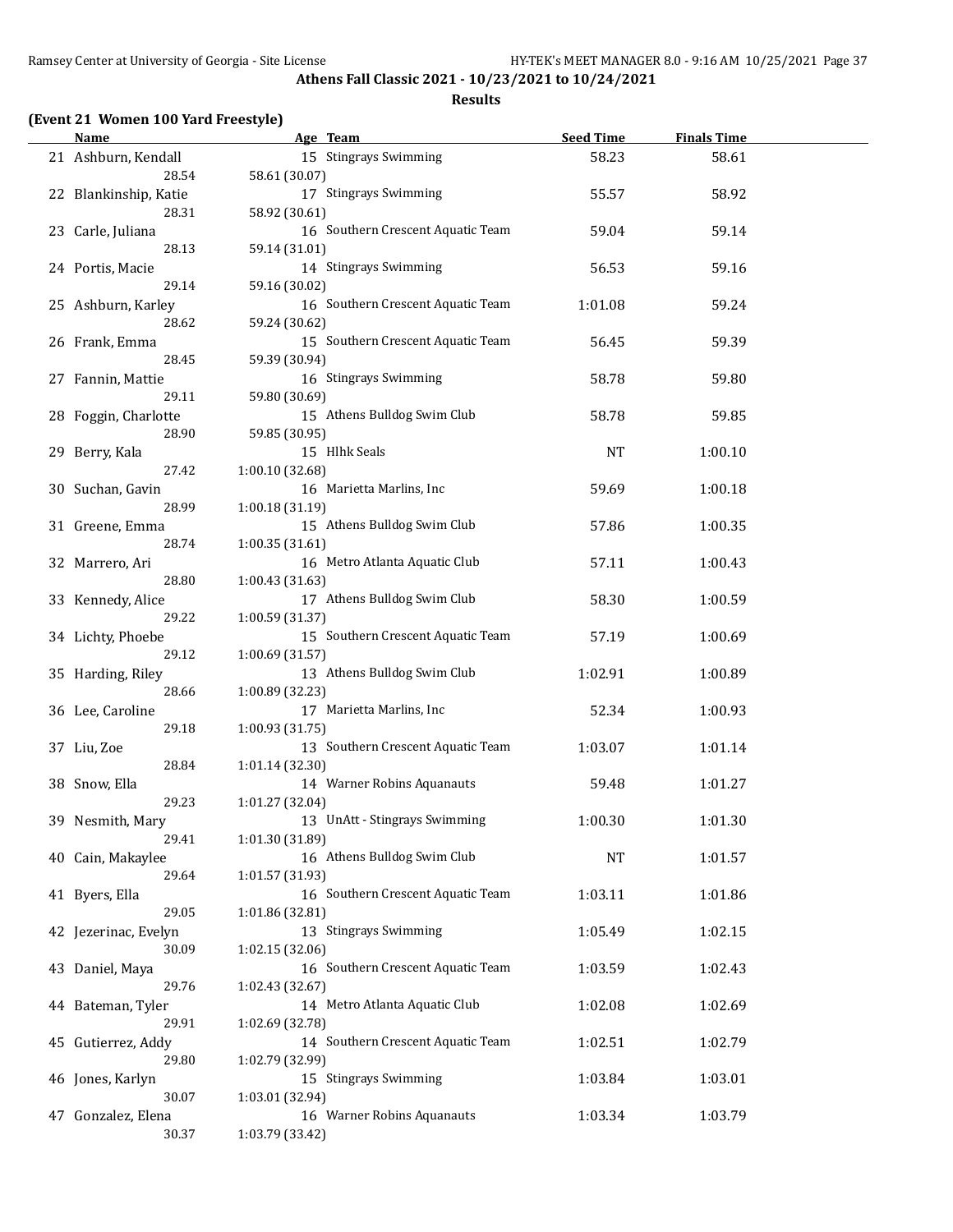#### **Results**

### **(Event 21 Women 100 Yard Freestyle)**

| <b>Name</b>              | Age Team                          | <b>Seed Time</b> | <b>Finals Time</b> |  |
|--------------------------|-----------------------------------|------------------|--------------------|--|
| 48 Kachelhoffer, Annavay | 14 Stingrays Swimming             | 1:02.08          | 1:04.40            |  |
| 31.29                    | 1:04.40 (33.11)                   |                  |                    |  |
| 49 Cole, Mabry           | 15 Athens Bulldog Swim Club       | 1:04.31          | 1:04.86            |  |
| 31.26                    | 1:04.86 (33.60)                   |                  |                    |  |
| 50 Pora, Caroline        | 14 Tidal Wave Swimming            | 1:04.99          | 1:05.06            |  |
| 31.34                    | 1:05.06 (33.72)                   |                  |                    |  |
| 51 Stroud, Anna          | 15 Southern Crescent Aquatic Team | 1:06.60          | 1:05.10            |  |
|                          |                                   |                  |                    |  |
| 30.99                    | 1:05.10(34.11)                    |                  |                    |  |
| 52 Ryan, Kyleigh         | 15 Athens Bulldog Swim Club       | 1:04.16          | 1:05.14            |  |
| 30.84                    | 1:05.14 (34.30)                   |                  |                    |  |
| 53 Randall, Julia        | 15 Stingrays Swimming             | 1:01.95          | 1:05.58            |  |
| 31.19                    | 1:05.58 (34.39)                   |                  |                    |  |
| 54 Alvarez, Sofie        | 13 Tidal Wave Swimming            | 1:12.85          | 1:06.86            |  |
| 32.77                    | 1:06.86 (34.09)                   |                  |                    |  |
| 55 Ashburn, Karlie       | 13 Stingrays Swimming             | 1:06.61          | 1:07.67            |  |
| 31.75                    | 1:07.67 (35.92)                   |                  |                    |  |
| 56 Garcia-Ferrer, Elena  | 14 Stingrays Swimming             | 1:08.70          | 1:07.99            |  |
| 32.46                    | 1:07.99 (35.53)                   |                  |                    |  |
| 57 Robertson, Madison    | 15 Warner Robins Aquanauts        | 1:06.37          | 1:08.05            |  |
| 31.99                    | 1:08.05 (36.06)                   |                  |                    |  |
| 58 Smith, Lynnette       | 13 Athens Bulldog Swim Club       | NT               | 1:08.22            |  |
| 32.37                    | 1:08.22 (35.85)                   |                  |                    |  |
| 59 Scott, Mac            | 15 Tidal Wave Swimming            | 1:07.79          | 1:08.35            |  |
| 31.63                    | 1:08.35 (36.72)                   |                  |                    |  |
| 60 Hamborg, Allie        | 16 Warner Robins Aquanauts        | 1:08.26          | 1:08.43            |  |
| 33.30                    |                                   |                  |                    |  |
|                          | 1:08.43 (35.13)                   |                  |                    |  |
| 61 Martin, Maggie        | 13 Tidal Wave Swimming            | 1:09.01          | 1:08.65            |  |
| 32.81                    | 1:08.65 (35.84)                   |                  |                    |  |
| 62 Gullion, Randa        | 16 Tidal Wave Swimming            | 1:05.71          | 1:08.94            |  |
| 33.00                    | 1:08.94 (35.94)                   |                  |                    |  |
| 63 Crumblin, Chloe       | 13 Tidal Wave Swimming            | 1:06.97          | 1:09.04            |  |
| 33.02                    | 1:09.04 (36.02)                   |                  |                    |  |
| 64 Joyce, Harper         | 15 Metro Atlanta Aquatic Club     | 1:15.34          | 1:10.77            |  |
| 32.77                    | 1:10.77 (38.00)                   |                  |                    |  |
| 65 Yeomans, Carson       | 13 Athens Bulldog Swim Club       | 1:09.78          | 1:10.80            |  |
| 33.93                    | 1:10.80 (36.87)                   |                  |                    |  |
| 66 Nelson, Isabella      | 13 Athens Bulldog Swim Club       | 1:18.02          | 1:10.84            |  |
| 33.81                    | 1:10.84 (37.03)                   |                  |                    |  |
| 67 Andrews, Kira         | 13 Warner Robins Aquanauts        | 1:09.61          | 1:11.22            |  |
| 33.45                    | 1:11.22 (37.77)                   |                  |                    |  |
| 68 Brodie, Miranda       | 14 Stingrays Swimming             | $\rm{NT}$        | 1:11.30            |  |
| 33.37                    | 1:11.30 (37.93)                   |                  |                    |  |
| 69 Wagner, Harper        | 13 Metro Atlanta Aquatic Club     | 1:14.37          | 1:11.98            |  |
| 34.43                    | 1:11.98 (37.55)                   |                  |                    |  |
| 70 MacKenna, MC          | 13 Metro Atlanta Aquatic Club     | 1:10.35          | 1:13.11            |  |
| 33.98                    | 1:13.11 (39.13)                   |                  |                    |  |
|                          |                                   |                  |                    |  |
| 71 Obarr, Alison         | 15 Tidal Wave Swimming            | 1:15.03          | 1:13.15            |  |
| 34.26                    | 1:13.15 (38.89)                   |                  |                    |  |
| 72 Xiao, Rayna           | 14 Athens Bulldog Swim Club       | NT               | 1:14.05            |  |
| 33.83                    | 1:14.05 (40.22)                   |                  |                    |  |
| 73 Powell, Emma          | 16 Stingrays Swimming             | 1:18.02          | 1:15.42            |  |
| 35.49                    | 1:15.42 (39.93)                   |                  |                    |  |
| 74 Parlier, Dylan        | 14 Stingrays Swimming             | 1:16.04          | 1:17.62            |  |
| 37.83                    | 1:17.62 (39.79)                   |                  |                    |  |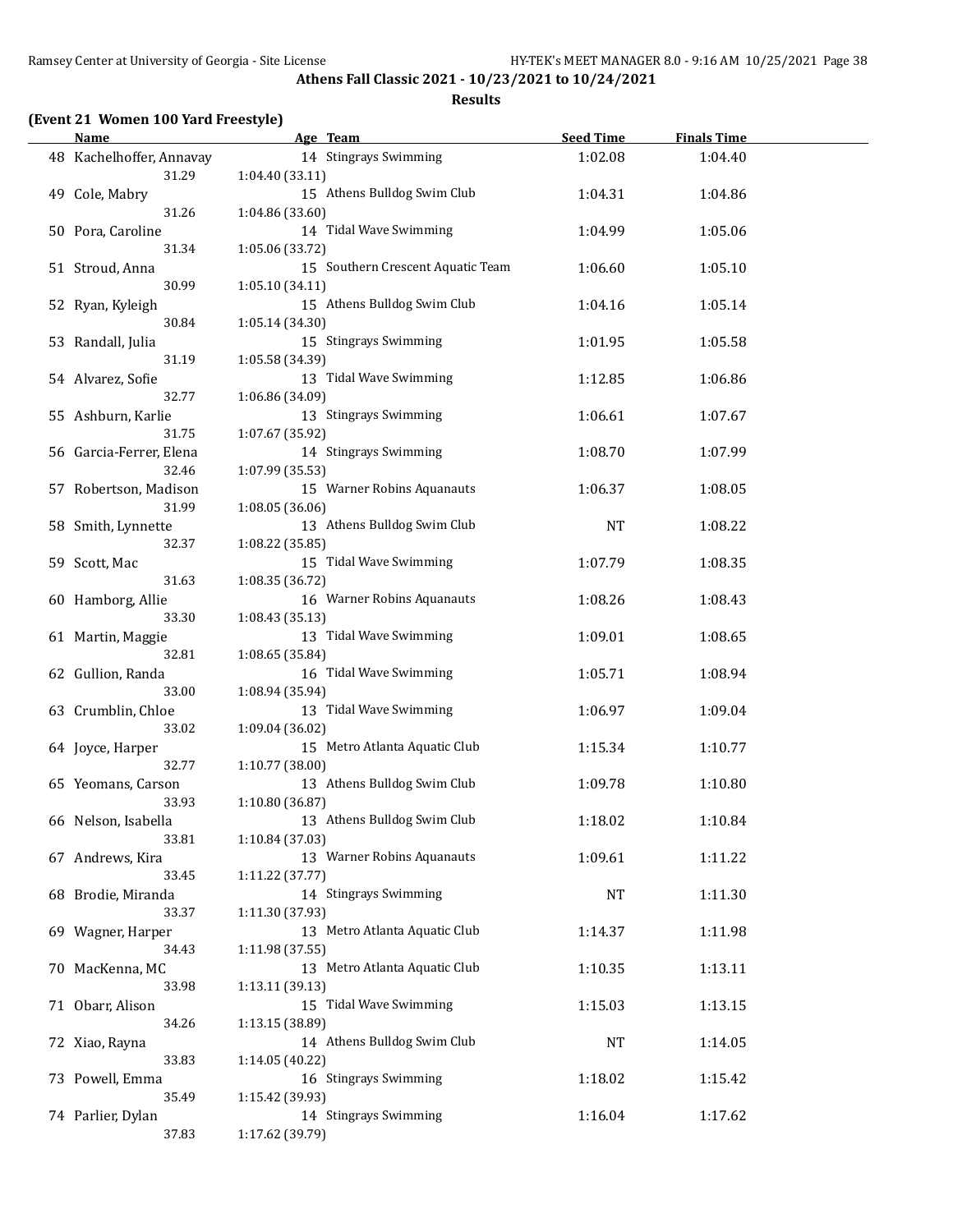#### **Results**

### **(Event 21 Women 100 Yard Freestyle)**

|          | Name               | Age Team                    | <b>Seed Time</b> | <b>Finals Time</b> |  |
|----------|--------------------|-----------------------------|------------------|--------------------|--|
|          | 75 Ledbetter, Dana | 13 Stingrays Swimming       | 1:35.12          | 1:24.24            |  |
|          | 40.57              | 1:24.24(43.67)              |                  |                    |  |
| 76       | Chastain, Riley    | 14 Tidal Wave Swimming      | 1:23.45          | 1:24.36            |  |
|          | 39.15              | 1:24.36 (45.21)             |                  |                    |  |
| 77       | Fountain, Bailee   | 14 Warner Robins Aquanauts  | 1:20.04          | 1:25.67            |  |
|          | 40.14              | 1:25.67(45.53)              |                  |                    |  |
|          | 78 Jones, Makeda   | 14 Hlhk Seals               | 1:27.78          | 1:28.29            |  |
|          | 39.32              | 1:28.29 (48.97)             |                  |                    |  |
|          | 79 Jones, Jada     | 13 Hlhk Seals               | 1:37.40          | 1:39.22            |  |
|          | 46.19              | 1:39.22 (53.03)             |                  |                    |  |
| $\cdots$ | Wright, Kayla      | 15 Tidal Wave Swimming      | 55.25            | DQ                 |  |
|          | False start        |                             |                  |                    |  |
|          | 28.36              | DQ (30.10)                  |                  |                    |  |
|          | --- He, Alethea    | 13 Athens Bulldog Swim Club | 1:00.18          | DQ                 |  |
|          | False start        |                             |                  |                    |  |
|          | 28.61              | DQ (33.32)                  |                  |                    |  |

# **Event 22 Men 100 Yard Freestyle**

| <b>Name</b>           | Age Team                          | <b>Seed Time</b> | <b>Finals Time</b> |  |
|-----------------------|-----------------------------------|------------------|--------------------|--|
| 1 Casey, Simon        | 16 Athens Bulldog Swim Club       | 48.38            | 48.10              |  |
| 22.95                 | 48.10 (25.15)                     |                  |                    |  |
| 2 Roach, Seth         | 17 Southern Crescent Aquatic Team | 45.68            | 48.27              |  |
| 23.33                 | 48.27 (24.94)                     |                  |                    |  |
| *3 Brevard, Will      | 18 Metro Atlanta Aquatic Club     | 49.96            | 48.84              |  |
| 23.45                 | 48.84 (25.39)                     |                  |                    |  |
| *3 Prestel, Ben       | 21 Stingrays Swimming             | 47.93            | 48.84              |  |
| 23.44                 | 48.84 (25.40)                     |                  |                    |  |
| 5 Nordstrom, Benjamin | 18 Metro Atlanta Aquatic Club     | 49.26            | 49.22              |  |
| 23.75                 | 49.22 (25.47)                     |                  |                    |  |
| 6 Renier, Luke        | 19 Tidal Wave Swimming            | 47.63            | 49.84              |  |
| 23.71                 | 49.84 (26.13)                     |                  |                    |  |
| 7 Askew, Thomas       | 18 Athens Bulldog Swim Club       | <b>NT</b>        | 49.90              |  |
| 24.09                 | 49.90 (25.81)                     |                  |                    |  |
| 8 Huang, Daniel       | 17 Athens Bulldog Swim Club       | 48.28            | 50.18              |  |
| 24.40                 | 50.18 (25.78)                     |                  |                    |  |
| 9 Kennedy, Garrett    | 16 Athens Bulldog Swim Club       | 50.46            | 50.63              |  |
| 24.53                 | 50.63 (26.10)                     |                  |                    |  |
| 10 Kornegay, Max      | 17 Stingrays Swimming             | 49.27            | 51.46              |  |
| 24.51                 | 51.46 (26.95)                     |                  |                    |  |
| 11 Roach, Braeden     | 14 Southern Crescent Aquatic Team | 52.36            | 51.68              |  |
| 24.88                 | 51.68 (26.80)                     |                  |                    |  |
| 12 Thomas, Theodore   | 15 Stingrays Swimming             | 50.21            | 51.70              |  |
| 24.78                 | 51.70 (26.92)                     |                  |                    |  |
| 13 Portis, Carson     | 17 Stingrays Swimming             | 51.00            | 51.73              |  |
| 24.77                 | 51.73 (26.96)                     |                  |                    |  |
| 14 Hudson, Grant      | 15 Southern Crescent Aquatic Team | 49.91            | 51.82              |  |
| 25.08                 | 51.82 (26.74)                     |                  |                    |  |
| 15 Fagrell, Parker    | 15 Athens Bulldog Swim Club       | 52.99            | 51.90              |  |
| 24.73                 | 51.90 (27.17)                     |                  |                    |  |
| 16 Voss, Sam          | 16 Marietta Marlins, Inc          | <b>NT</b>        | 51.93              |  |
| 24.92                 | 51.93 (27.01)                     |                  |                    |  |
| 17 Dalton, Sean       | 16 Tidal Wave Swimming            | 52.06            | 52.18              |  |
| 25.10                 | 52.18 (27.08)                     |                  |                    |  |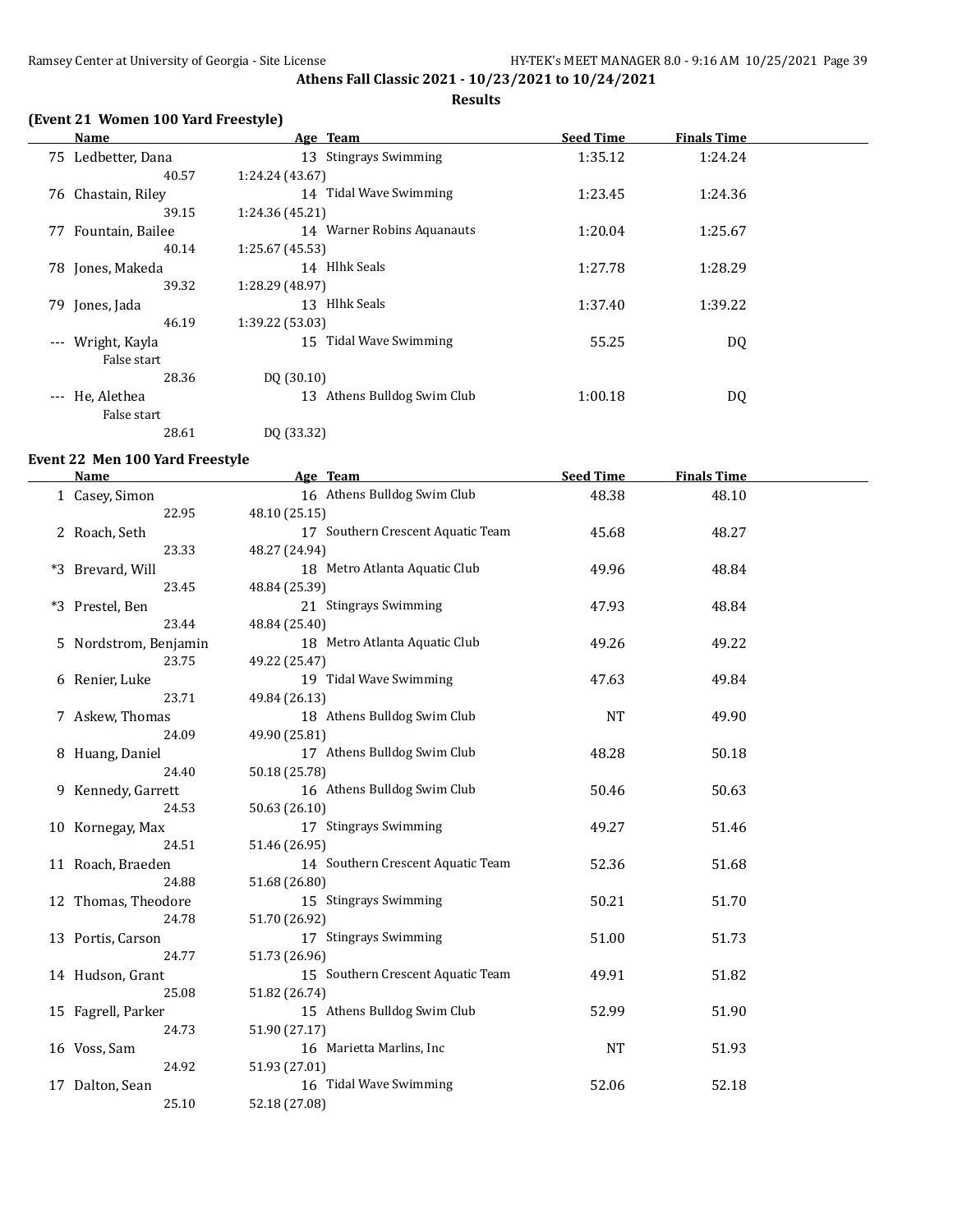#### **Results**

### **(Event 22 Men 100 Yard Freestyle)**

| <b>Name</b>                         | Age Team                                           | <b>Seed Time</b> | <b>Finals Time</b> |  |
|-------------------------------------|----------------------------------------------------|------------------|--------------------|--|
| 18 Tsepas Bucciero, Keaton<br>24.94 | 17 Metro Atlanta Aquatic Club<br>52.48 (27.54)     | 49.76            | 52.48              |  |
| 19 Vega, Jack<br>24.95              | 16 Stingrays Swimming<br>52.53 (27.58)             | 51.18            | 52.53              |  |
| 20 Wilt, Carter                     | 15 Southern Crescent Aquatic Team                  | 52.98            | 52.95              |  |
| 25.72<br>21 Galloway, Ty            | 52.95 (27.23)<br>16 Stingrays Swimming             | 54.37            | 53.02              |  |
| 25.88<br>22 Cooper, Asher           | 53.02 (27.14)<br>14 UnAtt - Southern Crescent Aqua | 53.16            | 53.13              |  |
| 25.95<br>23 Wilson, Tucker          | 53.13 (27.18)<br>14 Warner Robins Aquanauts        | 54.42            | 53.22              |  |
| 25.49<br>24 Huff, Bentley           | 53.22 (27.73)<br>17 Tidal Wave Swimming            | 50.53            | 53.40              |  |
| 25.77<br>25 Reed, Mason             | 53.40 (27.63)<br>15 Stingrays Swimming             | 55.59            | 53.44              |  |
| 26.07<br>26 Hines, Will             | 53.44 (27.37)<br>17 Athens Bulldog Swim Club       | 52.04            | 53.65              |  |
| 25.84<br>27 Marrero, Kye            | 53.65 (27.81)<br>14 Metro Atlanta Aquatic Club     | 54.08            | 53.66              |  |
| 25.74                               | 53.66 (27.92)                                      |                  |                    |  |
| 28 Watkins, Jarrett<br>26.23        | 14 Tidal Wave Swimming<br>53.69 (27.46)            | 50.72            | 53.69              |  |
| 29 Hunt, Ryan<br>25.80              | 15 Hlhk Seals<br>54.17 (28.37)                     | 53.34            | 54.17              |  |
| 30 Falkenhagen, Noah<br>25.97       | 15 Southern Crescent Aquatic Team<br>54.23 (28.26) | 53.26            | 54.23              |  |
| 31 Kleine, Charlie<br>26.40         | 15 Stingrays Swimming<br>54.32 (27.92)             | 55.40            | 54.32              |  |
| 32 Widner, James<br>26.19           | 14 Stingrays Swimming<br>54.83 (28.64)             | 56.00            | 54.83              |  |
| 33 Stephens, Jonathan<br>26.27      | 15 Tidal Wave Swimming<br>54.93 (28.66)            | 54.12            | 54.93              |  |
| 34 Wagner, Jack<br>26.74            | 17 Metro Atlanta Aquatic Club<br>55.00 (28.26)     | 56.98            | 55.00              |  |
| 35 Dale, Elliott<br>26.25           | 14 Southern Crescent Aquatic Team<br>55.05 (28.80) | 54.78            | 55.05              |  |
| 36 Wyant, Jackson                   | 14 Stingrays Swimming                              | 56.31            | 55.55              |  |
| 26.87<br>37 Ledford, AJ             | 55.55 (28.68)<br>17 Warner Robins Aquanauts        | 1:08.05          | 55.72              |  |
| 26.27<br>38 Kirkley, River          | 55.72 (29.45)<br>14 Athens Bulldog Swim Club       | 57.29            | 55.79              |  |
| 26.37<br>39 Borden, Jonathan        | 55.79 (29.42)<br>15 Tidal Wave Swimming            | 51.88            | 55.96              |  |
| 26.59<br>40 Hall, Michael           | 55.96 (29.37)<br>15 Athens Bulldog Swim Club       | 57.58            | 55.99              |  |
| 26.81<br>41 Xiao, Ryan              | 55.99 (29.18)<br>15 Athens Bulldog Swim Club       | <b>NT</b>        | 56.61              |  |
| 27.26<br>42 Rankine, William        | 56.61 (29.35)<br>16 Warner Robins Aquanauts        | 56.79            | 56.75              |  |
| 26.94<br>43 Cannon, Chase           | 56.75 (29.81)<br>16 Stingrays Swimming             | 57.78            | 56.98              |  |
| 27.48<br>44 Clark, Andrew           | 56.98 (29.50)<br>16 Tidal Wave Swimming            | 52.83            | 57.07              |  |
| 27.47                               | 57.07 (29.60)                                      |                  |                    |  |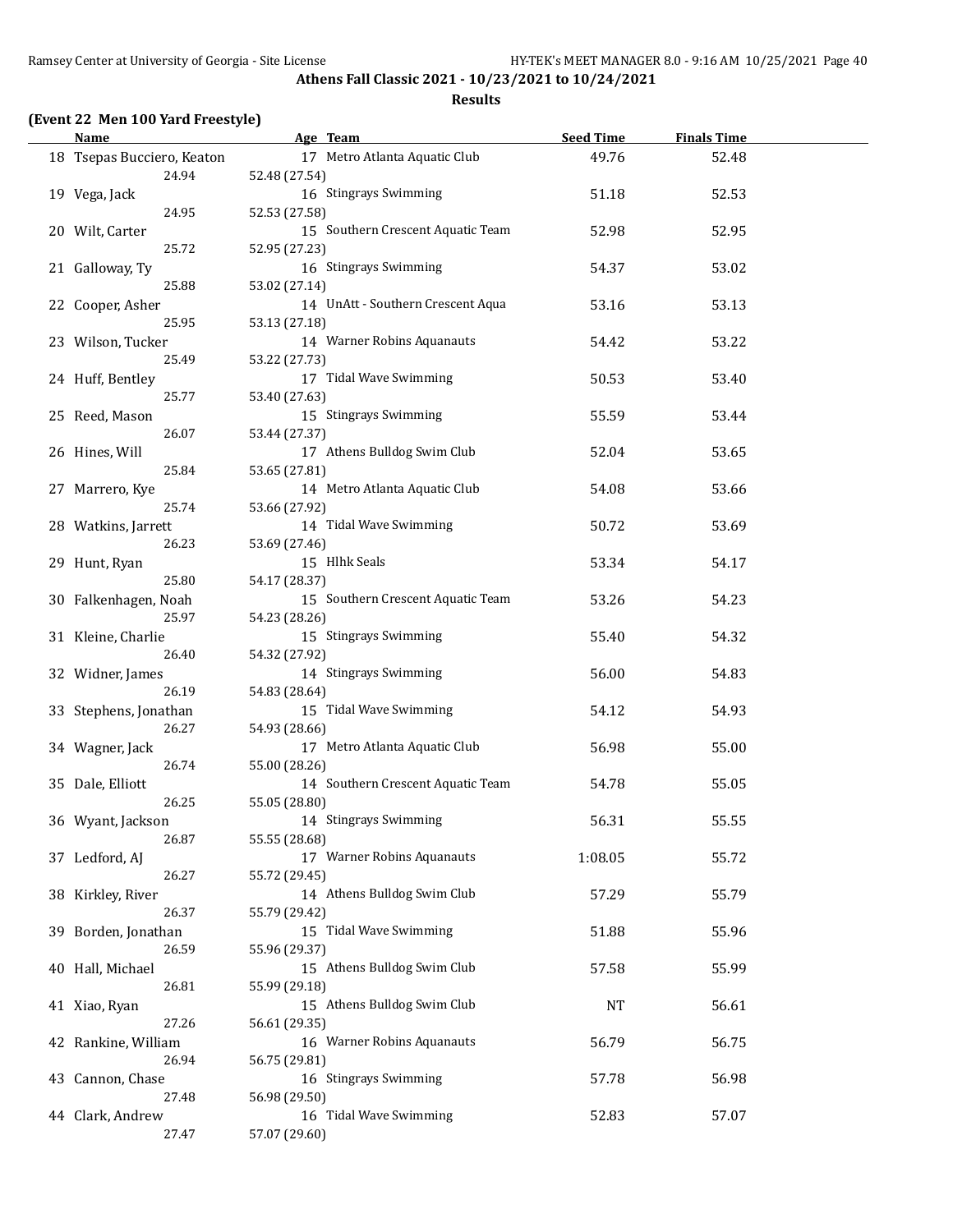#### **Results**

### **(Event 22 Men 100 Yard Freestyle)**

| Name                 | Age Team                          | <b>Seed Time</b> | <b>Finals Time</b> |  |
|----------------------|-----------------------------------|------------------|--------------------|--|
| 45 Miles, Cody       | 14 UnAtt - Stingrays Swimming     | 56.59            | 57.09              |  |
| 27.43                | 57.09 (29.66)                     |                  |                    |  |
| 46 Wright, Nate      | 17 Tidal Wave Swimming            | 53.98            | 57.65              |  |
| 28.06                | 57.65 (29.59)                     |                  |                    |  |
| 47 Cass, Ben         | 17 Tidal Wave Swimming            | 53.34            | 58.13              |  |
| 28.36                | 58.13 (29.77)                     |                  |                    |  |
|                      | 13 Athens Bulldog Swim Club       | 59.27            | 58.14              |  |
| 48 Phillips, Luke    |                                   |                  |                    |  |
| 28.28                | 58.14 (29.86)                     |                  |                    |  |
| 49 Krosner, Zach     | 15 Athens Bulldog Swim Club       | 1:01.26          | 58.80              |  |
| 28.35                | 58.80 (30.45)                     |                  |                    |  |
| 50 Walkley, Maddox   | 14 Stingrays Swimming             | 1:00.28          | 59.16              |  |
| 28.37                | 59.16 (30.79)                     |                  |                    |  |
| 51 Kotarba, Ryan     | 14 Stingrays Swimming             | 59.73            | 59.41              |  |
| 28.07                | 59.41 (31.34)                     |                  |                    |  |
| 52 Lynch, Jack       | 13 Southern Crescent Aquatic Team | 58.55            | 59.74              |  |
| 28.03                | 59.74 (31.71)                     |                  |                    |  |
| 53 Hall, William     | 14 Athens Bulldog Swim Club       | 1:03.33          | 1:00.21            |  |
| 29.24                | 1:00.21 (30.97)                   |                  |                    |  |
| 54 Leeks, Jackson    | 13 Metro Atlanta Aquatic Club     | 1:03.69          | 1:00.37            |  |
| 29.18                | 1:00.37 (31.19)                   |                  |                    |  |
| 55 Jollands, Raef    | 11 Stingrays Swimming             | 1:02.59          | 1:01.09            |  |
| 28.86                | 1:01.09 (32.23)                   |                  |                    |  |
| 56 Johnson, Connor   | 14 Southern Crescent Aquatic Team | 1:02.91          | 1:01.12            |  |
| 28.95                | 1:01.12 (32.17)                   |                  |                    |  |
| 57 Cardwell, Jackson | 15 Metro Atlanta Aquatic Club     | 1:02.76          | 1:01.16            |  |
| 29.59                | 1:01.16 (31.57)                   |                  |                    |  |
|                      |                                   |                  |                    |  |
| 58 Woodward, Elliott | 16 Athens Bulldog Swim Club       | NT               | 1:02.76            |  |
| 29.55                | 1:02.76 (33.21)                   |                  |                    |  |
| 59 Brown, Thomas     | 13 Athens Bulldog Swim Club       | 1:08.67          | 1:03.21            |  |
| 30.08                | 1:03.21 (33.13)                   |                  |                    |  |
| 60 Addison, Luke     | 13 Athens Bulldog Swim Club       | 1:07.83          | 1:03.74            |  |
| 30.62                | 1:03.74 (33.12)                   |                  |                    |  |
| 61 Nash, Tyler       | 16 Warner Robins Aquanauts        | 1:04.29          | 1:03.80            |  |
| 30.23                | 1:03.80 (33.57)                   |                  |                    |  |
| 62 Hamilton, Brady   | 14 Stingrays Swimming             | 1:10.21          | 1:03.84            |  |
| 30.30                | 1:03.84 (33.54)                   |                  |                    |  |
| 63 Frazier, Micah    | 14 Metro Atlanta Aquatic Club     | 1:03.95          | 1:03.88            |  |
| 30.97                | 1:03.88 (32.91)                   |                  |                    |  |
| 64 Kannan, Shaan     | 14 Athens Bulldog Swim Club       | 1:07.13          | 1:03.93            |  |
| 30.15                | 1:03.93 (33.78)                   |                  |                    |  |
| 65 Peterson, Cody    | 13 Stingrays Swimming             | 1:04.72          | 1:04.13            |  |
| 30.75                | 1:04.13 (33.38)                   |                  |                    |  |
| 66 Massey, Eric      | 18 Stingrays Swimming             | 1:04.26          | 1:04.25            |  |
| 30.13                | 1:04.25 (34.12)                   |                  |                    |  |
| 67 Martin, Winn      | 15 Warner Robins Aquanauts        | 1:06.16          | 1:04.77            |  |
| 30.40                | 1:04.77 (34.37)                   |                  |                    |  |
|                      |                                   |                  |                    |  |
| 68 Vollero, Jack     | 13 Tidal Wave Swimming            | 1:10.27          | 1:04.79            |  |
| 31.40                | 1:04.79 (33.39)                   |                  |                    |  |
| 69 Jung, Jack        | 14 Southern Crescent Aquatic Team | 1:05.83          | 1:05.17            |  |
| 30.50                | 1:05.17 (34.67)                   |                  |                    |  |
| 70 Utkin, Kaden      | 14 Stingrays Swimming             | 1:06.51          | 1:08.55            |  |
| 34.22                | 1:08.55 (34.33)                   |                  |                    |  |
| 71 Joy, Wilson       | 13 Athens Bulldog Swim Club       | NT               | 1:09.20            |  |
| 33.89                | 1:09.20 (35.31)                   |                  |                    |  |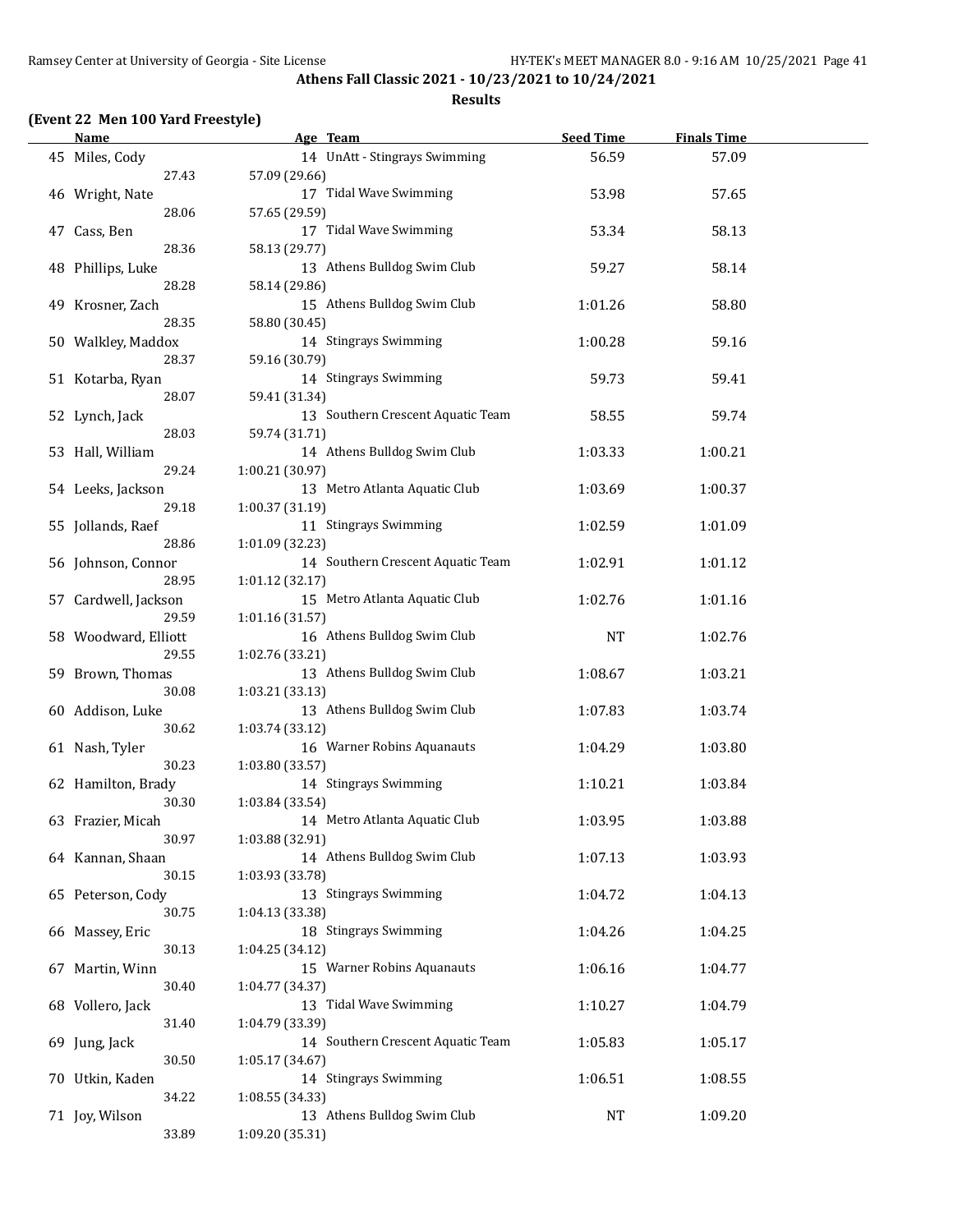### **Results**

### **(Event 22 Men 100 Yard Freestyle)**

 $\overline{a}$ 

|    | Name               | Age Team                       | <b>Seed Time</b> | <b>Finals Time</b> |  |
|----|--------------------|--------------------------------|------------------|--------------------|--|
|    | 72 Graff, Charlie  | Athens Bulldog Swim Club<br>13 | NT               | 1:15.67            |  |
|    | 34.81              | 1:15.67(40.86)                 |                  |                    |  |
| 73 | Anderson, Ethan    | Athens Bulldog Swim Club<br>14 | 1:17.53          | 1:16.53            |  |
|    | 37.49              | 1:16.53(39.04)                 |                  |                    |  |
|    | 74 Mahajan, Parth  | Southern Crescent Aquatic Team | NT               | 1:17.68            |  |
|    | 75 Fannin, Chance  | 13 Stingrays Swimming          | 1:20.41          | 1:23.12            |  |
|    | 39.54              | 1:23.12 (43.58)                |                  |                    |  |
|    | 76 Meredith, Ethan | <b>Hlhk Seals</b>              | 1:33.11          | 1:26.39            |  |
|    | 40.47              | 1:26.39 (45.92)                |                  |                    |  |

### **Event 23 Women 12 & Under 200 Yard Freestyle**

| <u>Name</u>             | Age Team        |                                   | <b>Seed Time</b> | <b>Finals Time</b> |  |
|-------------------------|-----------------|-----------------------------------|------------------|--------------------|--|
| 1 Hodgins, Addison      |                 | 12 Stingrays Swimming             | 2:32.81          | 2:12.29            |  |
| 31.20                   | 1:05.01 (33.81) | 1:39.13 (34.12)                   | 2:12.29 (33.16)  |                    |  |
| 2 Burton, Reagan        |                 | 12 Tidal Wave Swimming            | 2:16.54          | 2:12.57            |  |
| 30.96                   | 1:04.96 (34.00) | 1:39.56 (34.60)                   | 2:12.57 (33.01)  |                    |  |
| 3 Huffstetler, Haley    |                 | 12 Tidal Wave Swimming            | 2:19.51          | 2:16.19            |  |
| 31.08                   | 1:06.35(35.27)  | 1:41.91 (35.56)                   | 2:16.19 (34.28)  |                    |  |
| 4 Zellner, Zoey         |                 | 11 Athens Bulldog Swim Club       | 2:30.54          | 2:21.41            |  |
| $31.07\,$               | 1:07.66 (36.59) | 1:44.72 (37.06)                   | 2:21.41 (36.69)  |                    |  |
| 5 Stanfield, Dakota     |                 | 11 Southern Crescent Aquatic Team | 2:38.68          | 2:22.25            |  |
| 32.68                   | 1:09.92 (37.24) | 1:48.01 (38.09)                   | 2:22.25 (34.24)  |                    |  |
| 6 Cain, Haylee          |                 | 12 Athens Bulldog Swim Club       | <b>NT</b>        | 2:22.55            |  |
| 30.55                   | 1:06.25 (35.70) | 1:45.79 (39.54)                   | 2:22.55 (36.76)  |                    |  |
| 7 Rimmer, Mary-Claire   |                 | 12 Tidal Wave Swimming            | 2:36.42          | 2:26.45            |  |
| 33.22                   | 1:11.75 (38.53) | 1:49.63 (37.88)                   | 2:26.45 (36.82)  |                    |  |
| 8 Harsch, Abby          |                 | 12 Stingrays Swimming             | 2:36.15          | 2:26.77            |  |
| 34.25                   | 1:12.55(38.30)  | 1:50.71(38.16)                    | 2:26.77 (36.06)  |                    |  |
| 9 Vaughn, Kerrigan      |                 | 11 Athens Bulldog Swim Club       | 2:24.68          | 2:30.12            |  |
| 34.10                   | 1:12.43 (38.33) | 1:51.43 (39.00)                   | 2:30.12 (38.69)  |                    |  |
| 10 Myers, Janie         |                 | 12 Marietta Marlins, Inc.         | 2:32.74          | 2:30.46            |  |
| 32.83                   | 1:11.44 (38.61) | 1:51.91 (40.47)                   | 2:30.46 (38.55)  |                    |  |
| 11 Parrish, Avery       |                 | 12 Tidal Wave Swimming            | 2:43.70          | 2:31.79            |  |
| 35.27                   | 1:15.05 (39.78) | 1:55.12 (40.07)                   | 2:31.79 (36.67)  |                    |  |
| 12 Goff, Lillie         |                 | 11 Tidal Wave Swimming            | 2:42.76          | 2:32.04            |  |
| 34.50                   | 1:13.45(38.95)  | 1:53.81 (40.36)                   | 2:32.04 (38.23)  |                    |  |
| 13 Sims, Kennedy        | 12 Hlhk Seals   |                                   | 2:31.23          | 2:32.86            |  |
| 33.66                   | 1:12.63 (38.97) | 1:54.44 (41.81)                   | 2:32.86 (38.42)  |                    |  |
| 14 Randall, Mary Kate   |                 | 12 Stingrays Swimming             | 2:51.11          | 2:37.27            |  |
| 36.27                   | 1:17.46 (41.19) | 1:57.65 (40.19)                   | 2:37.27 (39.62)  |                    |  |
| 15 McCullough, Samantha |                 | 12 Athens Bulldog Swim Club       | 3:10.44          | 2:38.13            |  |
| 36.42                   | 1:18.10 (41.68) | 1:59.96 (41.86)                   | 2:38.13 (38.17)  |                    |  |
| 16 Hamill, Haven        |                 | 12 Southern Crescent Aquatic Team | 3:15.85          | 2:38.77            |  |
| 35.04                   | 1:16.05(41.01)  | 1:58.39 (42.34)                   | 2:38.77 (40.38)  |                    |  |
| 17 Tomlinson, Bailey    |                 | 11 Athens Bulldog Swim Club       | <b>NT</b>        | 2:41.95            |  |
| 37.59                   | 1:20.11 (42.52) | 2:03.37 (43.26)                   | 2:41.95 (38.58)  |                    |  |
| 18 Hess, Landry         |                 | 11 Metro Atlanta Aquatic Club     | 2:55.68          | 2:43.39            |  |
| 36.12                   | 1:18.95 (42.83) | 2:02.02 (43.07)                   | 2:43.39 (41.37)  |                    |  |
| 19 Cape, Sidney         |                 | 11 Metro Atlanta Aquatic Club     | 3:03.60          | 2:43.58            |  |
| 35.18                   | 1:17.43 (42.25) | 2:01.20 (43.77)                   | 2:43.58 (42.38)  |                    |  |
| 20 Hawk, Blakely        |                 | 11 Athens Bulldog Swim Club       | 3:03.55          | 2:47.66            |  |
| 37.13                   | 1:20.33 (43.20) | 2:04.54 (44.21)                   | 2:47.66 (43.12)  |                    |  |
| 21 McLucas, Daphne      |                 | 11 Athens Bulldog Swim Club       | <b>NT</b>        | 2:48.98            |  |
| 35.35                   | 1:17.81 (42.46) | 2:03.76 (45.95)                   | 2:48.98 (45.22)  |                    |  |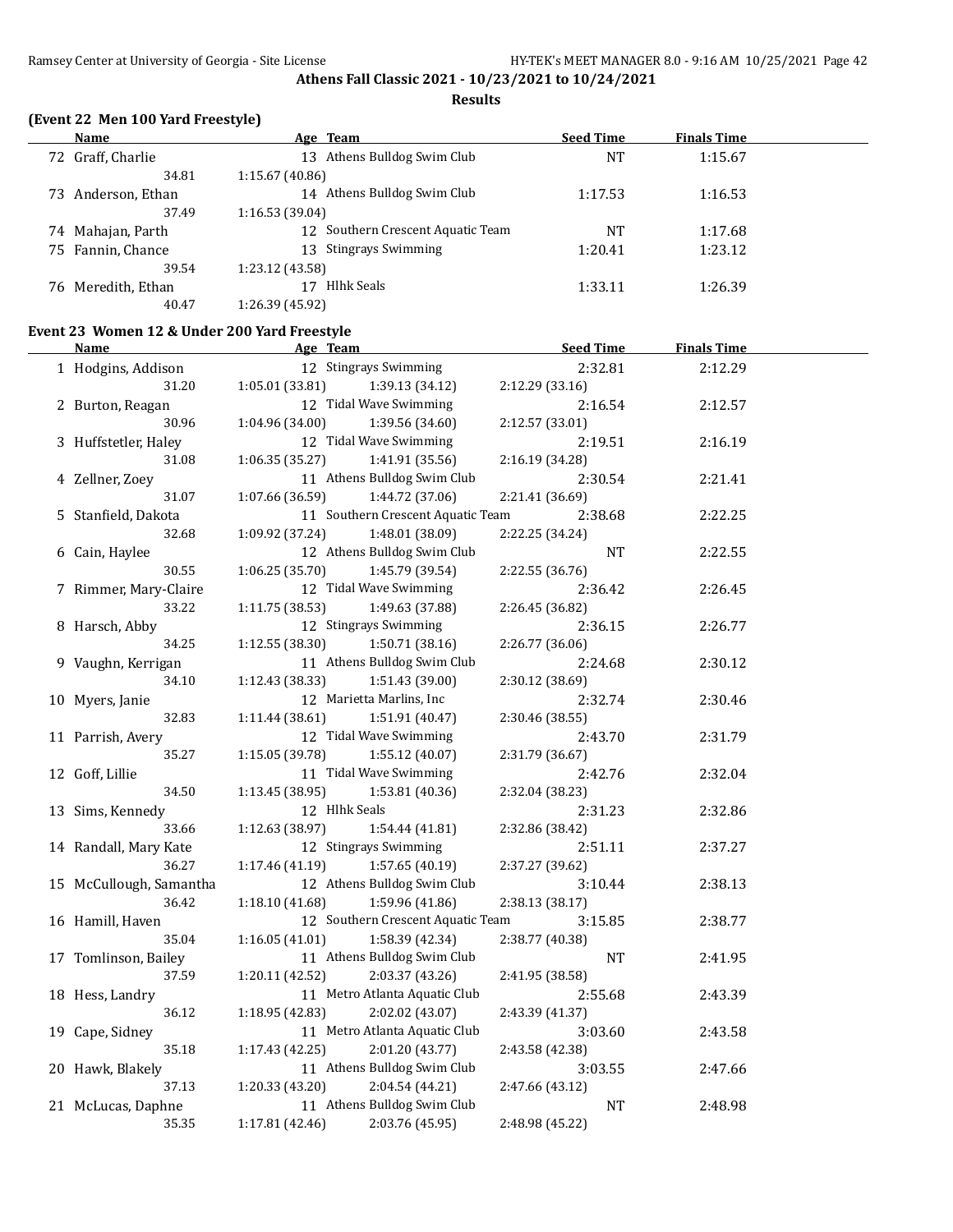#### **Results**

### **(Event 23 Women 12 & Under 200 Yard Freestyle)**

| Name                | Age Team                          |                                   | <b>Seed Time</b> |           | <b>Finals Time</b> |  |
|---------------------|-----------------------------------|-----------------------------------|------------------|-----------|--------------------|--|
| 22 Ash, Edie        |                                   | 11 Athens Bulldog Swim Club       |                  | 3:20.57   | 2:51.81            |  |
| 36.59               | 1:19.97(43.38)                    | 2:07.04(47.07)                    | 2:51.81 (44.77)  |           |                    |  |
| 23 Bahr, Sima       |                                   | 10 Athens Bulldog Swim Club       |                  | <b>NT</b> | 2:55.30            |  |
| 36.96               | 1:22.22 (45.26)                   | 2:09.45 (47.23)                   | 2:55.30 (45.85)  |           |                    |  |
| 24 Dennison, Kitty  |                                   | 12 Athens Bulldog Swim Club       |                  | 2:55.48   | 2:57.06            |  |
| 39.49               | 1:26.10(46.61)                    | 2:14.23 (48.13)                   | 2:57.06 (42.83)  |           |                    |  |
| 25 Dennison, Sage   |                                   | 10 Athens Bulldog Swim Club       |                  | 3:11.98   | 2:59.27            |  |
| 39.22               | 1:27.15(47.93)                    | 2:16.55(49.40)                    | 2:59.27 (42.72)  |           |                    |  |
| 26 Rosser, Gabby    |                                   | 10 Athens Bulldog Swim Club       |                  | <b>NT</b> | 2:59.96            |  |
| 39.77               | 1:26.77(47.00)                    | 2:14.68(47.91)                    | 2:59.96 (45.28)  |           |                    |  |
| 27 Mundy, Jillian   |                                   | 9 Athens Bulldog Swim Club        |                  | 3:37.80   | 3:09.86            |  |
| 40.40               | 1:30.63(50.23)                    | 2:21.63(51.00)                    | 3:09.86 (48.23)  |           |                    |  |
| 28 Sauer, Sammie    |                                   | 8 Metro Atlanta Aquatic Club      |                  | NT        | 3:22.01            |  |
| 42.80               | 1:36.04 (53.24)                   | 2:31.26 (55.22)                   | 3:22.01 (50.75)  |           |                    |  |
| 29 Yeomans, Raleigh |                                   | 10 Athens Bulldog Swim Club       |                  | <b>NT</b> | 3:26.69            |  |
| 42.80               | 1:35.82 (53.02)                   | 2:32.42(56.60)                    | 3:26.69 (54.27)  |           |                    |  |
| 30 Hawes, Sara      |                                   | 11 Southern Crescent Aquatic Team |                  | <b>NT</b> | 3:26.98            |  |
| 41.99               | 1:36.80(54.81)                    | 2:33.71 (56.91)                   | 3:26.98 (53.27)  |           |                    |  |
| 31 Clark, Mary Kate |                                   | 11 Athens Bulldog Swim Club       |                  | NT        | 3:28.49            |  |
| 45.65               | 1:36.01(50.36)                    | 2:32.54 (56.53)                   | 3:28.49 (55.95)  |           |                    |  |
| 32 Grant, Addison   |                                   | 11 Athens Bulldog Swim Club       |                  | <b>NT</b> | 3:31.31            |  |
| 44.89               | 1:39.20 (54.31)                   | 2:38.14 (58.94)                   | 3:31.31 (53.17)  |           |                    |  |
| 33 Johnson, Lil     |                                   | 10 Athens Bulldog Swim Club       |                  | NT        | 3:32.61            |  |
| 46.04               | 1:42.75(56.71)                    | 2:39.79 (57.04)                   | 3:32.61 (52.82)  |           |                    |  |
| 34 Cochran, Lucy    |                                   | 10 Athens Bulldog Swim Club       |                  | <b>NT</b> | 3:34.47            |  |
| 44.34               | 1:38.12 (53.78) 2:38.20 (1:00.08) |                                   | 3:34.47 (56.27)  |           |                    |  |
| 35 Dorman, Lane     |                                   | 8 Athens Bulldog Swim Club        |                  | NT        | 3:41.01            |  |
| 48.66               | 1:43.47 (54.81)                   | 2:43.21 (59.74)                   | 3:41.01 (57.80)  |           |                    |  |
| 36 Meadows, Avery   |                                   | 11 Metro Atlanta Aquatic Club     |                  | NT        | 4:03.99            |  |
| 52.39               | 1:59.20 (1:06.81)                 | 3:06.03(1:06.83)                  | 4:03.99 (57.96)  |           |                    |  |

### **Event 24 Men 12 & Under 200 Yard Freestyle**

| Name                    | Age Team        |                                   | <b>Seed Time</b> | <b>Finals Time</b> |  |
|-------------------------|-----------------|-----------------------------------|------------------|--------------------|--|
| 1 Trotter, Torin        |                 | 12 Athens Bulldog Swim Club       | 2:07.92          | 2:01.73            |  |
| 27.82                   | 58.41 (30.59)   | 1:30.22 (31.81)                   | 2:01.73(31.51)   |                    |  |
| 2 Bahr, Kipras          |                 | 12 Athens Bulldog Swim Club       | <b>NT</b>        | 2:08.10            |  |
| 29.08                   | 1:01.43 (32.35) | 1:34.95 (33.52)                   | 2:08.10(33.15)   |                    |  |
| 3 Rhine, Joseph or Joey |                 | 12 Athens Bulldog Swim Club       | 2:16.88          | 2:13.93            |  |
| 30.60                   | 1:05.31(34.71)  | 1:40.44 (35.13)                   | 2:13.93 (33.49)  |                    |  |
| 4 Karumbaiah, Nakul     |                 | 12 Athens Bulldog Swim Club       | 2:18.88          | 2:16.55            |  |
| 31.28                   | 1:05.93(34.65)  | 1:41.98 (36.05)                   | 2:16.55 (34.57)  |                    |  |
| 5 Bang, Ryan            |                 | 11 Southern Crescent Aquatic Team | 2:26.28          | 2:19.34            |  |
| 29.96                   | 1:05.68 (35.72) | 1:42.87 (37.19)                   | 2:19.34 (36.47)  |                    |  |
| 6 Sauer, Will           |                 | 12 Metro Atlanta Aquatic Club     | 2:25.05          | 2:21.69            |  |
| 30.69                   | 1:06.98 (36.29) | 1:44.63 (37.65)                   | 2:21.69(37.06)   |                    |  |
| 7 Avelar, Nicolas       |                 | 12 Athens Bulldog Swim Club       | 2:36.57          | 2:22.09            |  |
| 31.69                   |                 | $1:08.23(36.54)$ $1:46.03(37.80)$ | 2:22.09 (36.06)  |                    |  |
| 8 Doss, Kaden           |                 | 12 Stingrays Swimming             | 2:32.19          | 2:23.00            |  |
| 33.03                   | 1:09.87 (36.84) | 1:47.32 (37.45)                   | 2:23.00 (35.68)  |                    |  |
| 9 Senoussaoui, Luca     |                 | 11 Stingrays Swimming             | 2:31.00          | 2:23.82            |  |
| 32.76                   | 1:08.54 (35.78) | 1:46.14 (37.60)                   | 2:23.82 (37.68)  |                    |  |
| 10 Coverdill, Patrick   |                 | 11 Athens Bulldog Swim Club       | 2:42.10          | 2:26.40            |  |
| 33.13                   | 1:09.31 (36.18) | 1:47.81 (38.50)                   | 2:26.40 (38.59)  |                    |  |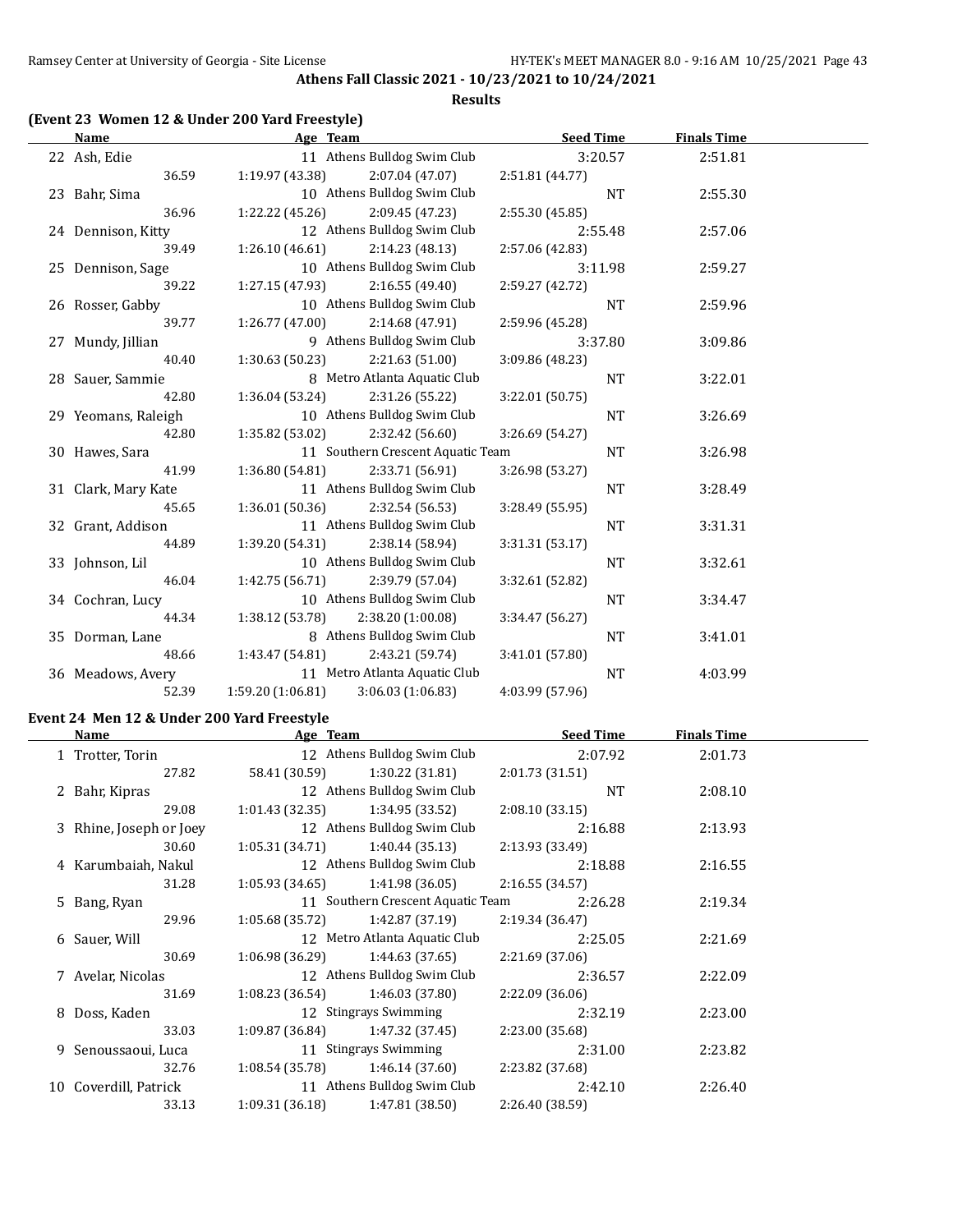#### **Results**

### **(Event 24 Men 12 & Under 200 Yard Freestyle)**

| <b>Name</b>                          | Age Team                            |                                  | <b>Seed Time</b> | <b>Finals Time</b> |  |
|--------------------------------------|-------------------------------------|----------------------------------|------------------|--------------------|--|
| 11 Wines, Henry                      |                                     | 12 Stingrays Swimming            | 2:30.77          | 2:28.54            |  |
| 33.67                                | $1:11.40(37.73)$ $1:50.65(39.25)$   |                                  | 2:28.54 (37.89)  |                    |  |
| 12 Payne, Kingston                   |                                     | 11 Metro Atlanta Aquatic Club    | 2:41.51          | 2:29.50            |  |
| 33.56                                | $1:11.56(38.00)$ $1:52.04(40.48)$   |                                  | 2:29.50 (37.46)  |                    |  |
| 13 Werner, David                     |                                     | 11 Athens Bulldog Swim Club      | 3:04.49          | 2:39.16            |  |
| 34.77                                | $1:15.26(40.49)$ $1:57.47(42.21)$   |                                  | 2:39.16 (41.69)  |                    |  |
| 14 Huang, Hanwen                     |                                     | 12 Athens Bulldog Swim Club      | <b>NT</b>        | 2:50.95            |  |
| 38.32                                | $1:22.24(43.92)$ $2:08.34(46.10)$   |                                  | 2:50.95(42.61)   |                    |  |
| 15 Putman, Brody                     |                                     | 11 Athens Bulldog Swim Club      | <b>NT</b>        | 2:57.85            |  |
| 35.70                                | $1:19.39(43.69)$ $2:09.49(50.10)$   |                                  | 2:57.85 (48.36)  |                    |  |
| 16 McMaster, Nick                    |                                     | 10 Tidal Wave Swimming           | 3:09.18          | 2:59.20            |  |
| 40.67                                | 1:27.17(46.50)                      | 2:13.48(46.31)                   | 2:59.20 (45.72)  |                    |  |
| 17 Hostetler, Liam                   |                                     | 11 Stingrays Swimming            | 3:02.14          | 3:01.13            |  |
| 41.62                                | $1:27.62$ (46.00) $2:15.23$ (47.61) |                                  | 3:01.13 (45.90)  |                    |  |
| 18 Joy, Kevin                        |                                     | 11 Athens Bulldog Swim Club      | <b>NT</b>        | 3:04.48            |  |
| 36.90                                | 1:25.08 (48.18)                     | 2:15.53(50.45)                   | 3:04.48 (48.95)  |                    |  |
| 19 Price, Grady                      |                                     | 11 Athens Bulldog Swim Club      | NT               | 3:08.75            |  |
| 41.79                                | 1:29.06 (47.27)                     | 2:19.18(50.12)                   | 3:08.75 (49.57)  |                    |  |
| 20 Miller-Dotson, Kyle               |                                     | 8 Metro Atlanta Aquatic Club     | 3:19.17          | 3:17.80            |  |
| 41.39                                | 1:33.20 (51.81)                     | 2:25.77 (52.57)                  | 3:17.80 (52.03)  |                    |  |
| 21 McCullough, Nolan                 |                                     | 10 Athens Bulldog Swim Club      | $\rm{NT}$        | 3:30.10            |  |
| 42.65                                | $1:38.15(55.50)$ $2:33.97(55.82)$   |                                  | 3:30.10(56.13)   |                    |  |
| 22 Weldon, Caz                       |                                     | 10 Athens Bulldog Swim Club      | 4:05.42          | 3:36.62            |  |
| 46.04                                | 1:44.83 (58.79)                     | 2:40.11(55.28)                   | 3:36.62 (56.51)  |                    |  |
| 23 Frost, Ryan                       |                                     | 8 Southern Crescent Aquatic Team | <b>NT</b>        | 3:45.91            |  |
| 42.96                                | 1:39.68 (56.72)                     | 2:42.53 (1:02.85)                | 3:45.91(1:03.38) |                    |  |
| --- Karumbaiah, Vidur<br>False start |                                     | 11 Athens Bulldog Swim Club      | 2:35.50          | DQ                 |  |
| 32.12                                | 1:08.08 (35.96)                     | 1:45.43 (37.35)                  | DQ (35.23)       |                    |  |

#### **Event 25 Women 100 Yard Breaststroke**

|    | Name                  | Age Team                      | <b>Seed Time</b> | <b>Finals Time</b> |  |
|----|-----------------------|-------------------------------|------------------|--------------------|--|
|    | 1 Kornegay, Ava       | 13 Stingrays Swimming         | 1:10.30          | 1:11.87            |  |
|    | 34.20                 | 1:11.87(37.67)                |                  |                    |  |
|    | 2 Tell, Greta         | 15 Metro Atlanta Aquatic Club | 1:10.14          | 1:11.95            |  |
|    | 34.30                 | 1:11.95(37.65)                |                  |                    |  |
|    | 3 Jezerinac, Evelyn   | 13 Stingrays Swimming         | 1:15.39          | 1:12.83            |  |
|    | 34.94                 | 1:12.83 (37.89)               |                  |                    |  |
|    | 4 Windham, Lilly      | 17 Stingrays Swimming         | 1:10.31          | 1:12.93            |  |
|    | 34.65                 | 1:12.93 (38.28)               |                  |                    |  |
|    | 5 Fortin, Ashley      | 18 Stingrays Swimming         | 1:08.63          | 1:13.25            |  |
|    | 34.28                 | 1:13.25(38.97)                |                  |                    |  |
|    | 6 Avelar, Nicole      | 15 Athens Bulldog Swim Club   | 1:12.04          | 1:14.82            |  |
|    | 35.49                 | 1:14.82 (39.33)               |                  |                    |  |
|    | 7 Ashburn, Kendall    | 15 Stingrays Swimming         | 1:15.66          | 1:15.98            |  |
|    | 36.58                 | 1:15.98 (39.40)               |                  |                    |  |
|    | 8 Owen, Sarah Paisley | 13 Metro Atlanta Aquatic Club | 1:18.15          | 1:16.22            |  |
|    | 35.53                 | 1:16.22(40.69)                |                  |                    |  |
|    | 9 Cain, Makaylee      | 16 Athens Bulldog Swim Club   | NT               | 1:16.43            |  |
|    | 35.88                 | 1:16.43(40.55)                |                  |                    |  |
| 10 | Zackary, Trinity      | 14 Hlhk Seals                 | 1:17.09          | 1:16.55            |  |
|    | 35.96                 | 1:16.55(40.59)                |                  |                    |  |
|    | 11 Windham, Mia       | 14 Stingrays Swimming         | 1:14.22          | 1:17.46            |  |
|    | 36.98                 | 1:17.46 (40.48)               |                  |                    |  |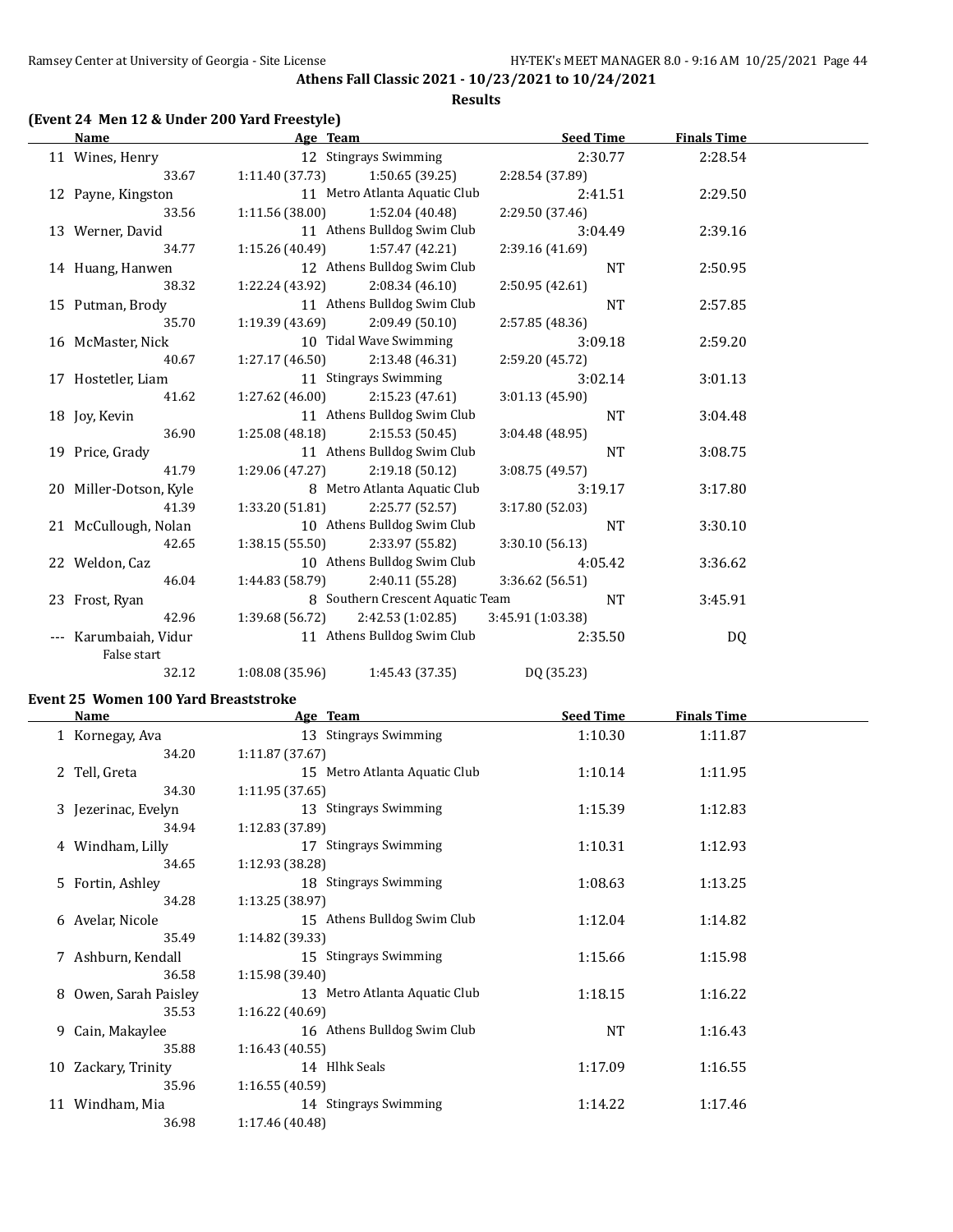#### **Results**

| <b>Name</b>                       |                 | Age Team                          | <b>Seed Time</b> | <b>Finals Time</b> |  |
|-----------------------------------|-----------------|-----------------------------------|------------------|--------------------|--|
| 12 McKenley, Olivia<br>36.72      | 1:17.65 (40.93) | 16 Metro Atlanta Aquatic Club     | 1:16.58          | 1:17.65            |  |
| 13 Walsh, Kelci                   |                 | 14 Marietta Marlins, Inc          | 1:12.44          | 1:17.79            |  |
| 36.83<br>14 Frank, Emma           | 1:17.79 (40.96) | 15 Southern Crescent Aquatic Team | 1:15.98          | 1:18.04            |  |
| 36.47<br>15 Dillon, Ella          | 1:18.04 (41.57) | 14 Athens Bulldog Swim Club       | 1:20.34          | 1:18.38            |  |
| 37.51                             | 1:18.38 (40.87) |                                   |                  |                    |  |
| 16 Pora, Caroline<br>37.60        | 1:18.50 (40.90) | 14 Tidal Wave Swimming            | 1:18.86          | 1:18.50            |  |
| 17 Barnick, Hope                  |                 | 18 Stingrays Swimming             | 1:12.62          | 1:18.83            |  |
| 37.72<br>18 Ames, Molly           | 1:18.83(41.11)  | 16 Tidal Wave Swimming            | 1:18.88          | 1:18.96            |  |
| 36.94                             | 1:18.96 (42.02) |                                   |                  |                    |  |
| 19 Bates, Martha                  |                 | 13 Athens Bulldog Swim Club       | 1:13.55          | 1:19.15            |  |
| 37.66                             | 1:19.15 (41.49) |                                   |                  |                    |  |
| 20 Snow, Ella                     |                 | 14 Warner Robins Aquanauts        | 1:16.82          | 1:19.23            |  |
| 37.89                             | 1:19.23 (41.34) |                                   |                  |                    |  |
| 21 Berry, Kala                    |                 | 15 Hlhk Seals                     | <b>NT</b>        | 1:19.24            |  |
| 37.24                             | 1:19.24 (42.00) |                                   |                  |                    |  |
| 22 Balyo, Sophie                  |                 | 15 Stingrays Swimming             | 1:23.74          | 1:19.87            |  |
| 38.44                             | 1:19.87 (41.43) |                                   |                  |                    |  |
| 23 Gutierrez, Addy                |                 | 14 Southern Crescent Aquatic Team | 1:19.07          | 1:20.21            |  |
| 37.91                             | 1:20.21 (42.30) | 16 Warner Robins Aquanauts        |                  |                    |  |
| 24 Gonzalez, Elena<br>39.09       | 1:20.31 (41.22) |                                   | 1:17.09          | 1:20.31            |  |
| 25 Bateman, Tyler                 |                 | 14 Metro Atlanta Aquatic Club     | 1:18.70          | 1:20.58            |  |
| 37.82                             | 1:20.58 (42.76) |                                   |                  |                    |  |
| 26 Marrero, Ari                   |                 | 16 Metro Atlanta Aquatic Club     | 1:18.64          | 1:20.71            |  |
| 37.85                             | 1:20.71 (42.86) |                                   |                  |                    |  |
| 27 Daniel, Maya                   |                 | 16 Southern Crescent Aquatic Team | 1:23.26          | 1:20.92            |  |
| 38.67                             | 1:20.92 (42.25) |                                   |                  |                    |  |
| *28 Nesmith, Mary                 |                 | 13 UnAtt - Stingrays Swimming     | 1:19.97          | 1:20.96            |  |
| 38.15                             | 1:20.96 (42.81) |                                   |                  |                    |  |
| *28 Ashburn, Karley               |                 | 16 Southern Crescent Aquatic Team | 1:21.21          | 1:20.96            |  |
| 37.61                             | 1:20.96 (43.35) |                                   |                  |                    |  |
| 30 Harding, Riley<br>37.04        |                 | 13 Athens Bulldog Swim Club       | 1:18.26          | 1:21.27            |  |
| 31 Jones, Karlyn                  | 1:21.27 (44.23) | 15 Stingrays Swimming             | 1:22.90          | 1:21.31            |  |
| 38.80                             | 1:21.31 (42.51) |                                   |                  |                    |  |
| 32 Hawkins, Reese                 |                 | 14 Stingrays Swimming             | 1:19.27          | 1:22.61            |  |
| 38.87                             | 1:22.61 (43.74) |                                   |                  |                    |  |
| 33 Cole, Mabry                    |                 | 15 Athens Bulldog Swim Club       | 1:28.03          | 1:23.19            |  |
| 40.32                             | 1:23.19 (42.87) |                                   |                  |                    |  |
| 34 Santos, Amelia                 |                 | 16 Southern Crescent Aquatic Team | 1:35.86          | 1:24.18            |  |
| 40.09                             | 1:24.18 (44.09) |                                   |                  |                    |  |
| 35 Suchan, Gavin                  |                 | 16 Marietta Marlins, Inc          | 1:24.48          | 1:25.25            |  |
| 39.98                             | 1:25.25 (45.27) |                                   |                  |                    |  |
| 36 Bond, Dabney                   |                 | 12 Metro Atlanta Aquatic Club     | 1:26.83          | 1:26.36            |  |
| 41.02                             | 1:26.36 (45.34) |                                   |                  |                    |  |
| 37 Obarr, Alison                  |                 | 15 Tidal Wave Swimming            | 1:28.30          | 1:26.86            |  |
| 41.51<br>38 Kachelhoffer, Annavay | 1:26.86 (45.35) | 14 Stingrays Swimming             | 1:26.17          | 1:27.00            |  |
| 41.05                             | 1:27.00 (45.95) |                                   |                  |                    |  |
|                                   |                 |                                   |                  |                    |  |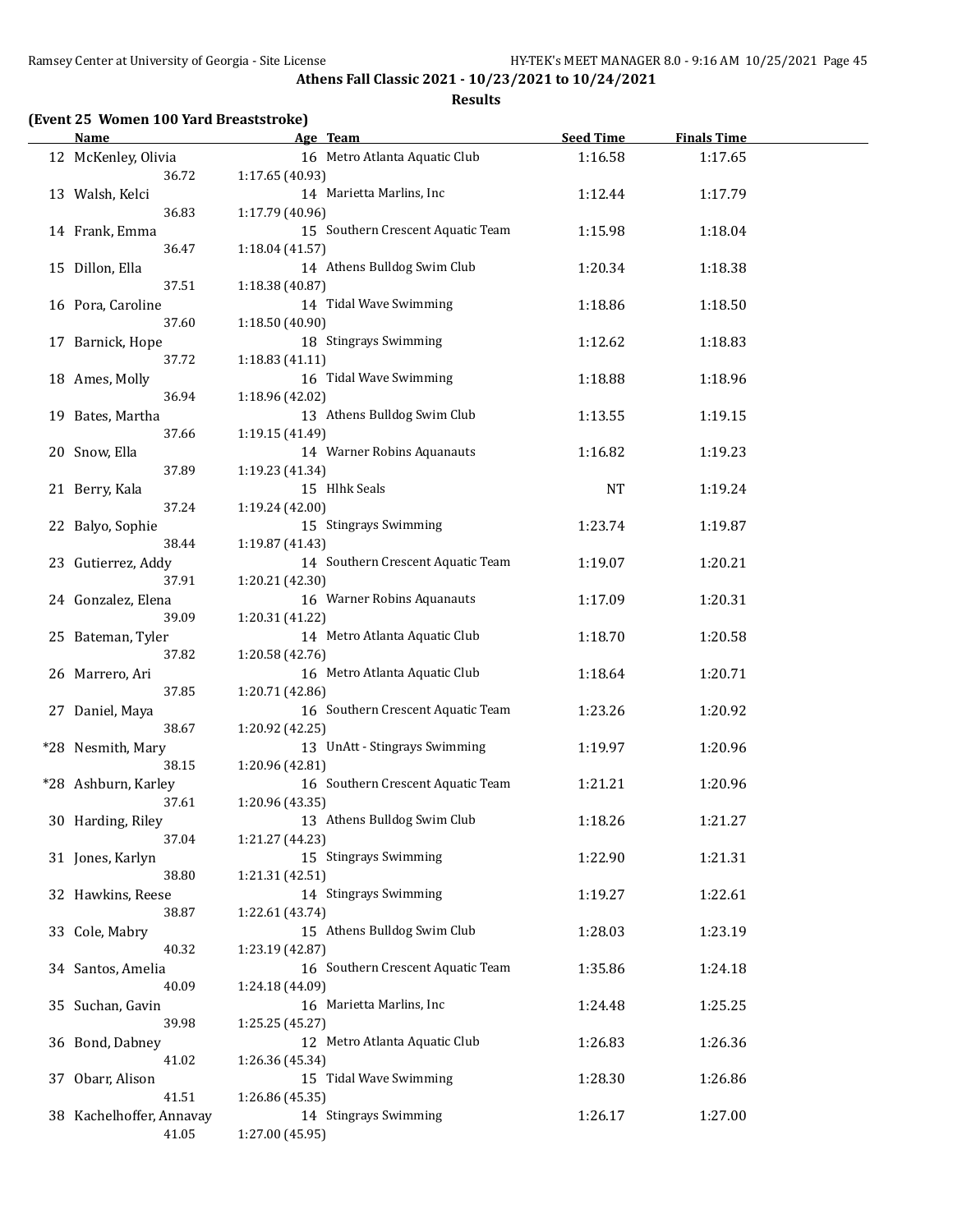## **(Event 25 Women 100 Yard Breaststroke)**

| Name                                  | Age Team                                                           | <b>Seed Time</b> | <b>Finals Time</b> |  |
|---------------------------------------|--------------------------------------------------------------------|------------------|--------------------|--|
| 39 Robertson, Madison<br>40.75        | 15 Warner Robins Aquanauts<br>1:27.73 (46.98)                      | 1:27.92          | 1:27.73            |  |
| 40 Garcia-Ferrer, Elena<br>41.03      | 14 Stingrays Swimming<br>1:28.73 (47.70)                           | 1:30.93          | 1:28.73            |  |
| 41 Wagner, Harper<br>43.10            | 13 Metro Atlanta Aquatic Club<br>1:29.08 (45.98)                   | 1:29.04          | 1:29.08            |  |
| 42 Ashburn, Karlie<br>41.03           | 13 Stingrays Swimming<br>1:29.20 (48.17)                           | 1:26.72          | 1:29.20            |  |
| 43 Randall, Julia                     | 15 Stingrays Swimming                                              | 1:29.90          | 1:29.28            |  |
| 42.71<br>44 Nelson, Isabella<br>43.30 | 1:29.28 (46.57)<br>13 Athens Bulldog Swim Club<br>1:30.66 (47.36)  | 1:40.30          | 1:30.66            |  |
| 45 Smith, Lynnette<br>43.10           | 13 Athens Bulldog Swim Club<br>1:31.08 (47.98)                     | <b>NT</b>        | 1:31.08            |  |
| 46 Brodie, Miranda<br>43.87           | 14 Stingrays Swimming<br>1:32.02 (48.15)                           | <b>NT</b>        | 1:32.02            |  |
| 47 Alvarez, Sofie<br>43.85            | 13 Tidal Wave Swimming<br>1:32.34 (48.49)                          | 1:31.30          | 1:32.34            |  |
| 48 Andrews, Kira<br>44.18             | 13 Warner Robins Aquanauts<br>1:33.41 (49.23)                      | 1:32.38          | 1:33.41            |  |
| 49 Hamborg, Allie<br>44.27            | 16 Warner Robins Aquanauts<br>1:34.12 (49.85)                      | 1:36.54          | 1:34.12            |  |
| 50 Joyce, Harper<br>43.88             | 15 Metro Atlanta Aquatic Club<br>1:34.73 (50.85)                   | 1:32.30          | 1:34.73            |  |
| 51 Xiao, Rayna<br>45.15               | 14 Athens Bulldog Swim Club<br>1:36.82 (51.67)                     | <b>NT</b>        | 1:36.82            |  |
| 52 Parlier, Dylan<br>48.95            | 14 Stingrays Swimming<br>1:37.42 (48.47)                           | 1:34.33          | 1:37.42            |  |
| 53 Powell, Emma<br>48.30              | 16 Stingrays Swimming<br>1:41.80 (53.50)                           | 1:45.75          | 1:41.80            |  |
| 54 Jones, Jada<br>48.91               | 13 Hlhk Seals<br>1:46.09 (57.18)                                   | 1:48.75          | 1:46.09            |  |
| 55 Jones, Makeda<br>49.51             | 14 Hlhk Seals<br>1:49.18 (59.67)                                   | 1:57.28          | 1:49.18            |  |
| 56 Ledbetter, Dana                    | 13 Stingrays Swimming                                              | <b>NT</b>        | 1:52.31            |  |
| 53.20<br>57 Fountain, Bailee<br>53.79 | 1:52.31 (59.11)<br>14 Warner Robins Aquanauts<br>1:57.36 (1:03.57) | 2:28.08          | 1:57.36            |  |

### **Event 26 Men 100 Yard Breaststroke**

| <b>Name</b>           |       |                 | Age Team                   | <b>Seed Time</b> | <b>Finals Time</b> |  |
|-----------------------|-------|-----------------|----------------------------|------------------|--------------------|--|
| 1 Rhodenbaugh, Caleb  |       | 22.             | Unattached North Texas     | 56.40            | 58.08              |  |
|                       | 27.61 | 58.08 (30.47)   |                            |                  |                    |  |
| 2 Januzelli, Carter   |       | 21              | Athens Bulldog Swim Club   | <b>NT</b>        | 1:01.10            |  |
|                       | 28.57 | 1:01.10(32.53)  |                            |                  |                    |  |
| 3 Nordstrom, Benjamin |       | 18              | Metro Atlanta Aquatic Club | 1:00.08          | 1:02.90            |  |
|                       | 28.78 | 1:02.90 (34.12) |                            |                  |                    |  |
| 4 Bates, Eli          |       | 15              | Athens Bulldog Swim Club   | 1:03.18          | 1:05.00            |  |
|                       | 30.34 | 1:05.00(34.66)  |                            |                  |                    |  |
| 5 Askew, Thomas       |       | 18              | Athens Bulldog Swim Club   | <b>NT</b>        | 1:05.05            |  |
|                       | 31.02 | 1:05.05 (34.03) |                            |                  |                    |  |
| 6 Foggin, Will        |       | 18              | Athens Bulldog Swim Club   | 1:04.79          | 1:05.32            |  |
|                       | 30.95 | 1:05.32 (34.37) |                            |                  |                    |  |
|                       |       |                 |                            |                  |                    |  |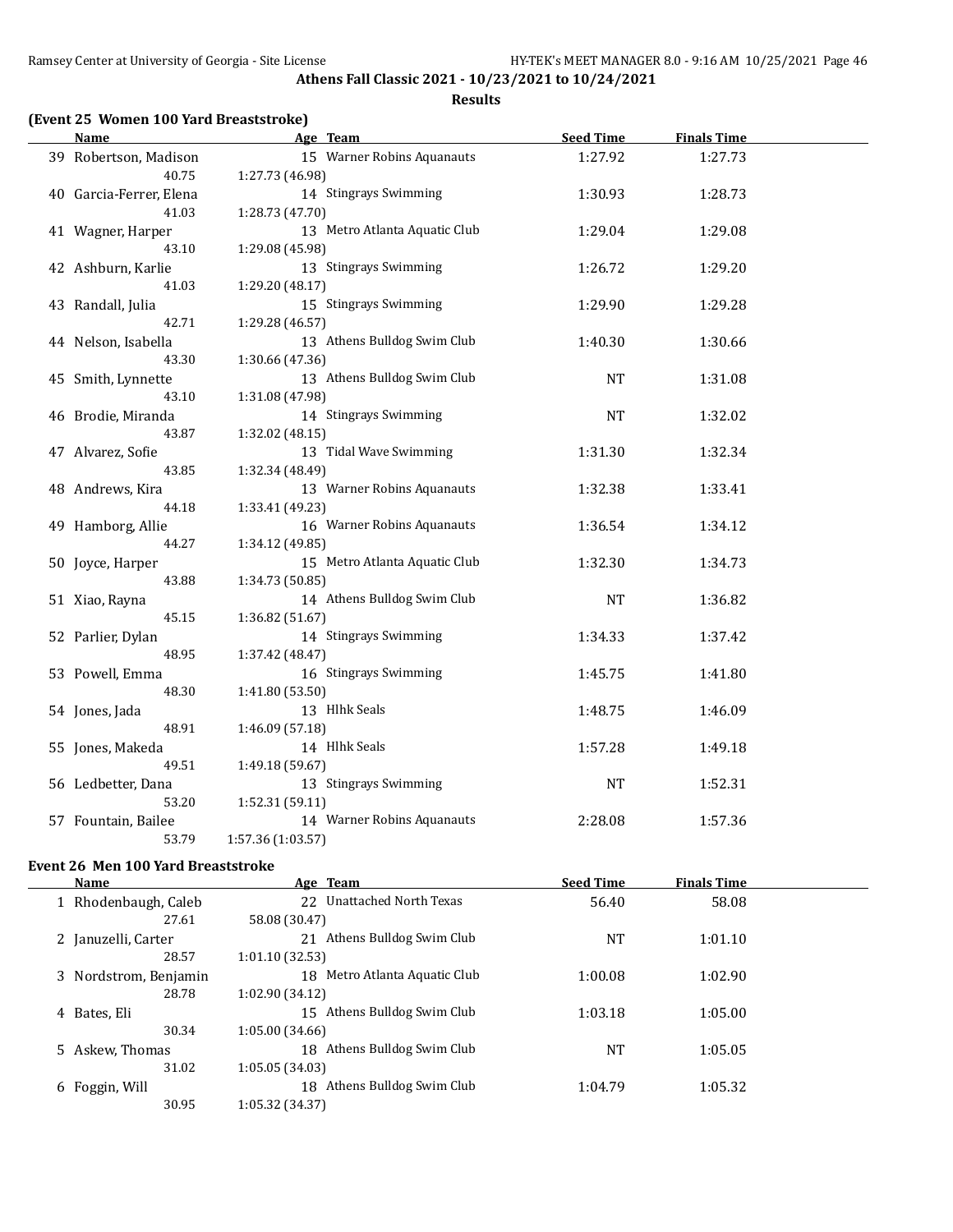#### **Results**

### **(Event 26 Men 100 Yard Breaststroke)**

| <b>Name</b>          | Age Team                                       | <b>Seed Time</b> | <b>Finals Time</b> |  |
|----------------------|------------------------------------------------|------------------|--------------------|--|
| 7 Hailey, Brandon    | 17 Athens Bulldog Swim Club                    | 1:05.30          | 1:07.12            |  |
| 31.65                | 1:07.12 (35.47)                                |                  |                    |  |
| 8 Kornegay, Max      | 17 Stingrays Swimming                          | 1:05.30          | 1:07.65            |  |
| 31.74                | 1:07.65 (35.91)                                |                  |                    |  |
| 9 Dalton, Sean       | 16 Tidal Wave Swimming                         | 1:08.11          | 1:08.39            |  |
| 32.17                | 1:08.39 (36.22)                                |                  |                    |  |
| 10 Hudson, Grant     | 15 Southern Crescent Aquatic Team              | 1:04.66          | 1:08.85            |  |
| 32.31                | 1:08.85 (36.54)                                |                  |                    |  |
|                      |                                                |                  |                    |  |
| 11 Koch, Christopher | 13 Athens Bulldog Swim Club                    | 1:14.39          | 1:09.68            |  |
| 32.73                | 1:09.68 (36.95)                                |                  |                    |  |
| 12 Marrero, Kye      | 14 Metro Atlanta Aquatic Club                  | 1:08.50          | 1:10.12            |  |
| 33.16                | 1:10.12 (36.96)                                |                  |                    |  |
| 13 Rankine, William  | 16 Warner Robins Aquanauts                     | 1:08.04          | 1:11.14            |  |
| 33.57                | 1:11.14 (37.57)                                |                  |                    |  |
| 14 Dale, Elliott     | 14 Southern Crescent Aquatic Team              | 1:13.03          | 1:11.35            |  |
| 33.83                | 1:11.35 (37.52)                                |                  |                    |  |
| *15 Vega, Jack       | 16 Stingrays Swimming                          | 1:11.19          | 1:11.54            |  |
| 33.58                | 1:11.54 (37.96)                                |                  |                    |  |
| *15 Kirkley, River   | 14 Athens Bulldog Swim Club                    | 1:13.94          | 1:11.54            |  |
| 33.79                | 1:11.54 (37.75)                                |                  |                    |  |
| 17 Lynch, Jack       | 13 Southern Crescent Aquatic Team              | 1:10.01          | 1:11.57            |  |
| 33.50                | 1:11.57 (38.07)                                |                  |                    |  |
| 18 Galloway, Ty      | 16 Stingrays Swimming                          | 1:18.45          | 1:12.11            |  |
| 33.54                | 1:12.11 (38.57)                                |                  |                    |  |
| 19 Wyant, Jackson    | 14 Stingrays Swimming                          | 1:12.67          | 1:12.28            |  |
| 34.69                | 1:12.28 (37.59)                                |                  |                    |  |
| 20 Xiao, Ryan        | 15 Athens Bulldog Swim Club                    | <b>NT</b>        | 1:13.45            |  |
| 34.68                | 1:13.45 (38.77)                                |                  |                    |  |
|                      | 17 Warner Robins Aquanauts                     | <b>NT</b>        | 1:13.53            |  |
| 21 Ledford, AJ       |                                                |                  |                    |  |
| 33.92                | 1:13.53 (39.61)                                |                  |                    |  |
| 22 Miles, Cody       | 14 UnAtt - Stingrays Swimming                  | 1:11.61          | 1:14.19            |  |
| 35.73                | 1:14.19 (38.46)                                |                  |                    |  |
| 23 Leeks, Jackson    | 13 Metro Atlanta Aquatic Club                  | 1:17.29          | 1:14.53            |  |
| 35.31                | 1:14.53 (39.22)                                |                  |                    |  |
| 24 Brevard, Will     | 18 Metro Atlanta Aquatic Club                  | 1:16.00          | 1:15.26            |  |
| 35.70                | 1:15.26 (39.56)                                |                  |                    |  |
| 25 Cardwell, Jackson | 15 Metro Atlanta Aquatic Club                  | 1:17.70          | 1:15.74            |  |
| 35.84                | 1:15.74 (39.90)                                |                  |                    |  |
| 26 Wagner, Jack      | 17 Metro Atlanta Aquatic Club                  | 1:15.76          | 1:15.79            |  |
| 35.66                | 1:15.79(40.13)                                 |                  |                    |  |
| 27 Thomas, Theodore  | 15 Stingrays Swimming                          | 1:15.99          | 1:16.31            |  |
| 35.74                | 1:16.31 (40.57)                                |                  |                    |  |
| 28 Kotarba, Ryan     | 14 Stingrays Swimming                          | 1:15.62          | 1:16.38            |  |
| 35.98                | 1:16.38 (40.40)                                |                  |                    |  |
| 29 Jung, Jack        | 14 Southern Crescent Aquatic Team              | 1:16.45          | 1:16.68            |  |
| 36.05                | 1:16.68 (40.63)                                |                  |                    |  |
| 30 Hall, Michael     | 15 Athens Bulldog Swim Club                    | 1:18.63          | 1:18.22            |  |
| 36.36                | 1:18.22 (41.86)                                |                  |                    |  |
| 31 Walkley, Maddox   | 14 Stingrays Swimming                          | 1:20.87          | 1:18.46            |  |
| 37.75                | 1:18.46 (40.71)                                |                  |                    |  |
| 32 Kleine, Charlie   | 15 Stingrays Swimming                          | 1:19.21          | 1:18.73            |  |
| 36.15                |                                                |                  |                    |  |
|                      | 1:18.73 (42.58)<br>13 Athens Bulldog Swim Club |                  |                    |  |
| 33 Brown, Thomas     |                                                | 1:33.20          | 1:18.91            |  |
| 37.23                | 1:18.91 (41.68)                                |                  |                    |  |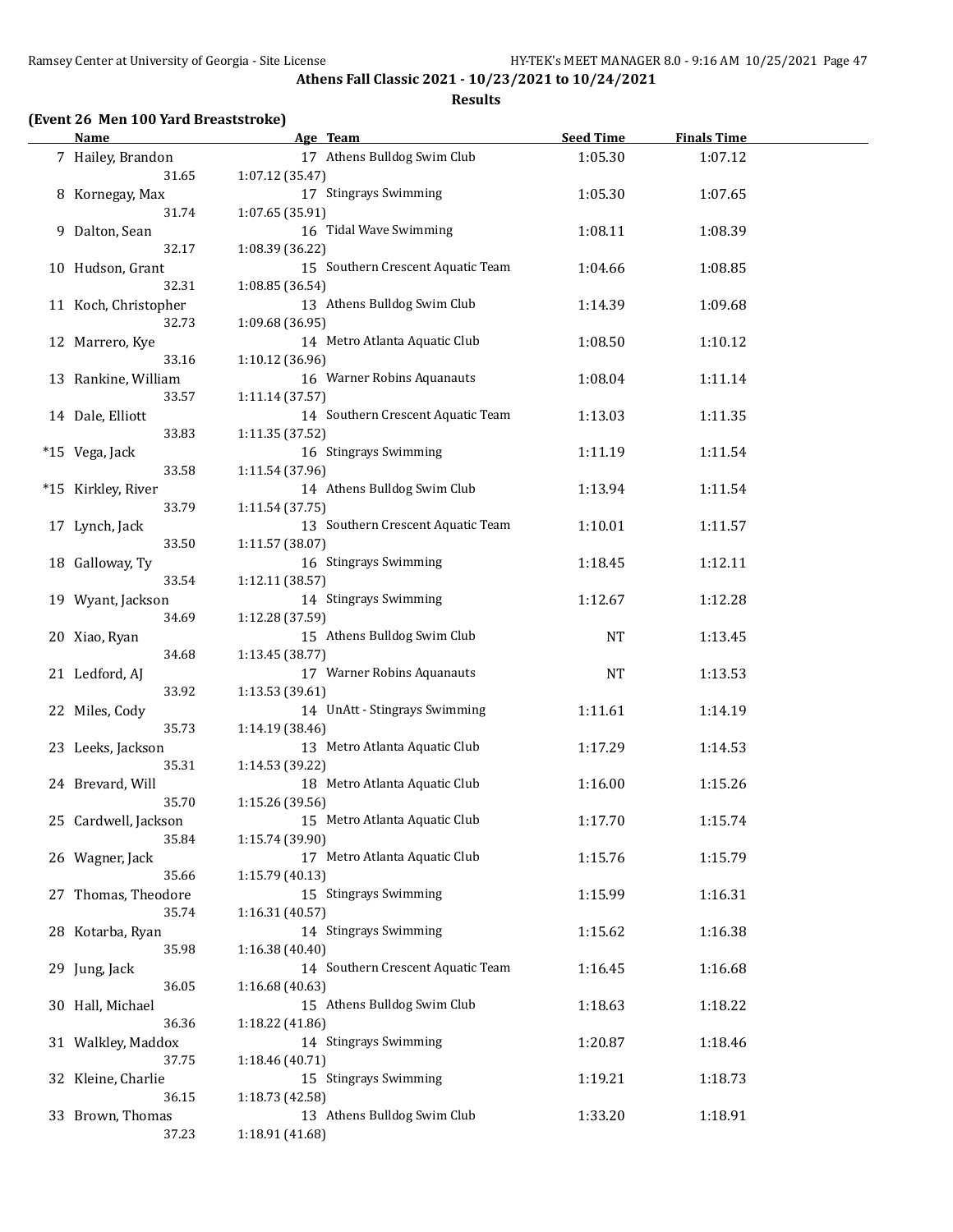#### **Results**

| 14 Southern Crescent Aquatic Team<br>1:19.22<br>34 Johnson, Connor<br>1:19.64<br>37.56<br>1:19.64 (42.08)<br>16 Stingrays Swimming<br>35 Cannon, Chase<br><b>NT</b><br>1:19.73<br>37.90<br>1:19.73 (41.83)<br>15 Southern Crescent Aquatic Team<br>36 Falkenhagen, Noah<br>1:37.15<br>1:20.49<br>38.26<br>1:20.49 (42.23)<br>17 Metro Atlanta Aquatic Club<br>37 Tsepas Bucciero, Keaton<br>1:16.29<br>1:20.57<br>36.84<br>1:20.57 (43.73)<br>15 Warner Robins Aquanauts<br>38 Martin, Winn<br>1:22.01<br>1:21.53<br>37.92<br>1:21.53 (43.61)<br>13 Athens Bulldog Swim Club<br>39 Armel, Lyle<br>1:26.59<br>1:24.94<br>39.73<br>1:24.94 (45.21)<br>18 Stingrays Swimming<br>1:23.44<br>40 Massey, Eric<br>1:25.07<br>39.73<br>1:25.07 (45.34)<br>15 Southern Crescent Aquatic Team<br>1:34.46<br>41 Zoumas, Evan<br>1:26.39<br>41.10<br>1:26.39 (45.29)<br>13 Athens Bulldog Swim Club<br>42 Joy, Wilson<br>NT<br>1:27.46<br>41.67<br>1:27.46 (45.79)<br>13 Athens Bulldog Swim Club<br>43 Halbach, Crenshaw<br>1:40.21<br>1:27.97<br>41.33<br>1:27.97 (46.64)<br>13 Athens Bulldog Swim Club<br>44 Graff, Charlie<br><b>NT</b><br>1:29.34<br>1:29.34 (46.85)<br>42.49<br>16 Athens Bulldog Swim Club<br>45 Woodward, Elliott<br><b>NT</b><br>1:29.84<br>40.64<br>1:29.84 (49.20)<br>13 Athens Bulldog Swim Club<br>46 Addison, Luke<br><b>NT</b><br>1:29.85<br>43.21<br>1:29.85 (46.64)<br>16 Warner Robins Aquanauts<br>47 Nash, Tyler<br>1:28.27<br>1:29.89<br>41.58<br>1:29.89 (48.31)<br>14 Metro Atlanta Aquatic Club<br>48 Frazier, Micah<br>1:38.39<br>1:30.84<br>42.65<br>1:30.84 (48.19)<br>14 Athens Bulldog Swim Club<br>49 Anderson, Ethan<br>1:36.99<br>1:32.18<br>43.95<br>1:32.18 (48.23)<br>14 Stingrays Swimming<br><b>NT</b><br>1:32.24<br>50 Utkin, Kaden<br>43.31<br>1:32.24 (48.93)<br>13 Stingrays Swimming<br>1:32.72<br>51 Peterson, Cody<br>1:39.89<br>44.38<br>1:32.72 (48.34)<br>13 Stingrays Swimming<br>1:35.61<br>1:35.42<br>52 Sanford, Nathan<br>44.49<br>1:35.42 (50.93)<br>53 Vollero, Jack<br>13 Tidal Wave Swimming<br>1:43.56<br>1:37.97<br>46.00<br>1:37.97 (51.97)<br>12 Southern Crescent Aquatic Team<br>54 Mahajan, Parth<br>NT<br>1:41.28<br>46.04<br>1:41.28 (55.24)<br>13 Stingrays Swimming<br>55 Fannin, Chance<br>1:42.68<br>1:44.62<br>49.98<br>1:44.62 (54.64)<br>17 Hlhk Seals<br>56 Meredith, Ethan<br>2:16.41<br>NT<br>2:16.41 (1:14.92)<br>1:01.49 | <b>Name</b> | Age Team | <b>Seed Time</b> | <b>Finals Time</b> |  |
|------------------------------------------------------------------------------------------------------------------------------------------------------------------------------------------------------------------------------------------------------------------------------------------------------------------------------------------------------------------------------------------------------------------------------------------------------------------------------------------------------------------------------------------------------------------------------------------------------------------------------------------------------------------------------------------------------------------------------------------------------------------------------------------------------------------------------------------------------------------------------------------------------------------------------------------------------------------------------------------------------------------------------------------------------------------------------------------------------------------------------------------------------------------------------------------------------------------------------------------------------------------------------------------------------------------------------------------------------------------------------------------------------------------------------------------------------------------------------------------------------------------------------------------------------------------------------------------------------------------------------------------------------------------------------------------------------------------------------------------------------------------------------------------------------------------------------------------------------------------------------------------------------------------------------------------------------------------------------------------------------------------------------------------------------------------------------------------------------------------------------------------------------------------------------------------------------------------------------------------------------------------------------------------------------------------------------------------------------------------------------------------------------------|-------------|----------|------------------|--------------------|--|
|                                                                                                                                                                                                                                                                                                                                                                                                                                                                                                                                                                                                                                                                                                                                                                                                                                                                                                                                                                                                                                                                                                                                                                                                                                                                                                                                                                                                                                                                                                                                                                                                                                                                                                                                                                                                                                                                                                                                                                                                                                                                                                                                                                                                                                                                                                                                                                                                            |             |          |                  |                    |  |
|                                                                                                                                                                                                                                                                                                                                                                                                                                                                                                                                                                                                                                                                                                                                                                                                                                                                                                                                                                                                                                                                                                                                                                                                                                                                                                                                                                                                                                                                                                                                                                                                                                                                                                                                                                                                                                                                                                                                                                                                                                                                                                                                                                                                                                                                                                                                                                                                            |             |          |                  |                    |  |
|                                                                                                                                                                                                                                                                                                                                                                                                                                                                                                                                                                                                                                                                                                                                                                                                                                                                                                                                                                                                                                                                                                                                                                                                                                                                                                                                                                                                                                                                                                                                                                                                                                                                                                                                                                                                                                                                                                                                                                                                                                                                                                                                                                                                                                                                                                                                                                                                            |             |          |                  |                    |  |
|                                                                                                                                                                                                                                                                                                                                                                                                                                                                                                                                                                                                                                                                                                                                                                                                                                                                                                                                                                                                                                                                                                                                                                                                                                                                                                                                                                                                                                                                                                                                                                                                                                                                                                                                                                                                                                                                                                                                                                                                                                                                                                                                                                                                                                                                                                                                                                                                            |             |          |                  |                    |  |
|                                                                                                                                                                                                                                                                                                                                                                                                                                                                                                                                                                                                                                                                                                                                                                                                                                                                                                                                                                                                                                                                                                                                                                                                                                                                                                                                                                                                                                                                                                                                                                                                                                                                                                                                                                                                                                                                                                                                                                                                                                                                                                                                                                                                                                                                                                                                                                                                            |             |          |                  |                    |  |
|                                                                                                                                                                                                                                                                                                                                                                                                                                                                                                                                                                                                                                                                                                                                                                                                                                                                                                                                                                                                                                                                                                                                                                                                                                                                                                                                                                                                                                                                                                                                                                                                                                                                                                                                                                                                                                                                                                                                                                                                                                                                                                                                                                                                                                                                                                                                                                                                            |             |          |                  |                    |  |
|                                                                                                                                                                                                                                                                                                                                                                                                                                                                                                                                                                                                                                                                                                                                                                                                                                                                                                                                                                                                                                                                                                                                                                                                                                                                                                                                                                                                                                                                                                                                                                                                                                                                                                                                                                                                                                                                                                                                                                                                                                                                                                                                                                                                                                                                                                                                                                                                            |             |          |                  |                    |  |
|                                                                                                                                                                                                                                                                                                                                                                                                                                                                                                                                                                                                                                                                                                                                                                                                                                                                                                                                                                                                                                                                                                                                                                                                                                                                                                                                                                                                                                                                                                                                                                                                                                                                                                                                                                                                                                                                                                                                                                                                                                                                                                                                                                                                                                                                                                                                                                                                            |             |          |                  |                    |  |
|                                                                                                                                                                                                                                                                                                                                                                                                                                                                                                                                                                                                                                                                                                                                                                                                                                                                                                                                                                                                                                                                                                                                                                                                                                                                                                                                                                                                                                                                                                                                                                                                                                                                                                                                                                                                                                                                                                                                                                                                                                                                                                                                                                                                                                                                                                                                                                                                            |             |          |                  |                    |  |
|                                                                                                                                                                                                                                                                                                                                                                                                                                                                                                                                                                                                                                                                                                                                                                                                                                                                                                                                                                                                                                                                                                                                                                                                                                                                                                                                                                                                                                                                                                                                                                                                                                                                                                                                                                                                                                                                                                                                                                                                                                                                                                                                                                                                                                                                                                                                                                                                            |             |          |                  |                    |  |
|                                                                                                                                                                                                                                                                                                                                                                                                                                                                                                                                                                                                                                                                                                                                                                                                                                                                                                                                                                                                                                                                                                                                                                                                                                                                                                                                                                                                                                                                                                                                                                                                                                                                                                                                                                                                                                                                                                                                                                                                                                                                                                                                                                                                                                                                                                                                                                                                            |             |          |                  |                    |  |
|                                                                                                                                                                                                                                                                                                                                                                                                                                                                                                                                                                                                                                                                                                                                                                                                                                                                                                                                                                                                                                                                                                                                                                                                                                                                                                                                                                                                                                                                                                                                                                                                                                                                                                                                                                                                                                                                                                                                                                                                                                                                                                                                                                                                                                                                                                                                                                                                            |             |          |                  |                    |  |
|                                                                                                                                                                                                                                                                                                                                                                                                                                                                                                                                                                                                                                                                                                                                                                                                                                                                                                                                                                                                                                                                                                                                                                                                                                                                                                                                                                                                                                                                                                                                                                                                                                                                                                                                                                                                                                                                                                                                                                                                                                                                                                                                                                                                                                                                                                                                                                                                            |             |          |                  |                    |  |
|                                                                                                                                                                                                                                                                                                                                                                                                                                                                                                                                                                                                                                                                                                                                                                                                                                                                                                                                                                                                                                                                                                                                                                                                                                                                                                                                                                                                                                                                                                                                                                                                                                                                                                                                                                                                                                                                                                                                                                                                                                                                                                                                                                                                                                                                                                                                                                                                            |             |          |                  |                    |  |
|                                                                                                                                                                                                                                                                                                                                                                                                                                                                                                                                                                                                                                                                                                                                                                                                                                                                                                                                                                                                                                                                                                                                                                                                                                                                                                                                                                                                                                                                                                                                                                                                                                                                                                                                                                                                                                                                                                                                                                                                                                                                                                                                                                                                                                                                                                                                                                                                            |             |          |                  |                    |  |
|                                                                                                                                                                                                                                                                                                                                                                                                                                                                                                                                                                                                                                                                                                                                                                                                                                                                                                                                                                                                                                                                                                                                                                                                                                                                                                                                                                                                                                                                                                                                                                                                                                                                                                                                                                                                                                                                                                                                                                                                                                                                                                                                                                                                                                                                                                                                                                                                            |             |          |                  |                    |  |
|                                                                                                                                                                                                                                                                                                                                                                                                                                                                                                                                                                                                                                                                                                                                                                                                                                                                                                                                                                                                                                                                                                                                                                                                                                                                                                                                                                                                                                                                                                                                                                                                                                                                                                                                                                                                                                                                                                                                                                                                                                                                                                                                                                                                                                                                                                                                                                                                            |             |          |                  |                    |  |
|                                                                                                                                                                                                                                                                                                                                                                                                                                                                                                                                                                                                                                                                                                                                                                                                                                                                                                                                                                                                                                                                                                                                                                                                                                                                                                                                                                                                                                                                                                                                                                                                                                                                                                                                                                                                                                                                                                                                                                                                                                                                                                                                                                                                                                                                                                                                                                                                            |             |          |                  |                    |  |
|                                                                                                                                                                                                                                                                                                                                                                                                                                                                                                                                                                                                                                                                                                                                                                                                                                                                                                                                                                                                                                                                                                                                                                                                                                                                                                                                                                                                                                                                                                                                                                                                                                                                                                                                                                                                                                                                                                                                                                                                                                                                                                                                                                                                                                                                                                                                                                                                            |             |          |                  |                    |  |
|                                                                                                                                                                                                                                                                                                                                                                                                                                                                                                                                                                                                                                                                                                                                                                                                                                                                                                                                                                                                                                                                                                                                                                                                                                                                                                                                                                                                                                                                                                                                                                                                                                                                                                                                                                                                                                                                                                                                                                                                                                                                                                                                                                                                                                                                                                                                                                                                            |             |          |                  |                    |  |
|                                                                                                                                                                                                                                                                                                                                                                                                                                                                                                                                                                                                                                                                                                                                                                                                                                                                                                                                                                                                                                                                                                                                                                                                                                                                                                                                                                                                                                                                                                                                                                                                                                                                                                                                                                                                                                                                                                                                                                                                                                                                                                                                                                                                                                                                                                                                                                                                            |             |          |                  |                    |  |
|                                                                                                                                                                                                                                                                                                                                                                                                                                                                                                                                                                                                                                                                                                                                                                                                                                                                                                                                                                                                                                                                                                                                                                                                                                                                                                                                                                                                                                                                                                                                                                                                                                                                                                                                                                                                                                                                                                                                                                                                                                                                                                                                                                                                                                                                                                                                                                                                            |             |          |                  |                    |  |
|                                                                                                                                                                                                                                                                                                                                                                                                                                                                                                                                                                                                                                                                                                                                                                                                                                                                                                                                                                                                                                                                                                                                                                                                                                                                                                                                                                                                                                                                                                                                                                                                                                                                                                                                                                                                                                                                                                                                                                                                                                                                                                                                                                                                                                                                                                                                                                                                            |             |          |                  |                    |  |
|                                                                                                                                                                                                                                                                                                                                                                                                                                                                                                                                                                                                                                                                                                                                                                                                                                                                                                                                                                                                                                                                                                                                                                                                                                                                                                                                                                                                                                                                                                                                                                                                                                                                                                                                                                                                                                                                                                                                                                                                                                                                                                                                                                                                                                                                                                                                                                                                            |             |          |                  |                    |  |
|                                                                                                                                                                                                                                                                                                                                                                                                                                                                                                                                                                                                                                                                                                                                                                                                                                                                                                                                                                                                                                                                                                                                                                                                                                                                                                                                                                                                                                                                                                                                                                                                                                                                                                                                                                                                                                                                                                                                                                                                                                                                                                                                                                                                                                                                                                                                                                                                            |             |          |                  |                    |  |
|                                                                                                                                                                                                                                                                                                                                                                                                                                                                                                                                                                                                                                                                                                                                                                                                                                                                                                                                                                                                                                                                                                                                                                                                                                                                                                                                                                                                                                                                                                                                                                                                                                                                                                                                                                                                                                                                                                                                                                                                                                                                                                                                                                                                                                                                                                                                                                                                            |             |          |                  |                    |  |
|                                                                                                                                                                                                                                                                                                                                                                                                                                                                                                                                                                                                                                                                                                                                                                                                                                                                                                                                                                                                                                                                                                                                                                                                                                                                                                                                                                                                                                                                                                                                                                                                                                                                                                                                                                                                                                                                                                                                                                                                                                                                                                                                                                                                                                                                                                                                                                                                            |             |          |                  |                    |  |
|                                                                                                                                                                                                                                                                                                                                                                                                                                                                                                                                                                                                                                                                                                                                                                                                                                                                                                                                                                                                                                                                                                                                                                                                                                                                                                                                                                                                                                                                                                                                                                                                                                                                                                                                                                                                                                                                                                                                                                                                                                                                                                                                                                                                                                                                                                                                                                                                            |             |          |                  |                    |  |
|                                                                                                                                                                                                                                                                                                                                                                                                                                                                                                                                                                                                                                                                                                                                                                                                                                                                                                                                                                                                                                                                                                                                                                                                                                                                                                                                                                                                                                                                                                                                                                                                                                                                                                                                                                                                                                                                                                                                                                                                                                                                                                                                                                                                                                                                                                                                                                                                            |             |          |                  |                    |  |
|                                                                                                                                                                                                                                                                                                                                                                                                                                                                                                                                                                                                                                                                                                                                                                                                                                                                                                                                                                                                                                                                                                                                                                                                                                                                                                                                                                                                                                                                                                                                                                                                                                                                                                                                                                                                                                                                                                                                                                                                                                                                                                                                                                                                                                                                                                                                                                                                            |             |          |                  |                    |  |
|                                                                                                                                                                                                                                                                                                                                                                                                                                                                                                                                                                                                                                                                                                                                                                                                                                                                                                                                                                                                                                                                                                                                                                                                                                                                                                                                                                                                                                                                                                                                                                                                                                                                                                                                                                                                                                                                                                                                                                                                                                                                                                                                                                                                                                                                                                                                                                                                            |             |          |                  |                    |  |
|                                                                                                                                                                                                                                                                                                                                                                                                                                                                                                                                                                                                                                                                                                                                                                                                                                                                                                                                                                                                                                                                                                                                                                                                                                                                                                                                                                                                                                                                                                                                                                                                                                                                                                                                                                                                                                                                                                                                                                                                                                                                                                                                                                                                                                                                                                                                                                                                            |             |          |                  |                    |  |
|                                                                                                                                                                                                                                                                                                                                                                                                                                                                                                                                                                                                                                                                                                                                                                                                                                                                                                                                                                                                                                                                                                                                                                                                                                                                                                                                                                                                                                                                                                                                                                                                                                                                                                                                                                                                                                                                                                                                                                                                                                                                                                                                                                                                                                                                                                                                                                                                            |             |          |                  |                    |  |
|                                                                                                                                                                                                                                                                                                                                                                                                                                                                                                                                                                                                                                                                                                                                                                                                                                                                                                                                                                                                                                                                                                                                                                                                                                                                                                                                                                                                                                                                                                                                                                                                                                                                                                                                                                                                                                                                                                                                                                                                                                                                                                                                                                                                                                                                                                                                                                                                            |             |          |                  |                    |  |
|                                                                                                                                                                                                                                                                                                                                                                                                                                                                                                                                                                                                                                                                                                                                                                                                                                                                                                                                                                                                                                                                                                                                                                                                                                                                                                                                                                                                                                                                                                                                                                                                                                                                                                                                                                                                                                                                                                                                                                                                                                                                                                                                                                                                                                                                                                                                                                                                            |             |          |                  |                    |  |
|                                                                                                                                                                                                                                                                                                                                                                                                                                                                                                                                                                                                                                                                                                                                                                                                                                                                                                                                                                                                                                                                                                                                                                                                                                                                                                                                                                                                                                                                                                                                                                                                                                                                                                                                                                                                                                                                                                                                                                                                                                                                                                                                                                                                                                                                                                                                                                                                            |             |          |                  |                    |  |
|                                                                                                                                                                                                                                                                                                                                                                                                                                                                                                                                                                                                                                                                                                                                                                                                                                                                                                                                                                                                                                                                                                                                                                                                                                                                                                                                                                                                                                                                                                                                                                                                                                                                                                                                                                                                                                                                                                                                                                                                                                                                                                                                                                                                                                                                                                                                                                                                            |             |          |                  |                    |  |
|                                                                                                                                                                                                                                                                                                                                                                                                                                                                                                                                                                                                                                                                                                                                                                                                                                                                                                                                                                                                                                                                                                                                                                                                                                                                                                                                                                                                                                                                                                                                                                                                                                                                                                                                                                                                                                                                                                                                                                                                                                                                                                                                                                                                                                                                                                                                                                                                            |             |          |                  |                    |  |
|                                                                                                                                                                                                                                                                                                                                                                                                                                                                                                                                                                                                                                                                                                                                                                                                                                                                                                                                                                                                                                                                                                                                                                                                                                                                                                                                                                                                                                                                                                                                                                                                                                                                                                                                                                                                                                                                                                                                                                                                                                                                                                                                                                                                                                                                                                                                                                                                            |             |          |                  |                    |  |
|                                                                                                                                                                                                                                                                                                                                                                                                                                                                                                                                                                                                                                                                                                                                                                                                                                                                                                                                                                                                                                                                                                                                                                                                                                                                                                                                                                                                                                                                                                                                                                                                                                                                                                                                                                                                                                                                                                                                                                                                                                                                                                                                                                                                                                                                                                                                                                                                            |             |          |                  |                    |  |
|                                                                                                                                                                                                                                                                                                                                                                                                                                                                                                                                                                                                                                                                                                                                                                                                                                                                                                                                                                                                                                                                                                                                                                                                                                                                                                                                                                                                                                                                                                                                                                                                                                                                                                                                                                                                                                                                                                                                                                                                                                                                                                                                                                                                                                                                                                                                                                                                            |             |          |                  |                    |  |
|                                                                                                                                                                                                                                                                                                                                                                                                                                                                                                                                                                                                                                                                                                                                                                                                                                                                                                                                                                                                                                                                                                                                                                                                                                                                                                                                                                                                                                                                                                                                                                                                                                                                                                                                                                                                                                                                                                                                                                                                                                                                                                                                                                                                                                                                                                                                                                                                            |             |          |                  |                    |  |
|                                                                                                                                                                                                                                                                                                                                                                                                                                                                                                                                                                                                                                                                                                                                                                                                                                                                                                                                                                                                                                                                                                                                                                                                                                                                                                                                                                                                                                                                                                                                                                                                                                                                                                                                                                                                                                                                                                                                                                                                                                                                                                                                                                                                                                                                                                                                                                                                            |             |          |                  |                    |  |
|                                                                                                                                                                                                                                                                                                                                                                                                                                                                                                                                                                                                                                                                                                                                                                                                                                                                                                                                                                                                                                                                                                                                                                                                                                                                                                                                                                                                                                                                                                                                                                                                                                                                                                                                                                                                                                                                                                                                                                                                                                                                                                                                                                                                                                                                                                                                                                                                            |             |          |                  |                    |  |
|                                                                                                                                                                                                                                                                                                                                                                                                                                                                                                                                                                                                                                                                                                                                                                                                                                                                                                                                                                                                                                                                                                                                                                                                                                                                                                                                                                                                                                                                                                                                                                                                                                                                                                                                                                                                                                                                                                                                                                                                                                                                                                                                                                                                                                                                                                                                                                                                            |             |          |                  |                    |  |
|                                                                                                                                                                                                                                                                                                                                                                                                                                                                                                                                                                                                                                                                                                                                                                                                                                                                                                                                                                                                                                                                                                                                                                                                                                                                                                                                                                                                                                                                                                                                                                                                                                                                                                                                                                                                                                                                                                                                                                                                                                                                                                                                                                                                                                                                                                                                                                                                            |             |          |                  |                    |  |
|                                                                                                                                                                                                                                                                                                                                                                                                                                                                                                                                                                                                                                                                                                                                                                                                                                                                                                                                                                                                                                                                                                                                                                                                                                                                                                                                                                                                                                                                                                                                                                                                                                                                                                                                                                                                                                                                                                                                                                                                                                                                                                                                                                                                                                                                                                                                                                                                            |             |          |                  |                    |  |
|                                                                                                                                                                                                                                                                                                                                                                                                                                                                                                                                                                                                                                                                                                                                                                                                                                                                                                                                                                                                                                                                                                                                                                                                                                                                                                                                                                                                                                                                                                                                                                                                                                                                                                                                                                                                                                                                                                                                                                                                                                                                                                                                                                                                                                                                                                                                                                                                            |             |          |                  |                    |  |
|                                                                                                                                                                                                                                                                                                                                                                                                                                                                                                                                                                                                                                                                                                                                                                                                                                                                                                                                                                                                                                                                                                                                                                                                                                                                                                                                                                                                                                                                                                                                                                                                                                                                                                                                                                                                                                                                                                                                                                                                                                                                                                                                                                                                                                                                                                                                                                                                            |             |          |                  |                    |  |

### **Event 27 Women 12 & Under 50 Yard Breaststroke**

| Name             |    | Age Team                      | <b>Seed Time</b> | <b>Finals Time</b> |
|------------------|----|-------------------------------|------------------|--------------------|
| 1 Burton, Reagan |    | 12 Tidal Wave Swimming        | 36.97            | 35.54              |
| 2 Sims, Kennedy  |    | Hlhk Seals                    | 37.50            | 38.15              |
| 3 Cape, Sidney   | 11 | Metro Atlanta Aquatic Club    | 41.16            | 38.66              |
| 4 Hart, Lela     |    | 12 Metro Atlanta Aquatic Club | 39.28            | 40.52              |
| 5 Hawk, Blakely  | 11 | Athens Bulldog Swim Club      | 39.82            | 40.76              |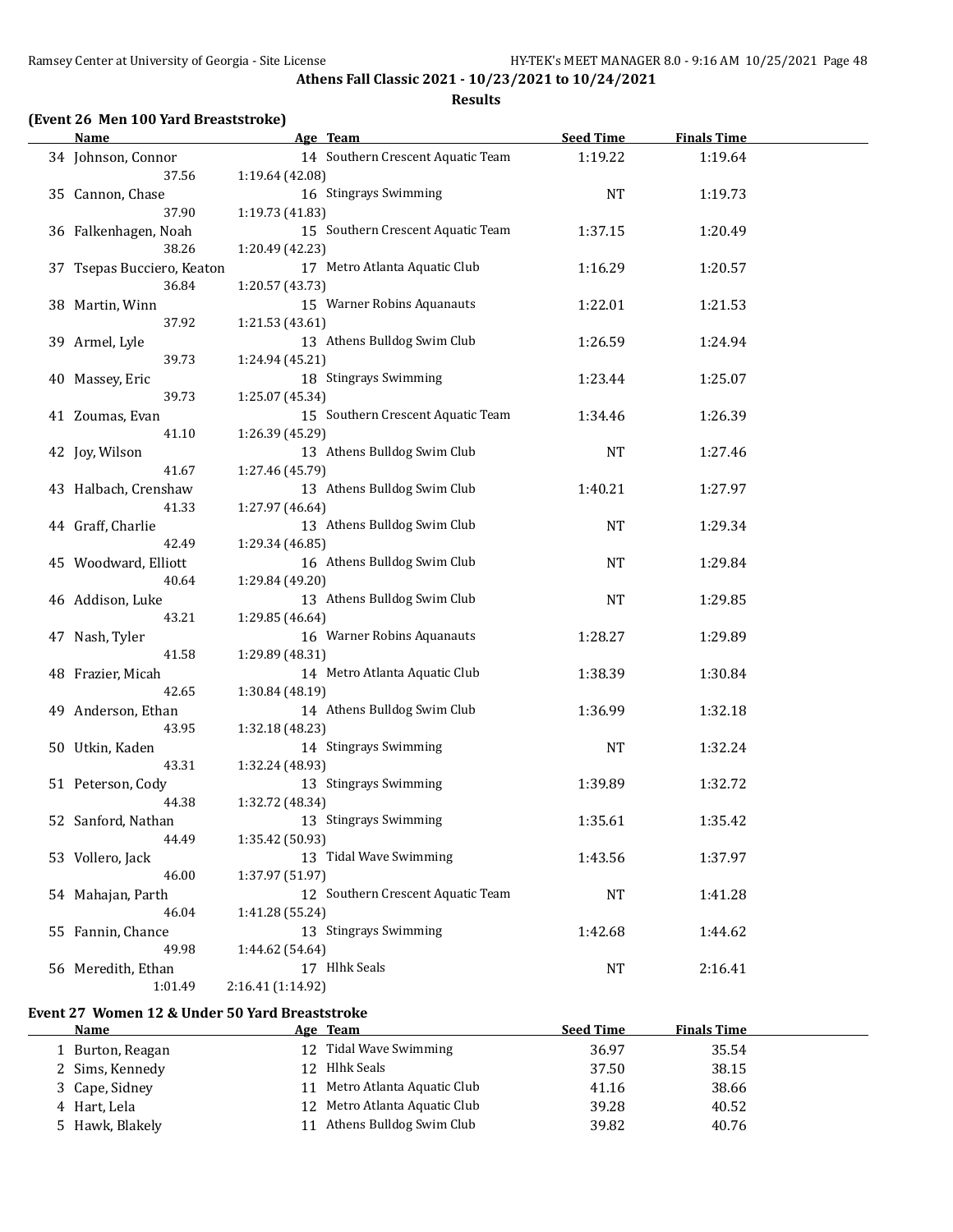#### **Results**

### **(Event 27 Women 12 & Under 50 Yard Breaststroke)**

|       | <b>Name</b>                               |    | Age Team                       | <b>Seed Time</b> | <b>Finals Time</b> |
|-------|-------------------------------------------|----|--------------------------------|------------------|--------------------|
|       | 6 Dennison, Kitty                         |    | 12 Athens Bulldog Swim Club    | 40.99            | 41.11              |
|       | 7 Parrish, Avery                          | 12 | <b>Tidal Wave Swimming</b>     | 41.15            | 41.32              |
|       | 8 Myers, Janie                            | 12 | Marietta Marlins, Inc          | 42.29            | 41.41              |
| 9.    | Huffstetler, Haley                        | 12 | Tidal Wave Swimming            | 42.32            | 42.22              |
| 10    | Harsch, Abby                              | 12 | <b>Stingrays Swimming</b>      | 40.97            | 42.50              |
|       | 11 Austin, Avery                          | 12 | <b>Tidal Wave Swimming</b>     | 42.67            | 42.89              |
|       | 12 Ash, Edie                              | 11 | Athens Bulldog Swim Club       | 44.10            | 43.71              |
| 13    | Fortson, Mallory                          | 11 | <b>Warner Robins Aquanauts</b> | 43.11            | 43.81              |
|       | 14 Randall, Mary Kate                     | 12 | <b>Stingrays Swimming</b>      | 44.59            | 44.26              |
| 15    | Goff, Lillie                              | 11 | <b>Tidal Wave Swimming</b>     | 44.69            | 44.58              |
|       | 16 McLucas, Daphne                        | 11 | Athens Bulldog Swim Club       | 46.53            | 45.14              |
| 17    | Dennison, Sage                            | 10 | Athens Bulldog Swim Club       | 46.08            | 45.37              |
|       | *18 Hess, Landry                          | 11 | Metro Atlanta Aquatic Club     | 47.82            | 45.42              |
| $*18$ | Drack, Willow                             | 11 | <b>Tidal Wave Swimming</b>     | 44.09            | 45.42              |
| 20    | Rosser, Gabby                             | 10 | Athens Bulldog Swim Club       | 53.58            | 45.81              |
|       | 21 Horne, Kyndall                         | 12 | <b>Warner Robins Aquanauts</b> | 50.77            | 46.78              |
| 22    | Bloom, Audrey                             | 11 | <b>Tidal Wave Swimming</b>     | 48.55            | 48.40              |
|       | 23 Houser, Hana                           | 11 | <b>Stingrays Swimming</b>      | 53.52            | 48.47              |
|       | 24 Lee, Abby                              | 12 | <b>Warner Robins Aquanauts</b> | <b>NT</b>        | 49.94              |
| 25    | Mundy, Jillian                            | 9. | Athens Bulldog Swim Club       | 51.86            | 50.01              |
| 26    | Zundel, Camryn                            | 10 | <b>Tidal Wave Swimming</b>     | 54.05            | 50.15              |
|       | 27 Hawes, Sara                            | 11 | Southern Crescent Aquatic Team | <b>NT</b>        | 50.16              |
| 28    | Templin, Leah                             | 10 | Athens Bulldog Swim Club       | 55.83            | 51.15              |
| 29    | Clark, Mary Kate                          | 11 | Athens Bulldog Swim Club       | 54.17            | 52.03              |
| 30    | Johnson, Lil                              | 10 | Athens Bulldog Swim Club       | 50.42            | 52.32              |
| 31    | Douris, Zarema                            | 11 | Athens Bulldog Swim Club       | 52.15            | 53.69              |
| 32    | Sauer, Ellie                              | 10 | Metro Atlanta Aquatic Club     | 56.86            | 54.79              |
| 33    | Dorman, Lane                              | 8  | Athens Bulldog Swim Club       | 56.89            | 55.35              |
|       | 34 Cochran, Lucy                          | 10 | Athens Bulldog Swim Club       | 54.64            | 55.44              |
| 35    | Tarkington, Vega                          | 12 | Metro Atlanta Aquatic Club     | <b>NT</b>        | 57.50              |
|       | 36 Grant, Addison                         | 11 | Athens Bulldog Swim Club       | NT               | 58.82              |
|       | 37 Johnson, Juliet                        | 8  | Athens Bulldog Swim Club       | <b>NT</b>        | 1:00.62            |
| 38    | Phillips, Lindy                           | 7  | Athens Bulldog Swim Club       | 1:14.00          | 1:01.97            |
|       | 39 Greene, Zoe                            | 7  | <b>Hlhk Seals</b>              | 1:16.11          | 1:02.48            |
| 40    | Freeman, Annelise                         |    | Warner Robins Aquanauts        | 1:09.44          | 1:05.63            |
|       | 41 Sauer, Sammie                          | 8  | Metro Atlanta Aquatic Club     | 1:05.45          | 1:06.28            |
|       | 42 Thompson, Enmersyn                     |    | 6 Hlhk Seals                   | 1:16.00          | 1:10.03            |
|       | 43 Adams, Kinsley                         |    | 9 Tidal Wave Swimming          | 1:25.86          | 1:24.26            |
|       | 44 Hamborg, Sarah                         |    | 8 Warner Robins Aquanauts      | 1:20.76          | 1:26.99            |
|       | --- Madison, Anna-Bella<br>One hand touch |    | 11 Hlhk Seals                  | <b>NT</b>        | DQ                 |
|       | --- Law, Alyssa                           |    | 12 Tidal Wave Swimming         | 47.00            | DQ                 |
|       | Head under for 2 or more strokes          |    |                                |                  |                    |

### **Event 28 Men 12 & Under 50 Yard Breaststroke**

| <b>Name</b> |                                                                                                                         | <b>Seed Time</b>                                                                                                                                                                 | <b>Finals Time</b> |
|-------------|-------------------------------------------------------------------------------------------------------------------------|----------------------------------------------------------------------------------------------------------------------------------------------------------------------------------|--------------------|
|             |                                                                                                                         | 36.54                                                                                                                                                                            | 36.16              |
|             |                                                                                                                         | 37.26                                                                                                                                                                            | 37.40              |
|             |                                                                                                                         | 43.63                                                                                                                                                                            | 38.33              |
|             |                                                                                                                         | 39.89                                                                                                                                                                            | 38.79              |
|             |                                                                                                                         | 39.42                                                                                                                                                                            | 38.83              |
|             |                                                                                                                         | 42.35                                                                                                                                                                            | 39.08              |
|             | 1 Karumbaiah, Nakul<br>2 Rhine, Joseph or Joey<br>3 Noh, Mike<br>4 Doss, Kaden<br>5 Avelar, Nicolas<br>6 Jollands, Raef | Age Team<br>12 Athens Bulldog Swim Club<br>12 Athens Bulldog Swim Club<br>12 Stingrays Swimming<br>12 Stingrays Swimming<br>12 Athens Bulldog Swim Club<br>11 Stingrays Swimming |                    |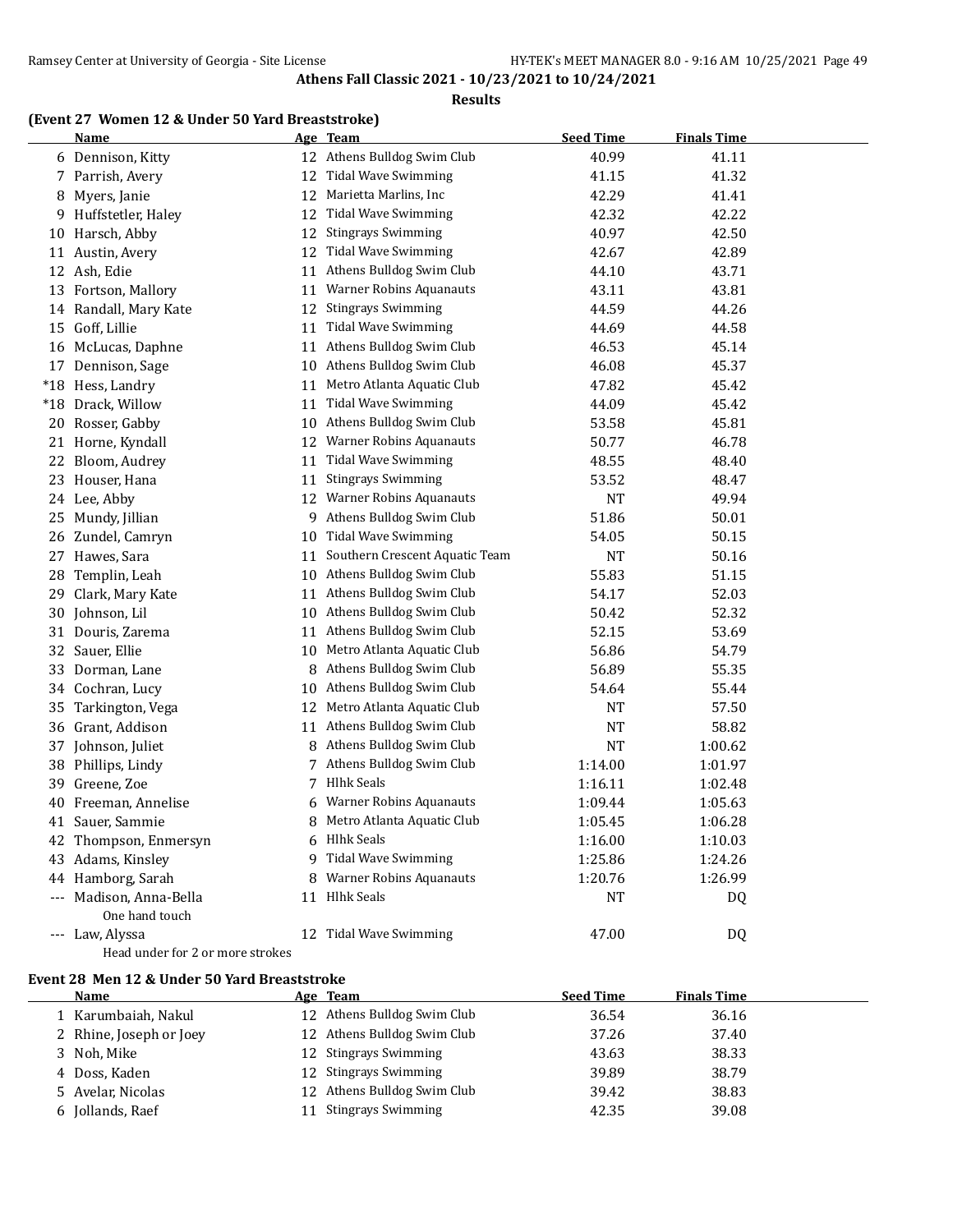#### **Results**

### **(Event 28 Men 12 & Under 50 Yard Breaststroke)**

|                     | <b>Name</b>                                                      |    | Age Team                       | <b>Seed Time</b> | <b>Finals Time</b> |  |
|---------------------|------------------------------------------------------------------|----|--------------------------------|------------------|--------------------|--|
|                     | 7 Bang, Ryan                                                     | 11 | Southern Crescent Aquatic Team | 39.83            | 39.44              |  |
| 8                   | Senoussaoui, Luca                                                | 11 | <b>Stingrays Swimming</b>      | 43.23            | 39.98              |  |
| 9                   | Coverdill, Patrick                                               | 11 | Athens Bulldog Swim Club       | 46.02            | 42.20              |  |
| 10                  | Wines, Henry                                                     | 12 | <b>Stingrays Swimming</b>      | 41.20            | 42.31              |  |
| 11                  | Huang, Hanwen                                                    | 12 | Athens Bulldog Swim Club       | <b>NT</b>        | 44.04              |  |
| 12                  | Joy, Kevin                                                       |    | 11 Athens Bulldog Swim Club    | 50.42            | 44.33              |  |
| 13                  | Putman, Brody                                                    | 11 | Athens Bulldog Swim Club       | <b>NT</b>        | 46.52              |  |
|                     | 14 Werner, David                                                 |    | 11 Athens Bulldog Swim Club    | 44.02            | 46.64              |  |
| 15                  | Dillies, Andréas                                                 | 11 | Athens Bulldog Swim Club       | 55.63            | 48.59              |  |
| 16                  | Booker, Kyle                                                     | 11 | <b>Hlhk Seals</b>              | 52.10            | 48.91              |  |
| 17                  | Artamonov, Daniil                                                | 11 | <b>Warner Robins Aquanauts</b> | 51.30            | 49.39              |  |
| 18                  | Arnold, Patrick                                                  | 10 | Southern Crescent Aquatic Team | <b>NT</b>        | 49.43              |  |
| 19                  | Price, Grady                                                     | 11 | Athens Bulldog Swim Club       | 50.22            | 49.92              |  |
| 20                  | Harrison, Ean                                                    |    | 9 Warner Robins Aquanauts      | 47.80            | 50.43              |  |
|                     | 21 Price, Sam                                                    | 9  | Athens Bulldog Swim Club       | 48.84            | 50.85              |  |
|                     | 22 Heron, Myles                                                  | 12 | <b>Hlhk Seals</b>              | 53.11            | 51.23              |  |
| 23                  | Tarkington, Sebastian                                            | 9  | Metro Atlanta Aquatic Club     | 59.97            | 52.02              |  |
|                     | 24 Kleine, Miles                                                 | 11 | <b>Stingrays Swimming</b>      | 54.51            | 52.05              |  |
| 25                  | McMaster, Nick                                                   | 10 | <b>Tidal Wave Swimming</b>     | 51.62            | 53.55              |  |
| 26                  | Hostetler, Liam                                                  | 11 | <b>Stingrays Swimming</b>      | 50.76            | 54.89              |  |
| 27                  | Hatcher, Preston                                                 | 8  | <b>Tidal Wave Swimming</b>     | 1:02.19          | 59.25              |  |
| $\qquad \qquad - -$ | Minhinnett, Finn                                                 | 11 | <b>Tidal Wave Swimming</b>     | <b>NT</b>        | DQ                 |  |
|                     | Downward butterfly kick                                          |    |                                |                  |                    |  |
| $---$               | Spradley-Mount, Reily                                            | 8  | Tidal Wave Swimming            | 1:42.74          | DQ                 |  |
|                     | <b>Alternating Kick</b>                                          |    |                                |                  |                    |  |
| $\qquad \qquad - -$ | McCoy, Christian                                                 |    | 12 Hlhk Seals                  | 1:15.09          | DQ                 |  |
|                     | Incomplete stroke cycle other than one pull followed by one kick |    |                                |                  |                    |  |
| $---$               | Stephens, James                                                  |    | 9 Tidal Wave Swimming          | 1:06.01          | DQ                 |  |
|                     | <b>Alternating Kick</b>                                          |    |                                |                  |                    |  |

#### **Event 29 Women 200 Yard Backstroke**

 $\overline{a}$ 

| Name                    | Age Team        |                                   | <b>Seed Time</b> | <b>Finals Time</b> |  |
|-------------------------|-----------------|-----------------------------------|------------------|--------------------|--|
| 1 Richardson, Jory      |                 | 16 Metro Atlanta Aquatic Club     | 2:06.37          | 2:08.31            |  |
| 30.33                   |                 | $1:03.04(32.71)$ $1:36.04(33.00)$ | 2:08.31(32.27)   |                    |  |
| 2 Bradley, Kate         |                 | 14 Marietta Marlins, Inc          | 2:06.33          | 2:11.76            |  |
| 31.12                   |                 | $1:03.94(32.82)$ $1:38.44(34.50)$ | 2:11.76 (33.32)  |                    |  |
| 3 Klinefelter, Isabella |                 | 14 Tidal Wave Swimming            | 2:06.07          | 2:12.12            |  |
| 30.92                   |                 | $1:04.63(33.71)$ $1:39.32(34.69)$ | 2:12.12 (32.80)  |                    |  |
| 4 Liem, Jeanette        |                 | 15 Stingrays Swimming             | 2:14.32          | 2:18.05            |  |
| 33.40                   |                 | $1:08.50(35.10)$ $1:43.88(35.38)$ | 2:18.05(34.17)   |                    |  |
| 5 Fortin, Ashley        |                 | 18 Stingrays Swimming             | 2:08.54          | 2:18.90            |  |
| 32.43                   |                 | $1:07.50(35.07)$ $1:43.07(35.57)$ | 2:18.90(35.83)   |                    |  |
| 6 Windham, Mia          |                 | 14 Stingrays Swimming             | 2:16.78          | 2:19.97            |  |
| 33.69                   |                 | $1:09.50(35.81)$ $1:45.04(35.54)$ | 2:19.97 (34.93)  |                    |  |
| 7 Portis, Macie         |                 | 14 Stingrays Swimming             | 2:17.89          | 2:20.05            |  |
| 33.49                   |                 | $1:09.23(35.74)$ $1:45.10(35.87)$ | 2:20.05(34.95)   |                    |  |
| 8 Conti, Gianna         |                 | 14 Stingrays Swimming             | 2:15.69          | 2:20.20            |  |
| 33.38                   |                 | $1:09.31(35.93)$ $1:44.92(35.61)$ | 2:20.20 (35.28)  |                    |  |
| 9 DiPietre, Isabelle    |                 | 16 Southern Crescent Aquatic Team | 2:24.12          | 2:21.27            |  |
| 32.77                   |                 | $1:08.18(35.41)$ $1:45.01(36.83)$ | 2:21.27 (36.26)  |                    |  |
| 10 Dillon, Ella         |                 | 14 Athens Bulldog Swim Club       | 2:22.72          | 2:23.27            |  |
| 35.08                   | 1:11.56 (36.48) | 1:47.75 (36.19)                   | 2:23.27 (35.52)  |                    |  |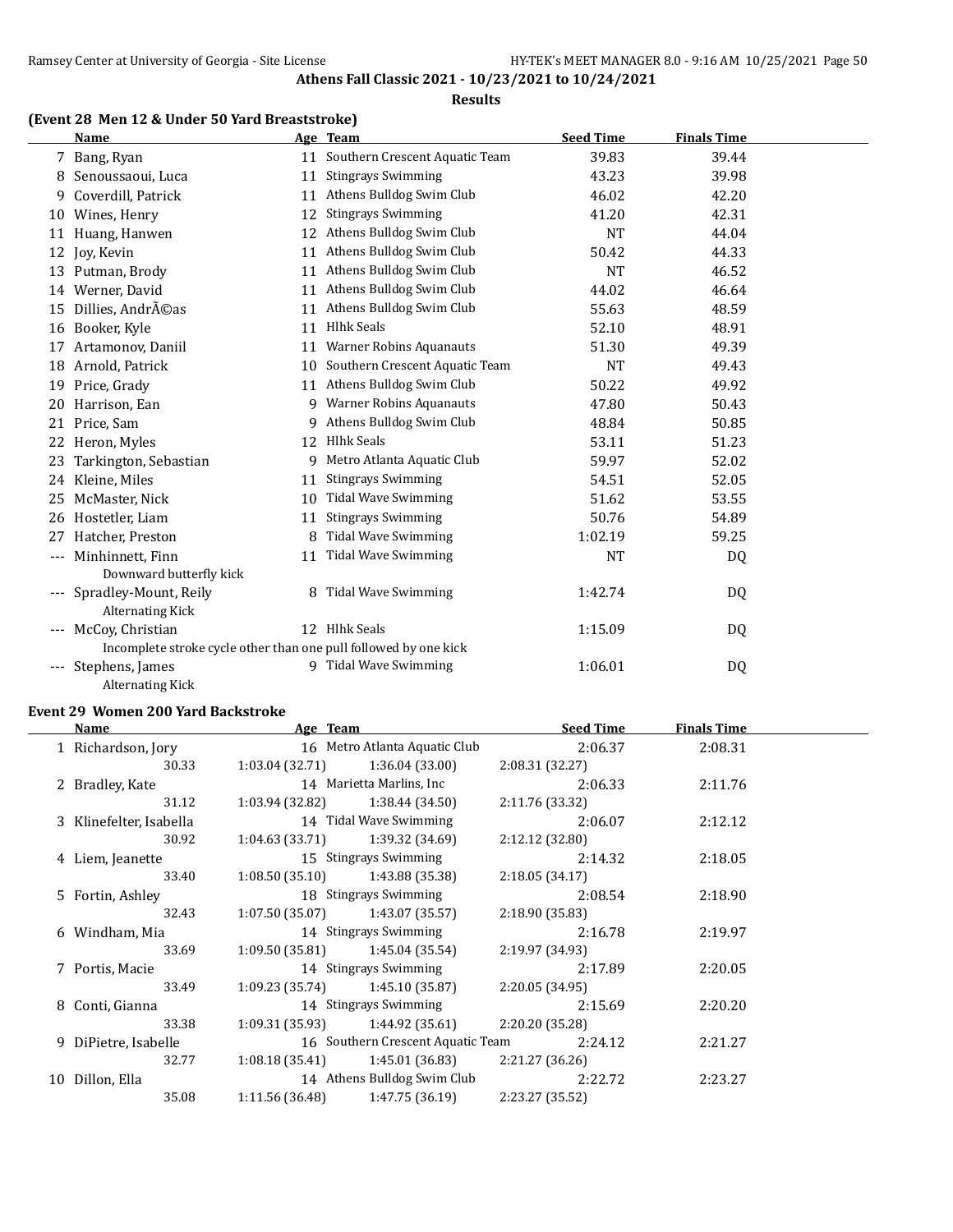#### **Results**

### **(Event 29 Women 200 Yard Backstroke)**

|       | <b>Name</b>                               | Age Team                           | <b>Seed Time</b> | <b>Finals Time</b> |  |
|-------|-------------------------------------------|------------------------------------|------------------|--------------------|--|
|       | 11 Young, Ximena                          | 14 Athens Bulldog Swim Club        | 2:22.42          | 2:24.56            |  |
|       | 35.84                                     | 1:13.56 (37.72)<br>1:50.47 (36.91) | 2:24.56 (34.09)  |                    |  |
|       | 12 Greene, Emma                           | 15 Athens Bulldog Swim Club        | 2:21.03          | 2:25.09            |  |
|       | 34.83                                     | 1:12.13(37.30)<br>1:49.64 (37.51)  | 2:25.09 (35.45)  |                    |  |
|       | 13 Ames, Molly                            | 16 Tidal Wave Swimming             | 2:22.37          | 2:26.29            |  |
|       | 34.92                                     | 1:12.28 (37.36)<br>1:50.68 (38.40) | 2:26.29 (35.61)  |                    |  |
|       | 14 Hope, Maddie                           | 17 Athens Bulldog Swim Club        | NT               | 2:27.94            |  |
|       | 35.41                                     | 1:13.04(37.63)<br>1:50.88 (37.84)  | 2:27.94 (37.06)  |                    |  |
|       | 15 He, Alethea                            | 13 Athens Bulldog Swim Club        | 2:25.01          | 2:30.50            |  |
|       | 34.87                                     | 1:14.26 (39.39)<br>1:53.32 (39.06) | 2:30.50 (37.18)  |                    |  |
|       | 16 Lee, Caroline                          | 17 Marietta Marlins, Inc           | 2:27.12          | 2:34.71            |  |
|       | 37.02                                     | 1:16.02(39.00)<br>1:55.51 (39.49)  | 2:34.71 (39.20)  |                    |  |
|       | 17 Chitalwala, Sana                       | 15 Southern Crescent Aquatic Team  | <b>NT</b>        | 2:35.32            |  |
|       | 34.82                                     | 1:13.87(39.05)<br>1:55.40 (41.53)  | 2:35.32 (39.92)  |                    |  |
|       | 18 Harding, Riley                         | 13 Athens Bulldog Swim Club        | 2:37.19          | 2:37.83            |  |
|       | 37.73                                     | 1:17.68(39.95)<br>1:57.38 (39.70)  | 2:37.83 (40.45)  |                    |  |
|       | 19 Ryan, Kyleigh                          | 15 Athens Bulldog Swim Club        | <b>NT</b>        | 2:41.12            |  |
|       | 38.25                                     | 2:00.52()                          | 2:41.12 (40.60)  |                    |  |
|       | 20 Hamborg, Allie                         | 16 Warner Robins Aquanauts         | 2:43.02          | 2:41.34            |  |
|       | 38.34                                     | 1:19.96(41.62)<br>2:01.46 (41.50)  | 2:41.34 (39.88)  |                    |  |
|       | 21 MacKenna, MC                           | 13 Metro Atlanta Aquatic Club      | 2:50.55          | 2:41.40            |  |
|       | 37.07                                     | 2:01.31 (42.07)<br>1:19.24(42.17)  | 2:41.40 (40.09)  |                    |  |
|       | 22 Yeomans, Carson                        | 13 Athens Bulldog Swim Club        | 2:57.22          | 2:41.51            |  |
|       | 37.93                                     | 1:18.95(41.02)<br>2:00.19 (41.24)  | 2:41.51 (41.32)  |                    |  |
|       | 23 Daniel, Maya                           | 16 Southern Crescent Aquatic Team  | NT               | 2:42.23            |  |
|       | 38.27                                     | 1:20.09(41.82)<br>2:02.43 (42.34)  | 2:42.23 (39.80)  |                    |  |
|       | 24 Smith, Lynnette                        | 13 Athens Bulldog Swim Club        | NT               | 2:42.65            |  |
|       | 36.19                                     | 2:42.65 (2:06.46)                  |                  |                    |  |
|       | 25 Stroud, Anna                           | 15 Southern Crescent Aquatic Team  | $\rm{NT}$        | 2:43.16            |  |
|       | 37.44                                     | 1:19.29 (41.85)<br>2:03.22 (43.93) | 2:43.16 (39.94)  |                    |  |
|       | 26 Pora, Caroline                         | 14 Tidal Wave Swimming             | 2:48.11          | 2:46.29            |  |
|       | 40.97                                     | 1:23.70 (42.73)<br>2:06.63 (42.93) | 2:46.29 (39.66)  |                    |  |
|       | 27 Gullion, Randa                         | 16 Tidal Wave Swimming             | 2:39.62          | 2:47.32            |  |
|       | 40.44                                     | 1:22.73 (42.29)<br>2:05.20 (42.47) | 2:47.32 (42.12)  |                    |  |
|       | 28 Crumblin, Chloe                        | 13 Tidal Wave Swimming             | NT               | 2:48.40            |  |
|       | 40.17                                     | 1:24.26 (44.09)<br>2:07.85 (43.59) | 2:48.40 (40.55)  |                    |  |
|       | 29 Martin, Maggie                         | 13 Tidal Wave Swimming             | 2:55.60          | 2:52.37            |  |
|       | 39.32                                     | 1:23.10 (43.78)<br>2:07.29 (44.19) | 2:52.37 (45.08)  |                    |  |
|       | 30 Obarr, Alison                          | 15 Tidal Wave Swimming             | <b>NT</b>        | 3:02.72            |  |
|       | 41.57                                     | 1:30.56 (48.99)<br>2:18.47 (47.91) | 3:02.72 (44.25)  |                    |  |
|       | 31 Hamill, Haven                          | 12 Southern Crescent Aquatic Team  | <b>NT</b>        | 3:10.63            |  |
|       | 44.78                                     | 2:22.61 (49.52)<br>1:33.09 (48.31) | 3:10.63 (48.02)  |                    |  |
|       | 32 Xiao, Rayna                            | 14 Athens Bulldog Swim Club        | <b>NT</b>        | 3:12.34            |  |
|       | 45.89                                     | 1:35.01 (49.12)<br>2:25.41 (50.40) | 3:12.34 (46.93)  |                    |  |
| $---$ | Chastain, Riley                           | 14 Tidal Wave Swimming             | <b>NT</b>        | <b>DQ</b>          |  |
|       | Delay initiating turn after past vertical |                                    |                  |                    |  |
|       | 45.19                                     | 1:38.24 (53.05)<br>2:31.45 (53.21) | DQ (48.25)       |                    |  |

#### **Event 30 Men 200 Yard Backstroke**

| <b>Name</b>        | Age Team      |                             | <b>Seed Time</b> | <b>Finals Time</b> |  |
|--------------------|---------------|-----------------------------|------------------|--------------------|--|
| Voss, Sam          |               | 16 Marietta Marlins, Inc.   | NT               | 1:58.41            |  |
| 27.94              | 58.22 (30.28) | 1:28.71 (30.49)             | 1:58.41(29.70)   |                    |  |
| 2 Kennedy, Garrett |               | 16 Athens Bulldog Swim Club | 1:56.68          | 1:58.96            |  |
| 28.31              | 58.50 (30.19) | 1:29.16(30.66)              | 1:58.96 (29.80)  |                    |  |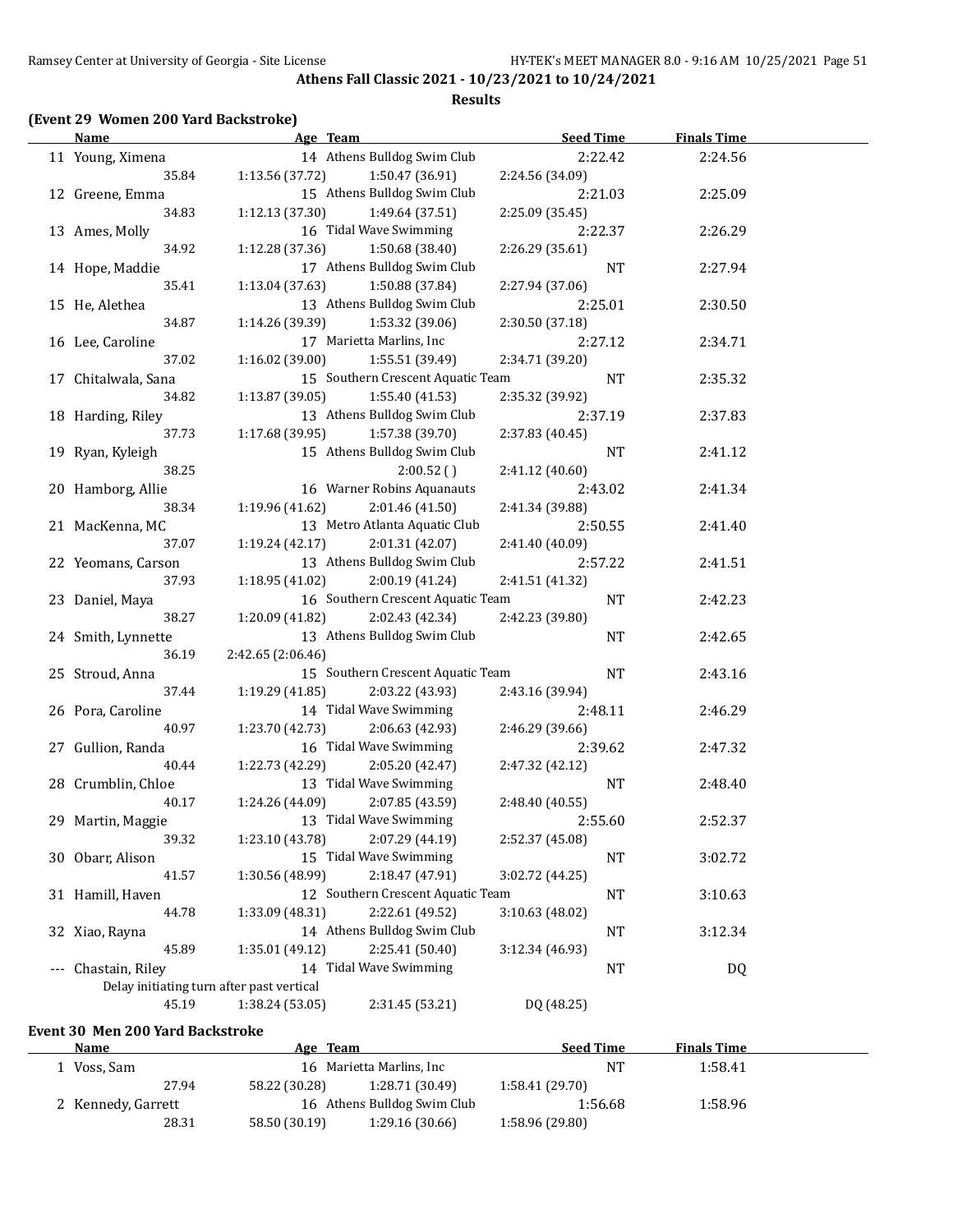#### **Results**

### **(Event 30 Men 200 Yard Backstroke)**

| <b>Name</b>           | Age Team                            | <b>Seed Time</b> | <b>Finals Time</b> |  |
|-----------------------|-------------------------------------|------------------|--------------------|--|
| 3 Fagrell, Parker     | 15 Athens Bulldog Swim Club         | 2:06.07          | 2:02.67            |  |
| 29.72                 | 1:01.01 (31.29)<br>1:32.42 (31.41)  | 2:02.67 (30.25)  |                    |  |
| 4 Peterson, Bryce     | 16 Stingrays Swimming               | 2:04.10          | 2:04.39            |  |
| 29.64                 | 1:33.01 (31.92)<br>1:01.09 (31.45)  | 2:04.39 (31.38)  |                    |  |
| 5 Hines, Will         | 17 Athens Bulldog Swim Club         | 2:07.29          | 2:04.40            |  |
| 29.47                 | 1:01.38(31.91)<br>1:33.23 (31.85)   | 2:04.40 (31.17)  |                    |  |
| 6 Cooper, Asher       | 14 UnAtt - Southern Crescent Aqua   | 2:05.56          | 2:04.46            |  |
| 29.38                 | 1:00.71 (31.33)<br>1:32.94 (32.23)  | 2:04.46 (31.52)  |                    |  |
| 7 Wilt, Carter        | 15 Southern Crescent Aquatic Team   | 2:08.26          | 2:06.89            |  |
| 29.10                 | 1:00.85(31.75)<br>1:33.97 (33.12)   | 2:06.89 (32.92)  |                    |  |
|                       | 17 Tidal Wave Swimming              |                  |                    |  |
| 8 Huff, Bentley       |                                     | 2:03.62          | 2:08.63            |  |
| 29.73                 | 1:01.97(32.24)<br>1:35.31 (33.34)   | 2:08.63 (33.32)  |                    |  |
| 9 Baer, Bennett       | 15 Tidal Wave Swimming              | 1:59.16          | 2:09.85            |  |
| 30.31                 | 1:03.21 (32.90)<br>1:36.50 (33.29)  | 2:09.85 (33.35)  |                    |  |
| 10 Borden, Jonathan   | 15 Tidal Wave Swimming              | 2:11.02          | 2:13.37            |  |
| 32.08                 | 1:05.37(33.29)<br>1:39.23 (33.86)   | 2:13.37 (34.14)  |                    |  |
| 11 Galloway, Ty       | 16 Stingrays Swimming               | 2:13.92          | 2:14.19            |  |
| 31.49                 | 1:05.76(34.27)<br>1:41.13 (35.37)   | 2:14.19 (33.06)  |                    |  |
| 12 Clark, Andrew      | 16 Tidal Wave Swimming              | 2:06.13          | 2:17.32            |  |
| 32.35                 | 1:07.75(35.40)<br>1:42.59 (34.84)   | 2:17.32 (34.73)  |                    |  |
| 13 Stephens, Jonathan | 15 Tidal Wave Swimming              | 2:33.38          | 2:19.68            |  |
| 32.69                 | 1:08.07 (35.38)<br>1:44.70 (36.63)  | 2:19.68 (34.98)  |                    |  |
| 14 Cass, Ben          | 17 Tidal Wave Swimming              | 2:14.19          | 2:21.96            |  |
| 33.86                 | 1:09.62 (35.76)<br>1:46.18 (36.56)  | 2:21.96 (35.78)  |                    |  |
| 15 Phillips, Luke     | 13 Athens Bulldog Swim Club         | 2:40.89          | 2:22.22            |  |
| 34.24                 | 1:10.97(36.73)<br>1:47.00 (36.03)   | 2:22.22 (35.22)  |                    |  |
| 16 Wright, Nate       | 17 Tidal Wave Swimming              | 2:23.92          | 2:23.74            |  |
| 34.21                 | 1:10.19 (35.98)<br>1:47.40 (37.21)  | 2:23.74 (36.34)  |                    |  |
| 17 Krosner, Zach      | 15 Athens Bulldog Swim Club         | 2:35.83          | 2:30.14            |  |
| 34.98                 | 1:12.80 (37.82)<br>1:51.85 (39.05)  | 2:30.14 (38.29)  |                    |  |
| 18 Armel, Lyle        | 13 Athens Bulldog Swim Club         | 2:40.53          |                    |  |
|                       |                                     |                  | 2:31.52            |  |
| 36.69                 | 1:16.20(39.51)<br>2:31.52 (1:15.32) |                  |                    |  |
| 19 Lynch, Jack        | 13 Southern Crescent Aquatic Team   | NT               | 2:31.58            |  |
| 35.30                 | 1:14.99 (39.69)<br>1:53.51 (38.52)  | 2:31.58 (38.07)  |                    |  |
| 20 Kirkley, River     | 14 Athens Bulldog Swim Club         | <b>NT</b>        | 2:35.80            |  |
| 37.81                 | 1:16.99(39.18)<br>1:56.76 (39.77)   | 2:35.80 (39.04)  |                    |  |
| 21 Hall, William      | 14 Athens Bulldog Swim Club         | 2:47.24          | 2:38.12            |  |
| 37.40                 | 1:17.26 (39.86)<br>1:59.99 (42.73)  | 2:38.12 (38.13)  |                    |  |
| 22 Woodward, Elliott  | 16 Athens Bulldog Swim Club         | NT               | 2:38.69            |  |
| 35.50                 | 1:14.92 (39.42)<br>1:56.92 (42.00)  | 2:38.69 (41.77)  |                    |  |
| 23 Addison, Luke      | 13 Athens Bulldog Swim Club         | NT               | 2:41.32            |  |
| 39.80                 | 2:03.25 (41.03)<br>1:22.22 (42.42)  | 2:41.32 (38.07)  |                    |  |
| 24 Halbach, Crenshaw  | 13 Athens Bulldog Swim Club         | 2:46.49          | 2:41.56            |  |
| 38.83                 | 2:01.88 (41.26)<br>1:20.62 (41.79)  | 2:41.56 (39.68)  |                    |  |
| 25 Hamilton, Brady    | 14 Stingrays Swimming               | NT               | 2:42.49            |  |
| 39.34                 | 2:02.59 (41.12)<br>1:21.47 (42.13)  | 2:42.49 (39.90)  |                    |  |
| 26 Joy, Wilson        | 13 Athens Bulldog Swim Club         | NT               | 2:43.25            |  |
| 40.06                 | 2:03.42 (42.86)<br>1:20.56 (40.50)  | 2:43.25 (39.83)  |                    |  |
| 27 Kannan, Shaan      | 14 Athens Bulldog Swim Club         | 3:09.76          | 2:48.04            |  |
| 39.66                 | 2:06.38 (44.12)<br>1:22.26 (42.60)  | 2:48.04 (41.66)  |                    |  |
| 28 Utkin, Kaden       | 14 Stingrays Swimming               | 2:57.11          | 2:53.15            |  |
| 41.11                 | 1:25.97 (44.86)<br>2:11.91 (45.94)  | 2:53.15 (41.24)  |                    |  |
|                       |                                     |                  |                    |  |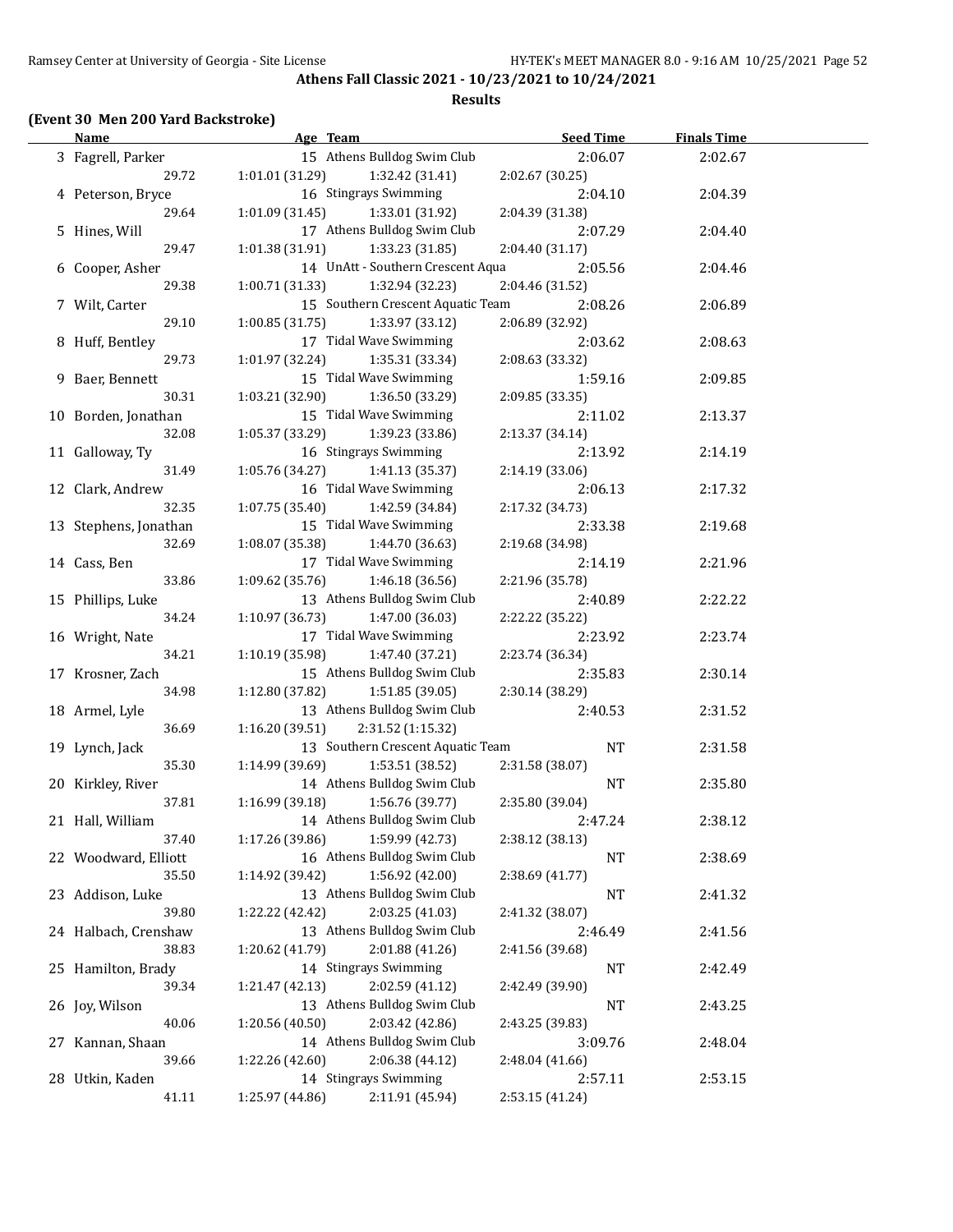**Results**

|    | (Event 30 Men 200 Yard Backstroke)<br>Name    |                 | Age Team                      | <b>Seed Time</b> | <b>Finals Time</b> |  |
|----|-----------------------------------------------|-----------------|-------------------------------|------------------|--------------------|--|
|    | --- Vollero, Jack                             |                 | 13 Tidal Wave Swimming        | <b>NT</b>        | DQ                 |  |
|    | Delay initiating turn after past vertical     |                 |                               |                  |                    |  |
|    | 39.37                                         | 1:21.87 (42.50) | 2:06.35 (44.48)               | DQ (43.12)       |                    |  |
|    | Event 31 Women 12 & Under 100 Yard Backstroke |                 |                               |                  |                    |  |
|    | <u>Name</u>                                   |                 | Age Team                      | <b>Seed Time</b> | <b>Finals Time</b> |  |
|    | 1 Rimmer, Mary-Claire                         |                 | 12 Tidal Wave Swimming        | 1:20.79          | 1:10.34            |  |
|    | 34.22                                         | 1:10.34 (36.12) |                               |                  |                    |  |
|    | 2 Burton, Reagan                              |                 | 12 Tidal Wave Swimming        | 1:15.93          | 1:10.43            |  |
|    | 34.75                                         | 1:10.43 (35.68) |                               |                  |                    |  |
|    | 3 Huffstetler, Haley                          |                 | 12 Tidal Wave Swimming        | 1:11.75          | 1:10.63            |  |
|    | 34.01                                         | 1:10.63 (36.62) |                               |                  |                    |  |
|    | 4 Zellner, Zoey                               |                 | 11 Athens Bulldog Swim Club   | 1:20.03          | 1:13.53            |  |
|    | 35.00                                         | 1:13.53 (38.53) |                               |                  |                    |  |
| 5. | Hodgins, Addison                              |                 | 12 Stingrays Swimming         | 1:13.25          | 1:14.02            |  |
|    | 36.25                                         | 1:14.02 (37.77) |                               |                  |                    |  |
|    | 6 Harsch, Abby                                |                 | 12 Stingrays Swimming         | 1:13.01          | 1:14.21            |  |
|    | 36.49                                         | 1:14.21 (37.72) |                               |                  |                    |  |
|    | Myers, Janie                                  |                 | 12 Marietta Marlins, Inc      | 1:14.70          | 1:16.67            |  |
|    | 36.63                                         | 1:16.67 (40.04) |                               |                  |                    |  |
|    | 8 Parrish, Avery                              |                 | 12 Tidal Wave Swimming        | 1:21.82          | 1:18.68            |  |
|    | 38.65                                         | 1:18.68 (40.03) |                               |                  |                    |  |
|    | 9 McCullough, Samantha                        |                 | 12 Athens Bulldog Swim Club   | 1:29.26          | 1:19.69            |  |
|    | 39.48                                         | 1:19.69 (40.21) |                               |                  |                    |  |
|    | 10 Goff, Lillie                               |                 | 11 Tidal Wave Swimming        | 1:25.37          | 1:19.90            |  |
|    | 38.89                                         | 1:19.90 (41.01) |                               |                  |                    |  |
|    | 11 Austin, Avery                              |                 | 12 Tidal Wave Swimming        | 1:19.66          | 1:20.56            |  |
|    | 12 Cain, Haylee                               |                 | 12 Athens Bulldog Swim Club   | NT               | 1:21.03            |  |
|    | 37.91                                         | 1:21.03 (43.12) |                               |                  |                    |  |
|    | 13 Fortson, Mallory                           |                 | 11 Warner Robins Aquanauts    | 1:22.23          | 1:21.10            |  |
|    | 39.41                                         | 1:21.10 (41.69) |                               |                  |                    |  |
|    | 14 Tomlinson, Bailey<br>39.89                 | 1:22.50 (42.61) | 11 Athens Bulldog Swim Club   | 1:33.59          | 1:22.50            |  |
|    | 15 Randall, Mary Kate                         |                 | 12 Stingrays Swimming         | 1:21.55          | 1:22.86            |  |
|    | 39.64                                         | 1:22.86 (43.22) |                               |                  |                    |  |
|    | 16 Ash, Edie                                  |                 | 11 Athens Bulldog Swim Club   | 1:39.39          | 1:23.19            |  |
|    | 39.33                                         | 1:23.19 (43.86) |                               |                  |                    |  |
|    | 17 McLucas, Daphne                            |                 | 11 Athens Bulldog Swim Club   | NT               | 1:24.87            |  |
|    | 40.44                                         | 1:24.87 (44.43) |                               |                  |                    |  |
|    | 18 Hawk, Blakely                              |                 | 11 Athens Bulldog Swim Club   | <b>NT</b>        | 1:27.81            |  |
|    | 42.87                                         | 1:27.81 (44.94) |                               |                  |                    |  |
|    | 19 Law, Alyssa                                |                 | 12 Tidal Wave Swimming        | NT               | 1:29.91            |  |
|    | 43.12                                         | 1:29.91 (46.79) |                               |                  |                    |  |
|    | 20 Bahr, Sima                                 |                 | 10 Athens Bulldog Swim Club   | <b>NT</b>        | 1:31.01            |  |
|    | 43.71                                         | 1:31.01 (47.30) |                               |                  |                    |  |
|    | 21 Sauer, Ellie                               |                 | 10 Metro Atlanta Aquatic Club | 1:51.64          | 1:31.39            |  |
|    | 43.39                                         | 1:31.39 (48.00) |                               |                  |                    |  |
|    | 22 Drack, Willow                              |                 | 11 Tidal Wave Swimming        | <b>NT</b>        | 1:35.24            |  |
|    | 46.10                                         | 1:35.24 (49.14) |                               |                  |                    |  |
|    | 23 Bloom, Audrey                              |                 | 11 Tidal Wave Swimming        | <b>NT</b>        | 1:35.80            |  |
|    | 45.50                                         | 1:35.80 (50.30) |                               |                  |                    |  |
|    | 24 Dennison, Sage                             |                 | 10 Athens Bulldog Swim Club   | 1:50.30          | 1:36.34            |  |
|    | 46.23                                         | 1:36.34 (50.11) |                               |                  |                    |  |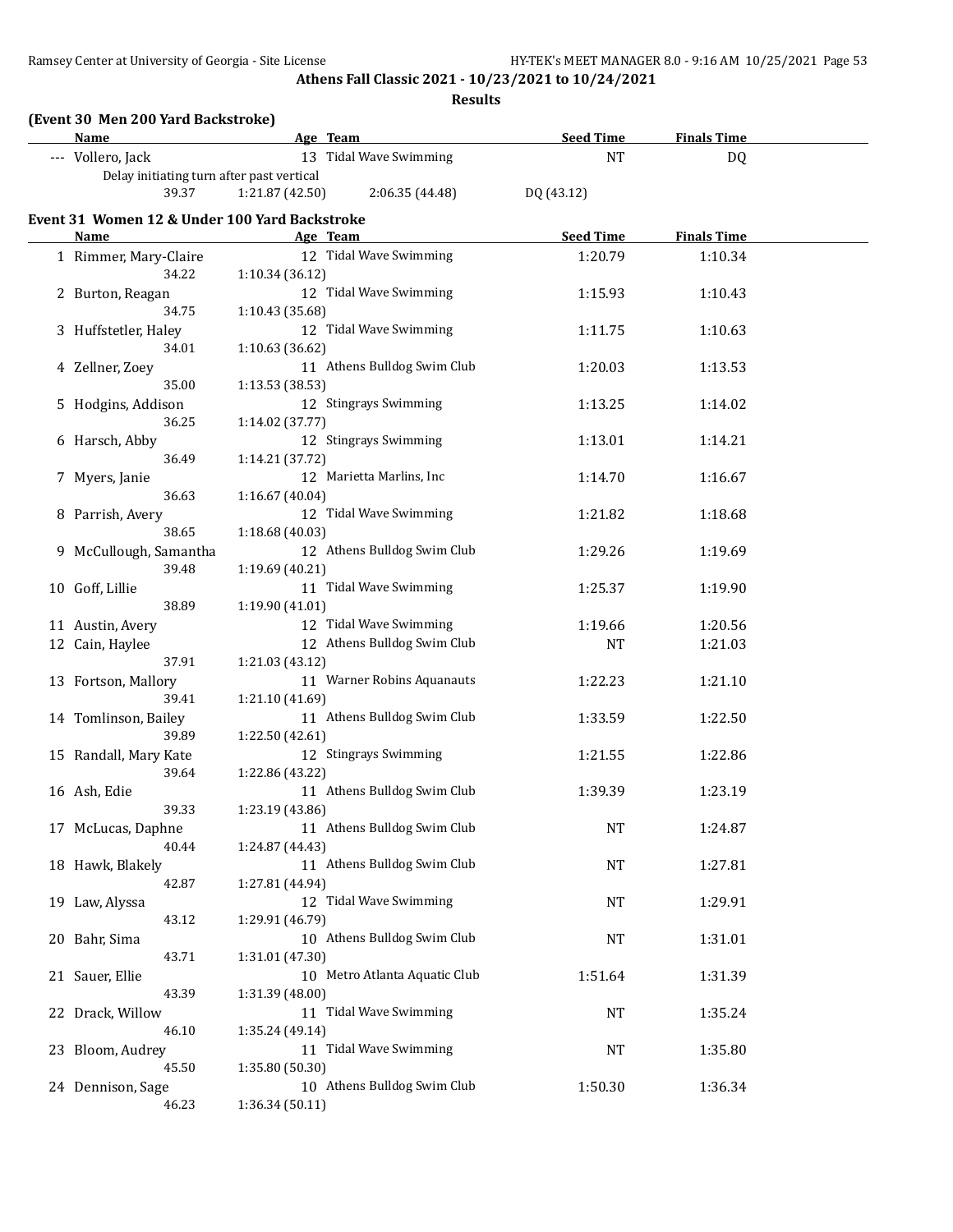#### **Results**

### **(Event 31 Women 12 & Under 100 Yard Backstroke)**

| <b>Name</b>                               | Age Team                      | <b>Seed Time</b> | <b>Finals Time</b> |  |
|-------------------------------------------|-------------------------------|------------------|--------------------|--|
| 25 Yeomans, Raleigh                       | 10 Athens Bulldog Swim Club   | 1:50.34          | 1:38.15            |  |
| 44.95                                     | 1:38.15 (53.20)               |                  |                    |  |
| 26 Tarkington, Vega                       | 12 Metro Atlanta Aquatic Club | 1:53.82          | 1:38.96            |  |
| 48.17                                     | 1:38.96 (50.79)               |                  |                    |  |
| 27 Zundel, Camryn                         | 10 Tidal Wave Swimming        | 1:55.59          | 1:46.05            |  |
| 50.98                                     | 1:46.05 (55.07)               |                  |                    |  |
| 28 Horne, Kyndall                         | 12 Warner Robins Aquanauts    | 1:49.39          | 1:46.07            |  |
| 29 Douris, Zarema                         | 11 Athens Bulldog Swim Club   | <b>NT</b>        | 1:59.66            |  |
| 54.31                                     | 1:59.66 (1:05.35)             |                  |                    |  |
| 30 Madison, Anna-Bella                    | 11 Hlhk Seals                 | <b>NT</b>        | 2:02.96            |  |
| 1:00.09                                   | 2:02.96 (1:02.87)             |                  |                    |  |
| 31 Johnson, Juliet                        | 8 Athens Bulldog Swim Club    | <b>NT</b>        | 2:03.06            |  |
| 59.91                                     | 2:03.06 (1:03.15)             |                  |                    |  |
| 32 Meadows, Avery                         | 11 Metro Atlanta Aquatic Club | <b>NT</b>        | 2:09.25            |  |
| 1:02.69                                   | 2:09.25 (1:06.56)             |                  |                    |  |
| 33 Watson, Praylynn                       | 7 Metro Atlanta Aquatic Club  | <b>NT</b>        | 2:15.15            |  |
| 1:02.46                                   | 2:15.15 (1:12.69)             |                  |                    |  |
| 34 Phillips, Lindy                        | 7 Athens Bulldog Swim Club    | <b>NT</b>        | 2:16.94            |  |
| 1:08.22                                   | 2:16.94 (1:08.72)             |                  |                    |  |
| 35 Adams, Kinsley                         | 9 Tidal Wave Swimming         | 2:31.66          | 2:23.06            |  |
| 1:07.39                                   | 2:23.06 (1:15.67)             |                  |                    |  |
| 36 Thompson, Enmersyn                     | 6 Hlhk Seals                  | <b>NT</b>        | 2:27.41            |  |
| 1:12.48                                   | 2:27.41 (1:14.93)             |                  |                    |  |
| --- Greene, Zoe                           | 7 Hlhk Seals                  | <b>NT</b>        | DQ                 |  |
| Delay initiating turn after past vertical |                               |                  |                    |  |
| 59.12                                     | DQ (1:00.94)                  |                  |                    |  |
| --- Houser, Hana                          | 11 Stingrays Swimming         | <b>NT</b>        | DQ                 |  |
| Multiple strokes past vertical at turn    |                               |                  |                    |  |
| 45.43                                     | DQ (49.66)                    |                  |                    |  |
| Templin, Leah                             | 10 Athens Bulldog Swim Club   | 1:39.26          | DQ                 |  |
| Delay initiating arm pull at turn         |                               |                  |                    |  |
| 44.32                                     | DQ (47.70)                    |                  |                    |  |

### **Event 32 Men 12 & Under 100 Yard Backstroke**

| Name                 | Age Team                          | <b>Seed Time</b> | <b>Finals Time</b> |  |
|----------------------|-----------------------------------|------------------|--------------------|--|
| 1 Trotter, Torin     | 12 Athens Bulldog Swim Club       | 1:08.91          | 1:05.56            |  |
| 32.22                | 1:05.56(33.34)                    |                  |                    |  |
| 2 Bahr, Kipras       | 12 Athens Bulldog Swim Club       | <b>NT</b>        | 1:09.82            |  |
| 34.26                | 1:09.82(35.56)                    |                  |                    |  |
| 3 Karumbaiah, Vidur  | 11 Athens Bulldog Swim Club       | 1:15.71          | 1:10.46            |  |
| 34.04                | 1:10.46 (36.42)                   |                  |                    |  |
| 4 Coverdill, Patrick | 11 Athens Bulldog Swim Club       | 1:20.67          | 1:12.56            |  |
| 35.33                | 1:12.56(37.23)                    |                  |                    |  |
| 5 Jollands, Raef     | <b>Stingrays Swimming</b><br>11   | 1:15.74          | 1:13.46            |  |
| 35.65                | 1:13.46 (37.81)                   |                  |                    |  |
| 6 Bang, Ryan         | 11 Southern Crescent Aquatic Team | 1:22.02          | 1:13.52            |  |
| 35.91                | 1:13.52(37.61)                    |                  |                    |  |
| 7 Sauer, Will        | Metro Atlanta Aquatic Club<br>12  | 1:15.68          | 1:13.67            |  |
| 35.78                | 1:13.67 (37.89)                   |                  |                    |  |
| Payne, Kingston<br>8 | Metro Atlanta Aquatic Club<br>11  | 1:14.45          | 1:15.06            |  |
| 36.45                | 1:15.06(38.61)                    |                  |                    |  |
| 9 Noh, Mike          | 12 Stingrays Swimming             | 1:28.04          | 1:22.56            |  |
| 41.01                | 1:22.56(41.55)                    |                  |                    |  |
|                      |                                   |                  |                    |  |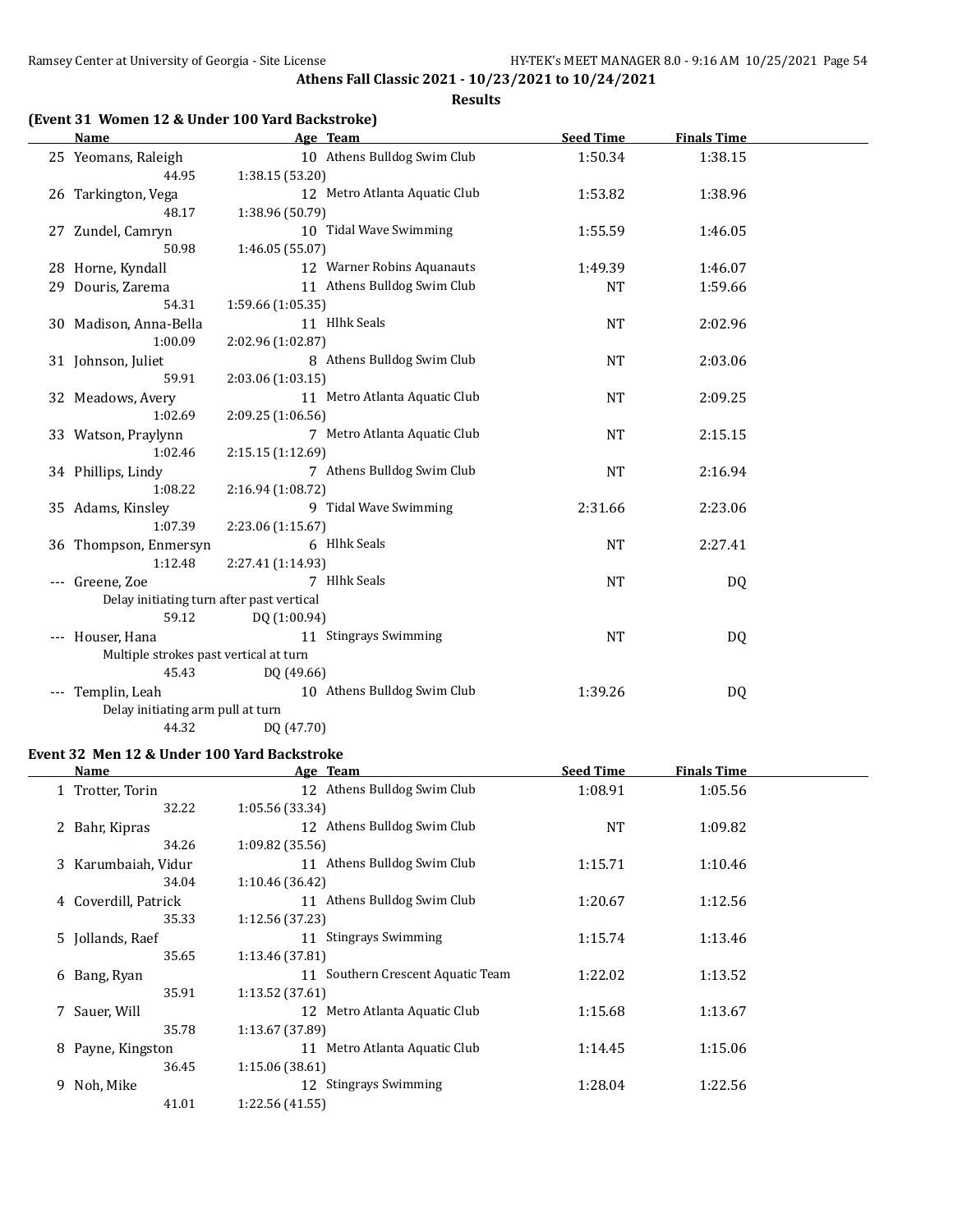#### **Results**

### **(Event 32 Men 12 & Under 100 Yard Backstroke)**

| <b>Name</b>                                | Age Team                                     | <b>Seed Time</b> | <b>Finals Time</b> |  |
|--------------------------------------------|----------------------------------------------|------------------|--------------------|--|
| 10 Werner, David                           | 11 Athens Bulldog Swim Club                  | 1:35.31          | 1:23.80            |  |
| 40.02                                      | 1:23.80 (43.78)                              |                  |                    |  |
| 11 Harrison, Ean                           | 9 Warner Robins Aquanauts                    | 1:25.34          | 1:27.06            |  |
| 41.83                                      | 1:27.06 (45.23)                              |                  |                    |  |
| 12 Mahajan, Parth                          | 12 Southern Crescent Aquatic Team            | <b>NT</b>        | 1:27.13            |  |
| 1:35.87                                    | 1:27.13()                                    |                  |                    |  |
| 13 Putman, Brody                           | 11 Athens Bulldog Swim Club                  | <b>NT</b>        | 1:27.18            |  |
| 42.32                                      | 1:27.18 (44.86)                              |                  |                    |  |
| 14 Joy, Kevin                              | 11 Athens Bulldog Swim Club                  | <b>NT</b>        | 1:28.20            |  |
| 41.66                                      | 1:28.20 (46.54)                              |                  |                    |  |
| *15 Booker, Kyle                           | 11 Hlhk Seals                                | 1:36.74          | 1:35.57            |  |
| 46.18                                      | 1:35.57 (49.39)                              |                  |                    |  |
| *15 Price, Sam                             | 9 Athens Bulldog Swim Club                   | <b>NT</b>        | 1:35.57            |  |
| 45.31                                      | 1:35.57 (50.26)                              |                  |                    |  |
| 17 McMaster, Nick                          | 10 Tidal Wave Swimming                       | 1:37.39          | 1:37.80            |  |
| 48.51                                      | 1:37.80 (49.29)                              |                  |                    |  |
| 18 Price, Grady                            | 11 Athens Bulldog Swim Club                  | <b>NT</b>        | 1:39.46            |  |
| 47.98                                      | 1:39.46 (51.48)                              |                  |                    |  |
| 19 Weldon, Caz                             | 10 Athens Bulldog Swim Club                  | NT               | 1:42.93            |  |
| 20 McCullough, Nolan                       | 10 Athens Bulldog Swim Club                  | <b>NT</b>        | 1:48.86            |  |
| 53.30                                      | 1:48.86 (55.56)                              |                  |                    |  |
| 21 Minhinnett, Finn                        | 11 Tidal Wave Swimming                       | NT               | 1:48.92            |  |
| 54.82                                      | 1:48.92 (54.10)                              |                  |                    |  |
| 22 Miller-Dotson, Kyle                     | 8 Metro Atlanta Aquatic Club                 | <b>NT</b>        | 1:52.91            |  |
| 52.88                                      | 1:52.91 (1:00.03)<br>12 Hlhk Seals           | <b>NT</b>        |                    |  |
| 23 Heron, Myles                            | 9 Tidal Wave Swimming                        |                  | 1:57.38            |  |
| 24 Stephens, James                         | 12 Hlhk Seals                                | 2:14.24          | 2:03.72            |  |
| 25 McCoy, Christian<br>26 Dillies, Andréas | 11 Athens Bulldog Swim Club                  | 2:30.48          | 2:05.38            |  |
|                                            | 8 Tidal Wave Swimming                        | <b>NT</b>        | 2:35.88            |  |
| --- Hatcher, Preston                       | Delay initiating turn after past vertical    | 2:14.87          | DQ                 |  |
| 49.38                                      | DQ (50.90)                                   |                  |                    |  |
| --- Hostetler, Liam                        | 11 Stingrays Swimming                        | <b>NT</b>        | DQ                 |  |
|                                            | Completely submerged prior to turn or finish |                  |                    |  |
| 49.12                                      | DQ (50.75)                                   |                  |                    |  |
| --- Kleine, Miles                          | 11 Stingrays Swimming                        | <b>NT</b>        | <b>DQ</b>          |  |
|                                            | Delay initiating turn after past vertical    |                  |                    |  |
| 46.95                                      | DQ (49.46)                                   |                  |                    |  |

#### **Event 33 Women 200 Yard IM**

| <b>Name</b>             | Age Team        |                               | <b>Seed Time</b> | <b>Finals Time</b> |  |
|-------------------------|-----------------|-------------------------------|------------------|--------------------|--|
| 1 Klinefelter, Isabella |                 | 14 Tidal Wave Swimming        | 2:12.78          | 2:14.96            |  |
| 28.95                   | 1:03.68 (34.73) | 1:44.58 (40.90)               | 2:14.96 (30.38)  |                    |  |
| 2 Windham, Lilly        |                 | <b>Stingrays Swimming</b>     | 2:11.04          | 2:17.41            |  |
| 29.34                   | 1:04.46 (35.12) | 1:46.00 (41.54)               | 2:17.41 (31.41)  |                    |  |
| 3 Liem, Jeanette        |                 | 15 Stingrays Swimming         | 2:17.65          | 2:19.18            |  |
| 30.29                   | 1:06.25(35.96)  | 1:47.00 (40.75)               | 2:19.18 (32.18)  |                    |  |
| 4 Tell, Greta           |                 | 15 Metro Atlanta Aquatic Club | 2:20.41          | 2:20.02            |  |
| 28.72                   | 1:05.69(36.97)  | 1:48.08 (42.39)               | 2:20.02 (31.94)  |                    |  |
| 5 Halbach, Ansley       |                 | 16 Athens Bulldog Swim Club   | 2:17.77          | 2:20.36            |  |
| 29.94                   | 1:04.96 (35.02) | 1:47.81 (42.85)               | 2:20.36 (32.55)  |                    |  |
| 6 Conti, Gianna         |                 | 14 Stingrays Swimming         | 2:14.73          | 2:20.58            |  |
| 30.42                   | 1:06.59(36.17)  | 1:49.00 (42.41)               | 2:20.58 (31.58)  |                    |  |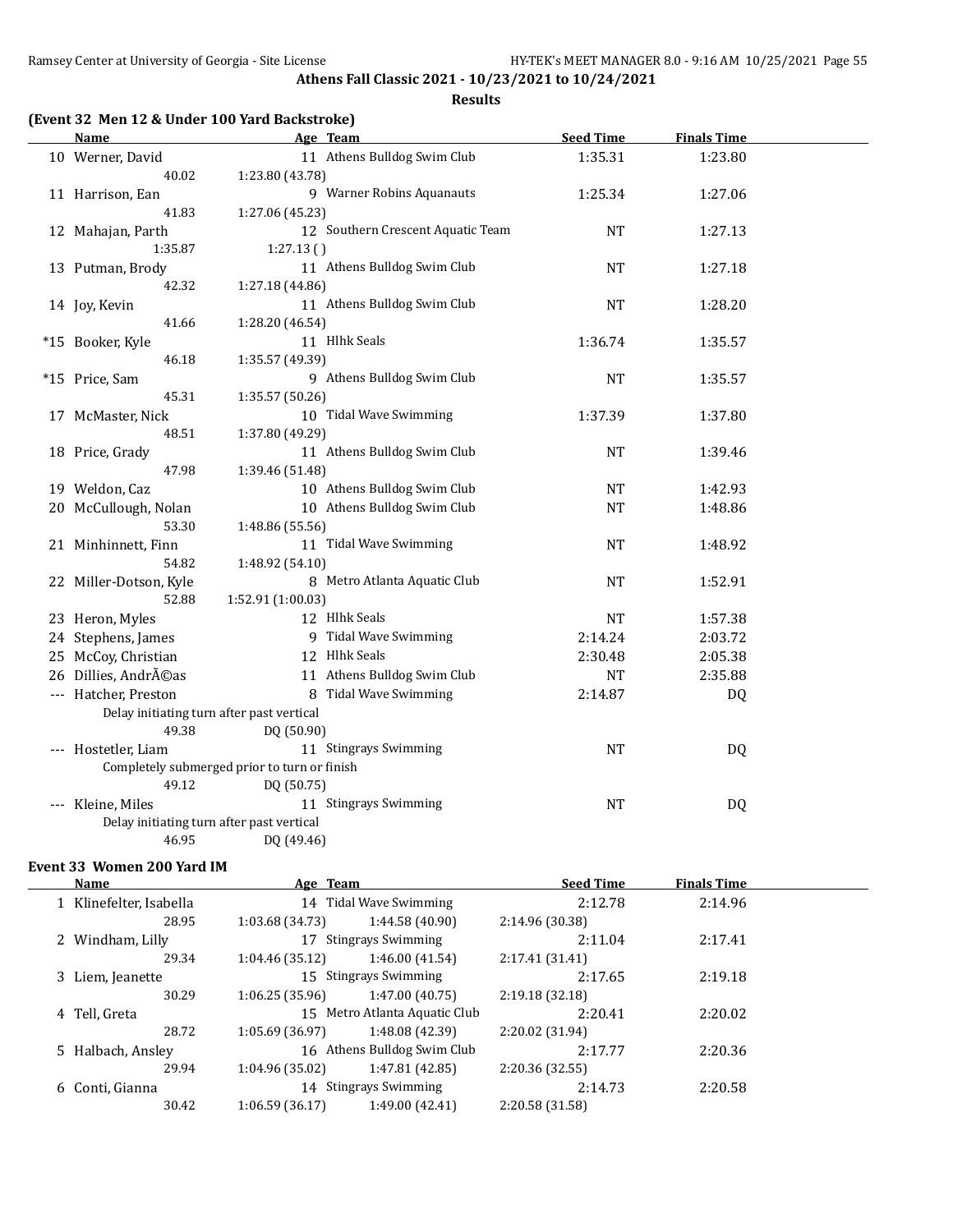## **(Event 33 Women 200 Yard IM)**

| <u>Name</u>           | Age Team                           | <b>Seed Time</b> | <b>Finals Time</b> |  |
|-----------------------|------------------------------------|------------------|--------------------|--|
| 7 Windham, Mia        | 14 Stingrays Swimming              | 2:19.76          | 2:20.91            |  |
| 32.99                 | 1:07.60(34.61)<br>1:49.73 (42.13)  | 2:20.91 (31.18)  |                    |  |
| 8 Fortin, Ashley      | 18 Stingrays Swimming              | 2:11.87          | 2:21.33            |  |
| 31.97                 | 1:06.44(34.47)<br>1:48.16 (41.72)  | 2:21.33 (33.17)  |                    |  |
| 9 Fannin, Mattie      | 16 Stingrays Swimming              | 2:15.27          | 2:21.34            |  |
| 30.80                 | 1:09.94(39.14)<br>1:48.53 (38.59)  | 2:21.34 (32.81)  |                    |  |
| 10 Ashburn, Kendall   | 15 Stingrays Swimming              | 2:22.16          | 2:21.93            |  |
| 31.80                 | 1:07.09 (35.29)<br>1:50.00 (42.91) | 2:21.93 (31.93)  |                    |  |
| 11 McKenley, Olivia   | 16 Metro Atlanta Aquatic Club      | 2:21.59          | 2:22.14            |  |
| 30.74                 | 1:08.05(37.31)<br>1:50.74 (42.69)  | 2:22.14 (31.40)  |                    |  |
| 12 King, Pilar        | 13 Hlhk Seals                      | 2:27.09          | 2:22.57            |  |
| 32.45                 | 1:09.13 (36.68)<br>1:52.05 (42.92) | 2:22.57 (30.52)  |                    |  |
| 13 Zackary, Trinity   | 14 Hlhk Seals                      | 2:23.06          | 2:23.37            |  |
| 31.28                 | 1:07.86 (36.58)<br>1:51.05 (43.19) | 2:23.37 (32.32)  |                    |  |
| 14 Avelar, Nicole     | 15 Athens Bulldog Swim Club        | 2:18.77          | 2:23.75            |  |
| 30.11                 | 1:06.51(36.40)<br>1:47.63 (41.12)  | 2:23.75 (36.12)  |                    |  |
| *15 Portis, Macie     | 14 Stingrays Swimming              | 2:18.04          | 2:25.73            |  |
| 31.25                 | 1:09.70 (38.45)<br>1:54.13 (44.43) | 2:25.73 (31.60)  |                    |  |
| *15 Walsh, Kelci      | 14 Marietta Marlins, Inc           |                  | 2:25.73            |  |
|                       |                                    | 2:17.69          |                    |  |
| 32.59                 | 1:09.80 (37.21)<br>1:52.88 (43.08) | 2:25.73 (32.85)  |                    |  |
| 17 Barnick, Hope      | 18 Stingrays Swimming              | 2:18.62          | 2:26.08            |  |
| 31.53                 | 1:09.46 (37.93)<br>1:52.59 (43.13) | 2:26.08 (33.49)  |                    |  |
| 18 Kornegay, Ava      | 13 Stingrays Swimming              | 2:22.71          | 2:26.73            |  |
| 33.69                 | 1:13.79(40.10)<br>1:53.81 (40.02)  | 2:26.73 (32.92)  |                    |  |
| 19 Wright, Kayla      | 15 Tidal Wave Swimming             | 2:21.84          | 2:27.12            |  |
| 31.10                 | 1:08.91(37.81)<br>1:55.51 (46.60)  | 2:27.12 (31.61)  |                    |  |
| 20 DiPietre, Isabelle | 16 Southern Crescent Aquatic Team  | 2:30.84          | 2:27.99            |  |
| 32.82                 | 1:09.10(36.28)<br>1:55.19 (46.09)  | 2:27.99 (32.80)  |                    |  |
| 21 Ames, Molly        | 16 Tidal Wave Swimming             | 2:30.56          | 2:28.60            |  |
| 32.75                 | 1:10.63(37.88)<br>1:56.25 (45.62)  | 2:28.60 (32.35)  |                    |  |
| 22 Snow, Ella         | 14 Warner Robins Aquanauts         | 2:30.37          | 2:29.07            |  |
| 31.67                 | 1:11.27(39.60)<br>1:56.31(45.04)   | 2:29.07 (32.76)  |                    |  |
| 23 Cain, Makaylee     | 16 Athens Bulldog Swim Club        | NT               | 2:29.10            |  |
| 31.68                 | 1:11.88(40.20)<br>1:55.74 (43.86)  | 2:29.10 (33.36)  |                    |  |
| 24 Santos, Amelia     | 16 Southern Crescent Aquatic Team  | 2:29.25          | 2:29.79            |  |
| 32.38                 | 1:56.50 (47.09)<br>1:09.41(37.03)  | 2:29.79 (33.29)  |                    |  |
| 25 Kennedy, Alice     | 17 Athens Bulldog Swim Club        | 2:26.78          | 2:30.19            |  |
| 31.94                 | 1:09.67 (37.73)<br>1:56.26 (46.59) | 2:30.19 (33.93)  |                    |  |
| 26 Ashburn, Karley    | 16 Southern Crescent Aquatic Team  | 2:41.94          | 2:30.47            |  |
| 31.12                 | 1:09.43 (38.31)<br>1:56.45 (47.02) | 2:30.47 (34.02)  |                    |  |
| 27 Bates, Martha      | 13 Athens Bulldog Swim Club        | 2:20.42          | 2:33.52            |  |
| 33.72                 | 1:57.39 (44.38)<br>1:13.01 (39.29) | 2:33.52 (36.13)  |                    |  |
| 28 Gutierrez, Addy    | 14 Southern Crescent Aquatic Team  | 2:36.96          | 2:36.56            |  |
| 33.76                 | 1:59.88 (46.05)<br>1:13.83 (40.07) | 2:36.56 (36.68)  |                    |  |
| 29 Greene, Emma       | 15 Athens Bulldog Swim Club        | 2:26.82          | 2:36.61            |  |
| 35.61                 | 1:15.59 (39.98)<br>2:02.71 (47.12) | 2:36.61 (33.90)  |                    |  |
| 30 Suchan, Gavin      | 16 Marietta Marlins, Inc           | 2:39.77          | 2:36.81            |  |
| 33.80                 | 2:02.56 (48.71)<br>1:13.85 (40.05) | 2:36.81 (34.25)  |                    |  |
| 31 Liu, Zoe           | 13 Southern Crescent Aquatic Team  | 2:49.97          | 2:37.10            |  |
| 31.73                 | 2:01.26 (48.98)<br>1:12.28 (40.55) | 2:37.10 (35.84)  |                    |  |
| 32 Harding, Riley     | 13 Athens Bulldog Swim Club        | 2:41.01          | 2:37.43            |  |
| 31.50                 | 1:11.43 (39.93)<br>1:58.73 (47.30) | 2:37.43 (38.70)  |                    |  |
| 33 Bateman, Tyler     | 14 Metro Atlanta Aquatic Club      | 2:35.20          | 2:37.64            |  |
| 32.67                 | 1:12.47 (39.80)<br>2:00.35 (47.88) | 2:37.64 (37.29)  |                    |  |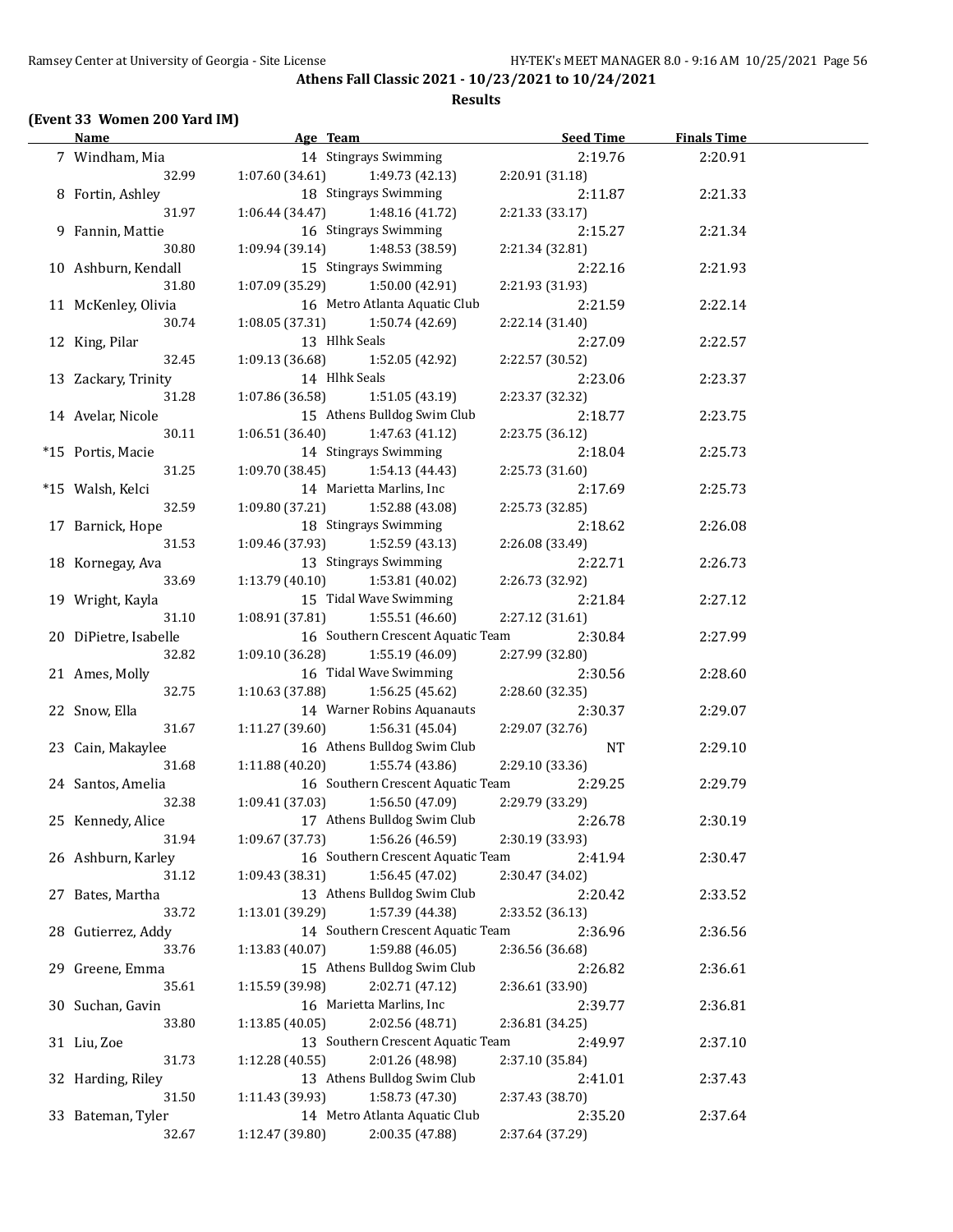#### **(Event 33 Women 200 Yard IM)**

#### **Age Team Seed Time Finals Time** 34 He, Alethea 13 Athens Bulldog Swim Club 2:46.40 2:38.33 33.35 1:13.62 (40.27) 2:02.52 (48.90) 2:38.33 (35.81) 35 Jones, Karlyn 15 Stingrays Swimming 2:41.90 2:38.84 34.63 1:13.84 (39.21) 2:02.08 (48.24) 2:38.84 (36.76) 36 Berry, Kala 15 Hlhk Seals NT 2:39.30 32.76 1:11.61 (38.85) 1:59.67 (48.06) 2:39.30 (39.63) 37 Stroud, Anna 15 Southern Crescent Aquatic Team NT 2:39.87 34.92 1:18.03 (43.11) 2:05.21 (47.18) 2:39.87 (34.66) 38 Pora, Caroline 14 Tidal Wave Swimming 2:43.49 2:41.02 33.03 1:16.52 (43.49) 2:00.97 (44.45) 2:41.02 (40.05) 39 Daniel, Maya 16 Southern Crescent Aquatic Team 2:56.76 2:41.28 36.69 1:17.06 (40.37) 2:06.09 (49.03) 2:41.28 (35.19) 40 Bond, Dabney 12 Metro Atlanta Aquatic Club 2:48.90 2:43.08 38.62 1:21.62 (43.00) 2:07.95 (46.33) 2:43.08 (35.13) 41 Gonzalez, Elena 16 Warner Robins Aquanauts 2:40.34 2:43.55 39.18 1:19.76 (40.58) 2:04.55 (44.79) 2:43.55 (39.00) 42 Ryan, Kyleigh 15 Athens Bulldog Swim Club NT 2:46.96 33.88 1:13.76 (39.88) 2:06.07 (52.31) 2:46.96 (40.89) 43 Yeomans, Carson 13 Athens Bulldog Swim Club 3:06.39 2:47.90 37.84 1:19.24 (41.40) 2:07.13 (47.89) 2:47.90 (40.77) 44 Robertson, Madison 15 Warner Robins Aquanauts 3:01.08 2:51.67 37.61 1:24.70 (47.09) 2:14.46 (49.76) 2:51.67 (37.21) 45 Scott, Mac 15 Tidal Wave Swimming 2:57.11 2:51.97 37.23 1:21.92 (44.69) 2:16.46 (54.54) 2:51.97 (35.51) 46 Stanfield, Dakota 11 Southern Crescent Aquatic Team 2:59.55 2:52.12 36.09 1:18.09 (42.00) 2:17.65 (59.56) 2:52.12 (34.47) 47 Ashburn, Karlie 13 Stingrays Swimming NT 2:52.38 36.58 1:23.97 (47.39) 2:15.15 (51.18) 2:52.38 (37.23) 48 Joyce, Harper 15 Metro Atlanta Aquatic Club 3:01.92 2:54.80 39.11 1:22.16 (43.05) 2:14.45 (52.29) 2:54.80 (40.35) 49 Wagner, Harper 13 Metro Atlanta Aquatic Club 3:04.03 2:54.92 40.25 1:27.23 (46.98) 2:16.52 (49.29) 2:54.92 (38.40) 50 Martin, Maggie 13 Tidal Wave Swimming 3:05.00 2:55.60 40.14 1:23.17 (43.03) 2:19.32 (56.15) 2:55.60 (36.28) 51 Gullion, Randa 16 Tidal Wave Swimming 2:47.84 2:57.21 37.24 1:23.02 (45.78) 2:16.20 (53.18) 2:57.21 (41.01) 52 Hamill, Haven 12 Southern Crescent Aquatic Team 3:36.55 2:58.67 39.69 1:28.23 (48.54) 2:17.36 (49.13) 2:58.67 (41.31) 53 Crumblin, Chloe 13 Tidal Wave Swimming 3:00.20 3:00.34 38.64 1:25.31 (46.67) 2:19.44 (54.13) 3:00.34 (40.90) 54 Brodie, Miranda 14 Stingrays Swimming NT 3:00.54 36.47 1:24.79 (48.32) 2:18.40 (53.61) 3:00.54 (42.14) 55 Obarr, Alison 15 Tidal Wave Swimming 3:17.15 3:03.23 43.10 1:32.01 (48.91) 2:22.25 (50.24) 3:03.23 (40.98) 56 Andrews, Kira 13 Warner Robins Aquanauts 3:10.98 3:03.68 38.51 1:25.95 (47.44) 2:19.02 (53.07) 3:03.68 (44.66) 57 MacKenna, MC 13 Metro Atlanta Aquatic Club 2:54.54 3:04.57 40.36 1:24.54 (44.18) 2:23.51 (58.97) 3:04.57 (41.06) 58 Hart, Lela 12 Metro Atlanta Aquatic Club NT 3:04.84 40.49 1:29.90 (49.41) 2:20.64 (50.74) 3:04.84 (44.20) 59 Xiao, Rayna 14 Athens Bulldog Swim Club NT 3:12.31 43.28 1:35.45 (52.17) 2:31.07 (55.62) 3:12.31 (41.24) 60 Parlier, Dylan 14 Stingrays Swimming NT 3:12.44 50.36 1:37.10 (46.74) 2:31.13 (54.03) 3:12.44 (41.31)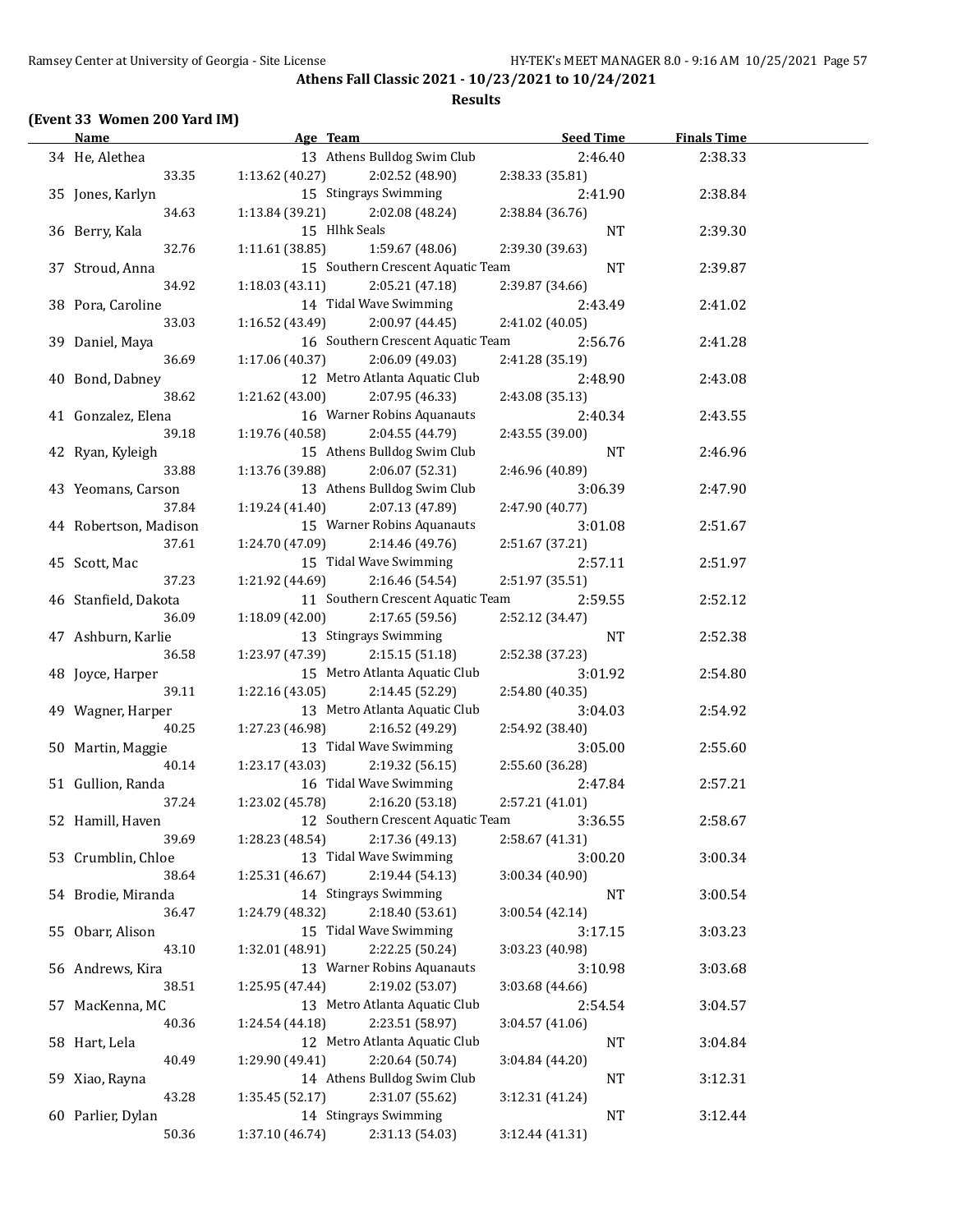**Results**

### **(Event 33 Women 200 Yard IM)**

|    | Name               | Age Team                                     |                       | <b>Seed Time</b>  | <b>Finals Time</b> |  |
|----|--------------------|----------------------------------------------|-----------------------|-------------------|--------------------|--|
| 61 | Powell, Emma       |                                              | 16 Stingrays Swimming | NT                | 3:14.69            |  |
|    | 45.86              | 1:37.63(51.77)                               | 2:31.97 (54.34)       | 3:14.69(42.72)    |                    |  |
| 62 | Ledbetter, Dana    |                                              | 13 Stingrays Swimming | 3:32.18           | 3:34.41            |  |
|    | 51.24              | 1:44.98 (53.74)                              | 2:46.95 (1:01.97)     | 3:34.41(47.46)    |                    |  |
| 63 | Jones, Makeda      |                                              | 14 Hlhk Seals         | NT                | 4:05.59            |  |
|    | 57.35              | 2:07.12(1:09.77)                             | 3:09.23(1:02.11)      | 4:05.59(56.36)    |                    |  |
|    | 64 Jones, Jada     | 13                                           | Hlhk Seals            | 4:06.87           | 4:09.98            |  |
|    | 58.53              | 2:05.85(1:07.32)                             | 3:08.99(1:03.14)      | 4:09.98 (1:00.99) |                    |  |
|    | --- Alvarez, Sofie | 13                                           | Tidal Wave Swimming   | 3:02.15           | DQ                 |  |
|    |                    | Shoulders past vertical toward breast - back |                       |                   |                    |  |
|    | 38.35              | 1:26.78 (48.43)                              | 2:19.38 (52.60)       | DO (37.02)        |                    |  |

### **Event 34 Men 200 Yard IM**

| <b>Name</b>                 | Age Team                                                   | <b>Seed Time</b>           | <b>Finals Time</b> |  |
|-----------------------------|------------------------------------------------------------|----------------------------|--------------------|--|
| 1 Roach, Seth               | 17 Southern Crescent Aquatic Team                          | 1:56.31                    | 2:00.09            |  |
| 25.03                       | 54.68 (29.65)<br>1:32.29 (37.61)                           | 2:00.09 (27.80)            |                    |  |
| 2 Foggin, Will              | 18 Athens Bulldog Swim Club                                | 1:57.26                    | 2:03.35            |  |
| 26.71                       | 58.37 (31.66)<br>1:34.52 (36.15)                           | 2:03.35 (28.83)            |                    |  |
| 3 Januzelli, Carter         | 21 Athens Bulldog Swim Club                                | <b>NT</b>                  | 2:03.71            |  |
| 27.27                       | 59.60 (32.33)<br>1:33.91 (34.31)                           | 2:03.71 (29.80)            |                    |  |
| 4 Fagrell, Parker           | 15 Athens Bulldog Swim Club                                | 2:22.33                    | 2:04.94            |  |
| 28.31                       | 59.24 (30.93)<br>1:36.36 (37.12)                           | 2:04.94 (28.58)            |                    |  |
| 5 Bates, Eli                | 15 Athens Bulldog Swim Club                                | 2:05.00                    | 2:05.03            |  |
| 27.89                       | 59.95 (32.06)<br>1:36.03 (36.08)                           | 2:05.03 (29.00)            |                    |  |
| 6 Voss, Sam                 | 16 Marietta Marlins, Inc                                   | NT                         | 2:06.86            |  |
| 27.35                       | 57.74 (30.39)<br>1:37.43 (39.69)                           | 2:06.86 (29.43)            |                    |  |
| 7 Renier, Luke              | 19 Tidal Wave Swimming                                     | 1:58.84                    | 2:08.73            |  |
| 26.50                       | 59.77 (33.27)<br>1:38.40 (38.63)                           | 2:08.73 (30.33)            |                    |  |
| 8 Peterson, Bryce           | 16 Stingrays Swimming                                      | 2:04.16                    | 2:09.77            |  |
| 28.35                       | 1:00.21(31.86)<br>1:39.57 (39.36)                          | 2:09.77 (30.20)            |                    |  |
| 9 Huang, Daniel             | 17 Athens Bulldog Swim Club                                | 2:13.00                    | 2:10.10            |  |
| 26.37                       | 58.70 (32.33)<br>1:40.70 (42.00)                           | 2:10.10 (29.40)            |                    |  |
| 10 Cooper, Asher            | 14 UnAtt - Southern Crescent Aqua                          | 2:33.39                    | 2:10.23            |  |
| 27.78                       | 58.91 (31.13)<br>1:40.40 (41.49)                           | 2:10.23 (29.83)            |                    |  |
| 11 Kornegay, Max            | 17 Stingrays Swimming                                      | 2:04.94                    | 2:10.46            |  |
| 27.90                       | 1:02.56(34.66)<br>1:41.17 (38.61)                          | 2:10.46 (29.29)            |                    |  |
| 12 Baer, Bennett            | 15 Tidal Wave Swimming                                     | 2:04.03                    | 2:10.70            |  |
| 27.81                       | 1:01.34(33.53)<br>1:40.67 (39.33)                          | 2:10.70 (30.03)            |                    |  |
| 13 Dalton, Sean             | 16 Tidal Wave Swimming                                     | 2:11.92                    | 2:10.74            |  |
| 27.49                       | 1:02.17(34.68)<br>1:40.43 (38.26)                          | 2:10.74 (30.31)            |                    |  |
| 14 Hudson, Grant            | 15 Southern Crescent Aquatic Team                          | 2:09.52                    | 2:11.16            |  |
| 26.62                       | 1:42.78 (40.95)<br>1:01.83(35.21)                          | 2:11.16 (28.38)            |                    |  |
| 15 Watkins, Jarrett         | 14 Tidal Wave Swimming                                     | 2:07.87                    | 2:11.90            |  |
| 27.83                       | 1:01.27(33.44)<br>1:41.84 (40.57)<br>15 Stingrays Swimming | 2:11.90 (30.06)            |                    |  |
| 16 Reed, Mason<br>27.79     | 1:01.94 (34.15)<br>1:42.32 (40.38)                         | 2:30.93                    | 2:12.02            |  |
| 17 Portis, Carson           | 17 Stingrays Swimming                                      | 2:12.02 (29.70)<br>2:11.47 | 2:12.38            |  |
| 27.76                       | 1:02.79(35.03)<br>1:44.05 (41.26)                          | 2:12.38 (28.33)            |                    |  |
| 18 Huff, Bentley            | 17 Tidal Wave Swimming                                     |                            | 2:12.52            |  |
|                             | 1:01.20(33.72)                                             | 2:05.84                    |                    |  |
| 27.48<br>19 Hailey, Brandon | 1:42.93 (41.73)<br>17 Athens Bulldog Swim Club             | 2:12.52 (29.59)<br>2:14.30 | 2:12.96            |  |
| 28.55                       | 1:03.63(35.08)<br>1:42.10 (38.47)                          | 2:12.96 (30.86)            |                    |  |
| 20 Wilson, Tucker           | 14 Warner Robins Aquanauts                                 | 2:17.53                    | 2:13.09            |  |
| 28.92                       | 1:01.72 (32.80)<br>1:42.99 (41.27)                         | 2:13.09 (30.10)            |                    |  |
|                             |                                                            |                            |                    |  |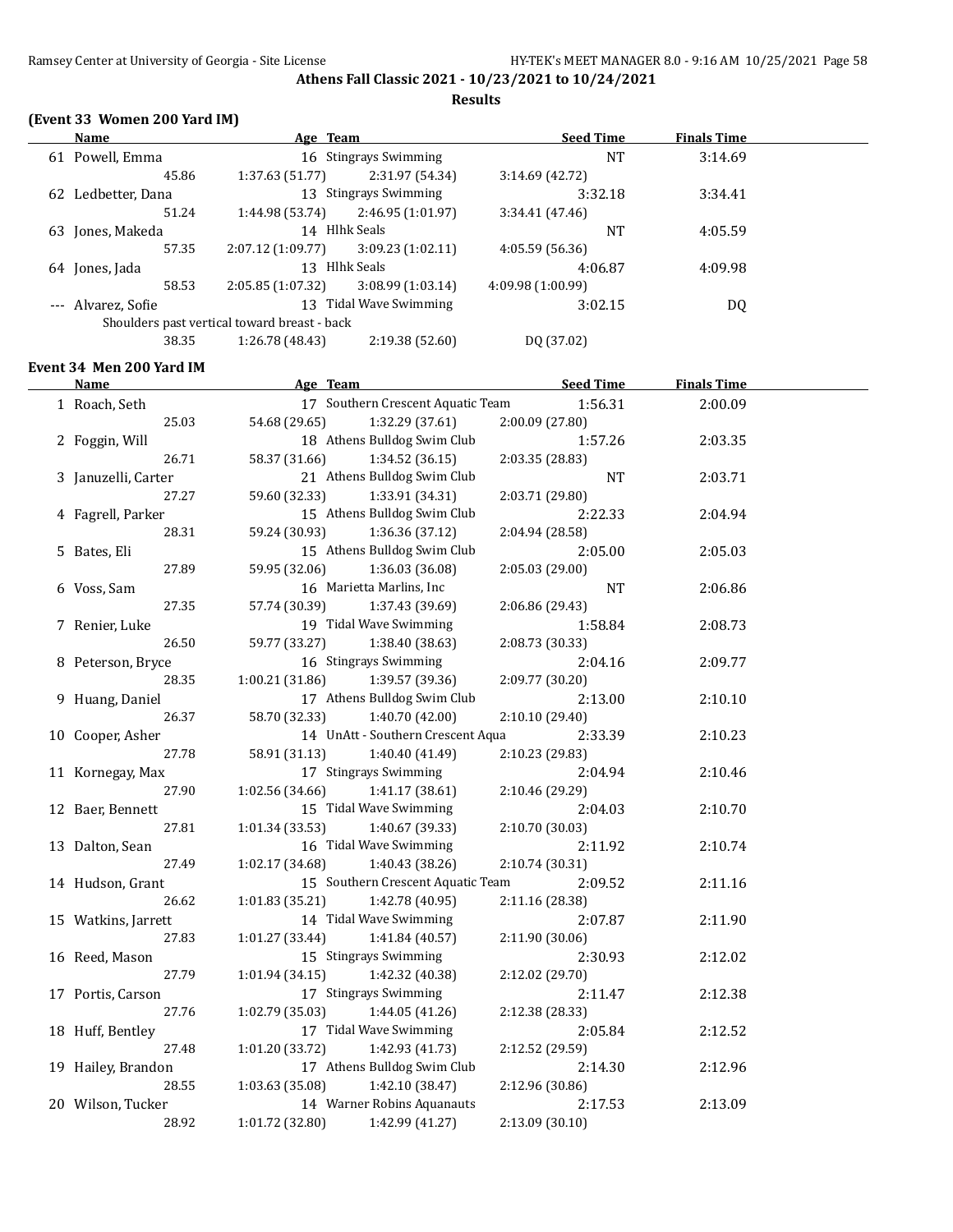#### **(Event 34 Men 200 Yard IM)**

#### **Age Team Age Communicate Seed Time Finals Time** 21 Galloway, Ty 16 Stingrays Swimming 2:15.44 2:15.65 28.81 1:03.36 (34.55) 1:46.67 (43.31) 2:15.65 (28.98) 22 Koch, Christopher 13 Athens Bulldog Swim Club 2:26.44 2:15.96 30.39 1:06.21 (35.82) 1:45.06 (38.85) 2:15.96 (30.90) 23 Marrero, Kye 14 Metro Atlanta Aquatic Club 2:15.17 2:19.06 30.42 1:08.44 (38.02) 1:48.43 (39.99) 2:19.06 (30.63) 24 Xiao, Ryan 15 Athens Bulldog Swim Club NT 2:20.20 30.35 1:06.61 (36.26) 1:48.31 (41.70) 2:20.20 (31.89) 25 Phillips, Luke 13 Athens Bulldog Swim Club 2:24.50 2:20.64 31.11 1:07.07 (35.96) 1:49.42 (42.35) 2:20.64 (31.22) 26 Dale, Elliott 14 Southern Crescent Aquatic Team 2:28.84 2:21.13 28.36 1:06.83 (38.47) 1:48.90 (42.07) 2:21.13 (32.23) 27 Borden, Jonathan 15 Tidal Wave Swimming 2:14.06 2:21.98 29.99 1:04.91 (34.92) 1:49.84 (44.93) 2:21.98 (32.14) 28 Widner, James 14 Stingrays Swimming 2:31.17 2:22.11 29.68 1:05.88 (36.20) 1:52.66 (46.78) 2:22.11 (29.45) 29 Falkenhagen, Noah 15 Southern Crescent Aquatic Team NT 2:24.03 28.35 1:06.27 (37.92) 1:52.15 (45.88) 2:24.03 (31.88) 30 Wagner, Jack 17 Metro Atlanta Aquatic Club NT 2:25.50 30.48 1:08.04 (37.56) 1:52.95 (44.91) 2:25.50 (32.55) 31 Hall, Michael 15 Athens Bulldog Swim Club 2:37.75 2:26.20 30.01 1:08.75 (38.74) 1:53.40 (44.65) 2:26.20 (32.80) 32 Rankine, William 16 Warner Robins Aquanauts 2:19.61 2:26.26 30.50 1:10.50 (40.00) 1:52.27 (41.77) 2:26.26 (33.99) 33 Krosner, Zach 15 Athens Bulldog Swim Club 2:43.01 2:28.83 32.67 1:10.77 (38.10) 1:57.07 (46.30) 2:28.83 (31.76) 34 Zoumas, Evan 15 Southern Crescent Aquatic Team 2:50.23 2:29.18 31.39 1:09.35 (37.96) 1:56.72 (47.37) 2:29.18 (32.46) 35 Lynch, Jack 13 Southern Crescent Aquatic Team 2:33.59 2:29.64 31.26 1:09.41 (38.15) 1:52.12 (42.71) 2:29.64 (37.52) 36 Johnson, Connor 14 Southern Crescent Aquatic Team 2:53.74 2:31.28 32.80 1:12.91 (40.11) 1:56.59 (43.68) 2:31.28 (34.69) 37 Cardwell, Jackson 15 Metro Atlanta Aquatic Club 2:52.96 2:36.76 34.91 1:19.24 (44.33) 2:01.63 (42.39) 2:36.76 (35.13) 38 Halbach, Crenshaw 13 Athens Bulldog Swim Club 2:44.55 2:37.70 32.96 1:14.31 (41.35) 2:03.62 (49.31) 2:37.70 (34.08) 39 Hall, William 14 Athens Bulldog Swim Club 2:55.90 2:39.98 33.62 1:16.36 (42.74) 2:03.95 (47.59) 2:39.98 (36.03) 40 Nash, Tyler 16 Warner Robins Aquanauts 2:41.89 2:41.51 34.93 1:17.32 (42.39) 2:05.44 (48.12) 2:41.51 (36.07) 41 Martin, Winn 15 Warner Robins Aquanauts 2:51.53 2:45.59 1:20.48 ( ) 2:06.89 (46.41) 2:45.59 (38.70) 42 Addison, Luke 13 Athens Bulldog Swim Club NT 2:47.35 38.49 1:22.13 (43.64) 2:13.36 (51.23) 2:47.35 (33.99) 43 Joy, Wilson 13 Athens Bulldog Swim Club NT 2:47.64 39.32 1:22.76 (43.44) 2:10.81 (48.05) 2:47.64 (36.83) 44 Vollero, Jack 13 Tidal Wave Swimming 3:16.20 2:53.61 38.82 1:23.73 (44.91) 2:18.04 (54.31) 2:53.61 (35.57) 45 Sanford, Nathan 13 Stingrays Swimming 3:00.32 2:56.90 37.40 1:21.66 (44.26) 2:16.76 (55.10) 2:56.90 (40.14) 46 Graff, Charlie 13 Athens Bulldog Swim Club NT 3:02.56 44.11 1:30.22 (46.11) 2:20.34 (50.12) 3:02.56 (42.22) 47 Anderson, Ethan 14 Athens Bulldog Swim Club 3:04.53 3:04.77 45.03 1:30.97 (45.94) 2:24.61 (53.64) 3:04.77 (40.16)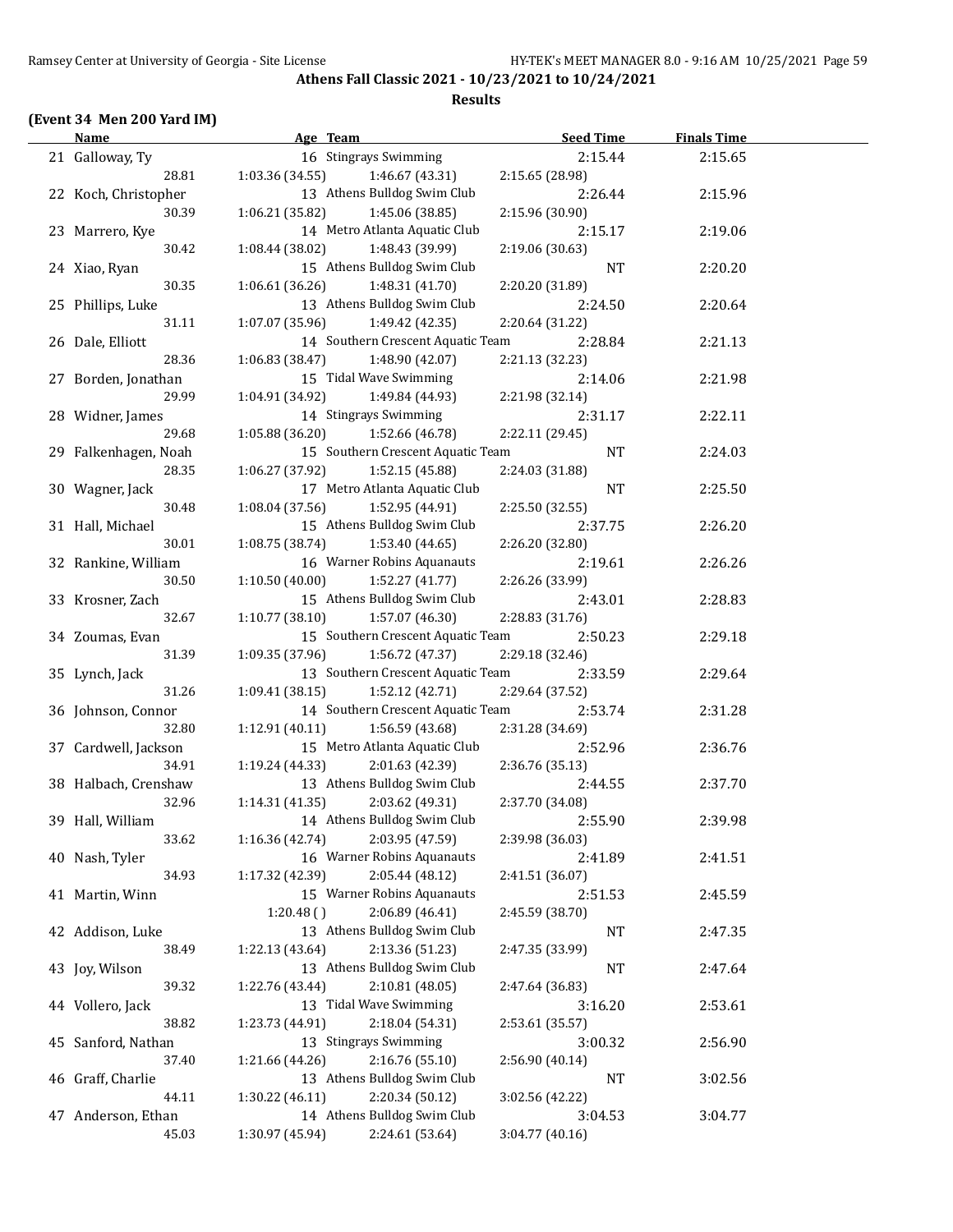#### **Results**

### **(Event 34 Men 200 Yard IM)**

| Name<br>Age Team      |                                              | <b>Seed Time</b>      |                       | <b>Finals Time</b> |         |         |  |
|-----------------------|----------------------------------------------|-----------------------|-----------------------|--------------------|---------|---------|--|
| 48 Fannin, Chance     |                                              | 13 Stingrays Swimming |                       |                    | 3:12.18 | 3:18.98 |  |
|                       | 47.10                                        | 1:38.77 (51.67)       | 2:36.56 (57.79)       | 3:18.98(42.42)     |         |         |  |
| Meredith, Ethan<br>49 |                                              | Hlhk Seals            |                       |                    | NT      | 4:11.76 |  |
|                       | 48.78                                        | 1:52.78(1:04.00)      | 3:16.45(1:23.67)      | 4:11.76 (55.31)    |         |         |  |
| --- Walkley, Maddox   |                                              |                       | 14 Stingrays Swimming |                    | NT      | DQ      |  |
|                       | Shoulders past vertical toward breast - back |                       |                       |                    |         |         |  |
|                       | 31.72                                        | 1:10.88(39.16)        | DQ (34.98)            |                    |         |         |  |
|                       |                                              |                       |                       |                    |         |         |  |

#### **Event 35 Women 12 & Under 100 Yard IM**

| Name                    | Age Team                      | <b>Seed Time</b> | <b>Finals Time</b> |  |
|-------------------------|-------------------------------|------------------|--------------------|--|
| 1 Huffstetler, Haley    | 12 Tidal Wave Swimming        | 1:12.46          | 1:13.02            |  |
| 32.66                   | 1:13.02 (40.36)               |                  |                    |  |
| 2 Zellner, Zoey         | 11 Athens Bulldog Swim Club   | 1:16.94          | 1:13.07            |  |
| 33.27                   | 1:13.07 (39.80)               |                  |                    |  |
| 3 Hodgins, Addison      | 12 Stingrays Swimming         | 1:14.99          | 1:13.47            |  |
| 34.00                   | 1:13.47 (39.47)               |                  |                    |  |
| 4 Rimmer, Mary-Claire   | 12 Tidal Wave Swimming        | 1:14.97          | 1:15.89            |  |
| 34.02                   | 1:15.89 (41.87)               |                  |                    |  |
| 5 Cain, Haylee          | 12 Athens Bulldog Swim Club   | <b>NT</b>        | 1:17.51            |  |
| 35.40                   | 1:17.51 (42.11)               |                  |                    |  |
| 6 Myers, Janie          | 12 Marietta Marlins, Inc      | 1:19.90          | 1:18.41            |  |
| 35.65                   | 1:18.41 (42.76)               |                  |                    |  |
| 7 Sims, Kennedy         | 12 Hlhk Seals                 | 1:18.84          | 1:18.94            |  |
| 37.87                   | 1:18.94 (41.07)               |                  |                    |  |
| 8 Cape, Sidney          | 11 Metro Atlanta Aquatic Club | 1:25.37          | 1:19.44            |  |
| 38.42                   | 1:19.44 (41.02)               |                  |                    |  |
| 9 Parrish, Avery        | 12 Tidal Wave Swimming        | 1:22.35          | 1:19.61            |  |
| 37.16                   | 1:19.61 (42.45)               |                  |                    |  |
| 10 Goff, Lillie         | 11 Tidal Wave Swimming        | 1:22.88          | 1:20.57            |  |
| 38.32                   | 1:20.57 (42.25)               |                  |                    |  |
| 11 McCullough, Samantha | 12 Athens Bulldog Swim Club   | 1:41.00          | 1:21.49            |  |
| 37.26                   | 1:21.49 (44.23)               |                  |                    |  |
| 12 Austin, Avery        | 12 Tidal Wave Swimming        | 1:22.43          | 1:23.22            |  |
| 39.92                   | 1:23.22 (43.30)               |                  |                    |  |
| 13 Ash, Edie            | 11 Athens Bulldog Swim Club   | 1:34.01          | 1:24.14            |  |
| 39.61                   | 1:24.14 (44.53)               |                  |                    |  |
| 14 Hess, Landry         | 11 Metro Atlanta Aquatic Club | 1:27.09          | 1:24.54            |  |
| 39.98                   | 1:24.54 (44.56)               |                  |                    |  |
| 15 Fortson, Mallory     | 11 Warner Robins Aquanauts    | 1:24.80          | 1:24.73            |  |
| 39.68                   | 1:24.73 (45.05)               |                  |                    |  |
| 16 Tomlinson, Bailey    | 11 Athens Bulldog Swim Club   | 1:37.95          | 1:26.37            |  |
| 38.84                   | 1:26.37 (47.53)               |                  |                    |  |
| 17 Hawk, Blakely        | 11 Athens Bulldog Swim Club   | 1:29.26          | 1:26.95            |  |
| 42.01                   | 1:26.95 (44.94)               |                  |                    |  |
| 18 Rosser, Gabby        | 10 Athens Bulldog Swim Club   | 1:41.72          | 1:28.76            |  |
| 40.98                   | 1:28.76 (47.78)               |                  |                    |  |
| 19 Mundy, Jillian       | 9 Athens Bulldog Swim Club    | 1:41.72          | 1:30.79            |  |
| 43.41                   | 1:30.79 (47.38)               |                  |                    |  |
| 20 Drack, Willow        | 11 Tidal Wave Swimming        | 1:31.16          | 1:32.28            |  |
| 44.25                   | 1:32.28 (48.03)               |                  |                    |  |
| 21 Templin, Leah        | 10 Athens Bulldog Swim Club   | 1:35.46          | 1:32.36            |  |
| 40.42                   | 1:32.36 (51.94)               |                  |                    |  |
| 22 Bahr, Sima           | 10 Athens Bulldog Swim Club   | NT               | 1:32.62            |  |
| 42.64                   | 1:32.62 (49.98)               |                  |                    |  |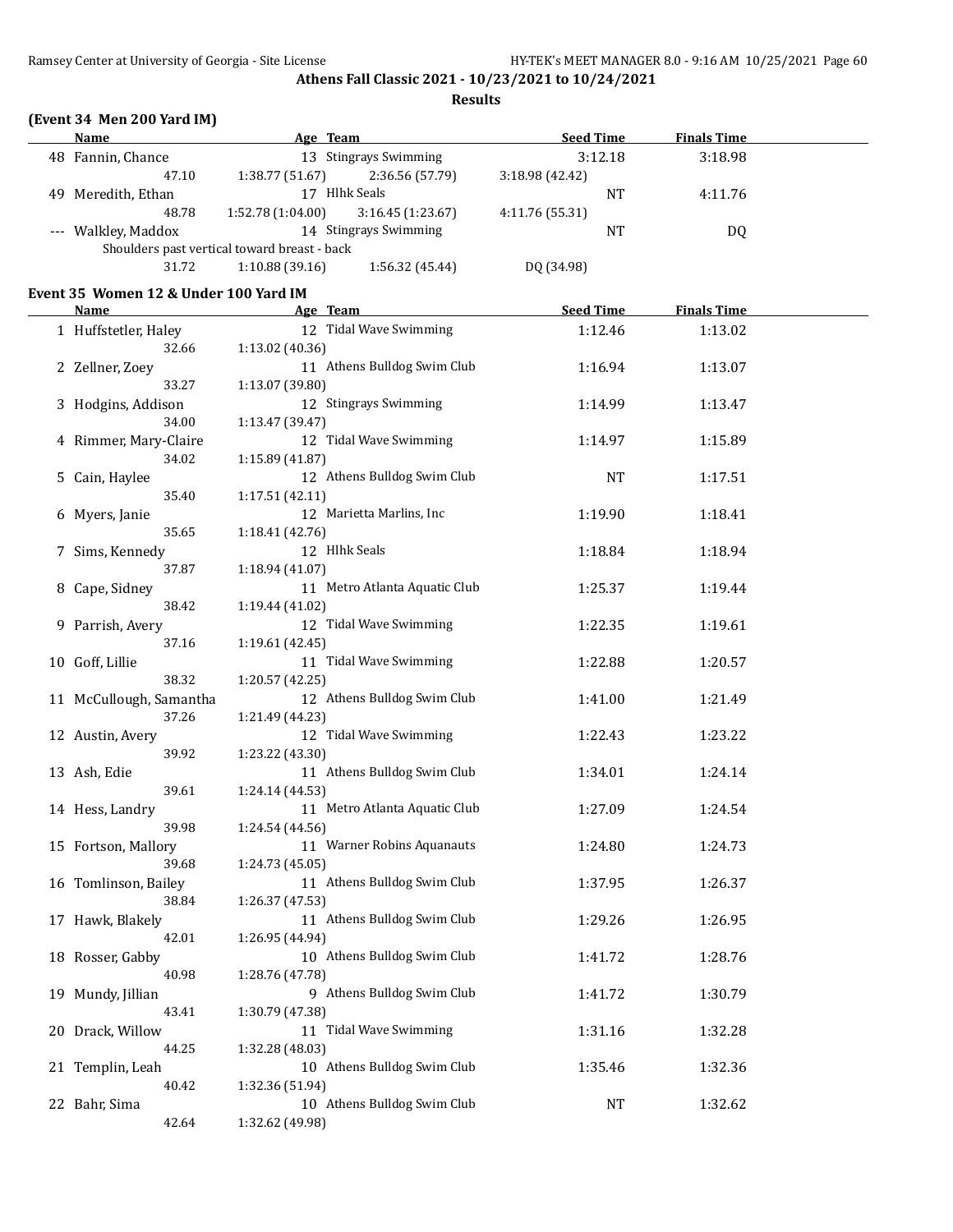#### **Results**

### **(Event 35 Women 12 & Under 100 Yard IM)**

| <b>Name</b>                 | Age Team                      | <b>Seed Time</b> | <b>Finals Time</b> |  |
|-----------------------------|-------------------------------|------------------|--------------------|--|
| 23 Law, Alyssa              | 12 Tidal Wave Swimming        | 1:39.22          | 1:32.96            |  |
| 42.97                       | 1:32.96 (49.99)               |                  |                    |  |
| 24 Bloom, Audrey            | 11 Tidal Wave Swimming        | 1:39.63          | 1:34.64            |  |
| 45.38                       | 1:34.64 (49.26)               |                  |                    |  |
| 25 Dennison, Sage           | 10 Athens Bulldog Swim Club   | 1:34.21          | 1:37.55            |  |
| 49.43                       | 1:37.55 (48.12)               |                  |                    |  |
| 26 Sauer, Ellie             | 10 Metro Atlanta Aquatic Club | 2:01.16          | 1:37.79            |  |
| 44.25                       | 1:37.79 (53.54)               |                  |                    |  |
| 27 Tarkington, Vega         | 12 Metro Atlanta Aquatic Club | 1:43.96          | 1:39.04            |  |
| 48.04                       | 1:39.04 (51.00)               |                  |                    |  |
| 28 Zundel, Camryn           | 10 Tidal Wave Swimming        | 1:46.65          | 1:40.70            |  |
| 48.95                       | 1:40.70 (51.75)               |                  |                    |  |
| 29 Lee, Abby                | 12 Warner Robins Aquanauts    | 1:49.32          | 1:40.94            |  |
| 48.31                       | 1:40.94 (52.63)               |                  |                    |  |
| 30 Horne, Kyndall           | 12 Warner Robins Aquanauts    | 1:44.42          | 1:41.46            |  |
| 47.89                       | 1:41.46 (53.57)               |                  |                    |  |
| 31 Houser, Hana             | 11 Stingrays Swimming         | 1:41.34          | 1:43.56            |  |
| 51.06                       | 1:43.56 (52.50)               |                  |                    |  |
| 32 Yeomans, Raleigh         | 10 Athens Bulldog Swim Club   | 1:55.33          | 1:43.90            |  |
| 47.98                       | 1:43.90 (55.92)               |                  |                    |  |
| 33 Johnson, Lil             | 10 Athens Bulldog Swim Club   | <b>NT</b>        | 1:45.37            |  |
| 50.16                       | 1:45.37 (55.21)               |                  |                    |  |
| 34 Clark, Mary Kate         | 11 Athens Bulldog Swim Club   | NT               | 1:48.83            |  |
| 52.53                       | 1:48.83 (56.30)               |                  |                    |  |
| 35 Grant, Addison           | 11 Athens Bulldog Swim Club   | 1:55.21          | 1:49.39            |  |
| 52.80                       | 1:49.39 (56.59)               |                  |                    |  |
| 36 Douris, Zarema           | 11 Athens Bulldog Swim Club   | NT               | 1:49.81            |  |
| 54.65                       | 1:49.81 (55.16)               |                  |                    |  |
| 37 Dorman, Lane             | 8 Athens Bulldog Swim Club    | 2:01.47          | 1:50.03            |  |
| 53.55                       | 1:50.03 (56.48)               |                  |                    |  |
| 38 Cochran, Lucy            | 10 Athens Bulldog Swim Club   | 2:00.40          | 1:52.17            |  |
| 53.79                       | 1:52.17 (58.38)               |                  |                    |  |
| 39 Sauer, Sammie            | 8 Metro Atlanta Aquatic Club  | <b>NT</b>        | 1:58.22            |  |
| 53.98                       | 1:58.22 (1:04.24)             |                  |                    |  |
| 40 Greene, Zoe              | 7 Hlhk Seals                  | 2:22.32          | 2:01.52            |  |
| 58.69                       | 2:01.52 (1:02.83)             |                  |                    |  |
| 41 Freeman, Annelise        | 6 Warner Robins Aquanauts     | 2:02.79          | 2:03.25            |  |
| 42 Johnson, Juliet          | 8 Athens Bulldog Swim Club    | <b>NT</b>        | 2:08.01            |  |
| 1:03.15                     | 2:08.01 (1:04.86)             |                  |                    |  |
| 43 Thompson, Enmersyn       | 6 Hlhk Seals                  | NT               | 2:15.26            |  |
| 1:09.74                     | 2:15.26 (1:05.52)             |                  |                    |  |
| 44 Phillips, Lindy          | 7 Athens Bulldog Swim Club    | 2:30.71          | 2:16.01            |  |
| 1:02.93                     | 2:16.01 (1:13.08)             |                  |                    |  |
| 45 Adams, Kinsley           | 9 Tidal Wave Swimming         | 2:33.71          | 2:28.77            |  |
| 1:09.45                     | 2:28.77 (1:19.32)             |                  |                    |  |
| --- Madison, Anna-Bella     | 11 Hlhk Seals                 | NT               | DQ                 |  |
| One hand touch - breast     |                               |                  |                    |  |
| 53.58                       | DQ (1:05.01)                  |                  |                    |  |
| --- Hamborg, Sarah          | 8 Warner Robins Aquanauts     | 2:25.06          | <b>DQ</b>          |  |
| Non-simultaneous arms - fly |                               |                  |                    |  |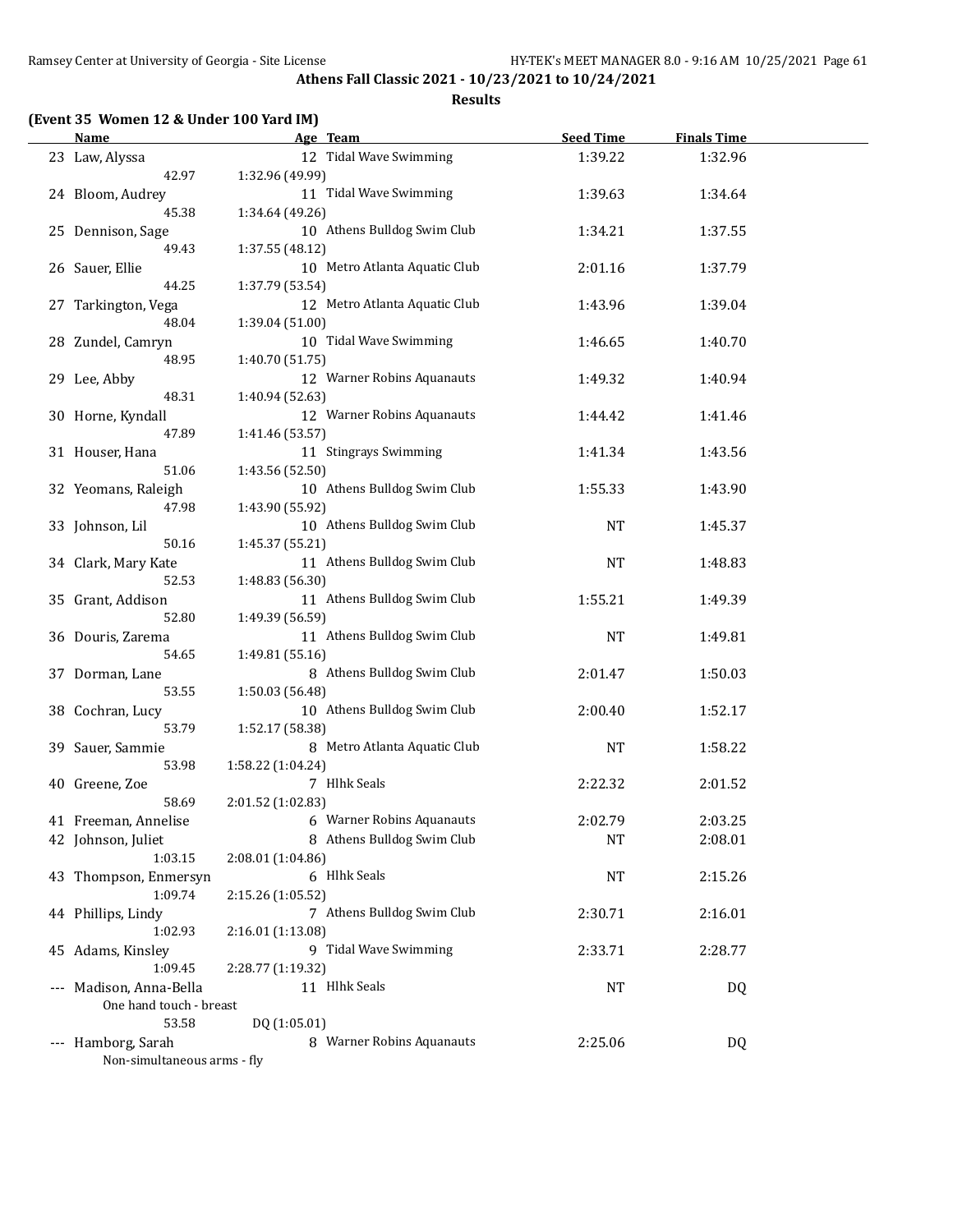#### **Results**

#### **Event 36 Men 12 & Under 100 Yard IM**

| <b>Name</b>              | Age Team                          | <b>Seed Time</b> | <b>Finals Time</b> |  |
|--------------------------|-----------------------------------|------------------|--------------------|--|
| 1 Trotter, Torin         | 12 Athens Bulldog Swim Club       | 1:07.95          | 1:05.01            |  |
| 30.65                    | 1:05.01 (34.36)                   |                  |                    |  |
| 2 Rhine, Joseph or Joey  | 12 Athens Bulldog Swim Club       | 1:11.70          | 1:09.21            |  |
| 32.07                    | 1:09.21 (37.14)                   |                  |                    |  |
|                          |                                   |                  |                    |  |
| 3 Bahr, Kipras           | 12 Athens Bulldog Swim Club       | NT               | 1:09.45            |  |
| 31.73                    | 1:09.45 (37.72)                   |                  |                    |  |
| 4 Karumbaiah, Vidur      | 11 Athens Bulldog Swim Club       | 1:13.51          | 1:11.13            |  |
| 32.33                    | 1:11.13 (38.80)                   |                  |                    |  |
| 5 Karumbaiah, Nakul      | 12 Athens Bulldog Swim Club       | 1:10.31          | 1:11.38            |  |
| 36.18                    | 1:11.38 (35.20)                   |                  |                    |  |
| 6 Bang, Ryan             | 11 Southern Crescent Aquatic Team | 1:19.05          | 1:12.59            |  |
| 34.59                    | 1:12.59 (38.00)                   |                  |                    |  |
| 7 Senoussaoui, Luca      | 11 Stingrays Swimming             | 1:21.07          | 1:14.18            |  |
| 35.21                    | 1:14.18 (38.97)                   |                  |                    |  |
|                          |                                   |                  |                    |  |
| 8 Avelar, Nicolas        | 12 Athens Bulldog Swim Club       | 1:20.16          | 1:14.59            |  |
| 34.04                    | 1:14.59 (40.55)                   |                  |                    |  |
| 9 Doss, Kaden            | 12 Stingrays Swimming             | 1:18.14          | 1:16.33            |  |
| 35.84                    | 1:16.33 (40.49)                   |                  |                    |  |
| 10 Payne, Kingston       | 11 Metro Atlanta Aquatic Club     | 1:22.41          | 1:16.75            |  |
| 35.63                    | 1:16.75(41.12)                    |                  |                    |  |
| 11 Coverdill, Patrick    | 11 Athens Bulldog Swim Club       | 1:23.39          | 1:17.37            |  |
| 35.03                    | 1:17.37 (42.34)                   |                  |                    |  |
| 12 Noh, Mike             | 12 Stingrays Swimming             | 1:20.43          | 1:18.66            |  |
|                          |                                   |                  |                    |  |
| 37.69                    | 1:18.66 (40.97)                   |                  |                    |  |
| 13 Wines, Henry          | 12 Stingrays Swimming             | 1:19.50          | 1:20.80            |  |
| 36.77                    | 1:20.80 (44.03)                   |                  |                    |  |
| 14 Harrison, Ean         | 9 Warner Robins Aquanauts         | 1:27.54          | 1:27.00            |  |
| 41.59                    | 1:27.00 (45.41)                   |                  |                    |  |
| 15 Putman, Brody         | 11 Athens Bulldog Swim Club       | <b>NT</b>        | 1:28.41            |  |
| 42.28                    | 1:28.41 (46.13)                   |                  |                    |  |
| 16 Huang, Hanwen         | 12 Athens Bulldog Swim Club       | NT               | 1:29.69            |  |
| 41.67                    | 1:29.69 (48.02)                   |                  |                    |  |
|                          | 11 Athens Bulldog Swim Club       |                  | 1:32.94            |  |
| 17 Joy, Kevin            |                                   | <b>NT</b>        |                    |  |
| 45.69                    | 1:32.94 (47.25)                   |                  |                    |  |
| 18 Price, Sam            | 9 Athens Bulldog Swim Club        | 2:07.45          | 1:37.22            |  |
| 44.69                    | 1:37.22 (52.53)                   |                  |                    |  |
| 19 Booker, Kyle          | 11 Hlhk Seals                     | 1:40.16          | 1:39.24            |  |
| 46.73                    | 1:39.24 (52.51)                   |                  |                    |  |
| 20 Price, Grady          | 11 Athens Bulldog Swim Club       | 1:49.02          | 1:39.48            |  |
| 48.88                    | 1:39.48 (50.60)                   |                  |                    |  |
| 21 Heron, Myles          | 12 Hlhk Seals                     | 1:48.69          | 1:41.95            |  |
| 50.64                    | 1:41.95 (51.31)                   |                  |                    |  |
|                          | 11 Stingrays Swimming             |                  |                    |  |
| 22 Hostetler, Liam       |                                   | 1:39.15          | 1:43.45            |  |
| 50.59                    | 1:43.45 (52.86)                   |                  |                    |  |
| 23 Artamonov, Daniil     | 11 Warner Robins Aquanauts        | 1:47.33          | 1:43.63            |  |
| 51.39                    | 1:43.63 (52.24)                   |                  |                    |  |
| 24 Arnold, Patrick       | 10 Southern Crescent Aquatic Team | NT               | 1:44.74            |  |
| 25 Tarkington, Sebastian | 9 Metro Atlanta Aquatic Club      | 2:00.15          | 1:45.47            |  |
| 51.39                    | 1:45.47 (54.08)                   |                  |                    |  |
| 26 Miller-Dotson, Kyle   | 8 Metro Atlanta Aquatic Club      | 1:51.32          | 1:45.61            |  |
| 45.40                    |                                   |                  |                    |  |
|                          | 1:45.61 (1:00.21)                 |                  |                    |  |
| 27 Hatcher, Preston      | 8 Tidal Wave Swimming             | 1:42.47          | 1:47.71            |  |
| 52.46                    | 1:47.71 (55.25)                   |                  |                    |  |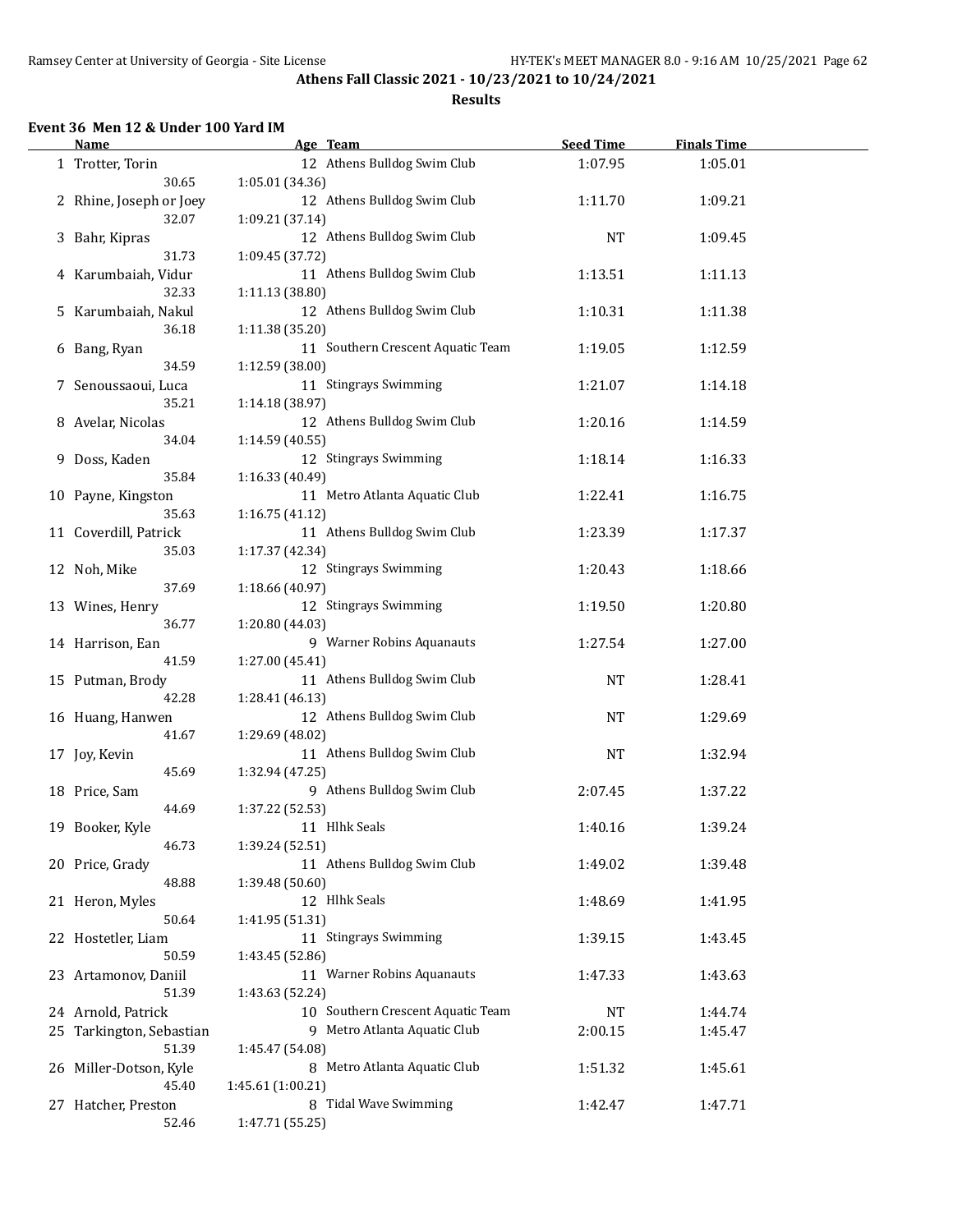### **Results**

| (Event 36 Men 12 & Under 100 Yard IM) |
|---------------------------------------|
|---------------------------------------|

|                                          | Name                           | Age Team                                     | <b>Seed Time</b> | <b>Finals Time</b> |  |
|------------------------------------------|--------------------------------|----------------------------------------------|------------------|--------------------|--|
| 28                                       | Minhinnett, Finn               | Tidal Wave Swimming<br>11                    | <b>NT</b>        | 1:53.83            |  |
|                                          | 51.40                          | 1:53.83(1:02.43)                             |                  |                    |  |
| 29                                       | Weldon, Caz                    | 10 Athens Bulldog Swim Club                  | 2:08.72          | 1:57.38            |  |
|                                          | 52.06                          | 1:57.38(1:05.32)                             |                  |                    |  |
| 30                                       | Dillies, Andréas               | 11 Athens Bulldog Swim Club                  | <b>NT</b>        | 2:12.06            |  |
|                                          | 1:06.15                        | 2:12.06(1:05.91)                             |                  |                    |  |
| $---$                                    | Werner, David                  | 11 Athens Bulldog Swim Club                  | 1:41.69          | DQ                 |  |
|                                          | One hand touch - breast        |                                              |                  |                    |  |
|                                          | 42.22                          | DQ (45.55)                                   |                  |                    |  |
| $---$                                    | McCoy, Christian               | 12 Hlhk Seals                                | 2:13.39          | DQ                 |  |
|                                          |                                | Shoulders past vertical toward breast - back |                  |                    |  |
|                                          | 58.20                          | DQ (59.66)                                   |                  |                    |  |
| $---$                                    | Stephens, James                | Tidal Wave Swimming<br>9                     | 2:14.08          | DQ                 |  |
|                                          | Scissors kick - fly            |                                              |                  |                    |  |
|                                          | 1:03.02                        | DQ (1:09.21)                                 |                  |                    |  |
| $\hspace{0.05cm} \ldots \hspace{0.05cm}$ | Spradley-Mount, Reily          | Tidal Wave Swimming<br>8                     | NT               | DQ                 |  |
|                                          | Arms underwater recovery - fly |                                              |                  |                    |  |
|                                          | 1:05.91                        | DQ (1:14.69)                                 |                  |                    |  |
|                                          |                                |                                              |                  |                    |  |

### **Event 37 Women 100 Yard Butterfly**

|    | Name                           | Age Team                          | <b>Seed Time</b> | <b>Finals Time</b> |  |
|----|--------------------------------|-----------------------------------|------------------|--------------------|--|
|    | 1 Owen, Sarah Paisley          | 13 Metro Atlanta Aquatic Club     | 1:01.31          | 59.12              |  |
|    | 27.12                          | 59.12 (32.00)                     |                  |                    |  |
|    | 2 Klinefelter, Isabella        | 14 Tidal Wave Swimming            | 57.01            | 59.47              |  |
|    | 28.35                          | 59.47 (31.12)                     |                  |                    |  |
|    | 3 Tell, Greta                  | 15 Metro Atlanta Aquatic Club     | 1:00.53          | 1:00.57            |  |
|    | 28.25                          | 1:00.57 (32.32)                   |                  |                    |  |
|    | 4 Watson, Eva                  | 16 Southern Crescent Aquatic Team | 1:00.60          | 1:01.09            |  |
|    | 27.89                          | 1:01.09 (33.20)                   |                  |                    |  |
|    | 5 Alewine-Flores, Aubree-Clare | 15 Athens Bulldog Swim Club       | <b>NT</b>        | 1:01.28            |  |
|    | 28.97                          | 1:01.28 (32.31)                   |                  |                    |  |
|    | 6 Fannin, Mattie               | 16 Stingrays Swimming             | 59.52            | 1:02.52            |  |
|    | 30.06                          | 1:02.52 (32.46)                   |                  |                    |  |
|    | 7 Bradley, Kate                | 14 Marietta Marlins, Inc          | 1:01.01          | 1:02.71            |  |
|    | 29.59                          | 1:02.71 (33.12)                   |                  |                    |  |
|    | 8 Windham, Lilly               | 17 Stingrays Swimming             | 59.50            | 1:03.22            |  |
|    | 29.30                          | 1:03.22 (33.92)                   |                  |                    |  |
|    | *9 Richardson, Jory            | 16 Metro Atlanta Aquatic Club     | 59.07            | 1:03.29            |  |
|    | 28.86                          | 1:03.29 (34.43)                   |                  |                    |  |
| *9 | Avelar, Nicole                 | 15 Athens Bulldog Swim Club       | 1:01.12          | 1:03.29            |  |
|    | 29.29                          | 1:03.29 (34.00)                   |                  |                    |  |
|    | 11 Young, Ximena               | 14 Athens Bulldog Swim Club       | 1:04.71          | 1:03.57            |  |
|    | 30.45                          | 1:03.57(33.12)                    |                  |                    |  |
|    | 12 Halbach, Ansley             | 16 Athens Bulldog Swim Club       | 1:02.82          | 1:04.30            |  |
|    | 30.33                          | 1:04.30 (33.97)                   |                  |                    |  |
|    | 13 Portis, Macie               | 14 Stingrays Swimming             | 1:00.99          | 1:05.12            |  |
|    | 31.20                          | 1:05.12 (33.92)                   |                  |                    |  |
|    | 14 Carle, Juliana              | 16 Southern Crescent Aquatic Team | 1:04.80          | 1:05.28            |  |
|    | 30.44                          | 1:05.28 (34.84)                   |                  |                    |  |
|    | 15 Blankinship, Katie          | 17 Stingrays Swimming             | 1:05.31          | 1:05.51            |  |
|    | 30.59                          | 1:05.51 (34.92)                   |                  |                    |  |
|    | 16 Ashburn, Karley             | 16 Southern Crescent Aquatic Team | 1:09.30          | 1:05.94            |  |
|    | 30.33                          | 1:05.94(35.61)                    |                  |                    |  |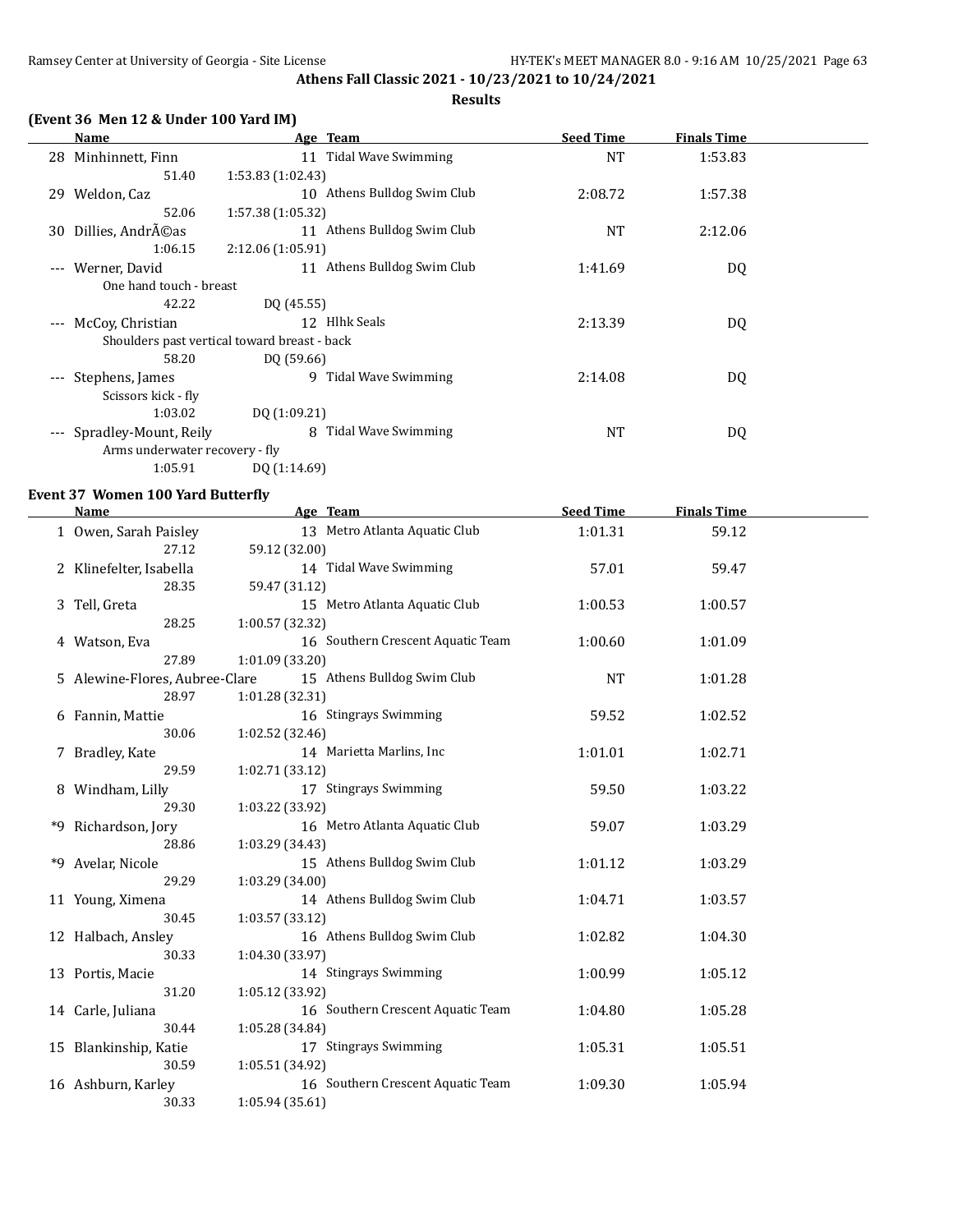#### **Results**

### **(Event 37 Women 100 Yard Butterfly)**

| <b>Name</b>              | Age Team                          | <b>Seed Time</b> | <b>Finals Time</b> |  |
|--------------------------|-----------------------------------|------------------|--------------------|--|
| 17 Barnick, Hope         | 18 Stingrays Swimming             | 1:01.59          | 1:06.14            |  |
| 31.43                    | 1:06.14 (34.71)                   |                  |                    |  |
| 18 Ashburn, Kendall      | 15 Stingrays Swimming             | 1:04.31          | 1:06.27            |  |
| 17.21                    | 1:06.27 (49.06)                   |                  |                    |  |
| 19 Hope, Maddie          | 17 Athens Bulldog Swim Club       | <b>NT</b>        | 1:06.34            |  |
| 30.96                    | 1:06.34 (35.38)                   |                  |                    |  |
|                          | 15 Stingrays Swimming             |                  |                    |  |
| 20 Balyo, Sophie         |                                   | 1:07.74          | 1:06.80            |  |
| 30.59                    | 1:06.80(36.21)                    |                  |                    |  |
| 21 Wright, Kayla         | 15 Tidal Wave Swimming            | 1:02.85          | 1:06.98            |  |
| 31.34                    | 1:06.98 (35.64)                   |                  |                    |  |
| 22 Hawkins, Reese        | 14 Stingrays Swimming             | 1:07.64          | 1:07.04            |  |
| 31.03                    | 1:07.04 (36.01)                   |                  |                    |  |
| 23 Dillon, Ella          | 14 Athens Bulldog Swim Club       | 1:03.47          | 1:07.10            |  |
| 31.17                    | 1:07.10 (35.93)                   |                  |                    |  |
| 24 Kennedy, Alice        | 17 Athens Bulldog Swim Club       | 1:05.66          | 1:08.33            |  |
| 32.83                    | 1:08.33(35.50)                    |                  |                    |  |
| 25 Marrero, Ari          | 16 Metro Atlanta Aquatic Club     | 1:05.45          | 1:08.57            |  |
| 31.75                    | 1:08.57 (36.82)                   |                  |                    |  |
| 26 King, Pilar           | 13 Hlhk Seals                     | 1:07.40          | 1:09.33            |  |
| 32.16                    | 1:09.33 (37.17)                   |                  |                    |  |
| 27 Snow, Ella            | 14 Warner Robins Aquanauts        | 1:07.12          | 1:09.46            |  |
| 32.56                    | 1:09.46 (36.90)                   |                  |                    |  |
|                          | 14 Stingrays Swimming             |                  |                    |  |
| 28 Windham, Mia          |                                   | 1:07.24          | 1:09.50            |  |
| 34.00                    | 1:09.50 (35.50)                   |                  |                    |  |
| 29 Santos, Amelia        | 16 Southern Crescent Aquatic Team | 1:09.89          | 1:10.34            |  |
| 33.31                    | 1:10.34 (37.03)                   |                  |                    |  |
| 30 Bates, Martha         | 13 Athens Bulldog Swim Club       | 1:08.91          | 1:11.62            |  |
| 33.21                    | 1:11.62 (38.41)                   |                  |                    |  |
| 31 Lichty, Phoebe        | 15 Southern Crescent Aquatic Team | 1:08.93          | 1:11.92            |  |
| 33.08                    | 1:11.92 (38.84)                   |                  |                    |  |
| 32 Berry, Kala           | 15 Hlhk Seals                     | <b>NT</b>        | 1:12.44            |  |
| 32.59                    | 1:12.44 (39.85)                   |                  |                    |  |
| 33 Lee, Caroline         | 17 Marietta Marlins, Inc          | 1:07.71          | 1:13.00            |  |
| 34.34                    | 1:13.00 (38.66)                   |                  |                    |  |
| 34 Liu, Zoe              | 13 Southern Crescent Aquatic Team | 1:18.57          | 1:13.38            |  |
| 32.01                    | 1:13.38 (41.37)                   |                  |                    |  |
| 35 Jezerinac, Evelyn     | 13 Stingrays Swimming             | <b>NT</b>        | 1:13.79            |  |
| 34.29                    | 1:13.79 (39.50)                   |                  |                    |  |
| 36 Jones, Karlyn         | 15 Stingrays Swimming             | NT               | 1:16.68            |  |
| 34.66                    | 1:16.68 (42.02)                   |                  |                    |  |
|                          |                                   |                  |                    |  |
| 37 Ryan, Kyleigh         | 15 Athens Bulldog Swim Club       | <b>NT</b>        | 1:16.88            |  |
| 34.38                    | 1:16.88 (42.50)                   |                  |                    |  |
| 38 Nesmith, Mary         | 13 UnAtt - Stingrays Swimming     | 1:26.98          | 1:18.46            |  |
| 35.06                    | 1:18.46 (43.40)                   |                  |                    |  |
| 39 Kachelhoffer, Annavay | 14 Stingrays Swimming             | 1:20.06          | 1:19.40            |  |
| 37.15                    | 1:19.40 (42.25)                   |                  |                    |  |
| 40 Randall, Julia        | 15 Stingrays Swimming             | 1:14.96          | 1:19.47            |  |
| 37.25                    | 1:19.47 (42.22)                   |                  |                    |  |
| 41 Garcia-Ferrer, Elena  | 14 Stingrays Swimming             | 1:51.51          | 1:20.96            |  |
| 36.94                    | 1:20.96 (44.02)                   |                  |                    |  |
| 42 Scott, Mac            | 15 Tidal Wave Swimming            | 1:25.20          | 1:21.05            |  |
| 38.54                    | 1:21.05 (42.51)                   |                  |                    |  |
| 43 Greene, Emma          | 15 Athens Bulldog Swim Club       | 1:20.83          | 1:22.44            |  |
| 37.17                    | 1:22.44 (45.27)                   |                  |                    |  |
|                          |                                   |                  |                    |  |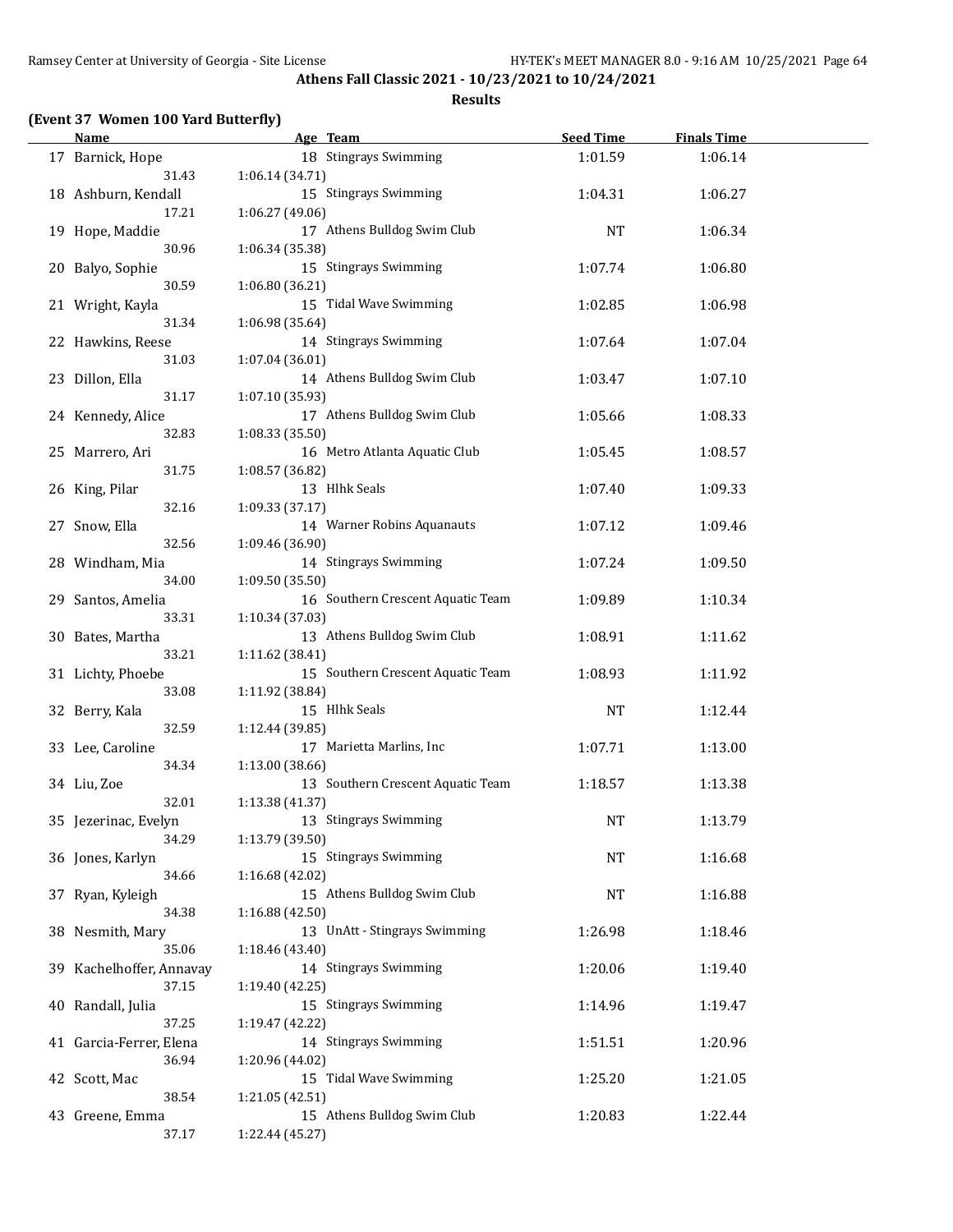### **(Event 37 Women 100 Yard Butterfly)**

|     | Name                | Age Team                      | <b>Seed Time</b> | <b>Finals Time</b> |  |
|-----|---------------------|-------------------------------|------------------|--------------------|--|
|     | 44 Yeomans, Carson  | 13 Athens Bulldog Swim Club   | 1:25.16          | 1:24.18            |  |
|     | 38.77               | 1:24.18 (45.41)               |                  |                    |  |
| 45  | Gullion, Randa      | 16 Tidal Wave Swimming        | 1:15.96          | 1:24.75            |  |
|     | 38.10               | 1:24.75 (46.65)               |                  |                    |  |
|     | 46 Smith, Lynnette  | 13 Athens Bulldog Swim Club   | <b>NT</b>        | 1:26.56            |  |
|     | 39.25               | 1:26.56 (47.31)               |                  |                    |  |
| 47  | Alvarez, Sofie      | 13 Tidal Wave Swimming        | <b>NT</b>        | 1:26.94            |  |
|     | 40.46               | 1:26.94 (46.48)               |                  |                    |  |
|     | 48 Andrews, Kira    | 13 Warner Robins Aquanauts    | 1:30.96          | 1:29.22            |  |
|     | 40.76               | 1:29.22 (48.46)               |                  |                    |  |
| 49. | MacKenna, MC        | 13 Metro Atlanta Aquatic Club | 1:22.11          | 1:31.84            |  |
|     | 41.33               | 1:31.84(50.51)                |                  |                    |  |
|     | 50 Joyce, Harper    | 15 Metro Atlanta Aquatic Club | 1:29.68          | 1:31.97            |  |
|     | 42.37               | 1:31.97 (49.60)               |                  |                    |  |
|     | 51 Fountain, Bailee | 14 Warner Robins Aquanauts    | <b>NT</b>        | 1:47.88            |  |
|     | 47.78               | 1:47.88(1:00.10)              |                  |                    |  |
|     | 52 Jones, Makeda    | 14 Hlhk Seals                 | 2:13.48          | 2:08.65            |  |
|     | 55.70               | 2:08.65(1:12.95)              |                  |                    |  |

#### **Event 38 Men 100 Yard Butterfly**

| Name                       | Age Team                          | <b>Seed Time</b> | <b>Finals Time</b> |  |
|----------------------------|-----------------------------------|------------------|--------------------|--|
| 1 Prestel, Ben             | 21 Stingrays Swimming             | 49.66            | 51.49              |  |
| 24.33                      | 51.49 (27.16)                     |                  |                    |  |
| 2 Askew, Thomas            | 18 Athens Bulldog Swim Club       | <b>NT</b>        | 52.99              |  |
| 24.68                      | 52.99 (28.31)                     |                  |                    |  |
| 3 Casey, Simon             | 16 Athens Bulldog Swim Club       | 51.50            | 53.08              |  |
| 25.16                      | 53.08 (27.92)                     |                  |                    |  |
| 4 Roach, Seth              | 17 Southern Crescent Aquatic Team | 49.80            | 53.16              |  |
| 25.09                      | 53.16 (28.07)                     |                  |                    |  |
| 5 Xiao, James              | 17 Athens Bulldog Swim Club       | <b>NT</b>        | 54.26              |  |
| 24.68                      | 54.26 (29.58)                     |                  |                    |  |
| 6 Nordstrom, Benjamin      | 18 Metro Atlanta Aquatic Club     | 54.72            | 55.09              |  |
| 25.43                      | 55.09 (29.66)                     |                  |                    |  |
| 7 Brevard, Will            | 18 Metro Atlanta Aquatic Club     | 56.50            | 55.55              |  |
| 25.15                      | 55.55 (30.40)                     |                  |                    |  |
| 8 Renier, Luke             | 19 Tidal Wave Swimming            | 52.04            | 55.97              |  |
| 26.03                      | 55.97 (29.94)                     |                  |                    |  |
| 9 Huff, Bentley            | 17 Tidal Wave Swimming            | 52.93            | 56.71              |  |
| 26.56                      | 56.71 (30.15)                     |                  |                    |  |
| 10 Hudson, Grant           | 15 Southern Crescent Aquatic Team | 55.46            | 57.52              |  |
| 27.54                      | 57.52 (29.98)                     |                  |                    |  |
| 11 Roach, Braeden          | 14 Southern Crescent Aquatic Team | 58.75            | 57.97              |  |
| 27.29                      | 57.97 (30.68)                     |                  |                    |  |
| 12 Tsepas Bucciero, Keaton | 17 Metro Atlanta Aquatic Club     | 54.45            | 58.17              |  |
| 27.03                      | 58.17 (31.14)                     |                  |                    |  |
| 13 Hines, Will             | 17 Athens Bulldog Swim Club       | 55.58            | 58.35              |  |
| 27.76                      | 58.35 (30.59)                     |                  |                    |  |
| 14 Vega, Jack              | 16 Stingrays Swimming             | 1:02.50          | 58.39              |  |
| 27.51                      | 58.39 (30.88)                     |                  |                    |  |
| 15 Huang, Daniel           | 17 Athens Bulldog Swim Club       | 55.73            | 58.52              |  |
| 27.47                      | 58.52 (31.05)                     |                  |                    |  |
| 16 Watkins, Jarrett        | 14 Tidal Wave Swimming            | 53.83            | 58.53              |  |
| 27.24                      | 58.53 (31.29)                     |                  |                    |  |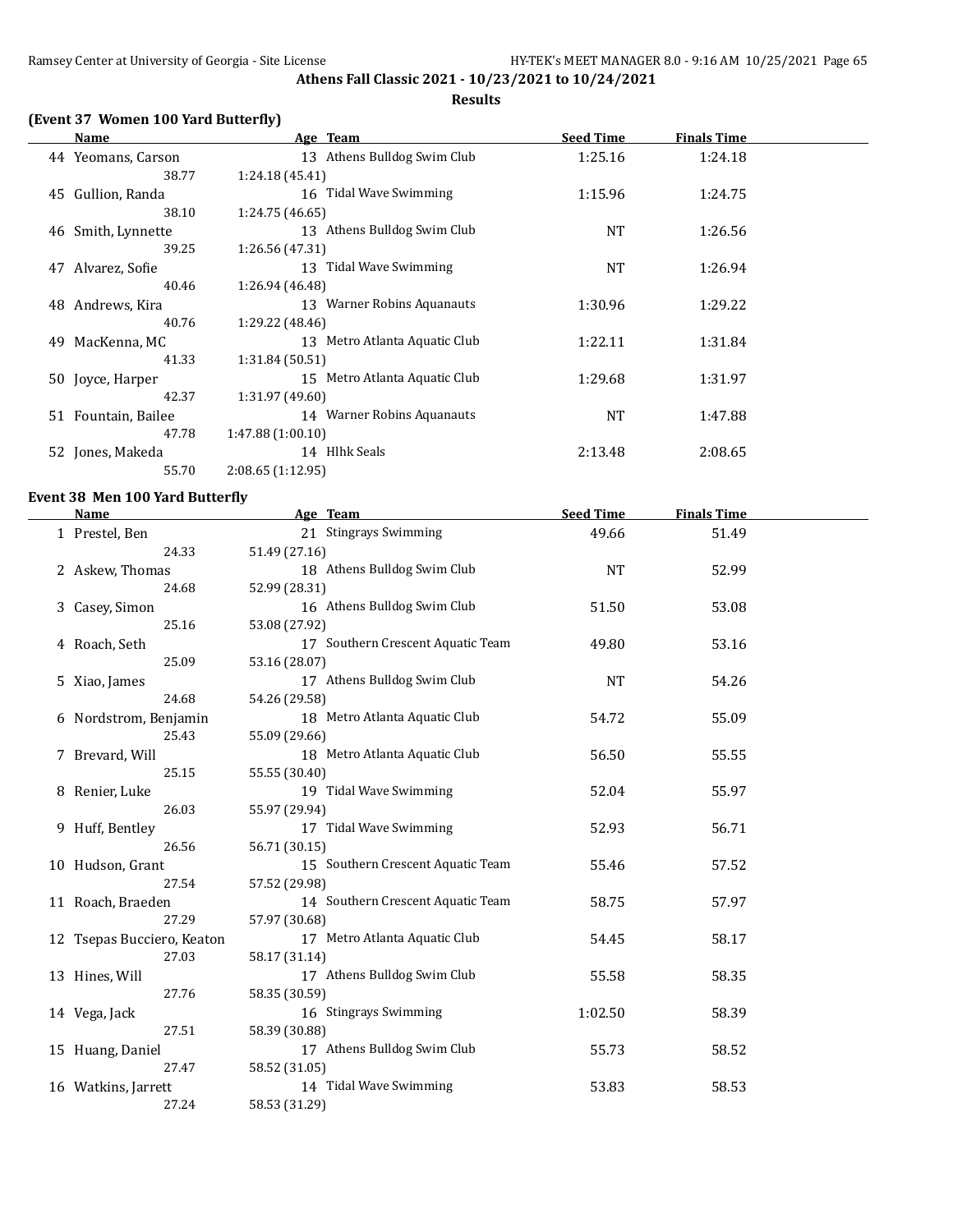### **(Event 38 Men 100 Yard Butterfly)**

| <b>Name</b>           | Age Team                                         | <b>Seed Time</b> | <b>Finals Time</b> |  |
|-----------------------|--------------------------------------------------|------------------|--------------------|--|
| 17 Portis, Carson     | 17 Stingrays Swimming                            | 56.09            | 58.60              |  |
| 28.56                 | 58.60 (30.04)                                    |                  |                    |  |
| 18 Reed, Mason        | 15 Stingrays Swimming                            | 59.49            | 58.74              |  |
| 27.80                 | 58.74 (30.94)                                    |                  |                    |  |
| 19 Widner, James      | 14 Stingrays Swimming                            | 1:00.33          | 58.99              |  |
| 28.03                 | 58.99 (30.96)                                    |                  |                    |  |
| 20 Dalton, Sean       | 16 Tidal Wave Swimming                           | 58.19            | 59.34              |  |
| 27.79                 |                                                  |                  |                    |  |
|                       | 59.34 (31.55)                                    |                  |                    |  |
| 21 Wilson, Tucker     | 14 Warner Robins Aquanauts                       | 59.03            | 59.48              |  |
| 28.22                 | 59.48 (31.26)                                    |                  |                    |  |
| 22 Falkenhagen, Noah  | 15 Southern Crescent Aquatic Team                | 1:00.08          | 59.77              |  |
| 28.40                 | 59.77 (31.37)                                    |                  |                    |  |
| 23 Baer, Bennett      | 15 Tidal Wave Swimming                           | 57.03            | 1:00.07            |  |
| 27.83                 | 1:00.07 (32.24)                                  |                  |                    |  |
| 24 Hailey, Brandon    | 17 Athens Bulldog Swim Club                      | 57.89            | 1:00.48            |  |
| 28.17                 | 1:00.48 (32.31)                                  |                  |                    |  |
| 25 Thomas, Theodore   | 15 Stingrays Swimming                            | 1:04.39          | 1:00.57            |  |
| 27.78                 | 1:00.57 (32.79)                                  |                  |                    |  |
| 26 Hunt, Ryan         | 15 Hlhk Seals                                    | 59.05            | 1:00.79            |  |
| 28.15                 | 1:00.79 (32.64)                                  |                  |                    |  |
| 27 Wilt, Carter       | 15 Southern Crescent Aquatic Team                | 59.43            | 1:01.77            |  |
| 28.91                 | 1:01.77 (32.86)                                  |                  |                    |  |
| 28 Clark, Andrew      | 16 Tidal Wave Swimming                           | 57.82            | 1:02.16            |  |
| 28.55                 | 1:02.16(33.61)                                   |                  |                    |  |
| 29 Dale, Elliott      | 14 Southern Crescent Aquatic Team                | 1:03.21          | 1:02.20            |  |
| 28.42                 | 1:02.20 (33.78)                                  |                  |                    |  |
| 30 Stephens, Jonathan | 15 Tidal Wave Swimming                           | 1:01.11          | 1:02.35            |  |
| 28.94                 | 1:02.35 (33.41)                                  |                  |                    |  |
| 31 Kleine, Charlie    | 15 Stingrays Swimming                            | 59.04            | 1:03.00            |  |
| 29.29                 | 1:03.00 (33.71)                                  |                  |                    |  |
| 32 Cass, Ben          | 17 Tidal Wave Swimming                           | 58.51            | 1:03.10            |  |
| 29.94                 | 1:03.10 (33.16)                                  |                  |                    |  |
| 33 Phillips, Luke     | 13 Athens Bulldog Swim Club                      | 1:06.13          | 1:03.35            |  |
| 29.82                 | 1:03.35 (33.53)                                  |                  |                    |  |
| 34 Miles, Cody        | 14 UnAtt - Stingrays Swimming                    | 1:04.64          | 1:03.37            |  |
| 30.71                 | 1:03.37 (32.66)                                  |                  |                    |  |
| 35 Wyant, Jackson     | 14 Stingrays Swimming                            | 1:07.06          | 1:03.52            |  |
| 30.38                 | 1:03.52(33.14)                                   |                  |                    |  |
| 36 Marrero, Kye       | 14 Metro Atlanta Aquatic Club                    | 1:07.00          | 1:03.78            |  |
| 30.60                 | 1:03.78 (33.18)                                  |                  |                    |  |
| 37 Rankine, William   | 16 Warner Robins Aquanauts                       | 1:02.14          | 1:04.96            |  |
| 29.63                 | 1:04.96 (35.33)                                  |                  |                    |  |
|                       | 17 Tidal Wave Swimming                           |                  | 1:05.62            |  |
| 38 Wright, Nate       |                                                  | 1:03.71          |                    |  |
| 30.41                 | 1:05.62 (35.21)<br>17 Metro Atlanta Aquatic Club |                  |                    |  |
| 39 Wagner, Jack       |                                                  | 1:07.32          | 1:06.36            |  |
| 30.82                 | 1:06.36 (35.54)                                  |                  |                    |  |
| 40 Kirkley, River     | 14 Athens Bulldog Swim Club                      | 1:06.72          | 1:06.49            |  |
| 30.06                 | 1:06.49 (36.43)                                  |                  |                    |  |
| 41 Hall, Michael      | 15 Athens Bulldog Swim Club                      | NT               | 1:06.53            |  |
| 29.45                 | 1:06.53 (37.08)                                  |                  |                    |  |
| 42 Cannon, Chase      | 16 Stingrays Swimming                            | 1:09.91          | 1:07.10            |  |
| 32.49                 | 1:07.10 (34.61)                                  |                  |                    |  |
| 43 Koch, Christopher  | 13 Athens Bulldog Swim Club                      | 1:15.74          | 1:07.13            |  |
| 30.74                 | 1:07.13 (36.39)                                  |                  |                    |  |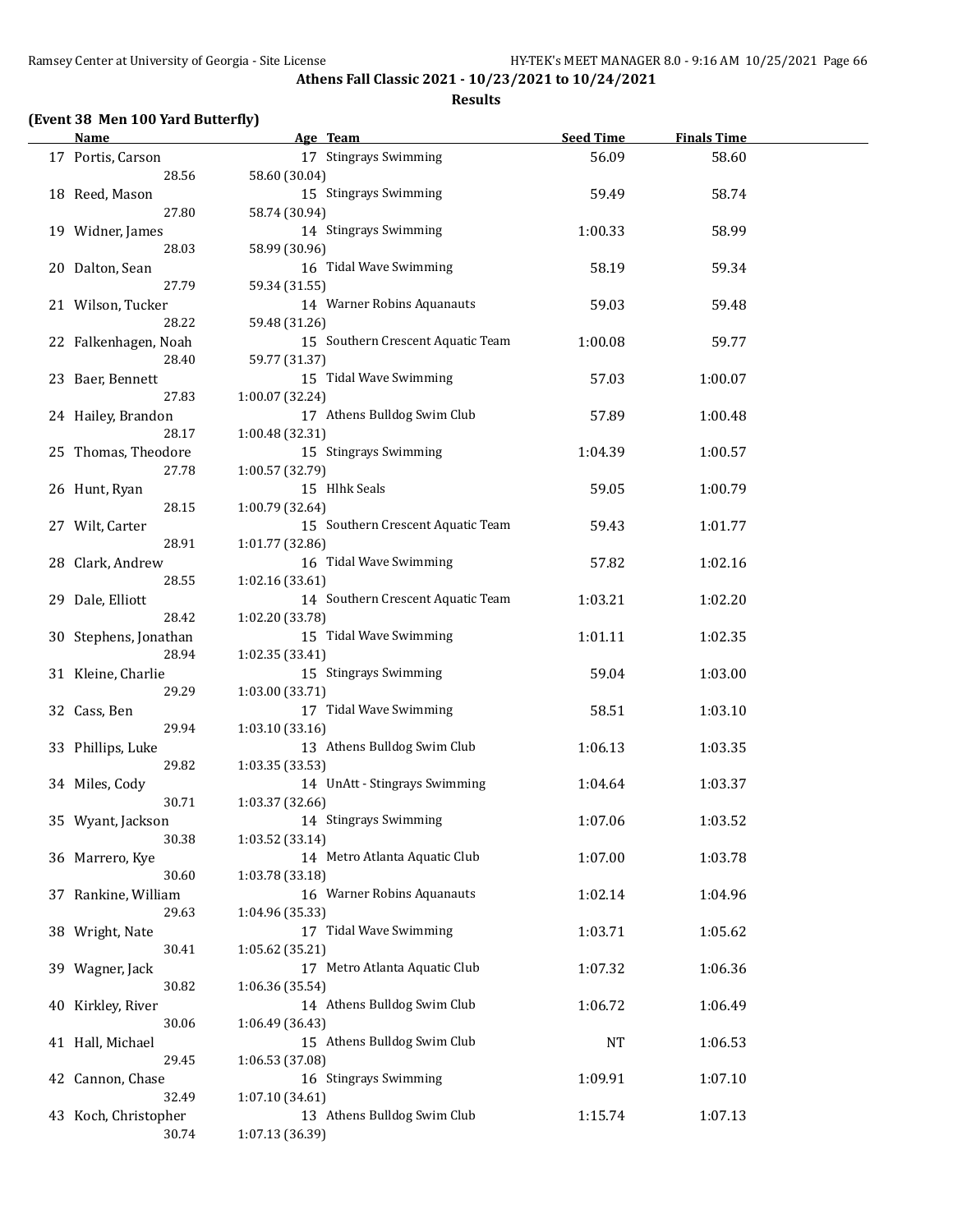#### **(Event 38 Men 100 Yard Butterfly)**

#### **Age Team Age Communicate Seed Time Finals Time** 44 Leeks, Jackson 13 Metro Atlanta Aquatic Club 1:11.88 1:07.69 31.18 1:07.69 (36.51) 45 Walkley, Maddox 14 Stingrays Swimming 1:24.98 1:09.01 31.69 1:09.01 (37.32) 46 Armel, Lyle 13 Athens Bulldog Swim Club 1:11.91 1:09.83 32.72 1:09.83 (37.11) 47 Halbach, Crenshaw 13 Athens Bulldog Swim Club 1:15.48 1:11.97 33.35 1:11.97 (38.62) 48 Frazier, Micah 14 Metro Atlanta Aquatic Club 1:11.19 1:12.01 33.35 1:12.01 (38.66) 49 Jung, Jack 1:12.29 14 Southern Crescent Aquatic Team 1:12.26 1:12.29 33.86 1:12.29 (38.43) 50 Hall, William 14 Athens Bulldog Swim Club 1:17.51 1:12.68 32.65 1:12.68 (40.03) 51 Krosner, Zach 15 Athens Bulldog Swim Club 1:21.30 1:12.72 33.63 1:12.72 (39.09) 52 Brown, Thomas 13 Athens Bulldog Swim Club 1:32.56 1:12.97 34.37 1:12.97 (38.60) 53 Massey, Eric **18 Stingrays Swimming** NT 1:15.00 33.39 1:15.00 (41.61) 54 Kotarba, Ryan 1:17.54 Stingrays Swimming 1:17.54 NT 1:17.54 34.91 1:17.54 (42.63) 55 Kannan, Shaan 14 Athens Bulldog Swim Club 1:21.72 1:17.61 35.39 1:17.61 (42.22) 56 Peterson, Cody 13 Stingrays Swimming 1:31.35 1:18.03 35.64 1:18.03 (42.39) 57 Nash, Tyler 16 Warner Robins Aquanauts 1:13.22 1:19.32 35.54 1:19.32 (43.78) 58 Martin, Winn 15 Warner Robins Aquanauts 1:17.62 1:21.59 35.40 1:21.59 (46.19) 59 Mahajan, Parth 12 Southern Crescent Aquatic Team NT 1:37.07 43.95 1:37.07 (53.12) 60 Anderson, Ethan 14 Athens Bulldog Swim Club 1:40.74 1:37.36 46.58 1:37.36 (50.78) 61 Graff, Charlie 13 Athens Bulldog Swim Club NT 1:39.07 44.54 1:39.07 (54.53)

#### **Event 39 Women 12 & Under 50 Yard Butterfly**

|    | <b>Name</b>           |    | Age Team                       | <b>Seed Time</b> | <b>Finals Time</b> |
|----|-----------------------|----|--------------------------------|------------------|--------------------|
|    | 1 Burton, Reagan      | 12 | Tidal Wave Swimming            | 29.76            | 28.55              |
|    | 2 Zellner, Zoev       | 11 | Athens Bulldog Swim Club       | 33.35            | 33.20              |
|    | 3 Rimmer, Mary-Claire | 12 | Tidal Wave Swimming            | 31.31            | 33.46              |
|    | 4 Hodgins, Addison    | 12 | <b>Stingrays Swimming</b>      | 49.09            | 33.55              |
|    | 5 Harsch, Abby        | 12 | <b>Stingrays Swimming</b>      | 34.30            | 33.92              |
|    | 6 Stanfield, Dakota   | 11 | Southern Crescent Aquatic Team | 34.50            | 35.16              |
|    | 7 Randall, Mary Kate  | 12 | <b>Stingrays Swimming</b>      | 34.88            | 35.55              |
| 8  | McLucas, Daphne       | 11 | Athens Bulldog Swim Club       | 40.76            | 35.73              |
| 9  | McCullough, Samantha  | 12 | Athens Bulldog Swim Club       | 36.72            | 35.84              |
|    | 10 Sims, Kennedy      | 12 | Hlhk Seals                     | 34.93            | 36.02              |
| 11 | Abi-Najm, Charlotte   | 12 | Southern Crescent Aquatic Team | 35.81            | 36.22              |
|    | 12 Cain, Haylee       | 12 | Athens Bulldog Swim Club       | NT               | 36.84              |
|    | 13 Cape, Sidney       | 11 | Metro Atlanta Aquatic Club     | 38.33            | 36.88              |
|    | 14 Rosser, Gabby      | 10 | Athens Bulldog Swim Club       | 37.14            | 37.61              |
|    |                       |    |                                |                  |                    |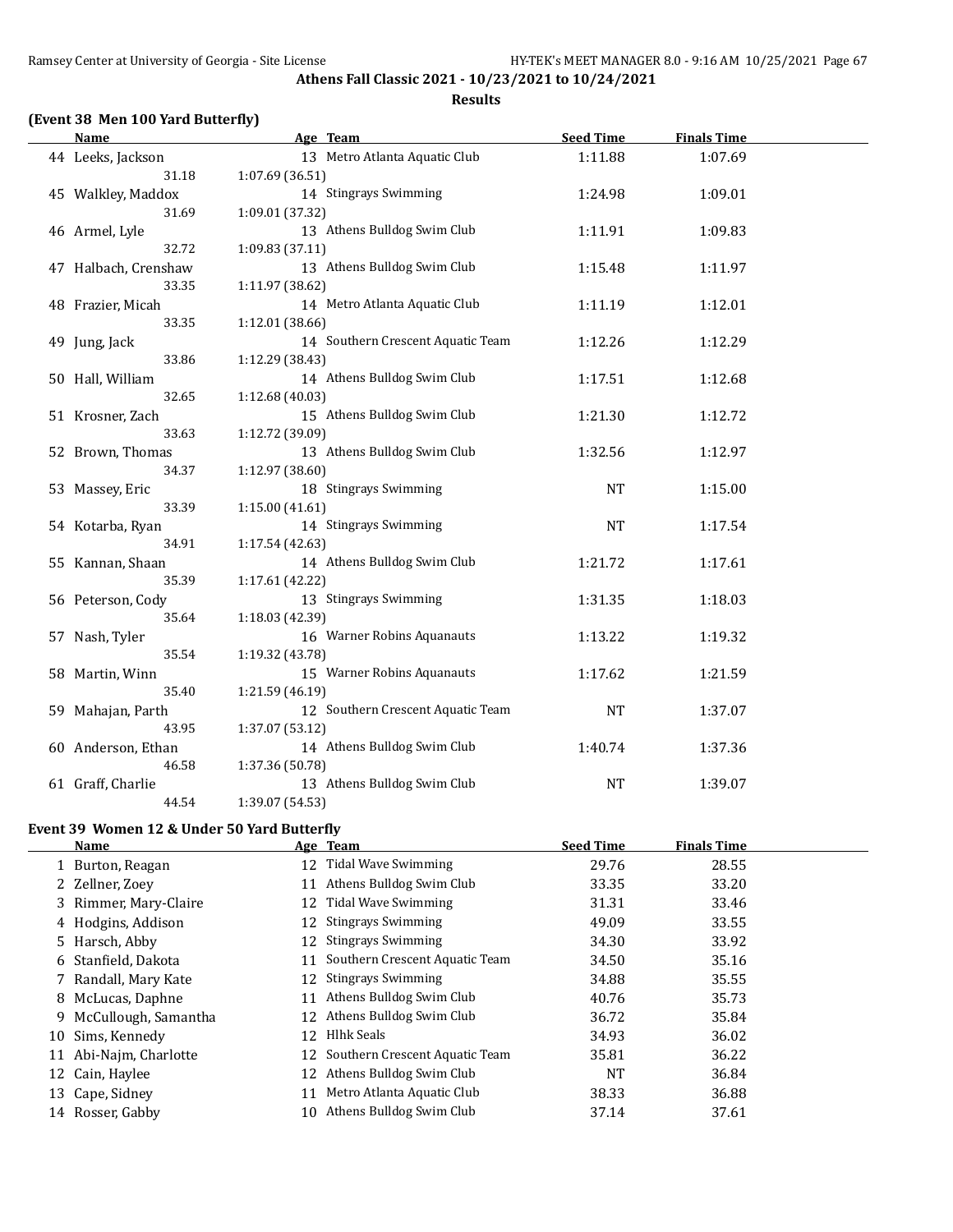#### **Results**

### **(Event 39 Women 12 & Under 50 Yard Butterfly)**

|          | <b>Name</b>              |    | Age Team                       | <b>Seed Time</b> | <b>Finals Time</b> |  |
|----------|--------------------------|----|--------------------------------|------------------|--------------------|--|
|          | 15 Tomlinson, Bailey     |    | 11 Athens Bulldog Swim Club    | 40.88            | 38.32              |  |
|          | 16 Austin, Avery         | 12 | <b>Tidal Wave Swimming</b>     | 36.48            | 39.59              |  |
|          | 17 Hart, Lela            | 12 | Metro Atlanta Aquatic Club     | <b>NT</b>        | 39.76              |  |
| 18       | Templin, Leah            | 10 | Athens Bulldog Swim Club       | 38.20            | 40.22              |  |
|          | 19 Hess, Landry          | 11 | Metro Atlanta Aquatic Club     | 40.74            | 40.73              |  |
| 20       | Bahr, Sima               | 10 | Athens Bulldog Swim Club       | 39.51            | 41.16              |  |
| 21       | Drack, Willow            | 11 | <b>Tidal Wave Swimming</b>     | 43.73            | 41.67              |  |
| 22       | Sauer, Ellie             | 10 | Metro Atlanta Aquatic Club     | 48.20            | 42.86              |  |
| 23       | Fortson, Mallory         | 11 | Warner Robins Aquanauts        | 41.77            | 43.31              |  |
| 24       | Mundy, Jillian           | 9  | Athens Bulldog Swim Club       | 48.83            | 43.34              |  |
| 25       | Bloom, Audrey            | 11 | <b>Tidal Wave Swimming</b>     | 44.99            | 46.87              |  |
| 26       | Tarkington, Vega         | 12 | Metro Atlanta Aquatic Club     | 53.47            | 49.00              |  |
| 27       | Law, Alyssa              | 12 | <b>Tidal Wave Swimming</b>     | 51.23            | 49.18              |  |
| 28       | Horne, Kyndall           | 12 | <b>Warner Robins Aquanauts</b> | 45.23            | 49.78              |  |
| 29       | Yeomans, Raleigh         | 10 | Athens Bulldog Swim Club       | 52.87            | 51.40              |  |
|          | 30 Zundel, Camryn        | 10 | <b>Tidal Wave Swimming</b>     | 55.91            | 51.59              |  |
|          | 31 Johnson, Lil          | 10 | Athens Bulldog Swim Club       | <b>NT</b>        | 51.79              |  |
|          | 32 Hawes, Sara           | 11 | Southern Crescent Aquatic Team | <b>NT</b>        | 53.06              |  |
|          | 33 Lee, Abby             | 12 | <b>Warner Robins Aquanauts</b> | 55.74            | 53.64              |  |
| 34       | Grant, Addison           | 11 | Athens Bulldog Swim Club       | 53.30            | 53.83              |  |
| 35       | Dorman, Lane             | 8  | Athens Bulldog Swim Club       | 1:00.51          | 54.20              |  |
| 36       | Douris, Zarema           | 11 | Athens Bulldog Swim Club       | <b>NT</b>        | 54.82              |  |
| 37       | Clark, Mary Kate         | 11 | Athens Bulldog Swim Club       | <b>NT</b>        | 54.99              |  |
| 38       | Cochran, Lucy            | 10 | Athens Bulldog Swim Club       | <b>NT</b>        | 55.98              |  |
| 39       | Sauer, Sammie            | 8  | Metro Atlanta Aquatic Club     | 58.65            | 57.27              |  |
| 40       | Madison, Anna-Bella      | 11 | <b>Hlhk Seals</b>              | <b>NT</b>        | 1:00.21            |  |
| 41       | Phillips, Lindy          | 7  | Athens Bulldog Swim Club       | <b>NT</b>        | 1:04.49            |  |
| 42       | Freeman, Annelise        |    | <b>Warner Robins Aquanauts</b> | 58.95            | 1:05.95            |  |
| 43       | Greene, Zoe              | 7  | <b>Hlhk Seals</b>              | 1:12.88          | 1:10.89            |  |
| 44       | Thompson, Enmersyn       | 6  | <b>Hlhk Seals</b>              | 1:02.74          | 1:11.34            |  |
| $\cdots$ | Watson, Praylynn         | 7  | Metro Atlanta Aquatic Club     | <b>NT</b>        | DQ                 |  |
|          | Arms underwater recovery |    |                                |                  |                    |  |
|          | --- Adams, Kinsley       | 9  | <b>Tidal Wave Swimming</b>     | <b>NT</b>        | DQ                 |  |
|          | Arms underwater recovery |    |                                |                  |                    |  |

#### **Event 40 Men 12 & Under 50 Yard Butterfly**

|    | Name                    |    | Age Team                   | <b>Seed Time</b> | <b>Finals Time</b> |
|----|-------------------------|----|----------------------------|------------------|--------------------|
|    | 1 Trotter, Torin        | 12 | Athens Bulldog Swim Club   | 30.84            | 29.84              |
|    | 2 Bahr, Kipras          | 12 | Athens Bulldog Swim Club   | 30.33            | 30.02              |
|    | 3 Karumbaiah, Vidur     | 11 | Athens Bulldog Swim Club   | 31.93            | 31.09              |
|    | 4 Rhine, Joseph or Joey | 12 | Athens Bulldog Swim Club   | 33.18            | 31.53              |
|    | 5 Jollands, Raef        | 11 | <b>Stingrays Swimming</b>  | 35.00            | 32.07              |
|    | 6 Sauer, Will           | 12 | Metro Atlanta Aquatic Club | 38.66            | 32.47              |
|    | 7 Senoussaoui, Luca     | 11 | <b>Stingrays Swimming</b>  | 33.78            | 32.55              |
|    | 8 Doss, Kaden           | 12 | <b>Stingrays Swimming</b>  | 33.12            | 33.07              |
|    | 9 Payne, Kingston       | 11 | Metro Atlanta Aquatic Club | 34.04            | 33.18              |
| 10 | Avelar, Nicolas         | 12 | Athens Bulldog Swim Club   | 35.92            | 34.15              |
| 11 | Wines, Henry            | 12 | <b>Stingrays Swimming</b>  | 36.54            | 37.38              |
| 12 | Harrison, Ean           | 9  | Warner Robins Aquanauts    | 41.02            | 40.04              |
| 13 | Noh, Mike               | 12 | <b>Stingrays Swimming</b>  | 43.98            | 40.31              |
| 14 | Huang, Hanwen           | 12 | Athens Bulldog Swim Club   | 42.90            | 43.43              |
| 15 | McMaster, Nick          | 10 | Tidal Wave Swimming        | 43.90            | 44.28              |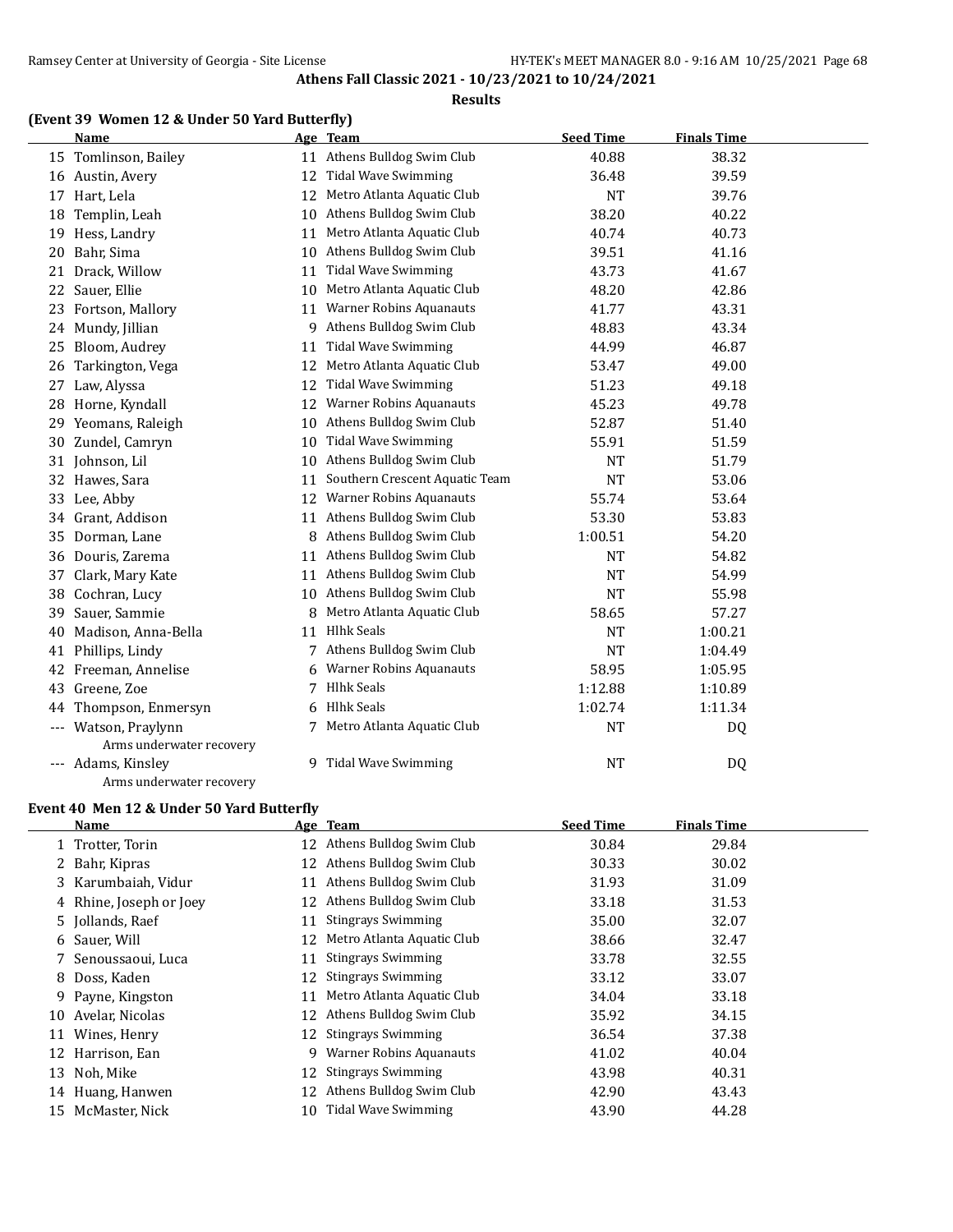#### **Results**

### **(Event 40 Men 12 & Under 50 Yard Butterfly)**

|    | Name                     |    | Age Team                         | <b>Seed Time</b> | <b>Finals Time</b> |  |
|----|--------------------------|----|----------------------------------|------------------|--------------------|--|
|    | 16 Kleine, Miles         | 11 | <b>Stingrays Swimming</b>        | 46.69            | 47.38              |  |
| 17 | Booker, Kyle             | 11 | Hlhk Seals                       | 43.39            | 47.40              |  |
| 18 | Karumbaiah, Nakul        |    | 12 Athens Bulldog Swim Club      | 35.23            | 47.85              |  |
| 19 | Heron, Myles             | 12 | Hlhk Seals                       | 46.53            | 48.87              |  |
|    | 20 Tarkington, Sebastian |    | 9 Metro Atlanta Aquatic Club     | NT               | 52.92              |  |
| 21 | Miller-Dotson, Kyle      |    | 8 Metro Atlanta Aquatic Club     | 55.72            | 53.12              |  |
|    | 22 Artamonov, Daniil     | 11 | Warner Robins Aquanauts          | 57.19            | 53.80              |  |
|    | 23 Minhinnett, Finn      | 11 | Tidal Wave Swimming              | NT               | 54.69              |  |
|    | 24 Hatcher, Preston      | 8  | Tidal Wave Swimming              | 59.12            | 57.13              |  |
|    | 25 McCullough, Nolan     |    | 10 Athens Bulldog Swim Club      | 1:00.36          | 1:00.62            |  |
|    | 26 McCoy, Christian      | 12 | Hlhk Seals                       | 1:00.26          | 1:01.78            |  |
| 27 | Weldon, Caz              |    | 10 Athens Bulldog Swim Club      | 59.51            | 1:02.76            |  |
|    | 28 Frost, Ryan           |    | 8 Southern Crescent Aquatic Team | NT               | 1:05.86            |  |

#### **Event 41 Women 500 Yard Freestyle**

 $\frac{1}{1}$ 

| <b>Name</b>           | Age Team        |                                   | <b>Seed Time</b> | <b>Finals Time</b> |  |
|-----------------------|-----------------|-----------------------------------|------------------|--------------------|--|
| 1 Bradley, Kate       |                 | 14 Marietta Marlins, Inc          | 5:18.53          | 5:19.55            |  |
| 28.82                 | 1:00.40 (31.58) | 1:32.67 (32.27)                   | 2:05.27 (32.60)  |                    |  |
| 2:37.66 (32.39)       | 3:10.27 (32.61) | 3:42.87 (32.60)                   | 4:15.61 (32.74)  |                    |  |
| 4:48.41 (32.80)       | 5:19.55 (31.14) |                                   |                  |                    |  |
| 2 Richardson, Jory    |                 | 16 Metro Atlanta Aquatic Club     | 5:28.28          | 5:26.59            |  |
| 29.90                 | 1:02.51(32.61)  | 1:35.36 (32.85)                   | 2:08.91 (33.55)  |                    |  |
| 2:42.37 (33.46)       | 3:15.00 (32.63) | 3:48.38 (33.38)                   | 4:20.47 (32.09)  |                    |  |
| 4:53.73 (33.26)       | 5:26.59 (32.86) |                                   |                  |                    |  |
| 3 Watson, Eva         |                 | 16 Southern Crescent Aquatic Team | 5:35.73          | 5:26.91            |  |
| 28.85                 | 1:00.85(32.00)  | 1:33.49 (32.64)                   | 2:06.72 (33.23)  |                    |  |
| 2:39.88 (33.16)       | 3:13.47 (33.59) | 3:47.54 (34.07)                   | 4:21.58 (34.04)  |                    |  |
| 4:54.94 (33.36)       | 5:26.91 (31.97) |                                   |                  |                    |  |
| 4 Halbach, Ansley     |                 | 16 Athens Bulldog Swim Club       | 5:14.99          | 5:29.90            |  |
| 29.02                 | 1:00.91 (31.89) | 1:33.22 (32.31)                   | 2:06.26 (33.04)  |                    |  |
| 2:39.62 (33.36)       | 3:13.18(33.56)  | 3:47.31 (34.13)                   | 4:21.76 (34.45)  |                    |  |
| 4:56.48 (34.72)       | 5:29.90 (33.42) |                                   |                  |                    |  |
| 5 Owen, Sarah Paisley |                 | 13 Metro Atlanta Aquatic Club     | 6:04.30          | 5:30.87            |  |
| 29.18                 | 1:02.10 (32.92) | 1:36.10 (34.00)                   | 2:10.72 (34.62)  |                    |  |
| 2:45.46 (34.74)       | 3:19.66 (34.20) | 3:53.68 (34.02)                   | 4:27.22 (33.54)  |                    |  |
| 4:59.70 (32.48)       | 5:30.87 (31.17) |                                   |                  |                    |  |
| 6 Windham, Lilly      |                 | 17 Stingrays Swimming             | 5:29.80          | 5:31.32            |  |
| 30.30                 | 1:04.19 (33.89) | 1:37.85 (33.66)                   | 2:11.45 (33.60)  |                    |  |
| 2:44.92 (33.47)       | 3:18.64 (33.72) | 3:52.78 (34.14)                   | 4:26.48 (33.70)  |                    |  |
| 4:59.19 (32.71)       | 5:31.32 (32.13) |                                   |                  |                    |  |
| 7 Walsh, Kelci        |                 | 14 Marietta Marlins, Inc.         | 5:19.88          | 5:34.57            |  |
| 30.64                 | 1:04.57 (33.93) | 1:39.29 (34.72)                   | 2:13.15 (33.86)  |                    |  |
| 2:47.09 (33.94)       | 3:21.18 (34.09) | 3:55.13 (33.95)                   | 4:28.72 (33.59)  |                    |  |
| 5:01.85 (33.13)       | 5:34.57 (32.72) |                                   |                  |                    |  |
| 8 Wright, Kayla       |                 | 15 Tidal Wave Swimming            | 5:20.38          | 5:36.49            |  |
| 29.61                 | 1:03.04 (33.43) | 1:37.71 (34.67)                   | 2:11.72 (34.01)  |                    |  |
| 2:45.44 (33.72)       | 3:19.73 (34.29) | 3:55.19 (35.46)                   | 4:29.48 (34.29)  |                    |  |
| 5:03.45 (33.97)       | 5:36.49 (33.04) |                                   |                  |                    |  |
| 9 McKenley, Olivia    |                 | 16 Metro Atlanta Aquatic Club     | 5:38.72          | 5:39.22            |  |
| 29.74                 | 1:02.98 (33.24) | 1:36.91 (33.93)                   | 2:11.05 (34.14)  |                    |  |
| 2:46.06 (35.01)       | 3:20.89 (34.83) | 3:55.69 (34.80)                   | 4:30.80 (35.11)  |                    |  |
| 5:05.61 (34.81)       | 5:39.22 (33.61) |                                   |                  |                    |  |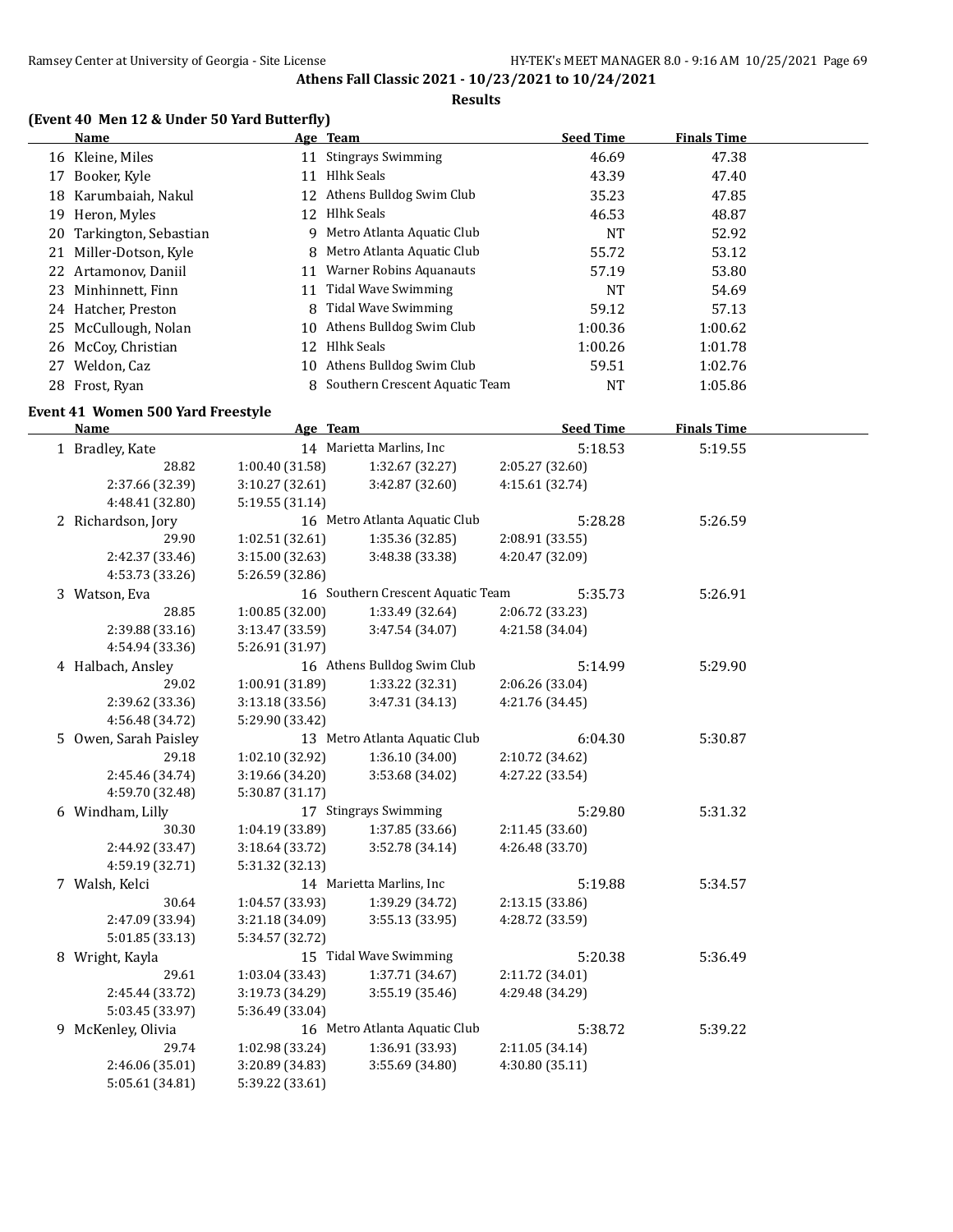### **(Event 41 Women 500 Yard Freestyle)**

| 16 Southern Crescent Aquatic Team<br>10 DiPietre, Isabelle<br>$\rm{NT}$<br>5:42.24<br>1:05.58 (34.55)<br>2:15.11 (35.09)<br>31.03<br>1:40.02 (34.44)<br>2:49.66 (34.55)<br>3:24.37 (34.71)<br>3:59.28 (34.91)<br>4:34.04 (34.76)<br>5:08.52 (34.48)<br>5:42.24 (33.72)<br>13 Stingrays Swimming<br>5:44.10<br>11 Kornegay, Ava<br>5:38.85<br>32.77<br>1:07.95 (35.18)<br>2:17.53 (35.14)<br>1:42.39 (34.44)<br>2:52.95 (35.42)<br>4:37.92 (34.82)<br>3:27.90 (34.95)<br>4:03.10 (35.20)<br>5:11.23 (33.31)<br>5:44.10 (32.87)<br>15 Metro Atlanta Aquatic Club<br>12 Tell, Greta<br>5:34.60<br>5:46.02<br>30.63<br>1:04.81 (34.18)<br>1:39.43 (34.62)<br>2:14.36 (34.93)<br>4:00.00 (35.16)<br>2:49.52 (35.16)<br>3:24.84 (35.32)<br>4:35.49 (35.49)<br>5:11.19 (35.70)<br>5:46.02 (34.83)<br>14 Athens Bulldog Swim Club<br>13 Young, Ximena<br>5:49.29<br>5:42.53<br>1:42.02 (35.83)<br>31.46<br>1:06.19 (34.73)<br>2:18.36 (36.34)<br>4:06.69(36.51)<br>4:42.24 (35.55)<br>2:53.91 (35.55)<br>3:30.18(36.27)<br>5:16.01 (33.77)<br>5:49.29 (33.28)<br>15 Southern Crescent Aquatic Team<br>14 Frank, Emma<br>7:46.35<br>5:50.44<br>31.32<br>1:05.77(34.45)<br>1:41.04 (35.27)<br>2:16.14(35.10)<br>2:51.28 (35.14)<br>3:26.51 (35.23)<br>4:02.28 (35.77)<br>4:38.02 (35.74)<br>5:14.11 (36.09)<br>5:50.44 (36.33)<br>16 Athens Bulldog Swim Club<br>15 Cain, Makaylee<br>NT<br>5:54.17<br>31.84<br>1:44.44 (36.60)<br>2:21.27 (36.83)<br>1:07.84(36.00)<br>2:57.68 (36.41)<br>4:10.74 (36.49)<br>4:45.82 (35.08)<br>3:34.25 (36.57)<br>5:54.17 (33.16)<br>5:21.01 (35.19)<br>14 Hlhk Seals<br>6:02.43<br>5:55.55<br>16 Zackary, Trinity<br>28.95<br>1:01.94 (32.99)<br>2:14.10 (36.78)<br>1:37.32 (35.38)<br>2:50.89 (36.79)<br>3:28.36 (37.47)<br>4:05.81 (37.45)<br>4:43.34 (37.53)<br>5:20.60 (37.26)<br>5:55.55 (34.95)<br>17 Alewine-Flores, Aubree-Clare<br>15 Athens Bulldog Swim Club<br>NT<br>5:57.98<br>32.04<br>1:07.60(35.56)<br>1:43.73 (36.13)<br>2:20.25 (36.52)<br>4:11.14(37.53)<br>2:56.41 (36.16)<br>3:33.61 (37.20)<br>4:47.97 (36.83)<br>5:24.16 (36.19)<br>5:57.98 (33.82)<br>13 Athens Bulldog Swim Club<br>18 He, Alethea<br>5:55.62<br>5:58.53<br>32.23<br>1:08.30 (36.07)<br>1:45.28 (36.98)<br>2:21.96 (36.68)<br>2:58.20 (36.24)<br>4:11.96 (36.62)<br>3:35.34 (37.14)<br>4:48.24 (36.28)<br>5:24.29 (36.05)<br>5:58.53 (34.24)<br>13 Athens Bulldog Swim Club<br>19 Bates, Martha<br>5:59.21<br>6:10.40<br>$1:10.36(36.39)$ $1:46.67(36.31)$<br>2:23.04 (36.37)<br>33.97<br>4:47.76 (36.09)<br>2:59.60 (36.56)<br>3:35.86 (36.26)<br>4:11.67 (35.81)<br>5:24.06 (36.30)<br>5:59.21 (35.15)<br>16 Southern Crescent Aquatic Team<br>5:30.84<br>6:02.04<br>20 Byers, Ella<br>30.92<br>1:06.07(35.15)<br>1:42.31 (36.24)<br>2:18.85 (36.54)<br>2:56.19 (37.34)<br>3:32.98 (36.79)<br>4:10.38 (37.40)<br>4:47.82 (37.44)<br>5:25.34 (37.52)<br>6:02.04(36.70)<br>16 Metro Atlanta Aquatic Club<br>6:04.92<br>6:05.19<br>21 Marrero, Ari<br>32.52<br>1:44.77 (36.82)<br>1:07.95 (35.43)<br>2:21.67 (36.90)<br>4:14.75 (37.68)<br>2:59.72 (38.05)<br>3:37.07 (37.35)<br>4:52.54 (37.79)<br>5:30.25 (37.71)<br>6:05.19 (34.94)<br>16 Marietta Marlins, Inc<br>5:36.05<br>6:06.44<br>22 Suchan, Gavin<br>31.32<br>1:43.49 (36.80)<br>1:06.69 (35.37)<br>2:21.02 (37.53)<br>2:58.96 (37.94)<br>3:37.44 (38.48)<br>4:15.31 (37.87)<br>4:53.39 (38.08)<br>5:30.82 (37.43)<br>6:06.44 (35.62) | <b>Name</b> | Age Team | <b>Seed Time</b> | <b>Finals Time</b> |  |
|-------------------------------------------------------------------------------------------------------------------------------------------------------------------------------------------------------------------------------------------------------------------------------------------------------------------------------------------------------------------------------------------------------------------------------------------------------------------------------------------------------------------------------------------------------------------------------------------------------------------------------------------------------------------------------------------------------------------------------------------------------------------------------------------------------------------------------------------------------------------------------------------------------------------------------------------------------------------------------------------------------------------------------------------------------------------------------------------------------------------------------------------------------------------------------------------------------------------------------------------------------------------------------------------------------------------------------------------------------------------------------------------------------------------------------------------------------------------------------------------------------------------------------------------------------------------------------------------------------------------------------------------------------------------------------------------------------------------------------------------------------------------------------------------------------------------------------------------------------------------------------------------------------------------------------------------------------------------------------------------------------------------------------------------------------------------------------------------------------------------------------------------------------------------------------------------------------------------------------------------------------------------------------------------------------------------------------------------------------------------------------------------------------------------------------------------------------------------------------------------------------------------------------------------------------------------------------------------------------------------------------------------------------------------------------------------------------------------------------------------------------------------------------------------------------------------------------------------------------------------------------------------------------------------------------------------------------------------------------------------------------------------------------------------------------------------------------------------------------------------------------------------------------------------------------------------------------------------------------------------------------------------------------------------------------------------------------------------------------------------------------------------------------------------|-------------|----------|------------------|--------------------|--|
|                                                                                                                                                                                                                                                                                                                                                                                                                                                                                                                                                                                                                                                                                                                                                                                                                                                                                                                                                                                                                                                                                                                                                                                                                                                                                                                                                                                                                                                                                                                                                                                                                                                                                                                                                                                                                                                                                                                                                                                                                                                                                                                                                                                                                                                                                                                                                                                                                                                                                                                                                                                                                                                                                                                                                                                                                                                                                                                                                                                                                                                                                                                                                                                                                                                                                                                                                                                                                   |             |          |                  |                    |  |
|                                                                                                                                                                                                                                                                                                                                                                                                                                                                                                                                                                                                                                                                                                                                                                                                                                                                                                                                                                                                                                                                                                                                                                                                                                                                                                                                                                                                                                                                                                                                                                                                                                                                                                                                                                                                                                                                                                                                                                                                                                                                                                                                                                                                                                                                                                                                                                                                                                                                                                                                                                                                                                                                                                                                                                                                                                                                                                                                                                                                                                                                                                                                                                                                                                                                                                                                                                                                                   |             |          |                  |                    |  |
|                                                                                                                                                                                                                                                                                                                                                                                                                                                                                                                                                                                                                                                                                                                                                                                                                                                                                                                                                                                                                                                                                                                                                                                                                                                                                                                                                                                                                                                                                                                                                                                                                                                                                                                                                                                                                                                                                                                                                                                                                                                                                                                                                                                                                                                                                                                                                                                                                                                                                                                                                                                                                                                                                                                                                                                                                                                                                                                                                                                                                                                                                                                                                                                                                                                                                                                                                                                                                   |             |          |                  |                    |  |
|                                                                                                                                                                                                                                                                                                                                                                                                                                                                                                                                                                                                                                                                                                                                                                                                                                                                                                                                                                                                                                                                                                                                                                                                                                                                                                                                                                                                                                                                                                                                                                                                                                                                                                                                                                                                                                                                                                                                                                                                                                                                                                                                                                                                                                                                                                                                                                                                                                                                                                                                                                                                                                                                                                                                                                                                                                                                                                                                                                                                                                                                                                                                                                                                                                                                                                                                                                                                                   |             |          |                  |                    |  |
|                                                                                                                                                                                                                                                                                                                                                                                                                                                                                                                                                                                                                                                                                                                                                                                                                                                                                                                                                                                                                                                                                                                                                                                                                                                                                                                                                                                                                                                                                                                                                                                                                                                                                                                                                                                                                                                                                                                                                                                                                                                                                                                                                                                                                                                                                                                                                                                                                                                                                                                                                                                                                                                                                                                                                                                                                                                                                                                                                                                                                                                                                                                                                                                                                                                                                                                                                                                                                   |             |          |                  |                    |  |
|                                                                                                                                                                                                                                                                                                                                                                                                                                                                                                                                                                                                                                                                                                                                                                                                                                                                                                                                                                                                                                                                                                                                                                                                                                                                                                                                                                                                                                                                                                                                                                                                                                                                                                                                                                                                                                                                                                                                                                                                                                                                                                                                                                                                                                                                                                                                                                                                                                                                                                                                                                                                                                                                                                                                                                                                                                                                                                                                                                                                                                                                                                                                                                                                                                                                                                                                                                                                                   |             |          |                  |                    |  |
|                                                                                                                                                                                                                                                                                                                                                                                                                                                                                                                                                                                                                                                                                                                                                                                                                                                                                                                                                                                                                                                                                                                                                                                                                                                                                                                                                                                                                                                                                                                                                                                                                                                                                                                                                                                                                                                                                                                                                                                                                                                                                                                                                                                                                                                                                                                                                                                                                                                                                                                                                                                                                                                                                                                                                                                                                                                                                                                                                                                                                                                                                                                                                                                                                                                                                                                                                                                                                   |             |          |                  |                    |  |
|                                                                                                                                                                                                                                                                                                                                                                                                                                                                                                                                                                                                                                                                                                                                                                                                                                                                                                                                                                                                                                                                                                                                                                                                                                                                                                                                                                                                                                                                                                                                                                                                                                                                                                                                                                                                                                                                                                                                                                                                                                                                                                                                                                                                                                                                                                                                                                                                                                                                                                                                                                                                                                                                                                                                                                                                                                                                                                                                                                                                                                                                                                                                                                                                                                                                                                                                                                                                                   |             |          |                  |                    |  |
|                                                                                                                                                                                                                                                                                                                                                                                                                                                                                                                                                                                                                                                                                                                                                                                                                                                                                                                                                                                                                                                                                                                                                                                                                                                                                                                                                                                                                                                                                                                                                                                                                                                                                                                                                                                                                                                                                                                                                                                                                                                                                                                                                                                                                                                                                                                                                                                                                                                                                                                                                                                                                                                                                                                                                                                                                                                                                                                                                                                                                                                                                                                                                                                                                                                                                                                                                                                                                   |             |          |                  |                    |  |
|                                                                                                                                                                                                                                                                                                                                                                                                                                                                                                                                                                                                                                                                                                                                                                                                                                                                                                                                                                                                                                                                                                                                                                                                                                                                                                                                                                                                                                                                                                                                                                                                                                                                                                                                                                                                                                                                                                                                                                                                                                                                                                                                                                                                                                                                                                                                                                                                                                                                                                                                                                                                                                                                                                                                                                                                                                                                                                                                                                                                                                                                                                                                                                                                                                                                                                                                                                                                                   |             |          |                  |                    |  |
|                                                                                                                                                                                                                                                                                                                                                                                                                                                                                                                                                                                                                                                                                                                                                                                                                                                                                                                                                                                                                                                                                                                                                                                                                                                                                                                                                                                                                                                                                                                                                                                                                                                                                                                                                                                                                                                                                                                                                                                                                                                                                                                                                                                                                                                                                                                                                                                                                                                                                                                                                                                                                                                                                                                                                                                                                                                                                                                                                                                                                                                                                                                                                                                                                                                                                                                                                                                                                   |             |          |                  |                    |  |
|                                                                                                                                                                                                                                                                                                                                                                                                                                                                                                                                                                                                                                                                                                                                                                                                                                                                                                                                                                                                                                                                                                                                                                                                                                                                                                                                                                                                                                                                                                                                                                                                                                                                                                                                                                                                                                                                                                                                                                                                                                                                                                                                                                                                                                                                                                                                                                                                                                                                                                                                                                                                                                                                                                                                                                                                                                                                                                                                                                                                                                                                                                                                                                                                                                                                                                                                                                                                                   |             |          |                  |                    |  |
|                                                                                                                                                                                                                                                                                                                                                                                                                                                                                                                                                                                                                                                                                                                                                                                                                                                                                                                                                                                                                                                                                                                                                                                                                                                                                                                                                                                                                                                                                                                                                                                                                                                                                                                                                                                                                                                                                                                                                                                                                                                                                                                                                                                                                                                                                                                                                                                                                                                                                                                                                                                                                                                                                                                                                                                                                                                                                                                                                                                                                                                                                                                                                                                                                                                                                                                                                                                                                   |             |          |                  |                    |  |
|                                                                                                                                                                                                                                                                                                                                                                                                                                                                                                                                                                                                                                                                                                                                                                                                                                                                                                                                                                                                                                                                                                                                                                                                                                                                                                                                                                                                                                                                                                                                                                                                                                                                                                                                                                                                                                                                                                                                                                                                                                                                                                                                                                                                                                                                                                                                                                                                                                                                                                                                                                                                                                                                                                                                                                                                                                                                                                                                                                                                                                                                                                                                                                                                                                                                                                                                                                                                                   |             |          |                  |                    |  |
|                                                                                                                                                                                                                                                                                                                                                                                                                                                                                                                                                                                                                                                                                                                                                                                                                                                                                                                                                                                                                                                                                                                                                                                                                                                                                                                                                                                                                                                                                                                                                                                                                                                                                                                                                                                                                                                                                                                                                                                                                                                                                                                                                                                                                                                                                                                                                                                                                                                                                                                                                                                                                                                                                                                                                                                                                                                                                                                                                                                                                                                                                                                                                                                                                                                                                                                                                                                                                   |             |          |                  |                    |  |
|                                                                                                                                                                                                                                                                                                                                                                                                                                                                                                                                                                                                                                                                                                                                                                                                                                                                                                                                                                                                                                                                                                                                                                                                                                                                                                                                                                                                                                                                                                                                                                                                                                                                                                                                                                                                                                                                                                                                                                                                                                                                                                                                                                                                                                                                                                                                                                                                                                                                                                                                                                                                                                                                                                                                                                                                                                                                                                                                                                                                                                                                                                                                                                                                                                                                                                                                                                                                                   |             |          |                  |                    |  |
|                                                                                                                                                                                                                                                                                                                                                                                                                                                                                                                                                                                                                                                                                                                                                                                                                                                                                                                                                                                                                                                                                                                                                                                                                                                                                                                                                                                                                                                                                                                                                                                                                                                                                                                                                                                                                                                                                                                                                                                                                                                                                                                                                                                                                                                                                                                                                                                                                                                                                                                                                                                                                                                                                                                                                                                                                                                                                                                                                                                                                                                                                                                                                                                                                                                                                                                                                                                                                   |             |          |                  |                    |  |
|                                                                                                                                                                                                                                                                                                                                                                                                                                                                                                                                                                                                                                                                                                                                                                                                                                                                                                                                                                                                                                                                                                                                                                                                                                                                                                                                                                                                                                                                                                                                                                                                                                                                                                                                                                                                                                                                                                                                                                                                                                                                                                                                                                                                                                                                                                                                                                                                                                                                                                                                                                                                                                                                                                                                                                                                                                                                                                                                                                                                                                                                                                                                                                                                                                                                                                                                                                                                                   |             |          |                  |                    |  |
|                                                                                                                                                                                                                                                                                                                                                                                                                                                                                                                                                                                                                                                                                                                                                                                                                                                                                                                                                                                                                                                                                                                                                                                                                                                                                                                                                                                                                                                                                                                                                                                                                                                                                                                                                                                                                                                                                                                                                                                                                                                                                                                                                                                                                                                                                                                                                                                                                                                                                                                                                                                                                                                                                                                                                                                                                                                                                                                                                                                                                                                                                                                                                                                                                                                                                                                                                                                                                   |             |          |                  |                    |  |
|                                                                                                                                                                                                                                                                                                                                                                                                                                                                                                                                                                                                                                                                                                                                                                                                                                                                                                                                                                                                                                                                                                                                                                                                                                                                                                                                                                                                                                                                                                                                                                                                                                                                                                                                                                                                                                                                                                                                                                                                                                                                                                                                                                                                                                                                                                                                                                                                                                                                                                                                                                                                                                                                                                                                                                                                                                                                                                                                                                                                                                                                                                                                                                                                                                                                                                                                                                                                                   |             |          |                  |                    |  |
|                                                                                                                                                                                                                                                                                                                                                                                                                                                                                                                                                                                                                                                                                                                                                                                                                                                                                                                                                                                                                                                                                                                                                                                                                                                                                                                                                                                                                                                                                                                                                                                                                                                                                                                                                                                                                                                                                                                                                                                                                                                                                                                                                                                                                                                                                                                                                                                                                                                                                                                                                                                                                                                                                                                                                                                                                                                                                                                                                                                                                                                                                                                                                                                                                                                                                                                                                                                                                   |             |          |                  |                    |  |
|                                                                                                                                                                                                                                                                                                                                                                                                                                                                                                                                                                                                                                                                                                                                                                                                                                                                                                                                                                                                                                                                                                                                                                                                                                                                                                                                                                                                                                                                                                                                                                                                                                                                                                                                                                                                                                                                                                                                                                                                                                                                                                                                                                                                                                                                                                                                                                                                                                                                                                                                                                                                                                                                                                                                                                                                                                                                                                                                                                                                                                                                                                                                                                                                                                                                                                                                                                                                                   |             |          |                  |                    |  |
|                                                                                                                                                                                                                                                                                                                                                                                                                                                                                                                                                                                                                                                                                                                                                                                                                                                                                                                                                                                                                                                                                                                                                                                                                                                                                                                                                                                                                                                                                                                                                                                                                                                                                                                                                                                                                                                                                                                                                                                                                                                                                                                                                                                                                                                                                                                                                                                                                                                                                                                                                                                                                                                                                                                                                                                                                                                                                                                                                                                                                                                                                                                                                                                                                                                                                                                                                                                                                   |             |          |                  |                    |  |
|                                                                                                                                                                                                                                                                                                                                                                                                                                                                                                                                                                                                                                                                                                                                                                                                                                                                                                                                                                                                                                                                                                                                                                                                                                                                                                                                                                                                                                                                                                                                                                                                                                                                                                                                                                                                                                                                                                                                                                                                                                                                                                                                                                                                                                                                                                                                                                                                                                                                                                                                                                                                                                                                                                                                                                                                                                                                                                                                                                                                                                                                                                                                                                                                                                                                                                                                                                                                                   |             |          |                  |                    |  |
|                                                                                                                                                                                                                                                                                                                                                                                                                                                                                                                                                                                                                                                                                                                                                                                                                                                                                                                                                                                                                                                                                                                                                                                                                                                                                                                                                                                                                                                                                                                                                                                                                                                                                                                                                                                                                                                                                                                                                                                                                                                                                                                                                                                                                                                                                                                                                                                                                                                                                                                                                                                                                                                                                                                                                                                                                                                                                                                                                                                                                                                                                                                                                                                                                                                                                                                                                                                                                   |             |          |                  |                    |  |
|                                                                                                                                                                                                                                                                                                                                                                                                                                                                                                                                                                                                                                                                                                                                                                                                                                                                                                                                                                                                                                                                                                                                                                                                                                                                                                                                                                                                                                                                                                                                                                                                                                                                                                                                                                                                                                                                                                                                                                                                                                                                                                                                                                                                                                                                                                                                                                                                                                                                                                                                                                                                                                                                                                                                                                                                                                                                                                                                                                                                                                                                                                                                                                                                                                                                                                                                                                                                                   |             |          |                  |                    |  |
|                                                                                                                                                                                                                                                                                                                                                                                                                                                                                                                                                                                                                                                                                                                                                                                                                                                                                                                                                                                                                                                                                                                                                                                                                                                                                                                                                                                                                                                                                                                                                                                                                                                                                                                                                                                                                                                                                                                                                                                                                                                                                                                                                                                                                                                                                                                                                                                                                                                                                                                                                                                                                                                                                                                                                                                                                                                                                                                                                                                                                                                                                                                                                                                                                                                                                                                                                                                                                   |             |          |                  |                    |  |
|                                                                                                                                                                                                                                                                                                                                                                                                                                                                                                                                                                                                                                                                                                                                                                                                                                                                                                                                                                                                                                                                                                                                                                                                                                                                                                                                                                                                                                                                                                                                                                                                                                                                                                                                                                                                                                                                                                                                                                                                                                                                                                                                                                                                                                                                                                                                                                                                                                                                                                                                                                                                                                                                                                                                                                                                                                                                                                                                                                                                                                                                                                                                                                                                                                                                                                                                                                                                                   |             |          |                  |                    |  |
|                                                                                                                                                                                                                                                                                                                                                                                                                                                                                                                                                                                                                                                                                                                                                                                                                                                                                                                                                                                                                                                                                                                                                                                                                                                                                                                                                                                                                                                                                                                                                                                                                                                                                                                                                                                                                                                                                                                                                                                                                                                                                                                                                                                                                                                                                                                                                                                                                                                                                                                                                                                                                                                                                                                                                                                                                                                                                                                                                                                                                                                                                                                                                                                                                                                                                                                                                                                                                   |             |          |                  |                    |  |
|                                                                                                                                                                                                                                                                                                                                                                                                                                                                                                                                                                                                                                                                                                                                                                                                                                                                                                                                                                                                                                                                                                                                                                                                                                                                                                                                                                                                                                                                                                                                                                                                                                                                                                                                                                                                                                                                                                                                                                                                                                                                                                                                                                                                                                                                                                                                                                                                                                                                                                                                                                                                                                                                                                                                                                                                                                                                                                                                                                                                                                                                                                                                                                                                                                                                                                                                                                                                                   |             |          |                  |                    |  |
|                                                                                                                                                                                                                                                                                                                                                                                                                                                                                                                                                                                                                                                                                                                                                                                                                                                                                                                                                                                                                                                                                                                                                                                                                                                                                                                                                                                                                                                                                                                                                                                                                                                                                                                                                                                                                                                                                                                                                                                                                                                                                                                                                                                                                                                                                                                                                                                                                                                                                                                                                                                                                                                                                                                                                                                                                                                                                                                                                                                                                                                                                                                                                                                                                                                                                                                                                                                                                   |             |          |                  |                    |  |
|                                                                                                                                                                                                                                                                                                                                                                                                                                                                                                                                                                                                                                                                                                                                                                                                                                                                                                                                                                                                                                                                                                                                                                                                                                                                                                                                                                                                                                                                                                                                                                                                                                                                                                                                                                                                                                                                                                                                                                                                                                                                                                                                                                                                                                                                                                                                                                                                                                                                                                                                                                                                                                                                                                                                                                                                                                                                                                                                                                                                                                                                                                                                                                                                                                                                                                                                                                                                                   |             |          |                  |                    |  |
|                                                                                                                                                                                                                                                                                                                                                                                                                                                                                                                                                                                                                                                                                                                                                                                                                                                                                                                                                                                                                                                                                                                                                                                                                                                                                                                                                                                                                                                                                                                                                                                                                                                                                                                                                                                                                                                                                                                                                                                                                                                                                                                                                                                                                                                                                                                                                                                                                                                                                                                                                                                                                                                                                                                                                                                                                                                                                                                                                                                                                                                                                                                                                                                                                                                                                                                                                                                                                   |             |          |                  |                    |  |
|                                                                                                                                                                                                                                                                                                                                                                                                                                                                                                                                                                                                                                                                                                                                                                                                                                                                                                                                                                                                                                                                                                                                                                                                                                                                                                                                                                                                                                                                                                                                                                                                                                                                                                                                                                                                                                                                                                                                                                                                                                                                                                                                                                                                                                                                                                                                                                                                                                                                                                                                                                                                                                                                                                                                                                                                                                                                                                                                                                                                                                                                                                                                                                                                                                                                                                                                                                                                                   |             |          |                  |                    |  |
|                                                                                                                                                                                                                                                                                                                                                                                                                                                                                                                                                                                                                                                                                                                                                                                                                                                                                                                                                                                                                                                                                                                                                                                                                                                                                                                                                                                                                                                                                                                                                                                                                                                                                                                                                                                                                                                                                                                                                                                                                                                                                                                                                                                                                                                                                                                                                                                                                                                                                                                                                                                                                                                                                                                                                                                                                                                                                                                                                                                                                                                                                                                                                                                                                                                                                                                                                                                                                   |             |          |                  |                    |  |
|                                                                                                                                                                                                                                                                                                                                                                                                                                                                                                                                                                                                                                                                                                                                                                                                                                                                                                                                                                                                                                                                                                                                                                                                                                                                                                                                                                                                                                                                                                                                                                                                                                                                                                                                                                                                                                                                                                                                                                                                                                                                                                                                                                                                                                                                                                                                                                                                                                                                                                                                                                                                                                                                                                                                                                                                                                                                                                                                                                                                                                                                                                                                                                                                                                                                                                                                                                                                                   |             |          |                  |                    |  |
|                                                                                                                                                                                                                                                                                                                                                                                                                                                                                                                                                                                                                                                                                                                                                                                                                                                                                                                                                                                                                                                                                                                                                                                                                                                                                                                                                                                                                                                                                                                                                                                                                                                                                                                                                                                                                                                                                                                                                                                                                                                                                                                                                                                                                                                                                                                                                                                                                                                                                                                                                                                                                                                                                                                                                                                                                                                                                                                                                                                                                                                                                                                                                                                                                                                                                                                                                                                                                   |             |          |                  |                    |  |
|                                                                                                                                                                                                                                                                                                                                                                                                                                                                                                                                                                                                                                                                                                                                                                                                                                                                                                                                                                                                                                                                                                                                                                                                                                                                                                                                                                                                                                                                                                                                                                                                                                                                                                                                                                                                                                                                                                                                                                                                                                                                                                                                                                                                                                                                                                                                                                                                                                                                                                                                                                                                                                                                                                                                                                                                                                                                                                                                                                                                                                                                                                                                                                                                                                                                                                                                                                                                                   |             |          |                  |                    |  |
|                                                                                                                                                                                                                                                                                                                                                                                                                                                                                                                                                                                                                                                                                                                                                                                                                                                                                                                                                                                                                                                                                                                                                                                                                                                                                                                                                                                                                                                                                                                                                                                                                                                                                                                                                                                                                                                                                                                                                                                                                                                                                                                                                                                                                                                                                                                                                                                                                                                                                                                                                                                                                                                                                                                                                                                                                                                                                                                                                                                                                                                                                                                                                                                                                                                                                                                                                                                                                   |             |          |                  |                    |  |
|                                                                                                                                                                                                                                                                                                                                                                                                                                                                                                                                                                                                                                                                                                                                                                                                                                                                                                                                                                                                                                                                                                                                                                                                                                                                                                                                                                                                                                                                                                                                                                                                                                                                                                                                                                                                                                                                                                                                                                                                                                                                                                                                                                                                                                                                                                                                                                                                                                                                                                                                                                                                                                                                                                                                                                                                                                                                                                                                                                                                                                                                                                                                                                                                                                                                                                                                                                                                                   |             |          |                  |                    |  |
|                                                                                                                                                                                                                                                                                                                                                                                                                                                                                                                                                                                                                                                                                                                                                                                                                                                                                                                                                                                                                                                                                                                                                                                                                                                                                                                                                                                                                                                                                                                                                                                                                                                                                                                                                                                                                                                                                                                                                                                                                                                                                                                                                                                                                                                                                                                                                                                                                                                                                                                                                                                                                                                                                                                                                                                                                                                                                                                                                                                                                                                                                                                                                                                                                                                                                                                                                                                                                   |             |          |                  |                    |  |
|                                                                                                                                                                                                                                                                                                                                                                                                                                                                                                                                                                                                                                                                                                                                                                                                                                                                                                                                                                                                                                                                                                                                                                                                                                                                                                                                                                                                                                                                                                                                                                                                                                                                                                                                                                                                                                                                                                                                                                                                                                                                                                                                                                                                                                                                                                                                                                                                                                                                                                                                                                                                                                                                                                                                                                                                                                                                                                                                                                                                                                                                                                                                                                                                                                                                                                                                                                                                                   |             |          |                  |                    |  |
|                                                                                                                                                                                                                                                                                                                                                                                                                                                                                                                                                                                                                                                                                                                                                                                                                                                                                                                                                                                                                                                                                                                                                                                                                                                                                                                                                                                                                                                                                                                                                                                                                                                                                                                                                                                                                                                                                                                                                                                                                                                                                                                                                                                                                                                                                                                                                                                                                                                                                                                                                                                                                                                                                                                                                                                                                                                                                                                                                                                                                                                                                                                                                                                                                                                                                                                                                                                                                   |             |          |                  |                    |  |
|                                                                                                                                                                                                                                                                                                                                                                                                                                                                                                                                                                                                                                                                                                                                                                                                                                                                                                                                                                                                                                                                                                                                                                                                                                                                                                                                                                                                                                                                                                                                                                                                                                                                                                                                                                                                                                                                                                                                                                                                                                                                                                                                                                                                                                                                                                                                                                                                                                                                                                                                                                                                                                                                                                                                                                                                                                                                                                                                                                                                                                                                                                                                                                                                                                                                                                                                                                                                                   |             |          |                  |                    |  |
|                                                                                                                                                                                                                                                                                                                                                                                                                                                                                                                                                                                                                                                                                                                                                                                                                                                                                                                                                                                                                                                                                                                                                                                                                                                                                                                                                                                                                                                                                                                                                                                                                                                                                                                                                                                                                                                                                                                                                                                                                                                                                                                                                                                                                                                                                                                                                                                                                                                                                                                                                                                                                                                                                                                                                                                                                                                                                                                                                                                                                                                                                                                                                                                                                                                                                                                                                                                                                   |             |          |                  |                    |  |
|                                                                                                                                                                                                                                                                                                                                                                                                                                                                                                                                                                                                                                                                                                                                                                                                                                                                                                                                                                                                                                                                                                                                                                                                                                                                                                                                                                                                                                                                                                                                                                                                                                                                                                                                                                                                                                                                                                                                                                                                                                                                                                                                                                                                                                                                                                                                                                                                                                                                                                                                                                                                                                                                                                                                                                                                                                                                                                                                                                                                                                                                                                                                                                                                                                                                                                                                                                                                                   |             |          |                  |                    |  |
|                                                                                                                                                                                                                                                                                                                                                                                                                                                                                                                                                                                                                                                                                                                                                                                                                                                                                                                                                                                                                                                                                                                                                                                                                                                                                                                                                                                                                                                                                                                                                                                                                                                                                                                                                                                                                                                                                                                                                                                                                                                                                                                                                                                                                                                                                                                                                                                                                                                                                                                                                                                                                                                                                                                                                                                                                                                                                                                                                                                                                                                                                                                                                                                                                                                                                                                                                                                                                   |             |          |                  |                    |  |
|                                                                                                                                                                                                                                                                                                                                                                                                                                                                                                                                                                                                                                                                                                                                                                                                                                                                                                                                                                                                                                                                                                                                                                                                                                                                                                                                                                                                                                                                                                                                                                                                                                                                                                                                                                                                                                                                                                                                                                                                                                                                                                                                                                                                                                                                                                                                                                                                                                                                                                                                                                                                                                                                                                                                                                                                                                                                                                                                                                                                                                                                                                                                                                                                                                                                                                                                                                                                                   |             |          |                  |                    |  |
|                                                                                                                                                                                                                                                                                                                                                                                                                                                                                                                                                                                                                                                                                                                                                                                                                                                                                                                                                                                                                                                                                                                                                                                                                                                                                                                                                                                                                                                                                                                                                                                                                                                                                                                                                                                                                                                                                                                                                                                                                                                                                                                                                                                                                                                                                                                                                                                                                                                                                                                                                                                                                                                                                                                                                                                                                                                                                                                                                                                                                                                                                                                                                                                                                                                                                                                                                                                                                   |             |          |                  |                    |  |
|                                                                                                                                                                                                                                                                                                                                                                                                                                                                                                                                                                                                                                                                                                                                                                                                                                                                                                                                                                                                                                                                                                                                                                                                                                                                                                                                                                                                                                                                                                                                                                                                                                                                                                                                                                                                                                                                                                                                                                                                                                                                                                                                                                                                                                                                                                                                                                                                                                                                                                                                                                                                                                                                                                                                                                                                                                                                                                                                                                                                                                                                                                                                                                                                                                                                                                                                                                                                                   |             |          |                  |                    |  |
|                                                                                                                                                                                                                                                                                                                                                                                                                                                                                                                                                                                                                                                                                                                                                                                                                                                                                                                                                                                                                                                                                                                                                                                                                                                                                                                                                                                                                                                                                                                                                                                                                                                                                                                                                                                                                                                                                                                                                                                                                                                                                                                                                                                                                                                                                                                                                                                                                                                                                                                                                                                                                                                                                                                                                                                                                                                                                                                                                                                                                                                                                                                                                                                                                                                                                                                                                                                                                   |             |          |                  |                    |  |
|                                                                                                                                                                                                                                                                                                                                                                                                                                                                                                                                                                                                                                                                                                                                                                                                                                                                                                                                                                                                                                                                                                                                                                                                                                                                                                                                                                                                                                                                                                                                                                                                                                                                                                                                                                                                                                                                                                                                                                                                                                                                                                                                                                                                                                                                                                                                                                                                                                                                                                                                                                                                                                                                                                                                                                                                                                                                                                                                                                                                                                                                                                                                                                                                                                                                                                                                                                                                                   |             |          |                  |                    |  |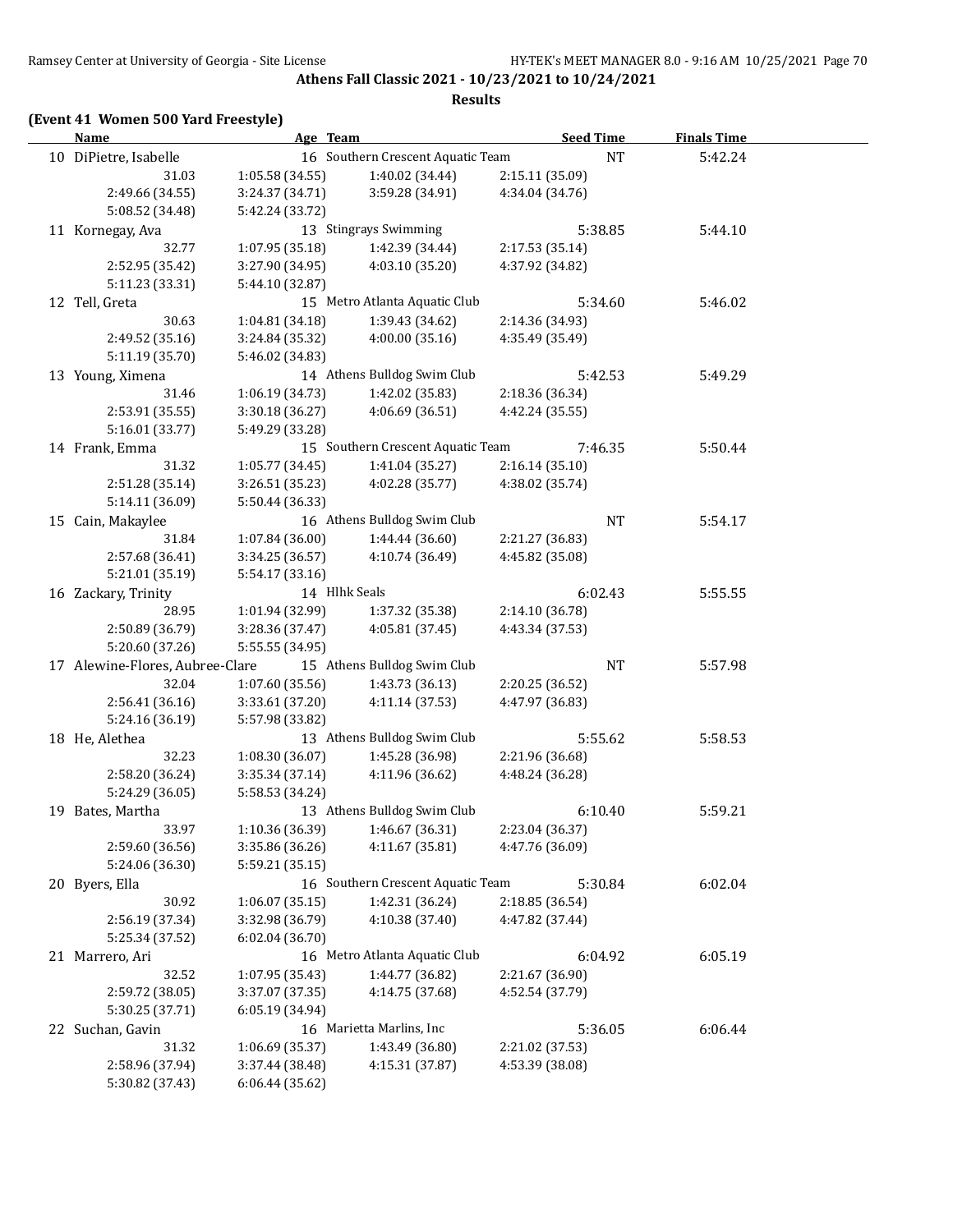### **(Event 41 Women 500 Yard Freestyle)**

| <b>Name</b>         | Age Team        |                                   | <b>Seed Time</b> | <b>Finals Time</b> |  |
|---------------------|-----------------|-----------------------------------|------------------|--------------------|--|
| 23 Bond, Dabney     |                 | 12 Metro Atlanta Aquatic Club     | 6:11.20          | 6:07.13            |  |
| 32.21               | 1:08.45(36.24)  | 1:45.30 (36.85)                   | 2:22.06 (36.76)  |                    |  |
| 2:59.71 (37.65)     | 3:37.40 (37.69) | 4:15.61 (38.21)                   | 4:53.60 (37.99)  |                    |  |
| 5:31.63 (38.03)     | 6:07.13(35.50)  |                                   |                  |                    |  |
| 24 Lee, Caroline    |                 | 17 Marietta Marlins, Inc          | 5:49.75          | 6:09.81            |  |
| 33.32               | 1:09.19 (35.87) | 1:46.24 (37.05)                   | 2:23.48 (37.24)  |                    |  |
| 3:01.25 (37.77)     | 3:39.30 (38.05) | 4:17.85 (38.55)                   | 4:56.03 (38.18)  |                    |  |
| 5:33.51 (37.48)     | 6:09.81 (36.30) |                                   |                  |                    |  |
| 25 King, Pilar      | 13 Hlhk Seals   |                                   | 6:02.28          | 6:19.10            |  |
| 33.56               | 1:11.81(38.25)  | 1:50.63 (38.82)                   | 2:29.17 (38.54)  |                    |  |
| 3:08.79 (39.62)     | 3:47.37 (38.58) | 4:27.13 (39.76)                   | 5:04.95 (37.82)  |                    |  |
| 5:43.40 (38.45)     | 6:19.10 (35.70) |                                   |                  |                    |  |
| 26 Hamborg, Allie   |                 | 16 Warner Robins Aquanauts        | 6:18.21          | 6:19.81            |  |
| 33.73               | 1:11.20 (37.47) | 1:49.28 (38.08)                   | 2:27.17 (37.89)  |                    |  |
| 3:05.54 (38.37)     | 3:44.77 (39.23) | 4:24.44 (39.67)                   | 5:03.97 (39.53)  |                    |  |
| 5:42.36 (38.39)     | 6:19.81 (37.45) |                                   |                  |                    |  |
| 27 Gutierrez, Addy  |                 | 14 Southern Crescent Aquatic Team | 6:29.09          | 6:21.15            |  |
| 33.53               | 1:10.61(37.08)  | 1:48.48(37.87)                    | 2:27.52 (39.04)  |                    |  |
| 3:06.26 (38.74)     | 3:45.82 (39.56) | 4:25.83 (40.01)                   | 5:05.67 (39.84)  |                    |  |
| 5:45.14 (39.47)     | 6:21.15 (36.01) |                                   |                  |                    |  |
| 28 Chitalwala, Sana |                 | 15 Southern Crescent Aquatic Team | NT               | 6:26.70            |  |
| 33.00               | 1:10.12 (37.12) | 1:48.45 (38.33)                   | 2:28.01 (39.56)  |                    |  |
| 3:07.95 (39.94)     | 3:48.34 (40.39) | 4:28.03 (39.69)                   | 5:07.69 (39.66)  |                    |  |
| 5:46.66 (38.97)     | 6:26.70 (40.04) |                                   |                  |                    |  |
| 29 Wagner, Harper   |                 | 13 Metro Atlanta Aquatic Club     | <b>NT</b>        | 6:40.53            |  |
| 35.30               | 1:14.25(38.95)  | 1:54.25(40.00)                    | 2:34.77 (40.52)  |                    |  |
| 3:15.95(41.18)      | 3:57.55 (41.60) | 4:38.09 (40.54)                   | 5:19.79 (41.70)  |                    |  |
| 6:01.17 (41.38)     | 6:40.53 (39.36) |                                   |                  |                    |  |
| 30 Crumblin, Chloe  |                 | 13 Tidal Wave Swimming            | 6:40.92          | 6:47.19            |  |
| 35.65               | 1:16.00(40.35)  | 1:57.86 (41.86)                   | 2:39.15 (41.29)  |                    |  |
| 3:20.95 (41.80)     | 4:02.78 (41.83) | 4:45.63 (42.85)                   | 5:27.06 (41.43)  |                    |  |
| 6:08.55(41.49)      | 6:47.19 (38.64) |                                   |                  |                    |  |
| 31 Martin, Maggie   |                 | 13 Tidal Wave Swimming            | 6:53.75          | 6:53.83            |  |
| 36.62               | 1:16.83(40.21)  | 1:57.89 (41.06)                   | 2:40.28 (42.39)  |                    |  |
| 3:21.36 (41.08)     | 4:03.82 (42.46) | 4:46.04 (42.22)                   | 5:29.00 (42.96)  |                    |  |
| 6:12.36 (43.36)     | 6:53.83(41.47)  |                                   |                  |                    |  |
| 32 Ledbetter, Dana  |                 | 13 Stingrays Swimming             | <b>NT</b>        | 8:18.80            |  |
| 42.69               | 1:31.65 (48.96) | 2:21.33 (49.68)                   | 3:13.12 (51.79)  |                    |  |
| 4:05.34 (52.22)     | 4:56.89 (51.55) | 5:47.29 (50.40)                   | 6:40.33 (53.04)  |                    |  |
| 7:30.92 (50.59)     | 8:18.80 (47.88) |                                   |                  |                    |  |

#### **Event 42 Men 500 Yard Freestyle**

| <b>Name</b>     | Age Team        |                                | <b>Seed Time</b> | <b>Finals Time</b> |  |
|-----------------|-----------------|--------------------------------|------------------|--------------------|--|
| 1 Casey, Simon  |                 | 16 Athens Bulldog Swim Club    | 4:39.45          | 4:41.81            |  |
| 25.37           | 53.35 (27.98)   | 1:21.84 (28.49)                | 1:50.67 (28.83)  |                    |  |
| 2:19.14 (28.47) | 2:47.76 (28.62) | 3:16.92(29.16)                 | 3:45.96 (29.04)  |                    |  |
| 4:14.23 (28.27) | 4:41.81 (27.58) |                                |                  |                    |  |
| 2 Foggin, Will  |                 | 18 Athens Bulldog Swim Club    | 4:41.36          | 4:52.33            |  |
| 26.42           | 54.90 (28.48)   | 1:24.17(29.27)                 | 1:53.57(29.40)   |                    |  |
| 2:23.21 (29.64) | 2:53.08 (29.87) | 3:22.96 (29.88)                | 3:52.76 (29.80)  |                    |  |
| 4:22.84 (30.08) | 4:52.33 (29.49) |                                |                  |                    |  |
| 3 Roach, Seth   | 17              | Southern Crescent Aquatic Team | 4:39.09          | 4:56.69            |  |
| 25.67           | 53.99 (28.32)   | 1:23.51(29.52)                 | 1:53.82 (30.31)  |                    |  |
| 2:24.15 (30.33) | 2:55.07 (30.92) | 3:25.78(30.71)                 | 3:56.95(31.17)   |                    |  |
| 4:27.47 (30.52) | 4:56.69 (29.22) |                                |                  |                    |  |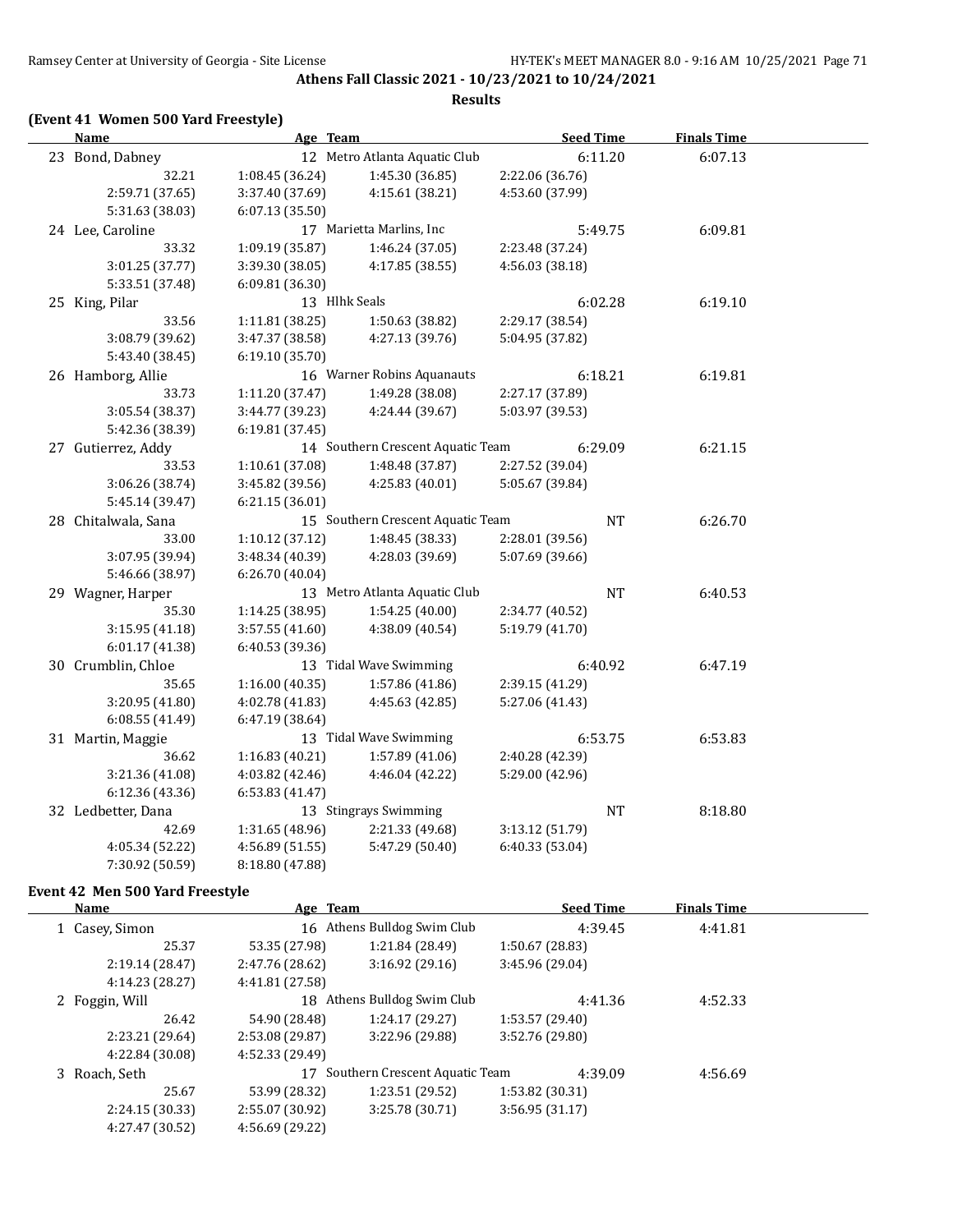### **(Event 42 Men 500 Yard Freestyle)**

| <b>Name</b>                | Age Team        |                                     | <b>Seed Time</b> | <b>Finals Time</b> |  |
|----------------------------|-----------------|-------------------------------------|------------------|--------------------|--|
| 4 Bates, Eli               |                 | 15 Athens Bulldog Swim Club         | 4:52.52          | 4:56.91            |  |
| 26.53                      | 55.14 (28.61)   | 1:24.74 (29.60)                     | 1:54.35 (29.61)  |                    |  |
| 2:24.78 (30.43)            | 2:55.28 (30.50) | 3:25.24 (29.96)                     | 3:56.60 (31.36)  |                    |  |
| 4:26.63 (30.03)            | 4:56.91 (30.28) |                                     |                  |                    |  |
| 5 Kennedy, Garrett         |                 | 16 Athens Bulldog Swim Club         | 4:52.87          | 5:00.16            |  |
| 27.08                      | 56.53 (29.45)   | 1:26.84 (30.31)                     | 1:57.78 (30.94)  |                    |  |
| 2:29.15 (31.37)            | 3:00.31 (31.16) | 3:31.22 (30.91)                     | 4:01.94 (30.72)  |                    |  |
| 4:31.25 (29.31)            | 5:00.16 (28.91) |                                     |                  |                    |  |
| 6 Cooper, Asher            |                 | 14 UnAtt - Southern Crescent Aqua   | 5:48.13          | 5:07.41            |  |
| 27.65                      | 57.86 (30.21)   | 1:28.97 (31.11)                     | 1:59.57 (30.60)  |                    |  |
| 2:30.60 (31.03)            | 3:01.88 (31.28) | 3:33.73 (31.85)                     | 4:05.32 (31.59)  |                    |  |
| 4:36.71 (31.39)            | 5:07.41 (30.70) |                                     |                  |                    |  |
| 7 Stephens, Jonathan       |                 | 15 Tidal Wave Swimming              | 5:14.46          | 5:07.88            |  |
| 27.77                      | 58.35 (30.58)   | 1:29.42 (31.07)                     | 2:01.06 (31.64)  |                    |  |
| 2:32.74 (31.68)            | 3:04.62 (31.88) | 3:36.34 (31.72)                     | 4:07.67 (31.33)  |                    |  |
| 4:39.25 (31.58)            | 5:07.88 (28.63) |                                     |                  |                    |  |
| 8 Reed, Mason              |                 | 15 Stingrays Swimming               | 5:16.82          | 5:07.92            |  |
| 28.54                      | 59.94 (31.40)   | 1:31.86 (31.92)                     | 2:03.71 (31.85)  |                    |  |
| 2:35.63 (31.92)            | 3:06.83 (31.20) | 3:38.13 (31.30)                     | 4:09.53 (31.40)  |                    |  |
| 4:40.06 (30.53)            | 5:07.92 (27.86) |                                     |                  |                    |  |
| 9 Portis, Carson           |                 | 17 Stingrays Swimming               | 5:02.06          | 5:10.47            |  |
| 29.04                      | 1:00.89 (31.85) | 1:33.06 (32.17)                     | 2:04.78 (31.72)  |                    |  |
| 2:36.36 (31.58)            | 3:07.71 (31.35) | 3:39.38 (31.67)                     | 4:10.60 (31.22)  |                    |  |
| 4:41.47 (30.87)            | 5:10.47 (29.00) |                                     |                  |                    |  |
| 10 Nordstrom, Benjamin     |                 | 18 Metro Atlanta Aquatic Club       | 5:30.39          | 5:11.03            |  |
| 26.79                      | 57.83 (31.04)   | 1:29.52 (31.69)                     | 2:01.11 (31.59)  |                    |  |
| 2:33.02 (31.91)            | 3:04.60 (31.58) | 3:36.47 (31.87)                     | 4:08.74 (32.27)  |                    |  |
| 4:40.85 (32.11)            | 5:11.03 (30.18) |                                     |                  |                    |  |
| 11 Koch, Christopher       |                 | 13 Athens Bulldog Swim Club         | 5:15.00          | 5:11.43            |  |
| 27.59                      | 57.88 (30.29)   | 1:29.99 (32.11)                     | 2:01.64 (31.65)  |                    |  |
| 2:33.25 (31.61)            | 3:04.56 (31.31) | 3:36.07 (31.51)                     | 4:08.21 (32.14)  |                    |  |
| 4:40.28 (32.07)            | 5:11.43 (31.15) |                                     |                  |                    |  |
| 12 Baer, Bennett           |                 | 15 Tidal Wave Swimming              | 4:46.60          | 5:11.51            |  |
| 27.09                      | 57.34 (30.25)   | 1:28.95(31.61)                      | 2:00.80 (31.85)  |                    |  |
| 2:32.65 (31.85)            | 3:04.81 (32.16) | 3:37.03 (32.22)                     | 4:09.23 (32.20)  |                    |  |
| 4:41.17 (31.94)            | 5:11.51 (30.34) |                                     |                  |                    |  |
| 13 Peterson, Bryce         |                 | 16 Stingrays Swimming               | 5:09.28          | 5:13.61            |  |
| 28.63                      |                 | $1:00.42$ (31.79) $1:32.50$ (32.08) | 2:04.76 (32.26)  |                    |  |
| 2:36.59 (31.83)            | 3:08.34 (31.75) | 3:40.07 (31.73)                     | 4:11.83 (31.76)  |                    |  |
| 4:43.26 (31.43)            | 5:13.61 (30.35) |                                     |                  |                    |  |
| 14 Wilson, Tucker          |                 | 14 Warner Robins Aquanauts          | 5:20.20          | 5:15.33            |  |
| 27.82                      | 59.02 (31.20)   | 1:31.49 (32.47)                     | 2:03.67 (32.18)  |                    |  |
| 2:36.19 (32.52)            | 3:08.55 (32.36) | 3:40.24 (31.69)                     | 4:12.53 (32.29)  |                    |  |
| 4:44.74 (32.21)            | 5:15.33 (30.59) |                                     |                  |                    |  |
| 15 Tsepas Bucciero, Keaton |                 | 17 Metro Atlanta Aquatic Club       | 4:57.24          | 5:16.50            |  |
| 26.95                      | 57.65 (30.70)   | 1:29.24 (31.59)                     | 2:01.38 (32.14)  |                    |  |
| 2:33.75 (32.37)            | 3:06.79 (33.04) | 3:39.30 (32.51)                     | 4:12.49 (33.19)  |                    |  |
| 4:44.81 (32.32)            | 5:16.50 (31.69) |                                     |                  |                    |  |
| 16 Clark, Andrew           |                 | 16 Tidal Wave Swimming              | 4:57.93          | 5:16.63            |  |
| 28.28                      | 1:00.13 (31.85) | 1:32.75 (32.62)                     | 2:05.12 (32.37)  |                    |  |
| 2:37.09 (31.97)            | 3:09.28 (32.19) | 3:41.46 (32.18)                     | 4:13.91 (32.45)  |                    |  |
| 4:46.23 (32.32)            | 5:16.63 (30.40) |                                     |                  |                    |  |
|                            |                 |                                     |                  |                    |  |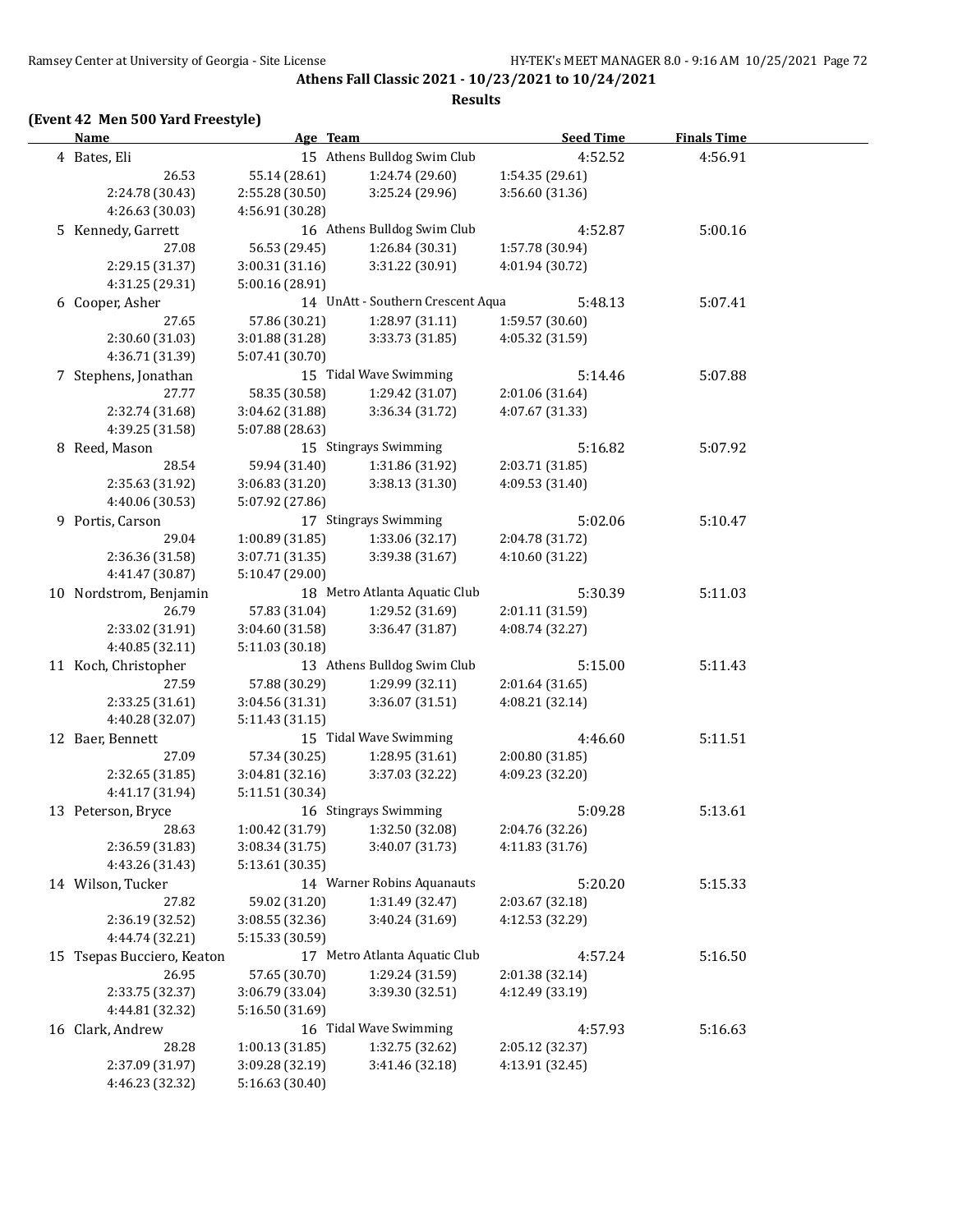**Athens Fall Classic 2021 - 10/23/2021 to 10/24/2021 Results**

## **(Event 42 Men 500 Yard Freestyle)**

| <b>Name</b>         | Age Team                    |                                   | <b>Seed Time</b> | <b>Finals Time</b> |  |
|---------------------|-----------------------------|-----------------------------------|------------------|--------------------|--|
| 17 Watkins, Jarrett |                             | 14 Tidal Wave Swimming            | 5:06.18          | 5:18.47            |  |
| 28.63               | 1:00.17(31.54)              | 1:32.51 (32.34)                   | 2:05.11 (32.60)  |                    |  |
| 2:38.09 (32.98)     | 3:10.39 (32.30)             | 3:42.87 (32.48)                   | 4:15.29 (32.42)  |                    |  |
| 4:47.64 (32.35)     | 5:18.47 (30.83)             |                                   |                  |                    |  |
| 18 Roach, Braeden   |                             | 14 Southern Crescent Aquatic Team | 5:17.14          | 5:19.16            |  |
| 27.41               | 58.40 (30.99)               | 1:30.74 (32.34)                   | 2:03.70 (32.96)  |                    |  |
| 2:35.93 (32.23)     | 3:08.49 (32.56)             | 3:41.29 (32.80)                   | 4:14.22 (32.93)  |                    |  |
| 4:47.25 (33.03)     | 5:19.16 (31.91)             |                                   |                  |                    |  |
| 19 Borden, Jonathan |                             | 15 Tidal Wave Swimming            | 5:01.77          | 5:26.43            |  |
| 28.71               | 1:01.19 (32.48)             | 1:34.02 (32.83)                   | 2:06.78 (32.76)  |                    |  |
| 2:40.10 (33.32)     | 3:13.29 (33.19)             | 3:47.33 (34.04)                   | 4:20.77 (33.44)  |                    |  |
| 4:53.69 (32.92)     | 5:26.43 (32.74)             |                                   |                  |                    |  |
| 20 Widner, James    |                             | 14 Stingrays Swimming             | 5:47.42          | 5:28.80            |  |
| 27.90               | 59.50 (31.60)               | 1:32.56 (33.06)                   | 2:06.44 (33.88)  |                    |  |
| 2:40.43 (33.99)     | 3:14.56 (34.13)             | 3:48.58 (34.02)                   | 4:22.51 (33.93)  |                    |  |
| 4:56.13 (33.62)     | 5:28.80 (32.67)             |                                   |                  |                    |  |
| 21 Hunt, Ryan       | 15 Hlhk Seals               |                                   | 5:26.64          | 5:39.34            |  |
| 28.92               | 1:01.87(32.95)              | 1:36.04 (34.17)                   | 2:10.69 (34.65)  |                    |  |
| 2:45.38 (34.69)     | 3:20.86 (35.48)             | 3:55.80 (34.94)                   | 4:30.88 (35.08)  |                    |  |
| 5:05.31 (34.43)     | 5:39.34 (34.03)             |                                   |                  |                    |  |
| 22 Cass, Ben        |                             | 17 Tidal Wave Swimming            | 5:32.97          | 5:43.57            |  |
| 30.20               | 1:04.26 (34.06)             | 1:39.17 (34.91)                   | 2:13.82 (34.65)  |                    |  |
| 2:48.58 (34.76)     | 3:23.69 (35.11)             | 3:58.96 (35.27)                   | 4:34.66 (35.70)  |                    |  |
| 5:10.56 (35.90)     | 5:43.57 (33.01)             |                                   |                  |                    |  |
| 23 Wright, Nate     |                             | 17 Tidal Wave Swimming            | 5:23.93          | 5:43.93            |  |
| 31.03               | 1:04.54(33.51)              | 1:40.14 (35.60)                   | 2:16.10 (35.96)  |                    |  |
| 2:51.51 (35.41)     | 3:27.22 (35.71)             | 4:02.11 (34.89)                   | 4:37.10 (34.99)  |                    |  |
| 5:10.67 (33.57)     | 5:43.93 (33.26)             |                                   |                  |                    |  |
| 24 Brevard, Will    |                             | 18 Metro Atlanta Aquatic Club     | 5:49.70          | 5:45.91            |  |
| 28.58               | 1:01.83 (33.25)             | 1:37.19 (35.36)                   | 2:13.95 (36.76)  |                    |  |
| 2:49.11 (35.16)     | 3:26.08 (36.97)             | 4:03.37 (37.29)                   | 4:38.97 (35.60)  |                    |  |
| 5:15.65 (36.68)     |                             | 5:45.91 (30.26)                   |                  |                    |  |
| 25 Brown, Thomas    |                             | 13 Athens Bulldog Swim Club       | NT               | 6:03.41            |  |
| 32.44               | 1:08.15(35.71)              | 1:44.97 (36.82)                   | 2:22.85 (37.88)  |                    |  |
| 3:00.55 (37.70)     | 3:37.95 (37.40)             | 4:15.06(37.11)                    | 4:52.51 (37.45)  |                    |  |
| 5:29.63 (37.12)     | 6:03.41 (33.78)             |                                   |                  |                    |  |
| 26 Armel, Lyle      | 13 Athens Bulldog Swim Club |                                   | 6:46.07          | 6:10.35            |  |
| 32.55               |                             | $1:10.64(38.09)$ $1:48.83(38.19)$ | 2:26.96 (38.13)  |                    |  |
| 3:04.84 (37.88)     | 3:42.63 (37.79)             | 4:20.39 (37.76)                   | 4:58.32 (37.93)  |                    |  |
| 5:36.37 (38.05)     | 6:10.35 (33.98)             |                                   |                  |                    |  |
| 27 Kannan, Shaan    |                             | 14 Athens Bulldog Swim Club       | 7:25.14          | 6:14.69            |  |
| 32.64               | 1:09.33 (36.69)             | 1:47.84 (38.51)                   | 2:26.05 (38.21)  |                    |  |
| 3:03.95 (37.90)     | 3:42.56 (38.61)             | 4:21.27 (38.71)                   | 5:00.03 (38.76)  |                    |  |
| 5:38.31 (38.28)     | 6:14.69 (36.38)             |                                   | 6:53.99          |                    |  |
| 28 Hamilton, Brady  |                             | 14 Stingrays Swimming             |                  | 6:18.50            |  |
| 33.09               | 1:10.41 (37.32)             | 1:48.89 (38.48)                   | 2:27.96 (39.07)  |                    |  |
| 3:06.73 (38.77)     | 3:46.23 (39.50)             | 4:24.64 (38.41)                   | 5:04.03 (39.39)  |                    |  |
| 5:41.93 (37.90)     | 6:18.50 (36.57)             |                                   |                  |                    |  |
| 29 Sauer, Will      |                             | 12 Metro Atlanta Aquatic Club     | 6:30.75          | 6:21.01            |  |
| 33.58               | 1:11.47 (37.89)             | 1:50.54 (39.07)                   | 2:29.49 (38.95)  |                    |  |
| 3:08.35 (38.86)     | 3:47.55 (39.20)             | 4:26.39 (38.84)                   | 5:05.51 (39.12)  |                    |  |
| 5:43.60 (38.09)     | 6:21.01 (37.41)             |                                   |                  |                    |  |